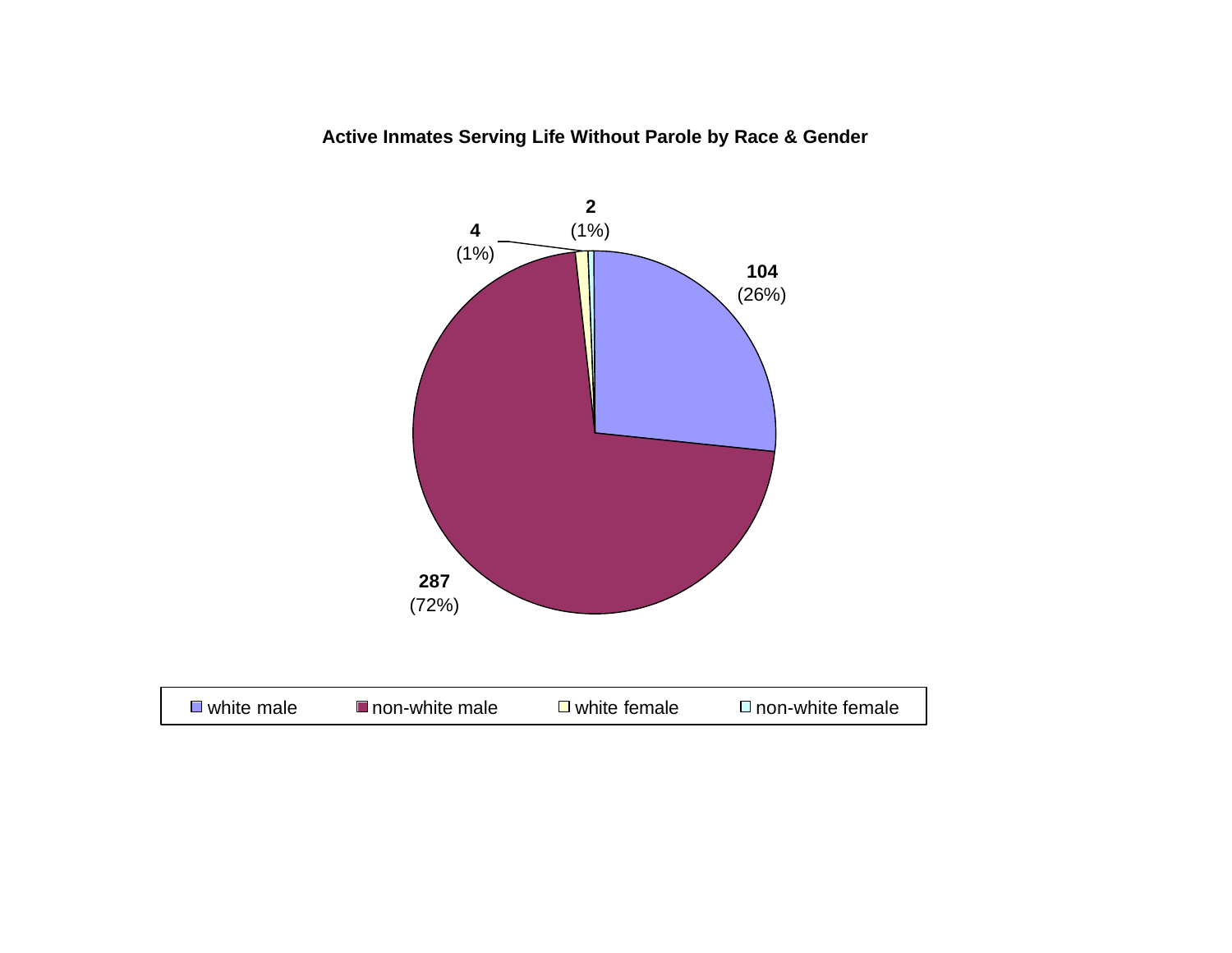

### **Active Inmates Serving Life Without Parole By Prior Incarcerations**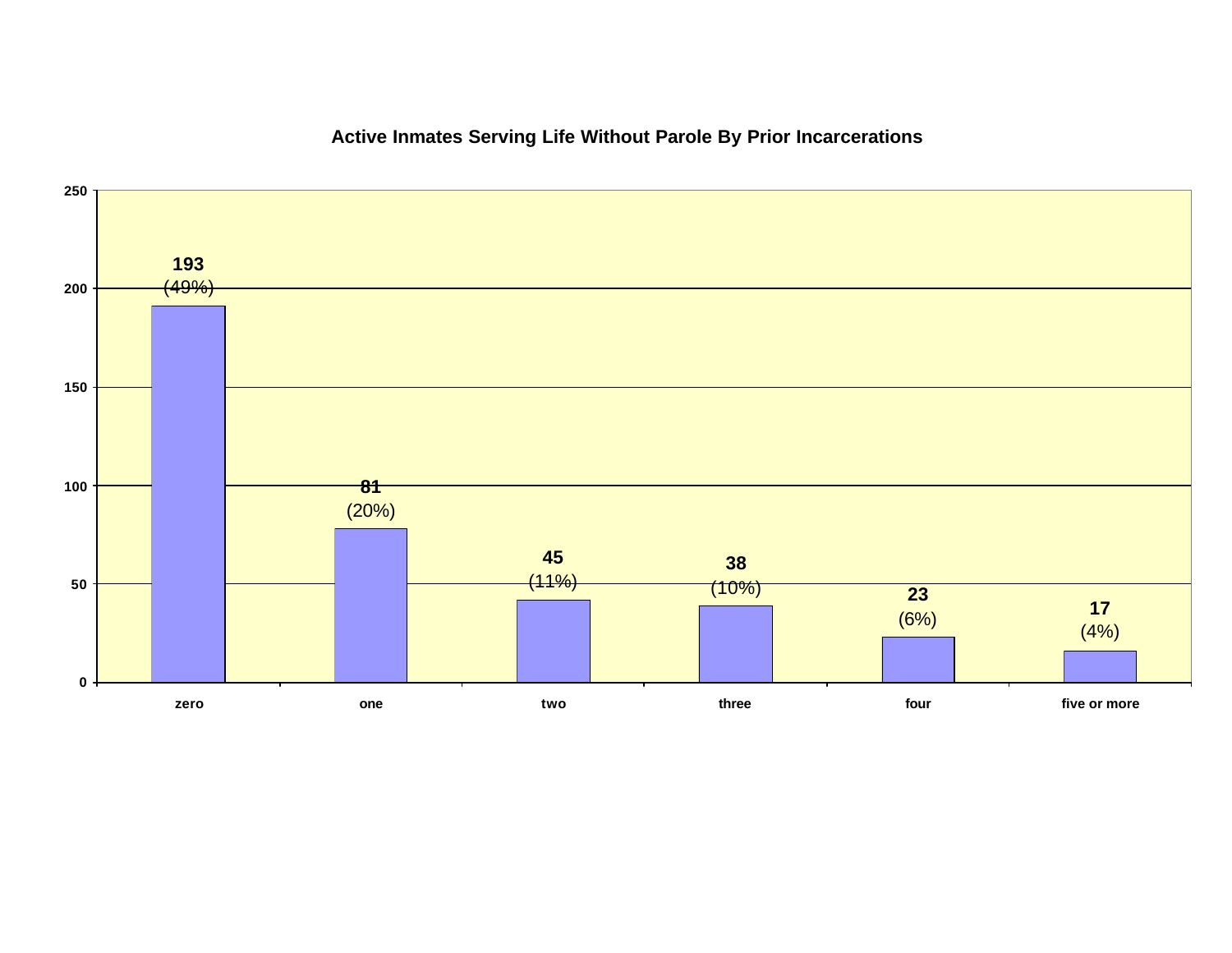**Active Inmates Serving Life Without Parole By Crime Type**

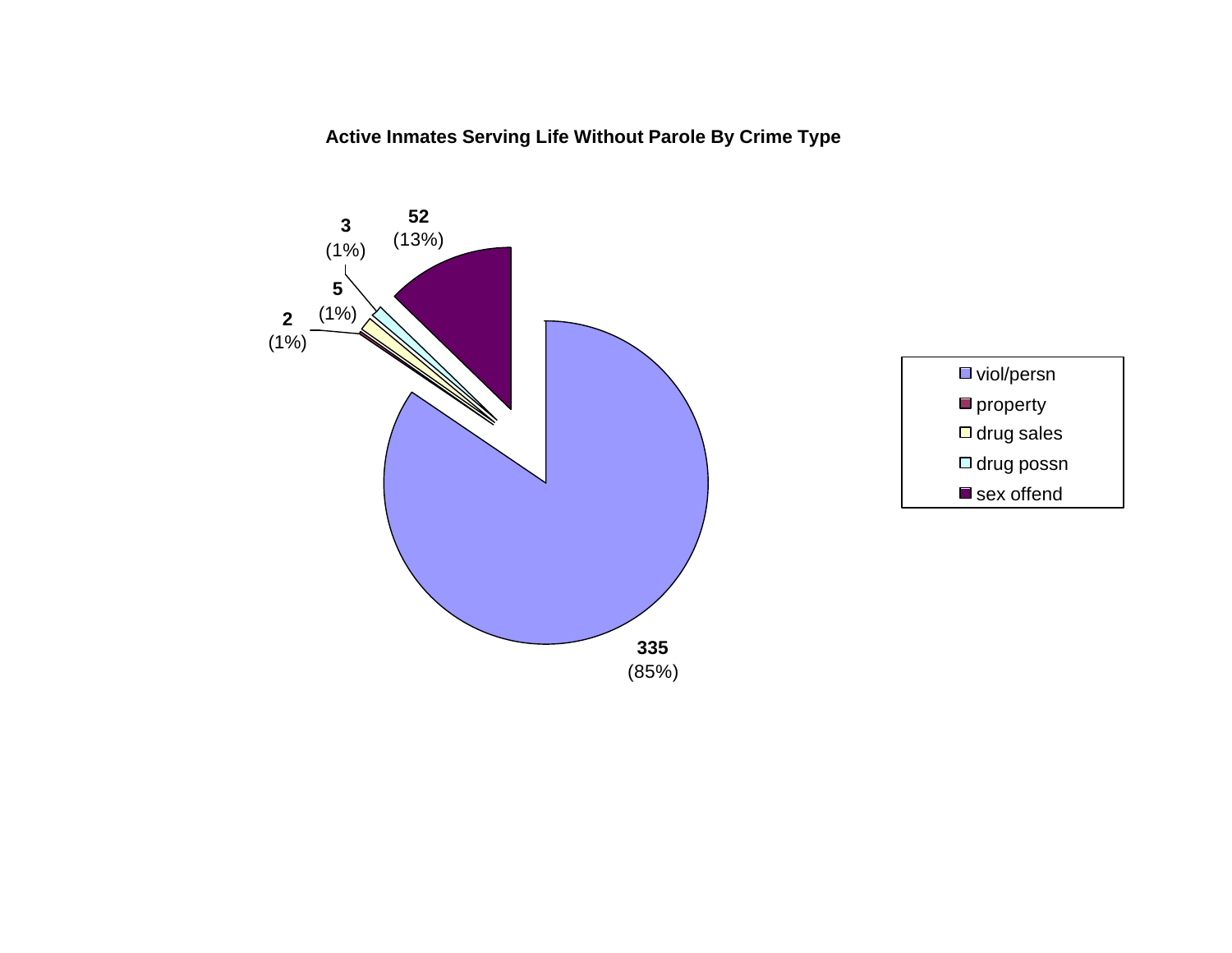Georgia Department of Corrections Page 1 Run 07/20/05 16:13 pm Office of Planning and Analysis

Inmate statistical profile

TABLE OF CONTENTS FOR ACTIVE PRISONERS EXCLUDING JAIL

Title PAGE ----- ---- RACE AND SEX............................ 2 Culture Fair IQ Scores...................... 3 Self-Rpt Socioeconomic Class............ 4 Self-Rpt Environment To Age 16.......... 5 Self-Rpt Education Level................ 6 Functional Reading Level (WRAT Scores).. 7 Functional Math Level (WRAT Scores)..... 8 Functional Spelling Level (WRAT Scores). 9 Self-Rpt Guardian Status To Age 16......10 Self-Rpt Employment Status Before Prison11 Self-Rpt Marital Status At Admission....12 Self-Rpt Number Of Children At Admission13 Self-Rpt Religious Affiliation..........14 Self-Rpt Family Behavior Patterns \*.....15 Inmate Diagnostic Behavior Problem \*....16 Physical Profile (General Condition)....17 Security Status..............................18 Number Of Sentences.....................19 Number Of Disciplinaries................20 Number Of Escapes.........................21 Number Of Prior Georgia Incarcerations \*22 Number Of Transfers.....................23 County Of Conviction....................24 Circ Of Conviction........................27 Home County.............................29 Prison Sentence In Years................32 Probation To Follow Prison..............33 Admission Type.............................34 Release Type...............................35 Inst By  $Group \ldots, \ldots, \ldots, \ldots, \ldots, \ldots, 36$  Institution.............................37 Misdemeanors And Felonies...............38 Crimes By Group............................39 Most Serious Offense....................40 Most Serious Crime Type.................41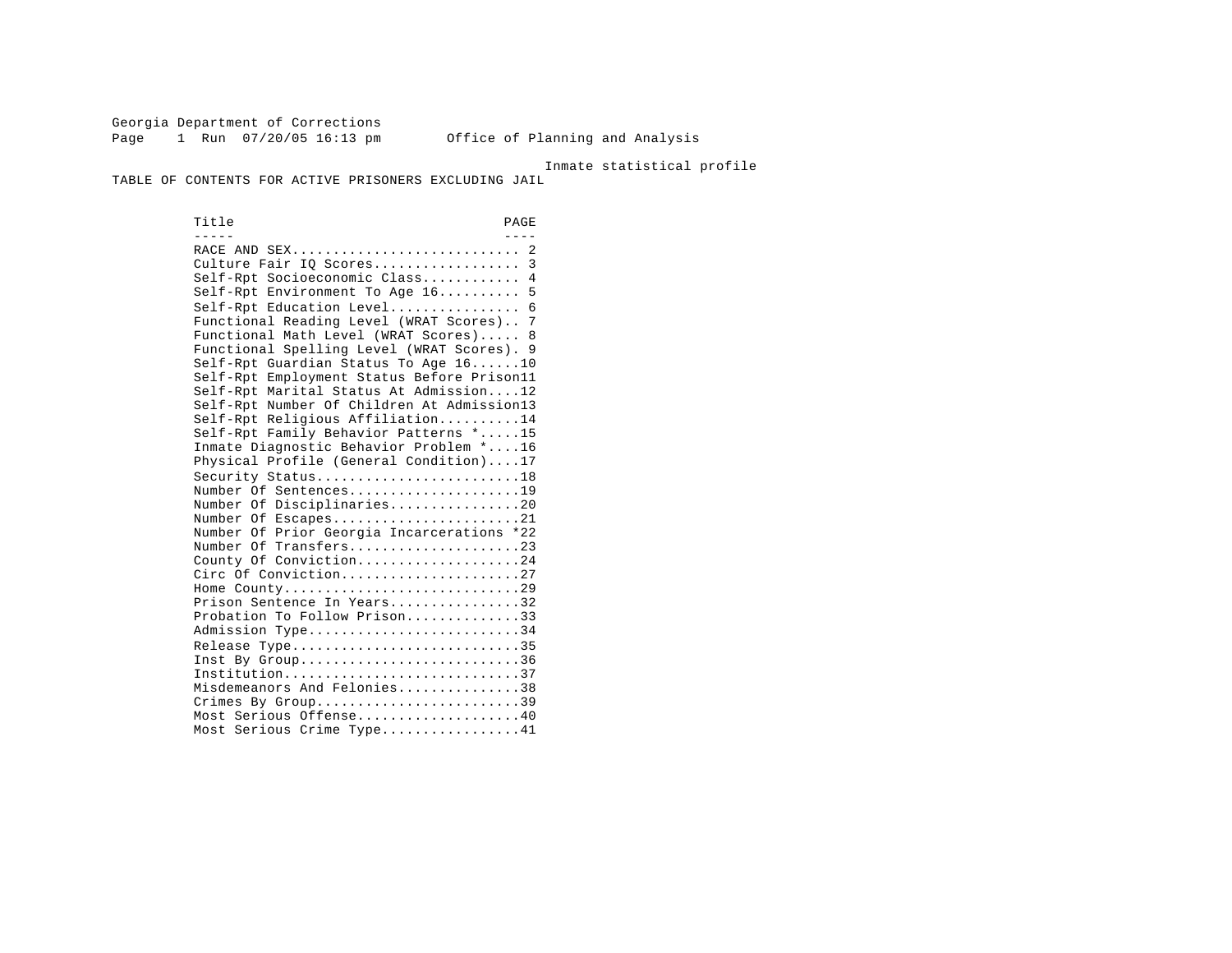Inmate statistical profile

Sample: ACTIVE PRISONERS EXCLUDING JAIL **Requestor:** Statistics Active inmates 07/20/2005

RACE AND SEX by current age & sex

|                                                                  |                      |                                                   | M E N                                          |                                                           |                                                       |                                              |                                                                                    |                                                                         | WOMEN                                       |                                                 |                                               |
|------------------------------------------------------------------|----------------------|---------------------------------------------------|------------------------------------------------|-----------------------------------------------------------|-------------------------------------------------------|----------------------------------------------|------------------------------------------------------------------------------------|-------------------------------------------------------------------------|---------------------------------------------|-------------------------------------------------|-----------------------------------------------|
| RACE AND SEX                                                     | Age<br>$ 00 - 21$    | Age<br>$8$   22 – 39                              | Age<br>$ 40-54 $                               | Age<br>$8 55-99$                                          | Men<br>$\frac{1}{2}$ Total                            | Age<br>$ 00-21$<br>⊱                         | Age<br>$ 22-39 $                                                                   | Age<br>$ 40-54 $                                                        | Age<br>$ 55-99 $                            | Women<br>% Total                                | Grand<br>%   Total %                          |
| WHITE MALE<br>NON WHITE MALE<br>WHITE FEMALE<br>NON WHITE FEMALE | 50 <br>50 <br>0<br>0 | 50<br>24<br>76<br>161<br>0<br>0<br>$\overline{0}$ | 35<br>24<br>109<br>76<br>0<br>$\mathbf 0$<br>0 | 18<br>53<br>16<br>47<br>$\Omega$<br>0<br>$\mathbf 0$<br>0 | 104<br>27<br>287<br>73<br>0<br>0<br>$\mathbf{0}$<br>0 | 0<br>0<br>$\Omega$<br>$\Omega$<br>0<br>1 100 | $\Omega$<br>0<br>$\Omega$<br>$\Omega$<br>2 100<br>$\overline{0}$<br>$\overline{0}$ | 0<br>0<br>$\mathbf 0$<br>$\mathbf 0$<br>67<br>$\overline{2}$<br>33<br>1 | 0<br>$\Omega$<br>0<br>0<br>0<br>$\mathbf 0$ | 0<br>$\Omega$<br>$\Omega$<br>67<br>4<br>33<br>2 | 104<br>26<br>287<br>72<br>4<br>$\overline{a}$ |
| Total reported                                                   | 2 100                | 211 100                                           | 144 100                                        | 34 100                                                    | 391 100                                               | 1 100                                        | 2 100                                                                              | 3 100                                                                   | 0 <br>0                                     | 6 100                                           | 397 100                                       |
| Percent reported                                                 | 100.0                | 100.0                                             | 100.0                                          | 100.0                                                     | 100.0                                                 | 100.0                                        | 100.0                                                                              | 100.0                                                                   | .0                                          | 100.0                                           | 100.0                                         |
| NOT REPORTED                                                     | $\Omega$             | $\Omega$                                          | $\mathbf 0$                                    | 0                                                         | $\mathbf 0$                                           | $\Omega$                                     | 0                                                                                  | 0                                                                       |                                             | 0                                               |                                               |
| Total                                                            | 2                    | 211                                               | 144                                            | 34                                                        | 391                                                   |                                              | 2                                                                                  |                                                                         |                                             | 6                                               | 397                                           |
| AVERAGE AGE                                                      | 20.50                | 32.00                                             | 46.06                                          | 60.65                                                     | 39.61                                                 | 21.00                                        | 35.00                                                                              | 47.00                                                                   | .00                                         | 38.67                                           | 39.60                                         |

### Page 2 Run  $07/20/05$  16:13 pm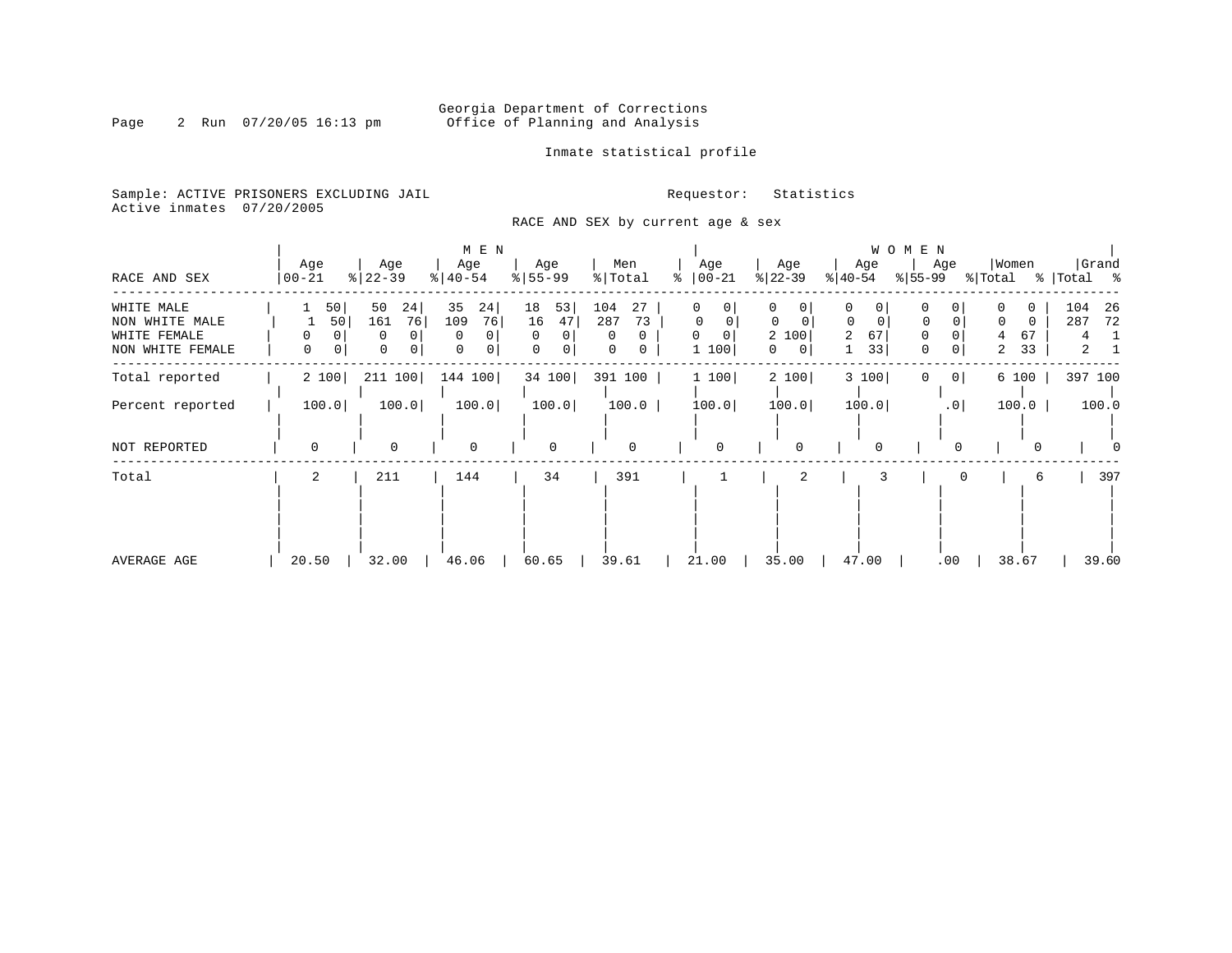### Georgia Department of Corrections<br>Page 3 Run 07/20/05 16:13 pm office of Planning and Analysis Office of Planning and Analysis

Inmate statistical profile

Sample: ACTIVE PRISONERS EXCLUDING JAIL **Requestor:** Statistics Active inmates 07/20/2005

Culture Fair IQ Scores by current age & sex

| IQ Score                  | Age<br>$ 00 - 21$     | Age<br>$ 22-39$                  |   | M E N<br>Age<br>$\frac{1}{6}$   40-54 |          | Age<br>$\frac{1}{6}$   55-99 |   | Men<br>% Total  | ႜ | Age<br>$ 00-21$         |           | Age<br>$ 22-39 $ |                | Age<br>$ 40-54$                        | W O M E N<br>$ 55-99 $ | Age                  | Women<br>% Total |                   |           | Grand<br>%   Total % |
|---------------------------|-----------------------|----------------------------------|---|---------------------------------------|----------|------------------------------|---|-----------------|---|-------------------------|-----------|------------------|----------------|----------------------------------------|------------------------|----------------------|------------------|-------------------|-----------|----------------------|
| LESS THAN 70<br>70 AND UP | $\mathbf{0}$<br>2 100 | 6<br>0 <sup>1</sup><br>185<br>97 | 3 | 10<br>92 <br>114                      | $8 \mid$ | $\mathbf 1$<br>96<br>26      | 4 | 17<br>327<br>95 | 5 | $\overline{0}$<br>1 100 | $\vert$ 0 | $\circ$<br>2 100 | $\overline{0}$ | $\mathbf 0$<br>$\overline{0}$<br>3 100 | 0<br>$\Omega$          | 0 <br>0 <sup>1</sup> | $\mathbf{0}$     | $\Omega$<br>6 100 | 17<br>333 | -5<br>95             |
| Total reported            | 2 100                 | 191<br>100                       |   | 124 100                               |          | 27100                        |   | 344 100         |   | 1 100                   |           | 2 100            |                | 3 100                                  | 0                      | 0 <sup>1</sup>       |                  | 6 100             |           | 350 100              |
| Percent reported          | 100.0                 | 90.5                             |   | 86.1                                  |          | 79.4                         |   | 88.0            |   | 100.0                   |           | 100.0            |                | 100.0                                  |                        | .0 <sub>1</sub>      |                  | 100.0             |           | 88.2                 |
| NOT REPORTED              | $\mathbf 0$           | 20                               |   | 20                                    |          | $7\phantom{.0}$              |   | 47              |   | $\mathbf 0$             |           | $\mathbf 0$      |                | $\mathbf 0$                            |                        | 0                    |                  | 0                 |           | 47                   |
| Total                     | 2                     | 211                              |   | 144                                   |          | 34                           |   | 391             |   |                         |           | 2                |                | 3                                      |                        |                      |                  | 6                 |           | 397                  |
| AVERAGE IO                | 87.50                 | 100.77                           |   | 95.69                                 |          | 98.96                        |   | 98.72           |   | 127.00                  |           | 107.00           |                | 94.67                                  |                        | .00                  | 104.17           |                   |           | 98.81                |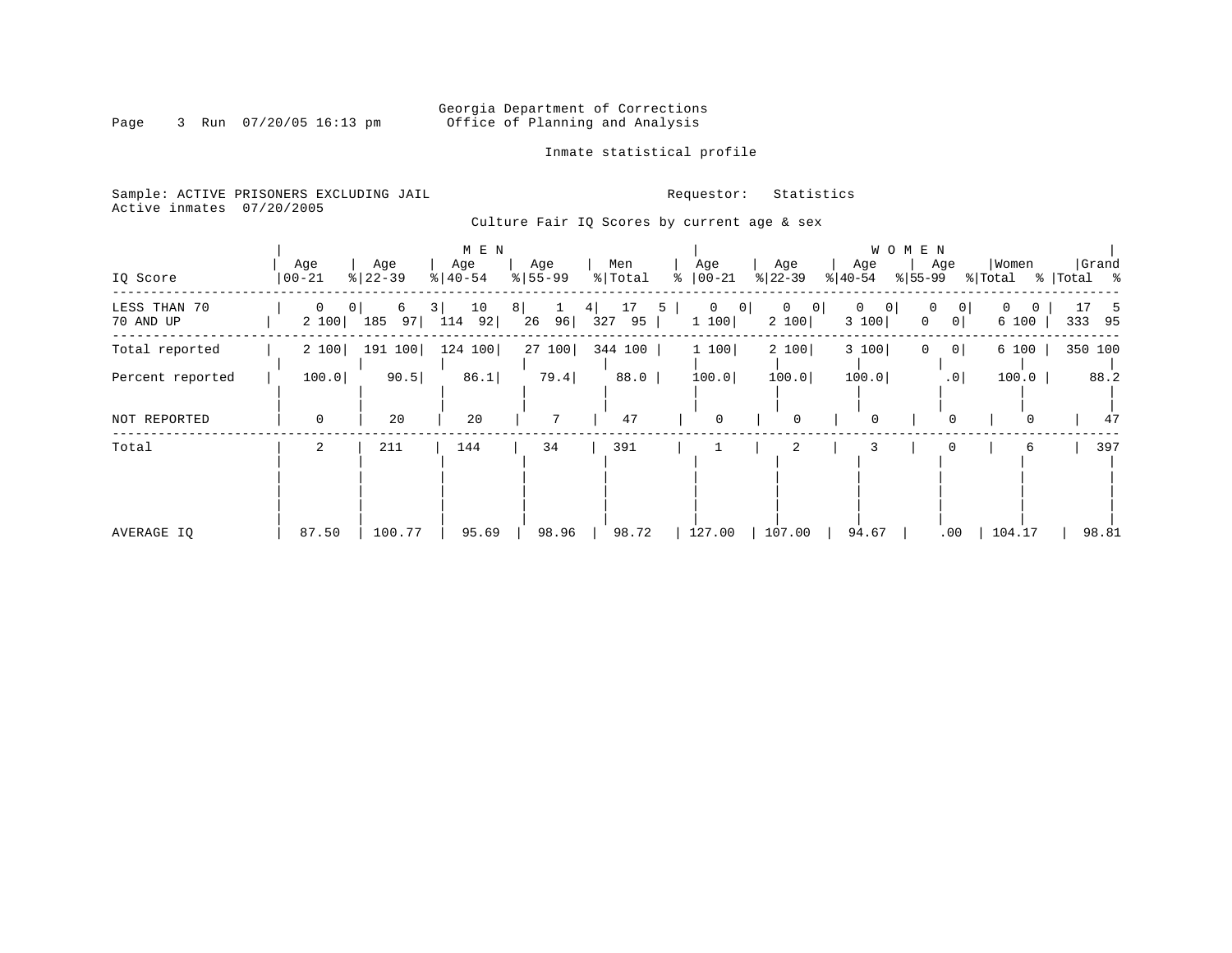### Georgia Department of Corrections<br>Page 4 Run 07/20/05 16:13 pm office of Planning and Analysis Office of Planning and Analysis

#### Inmate statistical profile

Sample: ACTIVE PRISONERS EXCLUDING JAIL **Requestor:** Statistics Active inmates 07/20/2005

### Self-Rpt Socioeconomic Class by current age & sex

|                     |                            |                      | M E N         |              |                      |                     |                                       | W O M E N                |                                         |                                 |
|---------------------|----------------------------|----------------------|---------------|--------------|----------------------|---------------------|---------------------------------------|--------------------------|-----------------------------------------|---------------------------------|
|                     | Age                        | Age                  | Age           | Age          | Men                  | Age                 | Age                                   | Age                      | Women<br>Age                            | Grand                           |
| Socioeconomic Class | 00-21                      | $8 22-39$            | $8   40 - 54$ | $8 55-99$    | % Total              | $ 00-21 $<br>ႜ      | $ 22-39 $                             | % 55-99<br>୫∣40-54       | % Total                                 | %  Total %                      |
| WELFARE             | $\Omega$<br>0 <sup>1</sup> | 13<br>6              | 6             | 3            | 22<br>6              | 0 <sup>1</sup>      | 0 <sup>1</sup><br>$\Omega$            | 0 <sup>1</sup><br>0      | $\overline{0}$<br>0                     | 22<br>-6                        |
| OCC EMPLOY          | 0                          | 10<br>5 <sup>1</sup> | 6<br>4        | $\mathbf{0}$ | 16<br>0 <sup>1</sup> | 0<br>4              | 0 <sup>1</sup><br>0<br>0 <sup>1</sup> | 0<br>0 <sup>1</sup>      | $\mathbf{0}$<br>0                       | 16                              |
| MINIMUM STD         | 50                         | $114$ 55             | 53<br>73      | 55<br>18     | 54<br>206            | 0 <sup>1</sup><br>0 | 0 <sup>1</sup><br>0                   | 33<br>0                  | $\sim$ 17 $\rightarrow$<br>$\mathbf{0}$ | 207<br>53                       |
| MIDDLE              |                            | 69<br>50 <br>33      | 47<br>34      | 13           | 130<br>39            | 34                  | 50<br>100                             | $\overline{2}$<br>67     | 67<br>$\mathbf{0}$<br>4                 | 35<br>134                       |
| OTHER               | 0<br>0 <sup>1</sup>        | 2                    | 3             | 3            | 2                    | 0 <sup>1</sup><br>0 | 50                                    | 0 <sup>1</sup><br>0<br>0 | 17<br> 0                                | $\overline{\phantom{0}}^2$<br>8 |
| Total reported      | 2 100                      | 208 100              | 138 100       | 33 100       | 381 100              | 1 100               | 2 100                                 | 3 100<br>0               | 0 <br>6 100                             | 387 100                         |
| Percent reported    | 100.0                      | 98.6                 | 95.8          | 97.1         | 97.4                 | 100.0               | 100.0                                 | 100.0                    | 100.0<br>.0 <sub>1</sub>                | 97.5                            |
|                     |                            |                      |               |              |                      |                     |                                       |                          |                                         |                                 |
| NOT RPTD            | $\Omega$                   | 3                    | 6             |              | 10                   | $\Omega$            |                                       | 0                        | 0<br>$\Omega$                           | 10                              |
| Total               | 2                          | 211                  | 144           | 34           | 391                  |                     | 2                                     | 3                        | $\mathbf 0$<br>6                        | 397                             |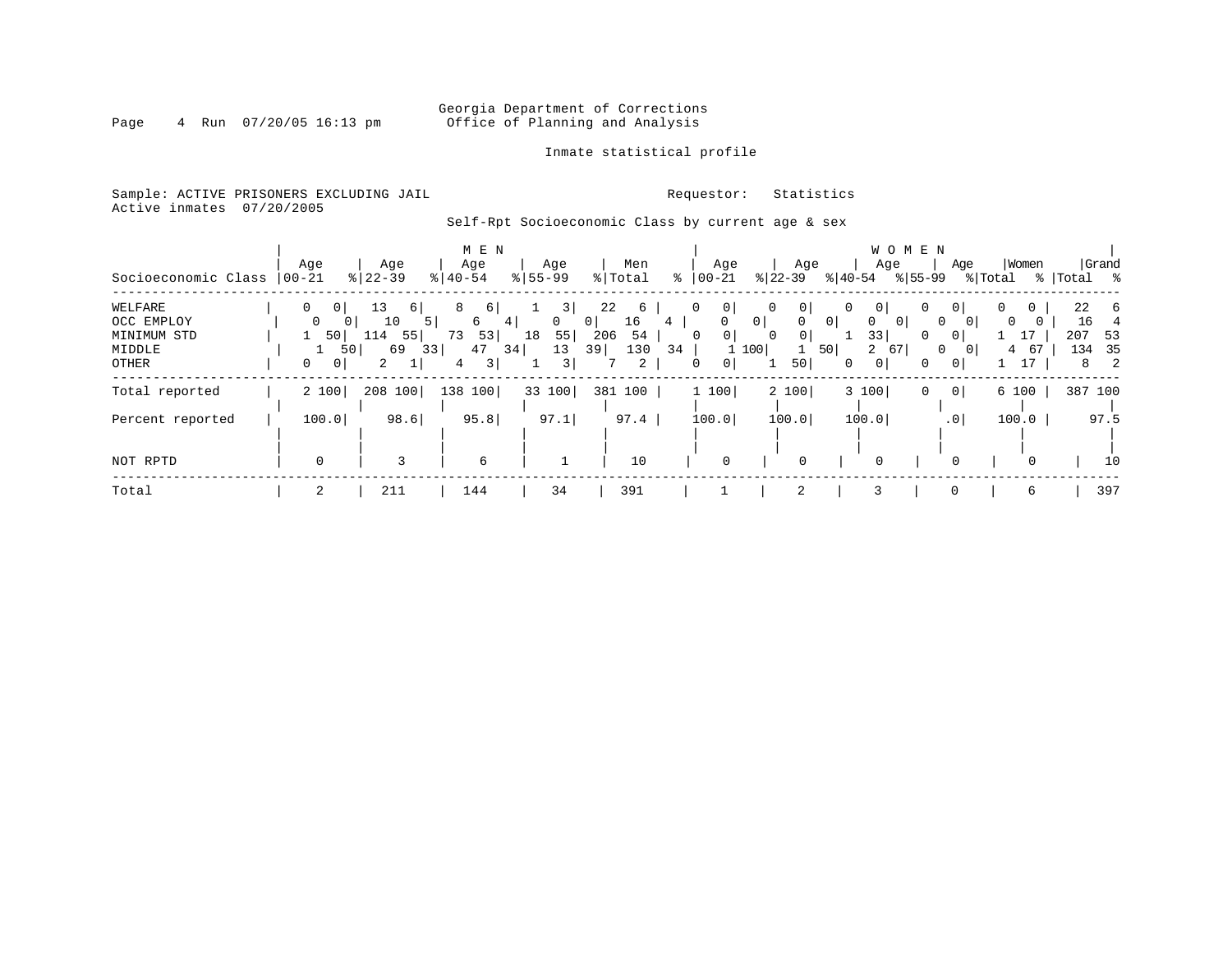### Georgia Department of Corrections<br>Page 5 Run 07/20/05 16:13 pm office of Planning and Analysis Office of Planning and Analysis

#### Inmate statistical profile

Sample: ACTIVE PRISONERS EXCLUDING JAIL **Requestor:** Statistics Active inmates 07/20/2005

Self-Rpt Environment To Age 16 by current age & sex

|                  |              |                |           |                |               | M E N |                |                       |     |         |         |            |                |                |                   |                |                                 | <b>WOMEN</b>   |                |         |   |              |             |             |
|------------------|--------------|----------------|-----------|----------------|---------------|-------|----------------|-----------------------|-----|---------|---------|------------|----------------|----------------|-------------------|----------------|---------------------------------|----------------|----------------|---------|---|--------------|-------------|-------------|
|                  | Age          |                | Age       |                | Age           |       | Age            |                       |     | Men     |         | Age        |                |                | Age               |                | Age                             |                | Age            |         |   | Women        |             | Grand       |
| Environment      | $ 00 - 21$   |                | $8 22-39$ |                | $8   40 - 54$ |       | $8155 - 99$    |                       |     | % Total | ⊱       | $ 00 - 21$ |                |                | $ 22-39 $         | $ 40-54 $      |                                 | $ 55-99 $      |                | % Total |   |              | %   Total % |             |
| RURAL/FARM       | 0            | 0 <sup>1</sup> |           | 0 <sup>1</sup> |               | 3     | $\overline{4}$ | 12                    |     | 9<br>2  |         | 0          | 0 <sup>1</sup> | $\mathbf{0}$   | 0 <sup>1</sup>    | 0              | $\overline{0}$                  | 0              | 0 <sup>1</sup> |         | 0 | 0            |             | 2           |
| RURAL/NFARM      | $\mathbf 0$  | 0              | 4         | 2              | 10            |       |                | 12<br>$4\overline{ }$ |     | 18      |         | 0          | 0 I            |                | $\mathbf 1$<br>50 |                | $\overline{2}$<br><sup>67</sup> |                | $\Omega$       |         | 3 | 50           | 21          |             |
| S.M.S.A          | 0            | 0 <sup>1</sup> | 99        | 48             | 48            | 35    | 10             | 29                    | 157 | 41      |         | 0          | 0 <sup>1</sup> | $\mathbf{0}$   | 0 <sup>1</sup>    | 0              | 0 <sup>1</sup>                  | 0              | 0 <sup>1</sup> |         | 0 | $\mathbf{0}$ | 157         | 40          |
| URBAN            | 0            | 0 <sup>1</sup> | 42        | 20             | 31            | 22    |                | 2                     | 6   | 75      | 20      |            | 1 100          |                | $\Omega$          | 0 <sup>1</sup> |                                 | 33             | $\Omega$       |         | 2 | 33           | 77          | -20         |
| SMALL TOWN       |              | 2 100          | 60        | 29             | 45            | 32    | 14             | 41                    | 121 | 32      |         | 0          | 0 <sup>1</sup> |                | 50                |                | $\mathbf{0}$                    | 0              | 0              |         |   |              | 122         | - 31        |
| OTHER            | $\mathbf{0}$ | 0              |           | 0              |               |       |                | $\Omega$              | 0   | 2       |         |            | $\mathbf 0$    | $\overline{0}$ | 0                 | $\mathbf{0}$   | $\Omega$                        | 0 <sup>1</sup> | 0              |         | 0 |              |             | $2 \quad 1$ |
| Total reported   |              | 2 100          | 207       | 100            | 139           | 100   |                | 34 100                |     |         | 382 100 |            | 1100           |                | 2 100             |                | 3 100                           |                | $\Omega$       | 0       |   | 6 100        |             | 388 100     |
|                  |              |                |           |                |               |       |                |                       |     |         |         |            |                |                |                   |                |                                 |                |                |         |   |              |             |             |
| Percent reported |              | 100.0          |           | 98.1           |               | 96.5  |                | 100.0                 |     |         | 97.7    |            | 100.0          |                | 100.0             |                | 100.0                           |                | $\cdot$ 0      |         |   | 100.0        |             | 97.7        |
|                  |              |                |           |                |               |       |                |                       |     |         |         |            |                |                |                   |                |                                 |                |                |         |   |              |             |             |
| NOT RPTD         | 0            |                | 4         |                | 5             |       | 0              |                       |     | 9       |         | 0          |                |                | 0                 |                | $\Omega$                        |                |                |         |   | $\Omega$     |             |             |
| Total            | 2            |                | 211       |                | 144           |       | 34             |                       |     | 391     |         |            |                |                | 2                 |                | 3                               |                | 0              |         |   | 6            |             | 397         |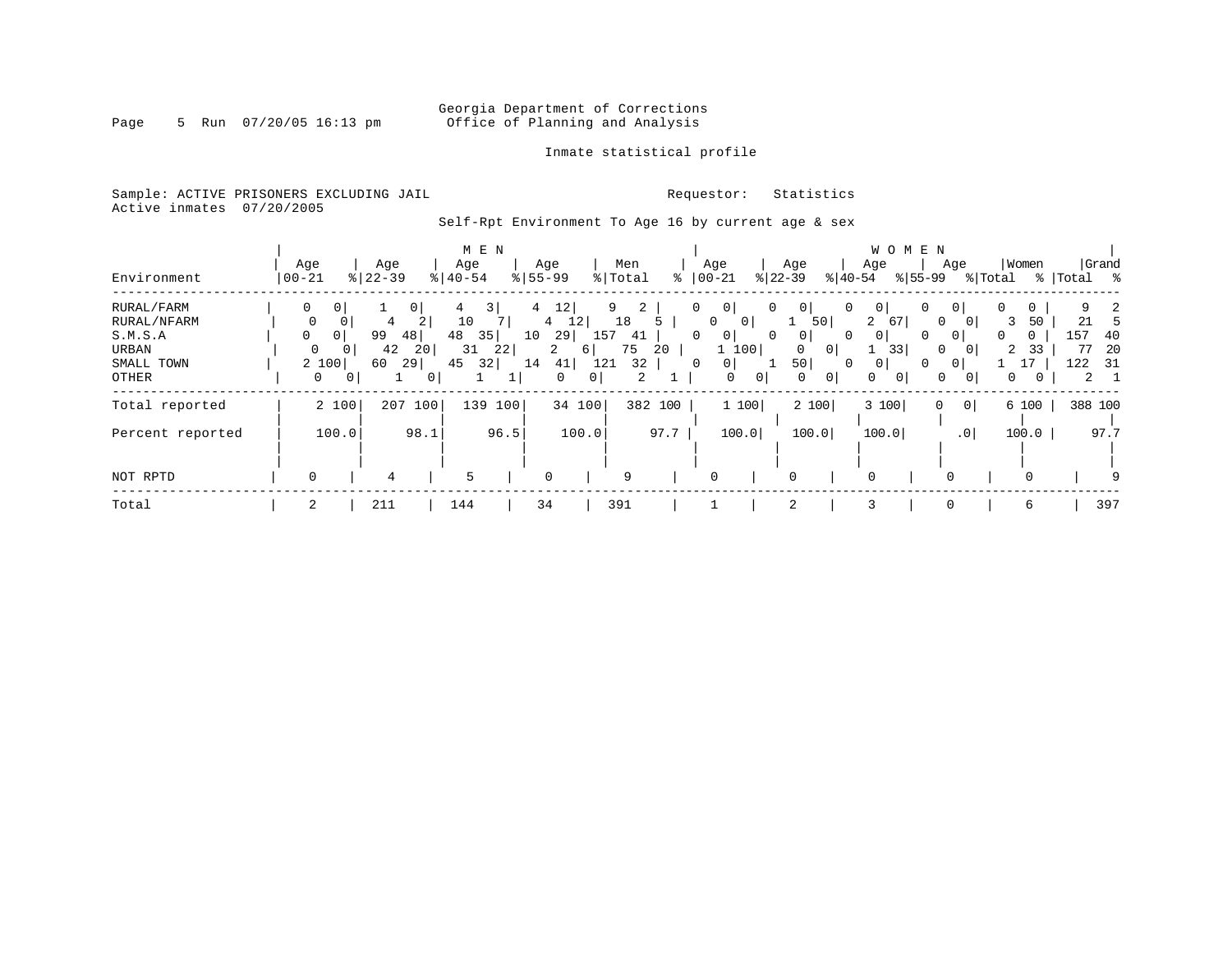#### Georgia Department of Corrections<br>Page 6 Run 07/20/05 16:13 pm office of Planning and Analysis Office of Planning and Analysis

#### Inmate statistical profile

Sample: ACTIVE PRISONERS EXCLUDING JAIL **Requestor:** Statistics Active inmates 07/20/2005

Self-Rpt Education Level by current age & sex

| Education Level                                                                                              | Age<br>$ 00 - 21$                                                                                                  | Age<br>$ 22-39 $                                                                       | M E N<br>Age<br>$\frac{1}{6}$   40-54                                            | Age<br>$8 55-99$                                                                     | Men<br>% Total                                                                          | Age<br>$\frac{1}{6}$   00 - 21                                                                                                                      | Age<br>$ 22-39 $<br>୫∣40-54                                                                                                                                                                           | <b>WOMEN</b><br>Age<br>%∣55-99                                                                                                                     | Women<br>Age                                                                                                                                                                       | Grand<br>% Total % Total %                                                             |
|--------------------------------------------------------------------------------------------------------------|--------------------------------------------------------------------------------------------------------------------|----------------------------------------------------------------------------------------|----------------------------------------------------------------------------------|--------------------------------------------------------------------------------------|-----------------------------------------------------------------------------------------|-----------------------------------------------------------------------------------------------------------------------------------------------------|-------------------------------------------------------------------------------------------------------------------------------------------------------------------------------------------------------|----------------------------------------------------------------------------------------------------------------------------------------------------|------------------------------------------------------------------------------------------------------------------------------------------------------------------------------------|----------------------------------------------------------------------------------------|
| LESS THAN GRADE 7<br>GRADE 7<br>GRADE 8<br>GRADE 9<br>GRADE 10<br>GRADE 11<br>GRADE 12<br>MORE THAN GRADE 12 | 0<br>0<br>$\Omega$<br>$\mathbf{0}$<br>2 100<br>$\circ$<br>0<br>$\Omega$<br>- 0 I<br>$\mathbf{0}$<br>0 <sup>1</sup> | 2<br>5<br>2 <br>27<br>13<br>30<br>14<br>22<br>45<br>34<br>16<br>35<br>17 <br>13 <br>28 | 8<br>6<br>9<br>6 I<br>17<br>12 <br>34<br>24<br>13<br>9 <br>15 <br>21<br>33<br>24 | 15 <br>$6 \mid$<br>15 <br>5<br>15 <br>5<br>3 <br>12 <br>4<br>$5 \quad 15$<br>7<br>21 | 15<br>15<br>4<br>11<br>41<br>$52 \quad 14$<br>82<br>21<br>13<br>51<br>61 16<br>18<br>68 | 0 <br>0<br>$\overline{0}$<br>$\mathbf{0}$<br>1 100<br>0<br>$\mathbf{0}$<br>$\mathbf{0}$<br> 0 <br>0 <sup>1</sup><br>$\Omega$<br>0<br>0 <sup>1</sup> | 0<br>$\Omega$<br>$\Omega$<br>0 <sup>1</sup><br>$\mathbf{0}$<br><sup>0</sup><br>0<br>0 <sup>1</sup><br>$\Omega$<br>$\circ$<br>0 <sup>1</sup><br>2 100<br>0<br>$0$  <br>$\Omega$<br>0 <sup>1</sup><br>0 | 0<br>$\mathbf{0}$<br>$\Omega$<br>$\Omega$<br>$\overline{0}$<br>0 <sup>1</sup><br>$\Omega$<br>33<br>0 <sup>1</sup><br>0<br>33<br>$\mathbf{1}$<br>33 | 0<br>0<br>U<br>$\Omega$<br>$\left( \right)$<br>$\Omega$<br>17<br>$\Omega$<br>17<br>$\Omega$<br>33<br>0 <sup>1</sup><br>2<br>17<br>$\Omega$<br>$\overline{0}$<br>17<br>$\mathbf{0}$ | 15<br>15<br>4<br>10<br>41<br>14<br>53<br>-21<br>83<br>14<br>53<br>16<br>62<br>18<br>69 |
| Total reported                                                                                               | 2 100                                                                                                              | 209 100                                                                                | 140 100                                                                          | 34 100                                                                               | 385 100                                                                                 | 1 100                                                                                                                                               | 2 100                                                                                                                                                                                                 | 3 100<br>$\mathbf{0}$                                                                                                                              | 0 <sup>1</sup><br>6 100                                                                                                                                                            | 391 100                                                                                |
| Percent reported                                                                                             | 100.0                                                                                                              | 99.1                                                                                   | 97.2                                                                             | 100.0                                                                                | 98.5                                                                                    | 100.0                                                                                                                                               | 100.0                                                                                                                                                                                                 | 100.0                                                                                                                                              | .0 <sub>1</sub><br>100.0                                                                                                                                                           | 98.5                                                                                   |
| NOT REPORTED                                                                                                 | 0                                                                                                                  | 2                                                                                      | 4                                                                                | $\mathbf 0$                                                                          | 6                                                                                       | $\Omega$                                                                                                                                            |                                                                                                                                                                                                       | $\Omega$                                                                                                                                           | <sup>0</sup>                                                                                                                                                                       |                                                                                        |
| Total                                                                                                        | 2                                                                                                                  | 211                                                                                    | 144                                                                              | 34                                                                                   | 391                                                                                     |                                                                                                                                                     | 2                                                                                                                                                                                                     | 3                                                                                                                                                  |                                                                                                                                                                                    | 397                                                                                    |
| AVG EDUCATION LEVEL                                                                                          | 10.00                                                                                                              | 11.31                                                                                  | 11.91                                                                            | 10.56                                                                                | 11.45                                                                                   | 9.00                                                                                                                                                | 11.00                                                                                                                                                                                                 | 12.00                                                                                                                                              | $.00 \,$<br>11.17                                                                                                                                                                  | 11.45                                                                                  |

\* NOTE: THE FIELD LABLED "LESS THAN GRADE 7" WAS CORRECTED IN MARCH 1989: MISSING DATA FOR INMATES STILL IN DIAGNOSTICS NOW HAS BEEN REMOVED FROM THIS FIELD AND IDENTIFIED AS "NOT REPORTED" INFORMATION.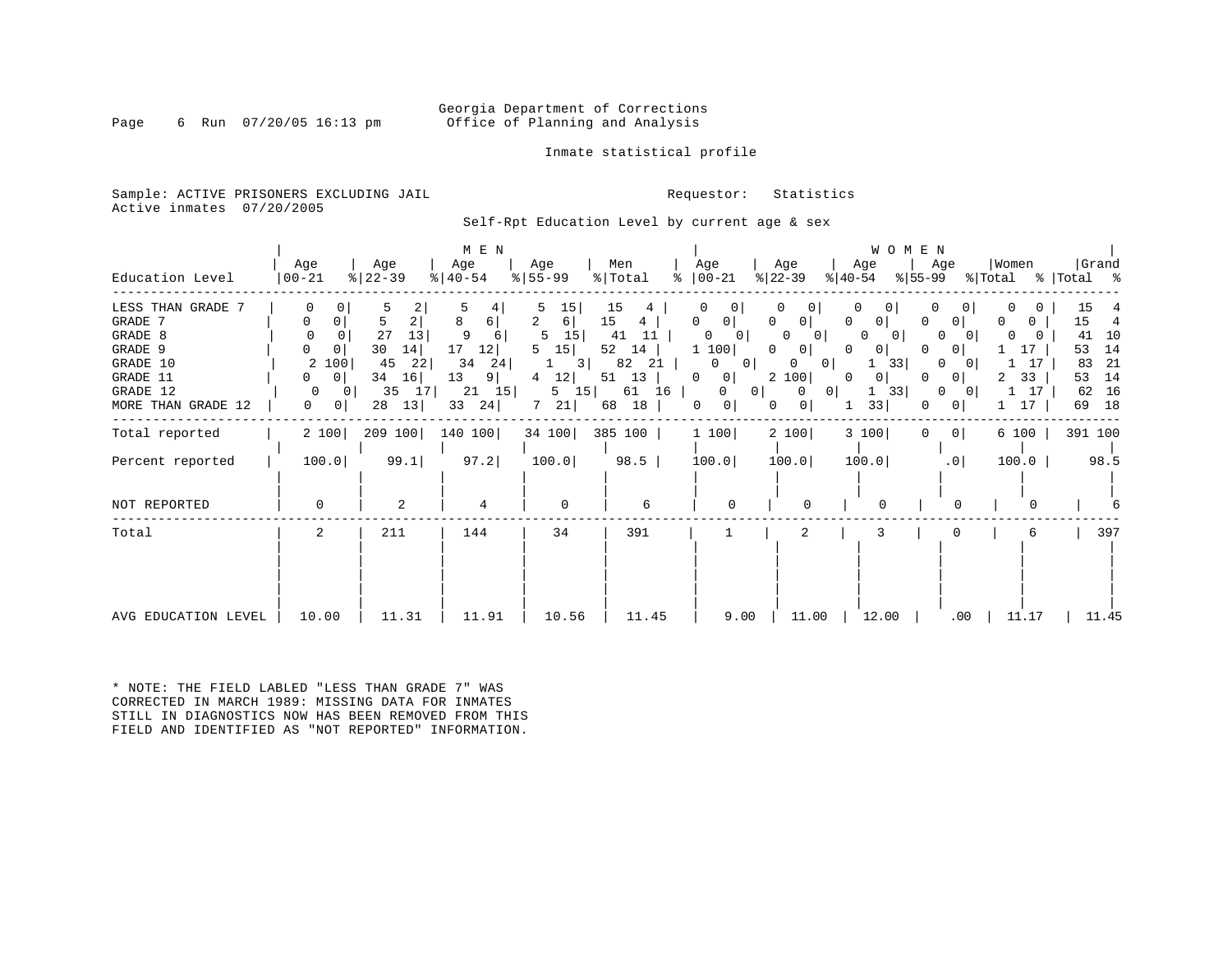### Georgia Department of Corrections<br>Page 7 Run 07/20/05 16:13 pm office of Planning and Analysis Office of Planning and Analysis

Inmate statistical profile

Sample: ACTIVE PRISONERS EXCLUDING JAIL **Requestor:** Statistics Active inmates 07/20/2005

Functional Reading Level (WRAT Scores) by current age & sex

|                    |                           |                           | M E N     |             |                |    |                |             |           | WOMEN          |                         |                               |
|--------------------|---------------------------|---------------------------|-----------|-------------|----------------|----|----------------|-------------|-----------|----------------|-------------------------|-------------------------------|
|                    | Age                       | Age                       | Age       | Age         | Men            |    | Age            | Age         | Age       | Age            | Women                   | Grand                         |
| WRAT Reading Score | $ 00-21$                  | $ 22-39 $                 | $ 40-54 $ | $ 55 - 99 $ | % Total        | °≈ | $ 00-21 $      | $ 22-39 $   | $ 40-54 $ | %∣55-99        | % Total                 | %   Total %                   |
| LESS THAN GRADE 6  | 2 100                     | 53<br>28                  | 52<br>41  | 8 30        | 115<br>33      |    |                | 50          |           | 33<br>$\Omega$ | 33                      | 33                            |
| 6TH THRU 8TH GRADE | $\circ$<br>0 <sup>1</sup> | 45<br>23                  | 24<br>19  | 22 <br>6    | 75<br>21       |    | 0              | 01          |           |                | 0                       | 75<br>-21                     |
| GRADE 9            | $\Omega$                  | 16<br>8<br>0 <sup>1</sup> | 16<br>13  | -11<br>3.   | 10<br>35       |    | 100            |             |           |                |                         | 10<br>36                      |
| GRADE 10           | 0<br>$\mathbf{0}$         | 3<br>5.                   | 2.        | 11          | 10<br>3        |    | 0 <sup>1</sup> |             |           |                |                         | 10<br>$\overline{\mathbf{3}}$ |
| GRADE 11           | $\Omega$                  | 10<br>$\Omega$            | 6         | 2           | 18<br>5        |    |                | $\Omega$    | $\Omega$  |                |                         | 18<br>-5                      |
| GRADE 12           | $\mathbf{0}$              | 36<br>19                  | 17<br>13  | 15<br>4     | 57<br>16       |    |                | $\mathbf 0$ | $\Omega$  |                |                         | 16<br>57                      |
| MORE THAN GRADE 12 | 0<br>$\circ$              | 27<br>14                  | 11<br>9   | 4           | 39<br>11       |    | 0<br>0         | 50          | 2<br>67   | 0              | 50                      | 42<br>12                      |
| Total reported     | 2 100                     | 192 100                   | 128 100   |             | 27 100 349 100 |    | 1 100          | 2 100       | 3 100     | 0              | 0 <sup>1</sup><br>6 100 | 355 100                       |
| Percent reported   | 100.0                     | 91.0                      | 88.9      | 79.4        | 89.3           |    | 100.0          | 100.0       | 100.0     |                | .0<br>100.0             | 89.4                          |
| NOT REPORTED       | $\Omega$                  | 19                        | 16        |             | 42             |    | $\Omega$       | 0           | 0         |                |                         | 42                            |
| Total              | $\overline{2}$            | 211                       | 144       | 34          | 391            |    |                | 2           | 3         |                |                         | 397<br>6                      |
|                    |                           |                           |           |             |                |    |                |             |           |                |                         |                               |
|                    |                           |                           |           |             |                |    |                |             |           |                |                         |                               |
|                    |                           |                           |           |             |                |    |                |             |           |                |                         |                               |
|                    |                           |                           |           |             |                |    |                |             |           |                |                         |                               |
| AVG READING SCORE  | 4.65                      | 8.74                      | 7.46      | 8.14        | 8.20           |    | 9.20           | 9.10        | 9.57      | .00            | 9.35                    | 8.22                          |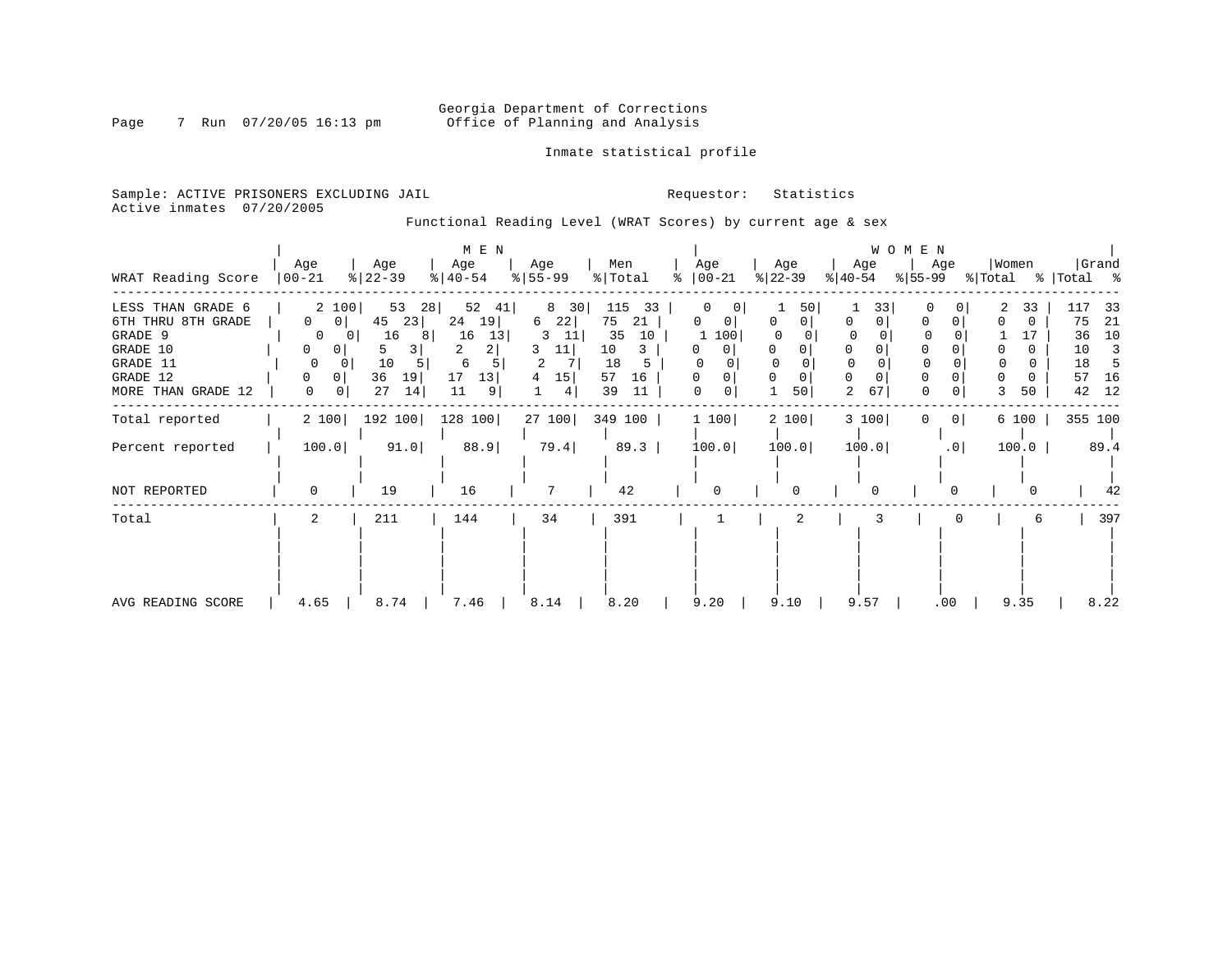### Georgia Department of Corrections<br>Page 8 Run 07/20/05 16:13 pm office of Planning and Analysis Office of Planning and Analysis

#### Inmate statistical profile

Sample: ACTIVE PRISONERS EXCLUDING JAIL **Requestor:** Statistics Active inmates 07/20/2005

Functional Math Level (WRAT Scores) by current age & sex

| WRAT Math Score                                                                                              | Age<br>$ 00-21 $                                                                                                                       | Age<br>$ 22-39 $                                                                      | M E N<br>Age<br>$ 40-54 $                                                                  | Age<br>$ 55 - 99 $                               | Men<br>% Total                                                    | Age<br>$\frac{1}{6}$   00-21                                                                        | Age<br>$ 22-39 $                   | WOMEN<br>Age<br>$ 40-54 $                                        | Age<br>%∣55-99   | Women<br>% Total % Total % | Grand                                                         |
|--------------------------------------------------------------------------------------------------------------|----------------------------------------------------------------------------------------------------------------------------------------|---------------------------------------------------------------------------------------|--------------------------------------------------------------------------------------------|--------------------------------------------------|-------------------------------------------------------------------|-----------------------------------------------------------------------------------------------------|------------------------------------|------------------------------------------------------------------|------------------|----------------------------|---------------------------------------------------------------|
| LESS THAN GRADE 6<br>6TH THRU 8TH GRADE<br>GRADE 9<br>GRADE 10<br>GRADE 11<br>GRADE 12<br>MORE THAN GRADE 12 | 50<br>50<br>0<br>0 <sub>1</sub><br>0<br>0 <sup>1</sup><br>$\mathbf{0}$<br>0 <sup>1</sup><br>0<br>0 <sub>1</sub><br>0<br>0 <sup>1</sup> | 54<br>28<br>90<br>47<br>21<br>11<br>12<br>6  <br>9<br>5<br>$\left 2\right $<br>4<br>2 | 52<br>41<br>53<br>41 <br>12<br>9 <sup>°</sup><br>3 <br>4<br>3<br>2 <br>3<br>$\overline{2}$ | 13<br>48<br>7 26 151<br>4  <br>11<br>3<br>4<br>4 | 120<br>34<br>43<br>10<br>34<br>19<br>5.<br>11<br>2<br>8<br>6<br>2 | $\mathbf 0$<br>01<br>1 100<br>0<br>0<br>01<br>$^{(1)}$<br>$\Omega$<br>0 <sup>1</sup><br>0<br>0<br>0 | O<br>0<br>50<br><sup>0</sup><br>50 | 33<br>33 <br>33<br>0<br>$\Omega$<br>0<br>$\Omega$<br>$\mathbf 0$ | 0<br>0<br>0<br>0 | 17<br>33<br>33<br>17       | 121<br>34<br>153<br>43<br>36<br>10<br>19<br>5<br>11<br>3<br>2 |
| Total reported                                                                                               | 2 100                                                                                                                                  | 192 100                                                                               | 128 100                                                                                    | 27 100                                           | 349 100                                                           | 1 100                                                                                               | 2 100                              | 3 100                                                            | 0 <br>0          | 6 100                      | 355 100                                                       |
| Percent reported                                                                                             | 100.0                                                                                                                                  | 91.0                                                                                  | 88.9                                                                                       | 79.4                                             | 89.3                                                              | 100.0                                                                                               | 100.0                              | 100.0                                                            | .0 <sub>1</sub>  | 100.0                      | 89.4                                                          |
| NOT REPORTED                                                                                                 | $\Omega$                                                                                                                               | 19                                                                                    | 16                                                                                         | 7                                                | 42                                                                | $\Omega$                                                                                            |                                    | 0                                                                | 0                |                            | 42                                                            |
| Total                                                                                                        | 2                                                                                                                                      | 211                                                                                   | 144                                                                                        | 34                                               | 391                                                               |                                                                                                     | 2                                  | 3                                                                |                  | 6                          | 397                                                           |
| AVG MATH SCORE                                                                                               | 5.45                                                                                                                                   | 7.33                                                                                  | 6.54                                                                                       | 6.69                                             | 6.98                                                              | 7.80                                                                                                | 11.40                              | 7.33                                                             | .00              | 8.77                       | 7.01                                                          |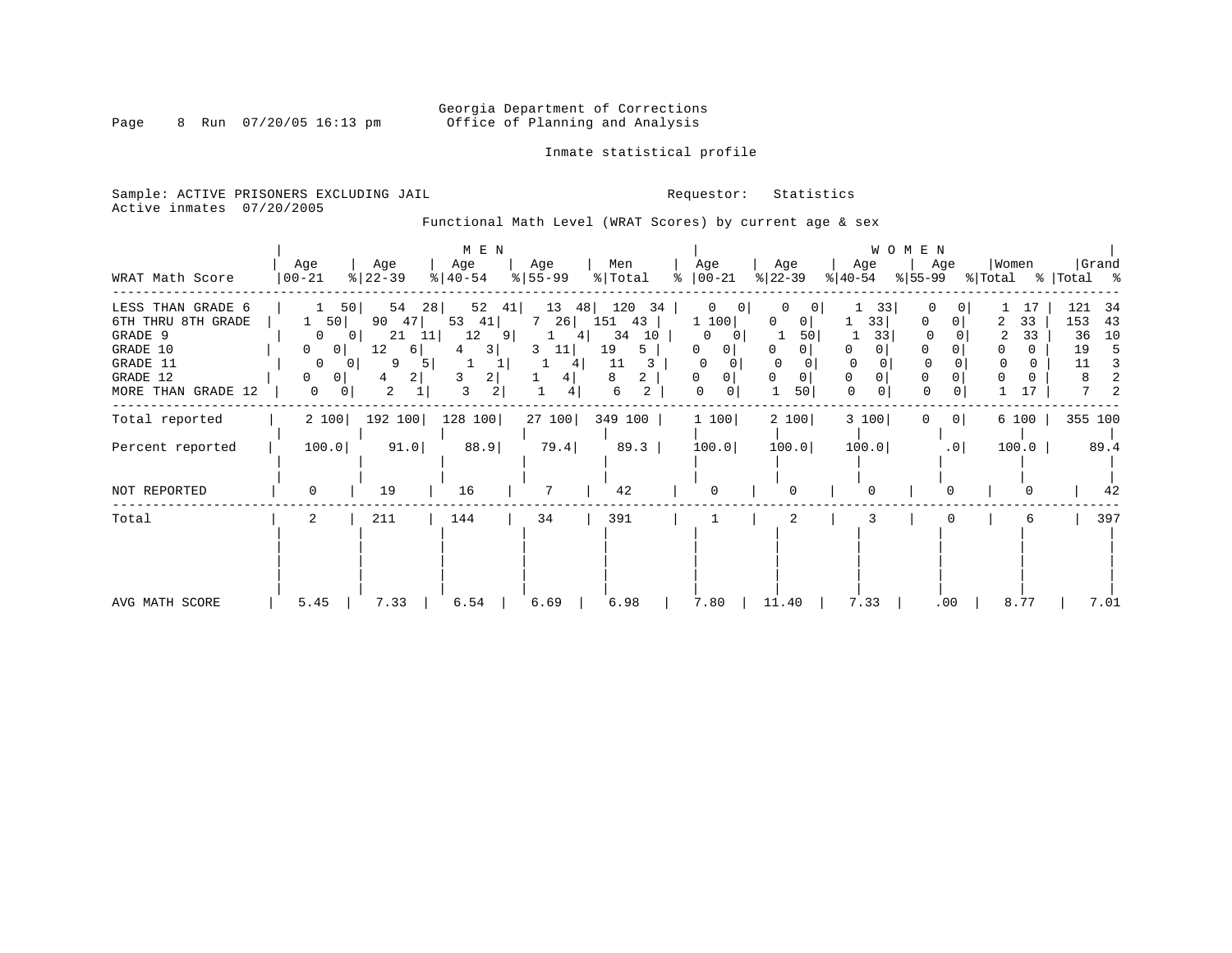### Georgia Department of Corrections<br>Page 9 Run 07/20/05 16:13 pm office of Planning and Analysis Office of Planning and Analysis

#### Inmate statistical profile

Sample: ACTIVE PRISONERS EXCLUDING JAIL **Requestor:** Statistics Active inmates 07/20/2005

Functional Spelling Level (WRAT Scores) by current age & sex

| WRAT Spelling Score                                                                                             | Age<br>$ 00 - 21$                                                                                                                                                          | Age<br>$ 22-39 $                                                                        | M E N<br>Age<br>$ 40-54 $                                                        | Age<br>$8 55-99$                                             | Men<br>% Total                                                           | Age<br>$8   00 - 21$                                                                                                 | Age<br>$ 22-39 $                                                                       | WOMEN<br>Age<br>$ 40-54 $                 | Age<br>% 55−99               | Women<br>% Total | Grand<br>%   Total %                                                      |
|-----------------------------------------------------------------------------------------------------------------|----------------------------------------------------------------------------------------------------------------------------------------------------------------------------|-----------------------------------------------------------------------------------------|----------------------------------------------------------------------------------|--------------------------------------------------------------|--------------------------------------------------------------------------|----------------------------------------------------------------------------------------------------------------------|----------------------------------------------------------------------------------------|-------------------------------------------|------------------------------|------------------|---------------------------------------------------------------------------|
| LESS THAN GRADE 6<br>6TH THRU 8TH GRADE<br>GRADE 9<br>GRADE 10<br>GRADE 11<br>GRADE 12<br>MORE THAN GRADE<br>12 | 2 100<br>0<br>0 <sup>1</sup><br>0<br>0 <sup>1</sup><br>$\mathbf{0}$<br>0 <sup>1</sup><br>$\mathbf{0}$<br>0<br>$\Omega$<br>0 <sub>1</sub><br>$\mathbf{0}$<br>0 <sup>1</sup> | 55<br>29<br>58<br>30<br>21<br>11 <br>14<br>-71<br>15<br>$8 \mid$<br>16<br>81<br>13<br>7 | 63<br>49 <br>28<br>36<br>4 <br>5  <br>6<br>3 <br>6  <br>8<br>6<br>5 <sup>1</sup> | 48<br>13<br>33<br>9<br>4  <br> 0 <br>0<br>4<br>7 I<br>2<br>4 | 133<br>38<br>103<br>30<br>27<br>8<br>20<br>6<br>20<br>6<br>26<br>20<br>6 | $\Omega$<br>$\Omega$<br>0<br>$\overline{0}$<br>0<br>0<br>0<br>0 <sup>1</sup><br>0<br>$\mathbf{0}$<br>1 100<br>0<br>0 | 50 <br>O<br>$\Omega$<br>$\Omega$<br>$\Omega$<br>0 <sup>1</sup><br>50 <sub>1</sub><br>1 | 33<br>0<br>$\Omega$<br>0<br>33<br>33<br>0 | 0<br>$\Omega$<br>0<br>0<br>0 | 17<br>33<br>17   | 134<br>-38<br>104<br>29<br>27<br>8<br>20<br>6<br>21<br>6<br>28<br>21<br>6 |
| Total reported                                                                                                  | 2 100                                                                                                                                                                      | 192 100                                                                                 | 128 100                                                                          | 27 100                                                       | 349 100                                                                  | 1 100                                                                                                                | 2 100                                                                                  | 3 100                                     | 0 <br>0                      | 6 100            | 355 100                                                                   |
| Percent reported                                                                                                | 100.0                                                                                                                                                                      | 91.0                                                                                    | 88.9                                                                             | 79.4                                                         | 89.3                                                                     | 100.0                                                                                                                | 100.0                                                                                  | 100.0                                     | .0                           | 100.0            | 89.4                                                                      |
| NOT REPORTED                                                                                                    | $\Omega$                                                                                                                                                                   | 19                                                                                      | 16                                                                               | 7                                                            | 42                                                                       | $\Omega$                                                                                                             |                                                                                        | 0                                         | $\Omega$                     |                  | 42                                                                        |
| Total                                                                                                           | 2                                                                                                                                                                          | 211                                                                                     | 144                                                                              | 34                                                           | 391                                                                      |                                                                                                                      | 2                                                                                      |                                           |                              | 6                | 397                                                                       |
| AVG SPELLING SCORE                                                                                              | 2.15                                                                                                                                                                       | 8.00                                                                                    | 6.40                                                                             | 6.46                                                         | 7.26                                                                     | 12.30                                                                                                                | 9.70                                                                                   | 9.23                                      | .00                          | 9.90             | 7.31                                                                      |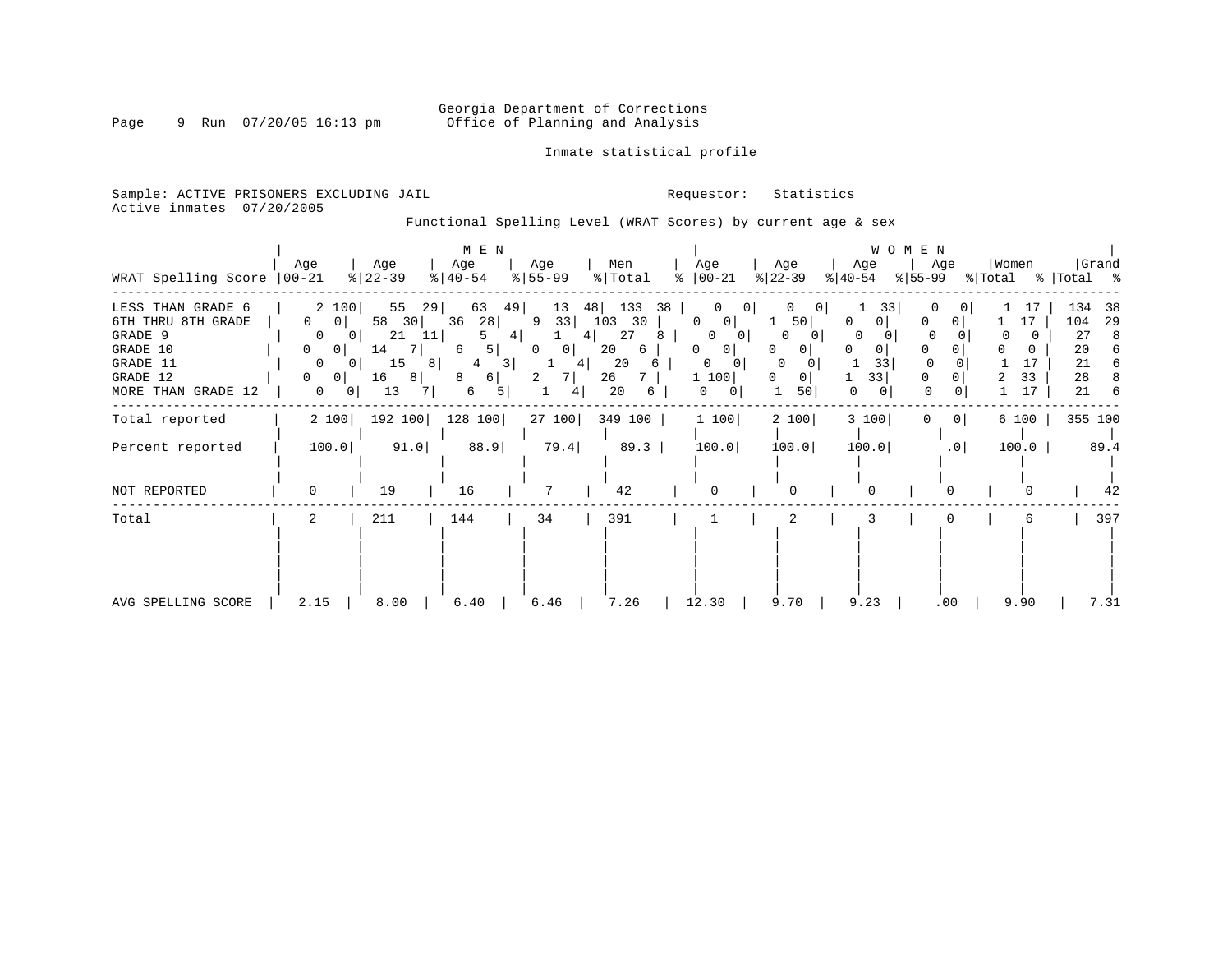#### Georgia Department of Corrections<br>Page 10 Run 07/20/05 16:13 pm office of Planning and Analysis Office of Planning and Analysis

#### Inmate statistical profile

Sample: ACTIVE PRISONERS EXCLUDING JAIL **Requestor:** Statistics Active inmates 07/20/2005

Self-Rpt Guardian Status To Age 16 by current age & sex

|                                                                                                                             |                        |                                           | M E N                                                       |                                                           |                                                                                                         |                              |                                                                                              |                                                               |                                                           | W O M E N                 |                                          |                                                    |
|-----------------------------------------------------------------------------------------------------------------------------|------------------------|-------------------------------------------|-------------------------------------------------------------|-----------------------------------------------------------|---------------------------------------------------------------------------------------------------------|------------------------------|----------------------------------------------------------------------------------------------|---------------------------------------------------------------|-----------------------------------------------------------|---------------------------|------------------------------------------|----------------------------------------------------|
| Guardian Status                                                                                                             | Age<br>$ 00 - 21$      | Age<br>$ 22-39$                           | Age<br>$ 40-54 $                                            | Age<br>$8 55-99$                                          | Men<br>% Total                                                                                          |                              | Age<br>$ 00-21 $                                                                             | Age<br>$ 22-39 $                                              | Age<br>$ 40-54 $                                          | Age<br>$ 55-99 $          | Women<br>% Total                         | Grand<br>%   Total %                               |
| ORPHANAGE<br>FATHER ONLY<br>FTR MTR HD<br>MOTHER ONLY<br>MTR FTR HD<br>OTH FEMALE<br>OTH MALE<br>STEP-PARNTS<br>FOSTER HOME | 0<br>0<br><sup>0</sup> | 2 100<br>50<br>83<br>61<br>0 I<br>50<br>6 | 211 100<br>3<br>9<br>81<br>42<br>59<br>40<br>49<br>29<br>3. | 144 103<br>$\Omega$<br>Τ.<br>6<br>5<br>18<br>35<br>2<br>0 | 34 100<br>q<br>$\mathbf{0}$<br>29<br>9<br>15<br>148<br>38<br>128<br>53<br>9<br>13<br>0<br>11<br>61<br>8 | 391 101<br>2<br>8<br>33<br>3 | 1 100<br>0 <sup>1</sup><br>$\Omega$<br>0<br>0 <sub>1</sub><br>$\Omega$<br>$\Omega$<br>0<br>0 | 2 100<br>$\Omega$<br>O<br>0<br>$\Omega$<br>0<br>100<br>2<br>0 | 3 100<br>0 <sup>1</sup><br>0<br>$\Omega$<br>33<br>2<br>67 | 0<br>$\Omega$<br>$\Omega$ | 6 100<br>0 <sup>1</sup><br>17<br>67<br>4 | 397 101<br>29<br>149<br>38<br>34<br>132<br>13<br>3 |
| GRAND PRNTS<br>OTHER                                                                                                        | 0                      | 0<br>11<br>8<br>0                         | 12<br>5 I<br>4                                              |                                                           | 3<br>24<br>13<br>3                                                                                      | 6<br>3                       | 1 100<br>$\Omega$                                                                            | 0<br>O                                                        | $\Omega$                                                  |                           | 0                                        | 25<br>13                                           |
| Total reported                                                                                                              | 4 100                  | 421 100                                   | 284 100                                                     | 68 100                                                    | 777 100                                                                                                 |                              | 2 100                                                                                        | 4 100                                                         | 6 100                                                     | $\overline{0}$<br>0       | 12 100                                   | 789 100                                            |
| Percent reported                                                                                                            | 100.0                  |                                           | 97.2<br>99.5                                                | 100.0                                                     | 98.7                                                                                                    |                              | 100.0                                                                                        | 100.0                                                         | 100.0                                                     | .0 <sub>1</sub>           | 100.0                                    | 98.7                                               |
| NOT RPTD                                                                                                                    | $\Omega$               |                                           | 4                                                           | O                                                         | 5                                                                                                       |                              | O                                                                                            |                                                               |                                                           |                           |                                          |                                                    |
| Total                                                                                                                       |                        | 211                                       | 144                                                         | 34                                                        | 391                                                                                                     |                              |                                                                                              | $\overline{2}$                                                |                                                           | $\Omega$                  | 6                                        | 397                                                |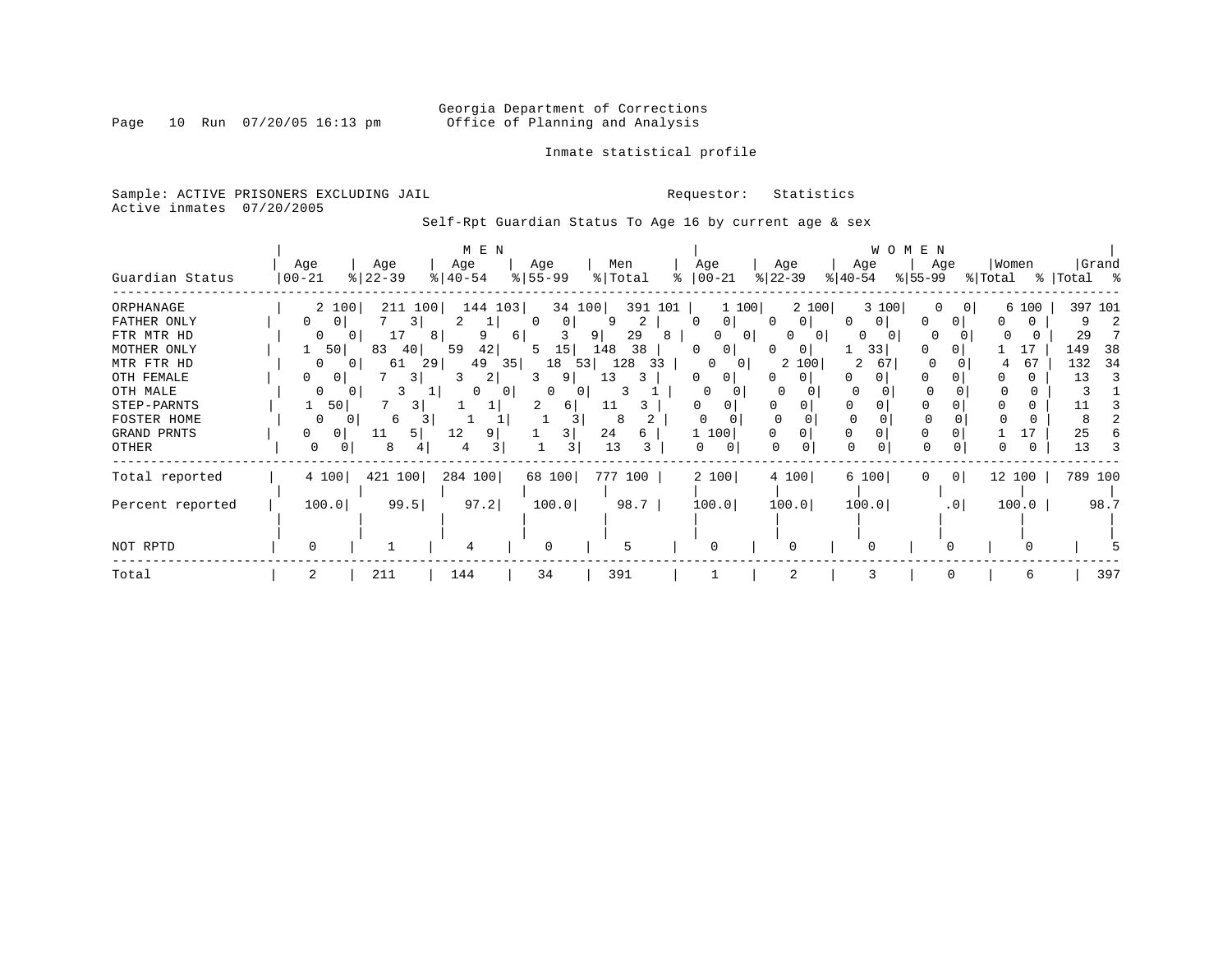#### Inmate statistical profile

Sample: ACTIVE PRISONERS EXCLUDING JAIL **Requestor:** Statistics Active inmates 07/20/2005

Self-Rpt Employment Status Before Prison by current age & sex

|                  |                                |                      | M E N           |                       |              |               |                          |                     | W O M E N   |                         |                |
|------------------|--------------------------------|----------------------|-----------------|-----------------------|--------------|---------------|--------------------------|---------------------|-------------|-------------------------|----------------|
|                  | Age                            | Age                  | Age             | Age                   | Men          | Age           | Age                      | Age                 | Age         | Women                   | Grand          |
| Employment       | $ 00 - 21$                     | $ 22-39$             | $ 40-54 $       | $\frac{1}{6}$   55-99 | % Total<br>⊱ | $ 00-21 $     | $ 22-39 $                | $ 40-54 $           | $ 55-99 $   | % Total                 | %   Total<br>ႜ |
| FULL TIME        | 2 100                          | 90                   | 83<br>47        | 67<br>21<br>68        | 196<br>56    | 1 100         | 2 100                    | 50                  | $\Omega$    | 80<br>4                 | 200<br>-57     |
| PART TIME        | $\mathbf{0}$<br>$\overline{0}$ | 13                   | 4               | 0 <sup>1</sup><br>0   | 18<br>5      | 0<br>0        | $\mathbf{0}$<br>$\Omega$ | 0<br>0 <sup>1</sup> | $\Omega$    | 0<br>0                  | 18<br>-5       |
| UNEMPL < 6M      | $\Omega$                       | 25                   | 13 <br>11<br>91 | 3 I                   | 37           | 0<br>$\Omega$ | 0                        | 50                  |             | 20                      | 38             |
| UNEMPL > 6M      | 0<br>$\overline{0}$            | 18<br>34             | 18<br>15        | 3<br>10               | 55<br>16     | 0<br>0        | 0                        | 0                   | $\Omega$    |                         | 16<br>55       |
| NEVER WORKD      | $\Omega$                       | 22<br>12<br>$\Omega$ | 2<br>2          | 31                    | 25           | $\Omega$      |                          | $\Omega$            |             |                         | 25             |
| STUDENT          | $\Omega$<br>0                  |                      | $\Omega$<br>0   | 0<br>0                | 0            | 0             | 0                        | 0<br>0              | $\Omega$    |                         |                |
| INCAPABLE        |                                | 6<br>0               |                 | 5<br>16               | 16           |               |                          |                     |             |                         | 16             |
| OTHER            | 0<br>0                         | 0<br>0               | 0<br>0          | 0<br>0                | 0<br>0       | 0             | 0<br>0                   | 0                   | 0           |                         | O              |
| Total reported   | 2 100                          | 191 100              | 124 100         | 31 100                | 348 100      | 1 100         | 2 100                    | 2 100               | $\mathbf 0$ | 0 <sup>1</sup><br>5 100 | 353 100        |
| Percent reported | 100.0                          | 90.5                 | 86.1            | 91.2                  | 89.0         | 100.0         | 100.0                    | 66.7                |             | 83.3<br>$\cdot$ 0       | 88.9           |
|                  |                                |                      |                 |                       |              |               |                          |                     |             |                         |                |
| NOT RPTD         | 0                              | 20                   | 20              | 3                     | 43           | 0             |                          |                     |             |                         | 44             |
| Total            |                                | 211                  | 144             | 34                    | 391          |               | 2                        |                     |             | 6                       | 397            |

\* NOTE: THE FIELD LABELD "OTHER" WAS CORRECTED IN APRIL 1989; INMATES CODED "PRE-OTIS NOT REPORTED" NOW HAVE BEEN REMOVED FROM THIS FIELD AND IDENTIFIED AS "NOT REPORTED".

Page 11 Run 07/20/05 16:13 pm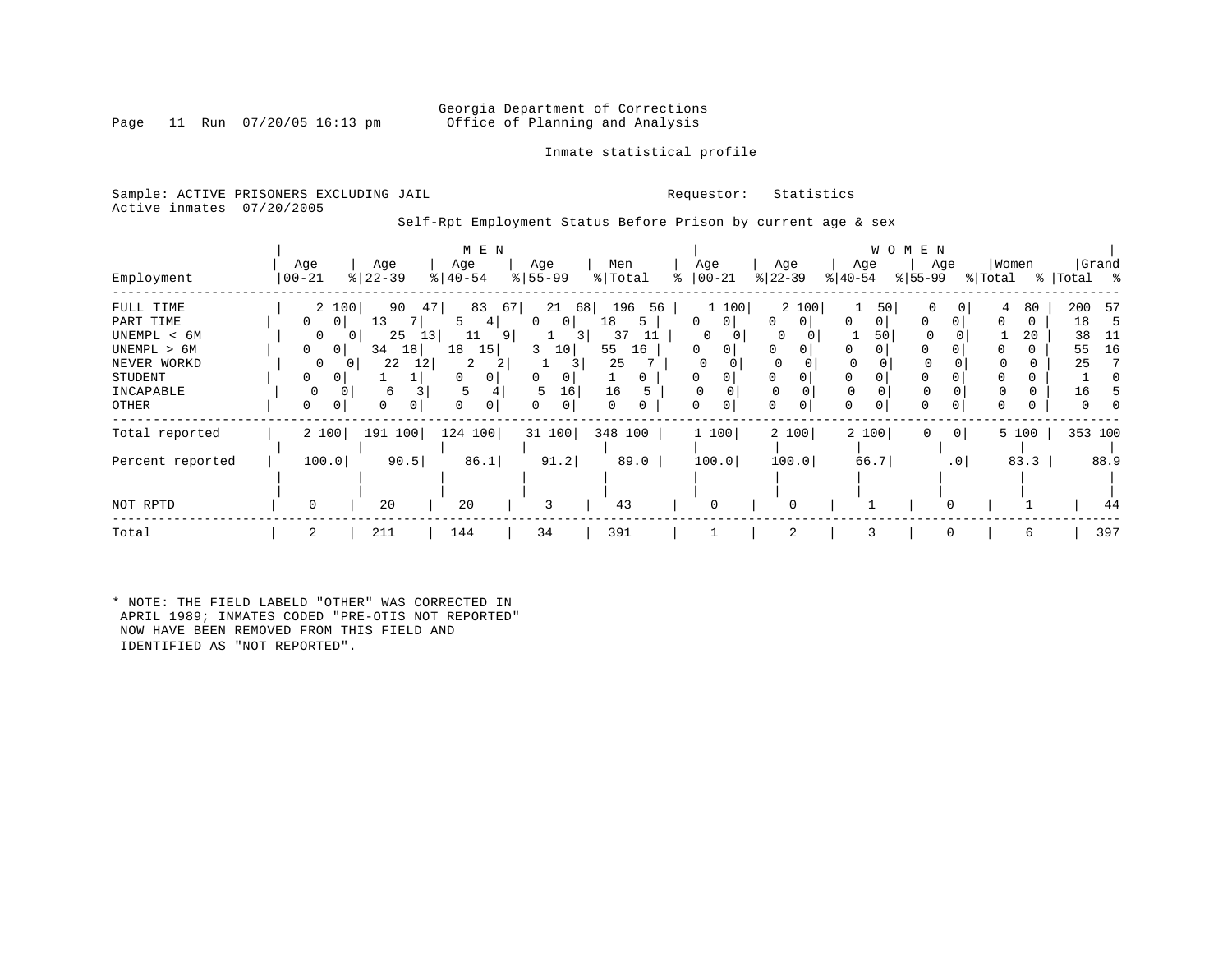### Georgia Department of Corrections<br>Page 12 Run 07/20/05 16:13 pm office of Planning and Analysis Office of Planning and Analysis

#### Inmate statistical profile

Sample: ACTIVE PRISONERS EXCLUDING JAIL **Requestor:** Statistics Active inmates 07/20/2005

Self-Rpt Marital Status At Admission by current age & sex

|                  |             |                | M E N          |                   |           |                |                                              | W O M E N         |                     |                   |             |
|------------------|-------------|----------------|----------------|-------------------|-----------|----------------|----------------------------------------------|-------------------|---------------------|-------------------|-------------|
|                  | Age         | Age            | Age            | Age               | Men       | Age            | Age                                          | Age               | Age                 | Women             | Grand       |
| Marital Status   | $ 00-21$    | $ 22-39$       | $8140 - 54$    | $8 55-99$         | % Total   | $ 00-21$       | $ 22-39 $                                    | $ 40-54 $         | $ 55-99 $           | % Total           | %   Total % |
| SINGLE           | 2 100       | 155<br>73      | 58<br>41       | 15<br>5           | 220<br>57 | 1 100          | 50<br>$\mathbf{1}$                           | 2 67              | 0<br>$\overline{0}$ | 67<br>4           | 224<br>57   |
| MARRIED          |             | 10<br>22       | 12<br>17       | 14<br>41          | 53<br>14  | $\Omega$<br>0  | $\overline{0}$<br>$\Omega$                   | $\Omega$<br>0     | $\Omega$            | $\Omega$          | 13<br>53    |
| SEPARATED        | 0           | 0 <sup>1</sup> | 12<br>9        | $\mathbf{0}$<br>0 | 13<br>3.  | 0<br>$\circ$   | $\mathbf{0}$<br>0                            | 0<br>$\mathbf{0}$ | 0<br>0              | <sup>0</sup><br>0 | 13<br>3     |
| DIVORCED         | $\mathbf 0$ | 11<br>5.       | 27<br>19       | 8<br>24           | 46<br>12  | 0<br>$\circ$   | 0<br>0                                       | 33                | $\Omega$            |                   | 47<br>12    |
| WIDOWED          | 0           |                | 6              | $\overline{3}$    | 13<br>3   | $\overline{0}$ | 50                                           | $\Omega$          |                     |                   | 14          |
| COMMON LAW       | 0           | 19<br>9        | 17<br>12       | 18<br>6           | 42<br>11  | $\Omega$       | 0 <sup>1</sup><br>0 <sup>1</sup><br>$\Omega$ | $\Omega$          | $\Omega$            | 0                 | 42<br>-11   |
| OTHER            | 0<br>0      | 0<br>$\circ$   | $\overline{0}$ | 0<br>0            | 0<br>0    | 0<br>0         | 0<br>$\mathbf{0}$                            | 0<br>0            | 0<br>0              | 0<br>0            | 0<br>-0     |
| Total reported   | 2 100       | 211 100        | 140 100        | 34 100            | 387 100   | 1 100          | 2 100                                        | 3 100             | 0 <sup>1</sup><br>0 | 6 100             | 393 100     |
| Percent reported | 100.0       | 100.0          | 97.2           | 100.0             | 99.0      | 100.0          | 100.0                                        | 100.0             | .0 <sub>1</sub>     | 100.0             | 99.0        |
|                  |             |                |                |                   |           |                |                                              |                   |                     |                   |             |
| NOT RPTD         | $\mathbf 0$ | $\Omega$       | 4              | $\mathbf 0$       | 4         | $\Omega$       | $\Omega$                                     |                   | $\Omega$            |                   |             |
| Total            | 2           | 211            | 144            | 34                | 391       |                | 2                                            |                   |                     | 6                 | 397         |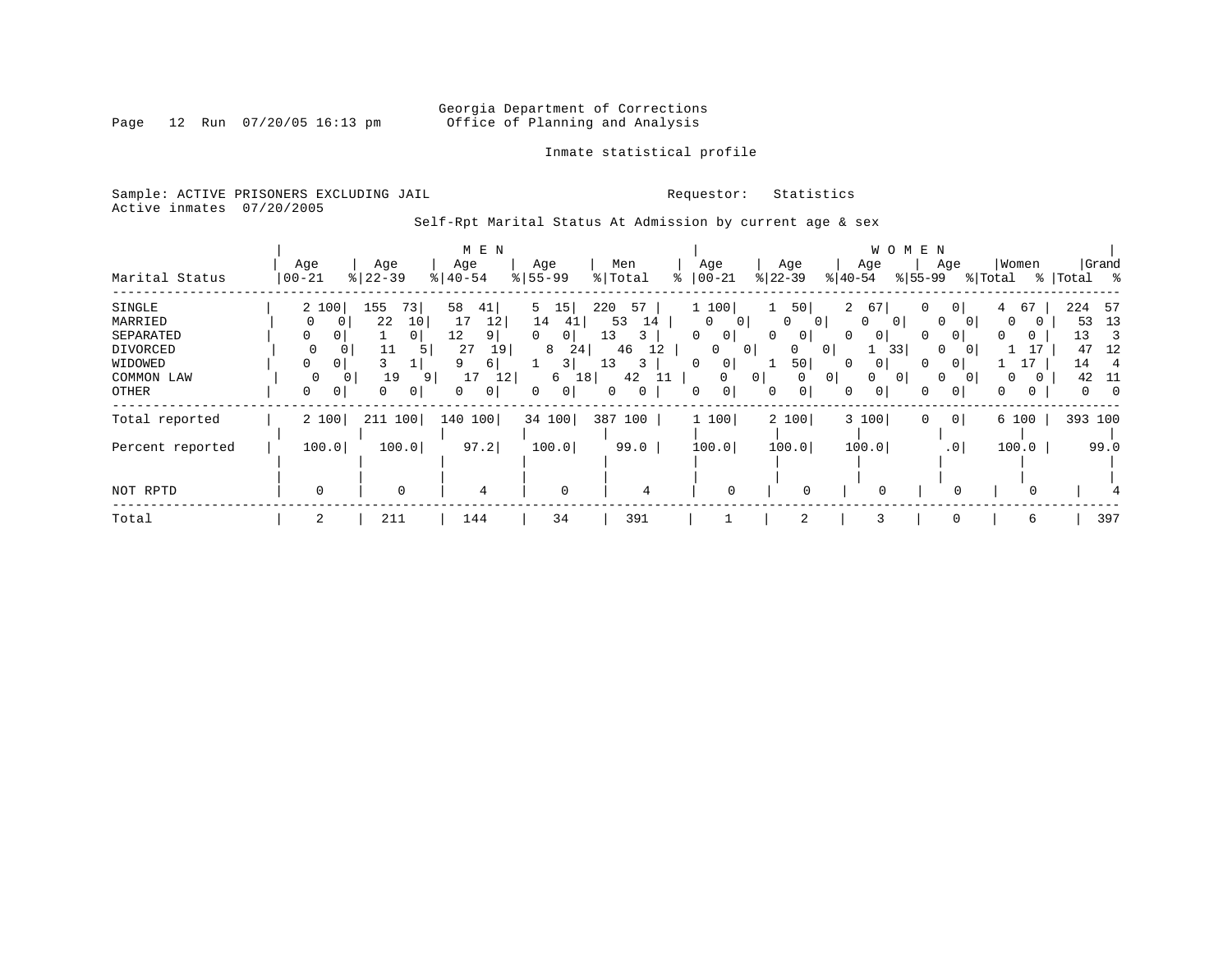#### Georgia Department of Corrections<br>Page 13 Run 07/20/05 16:13 pm office of Planning and Analysis Office of Planning and Analysis

Inmate statistical profile

Sample: ACTIVE PRISONERS EXCLUDING JAIL **Requestor:** Statistics Active inmates 07/20/2005

Self-Rpt Number Of Children At Admission by current age & sex

| Number Of Children                                                                                                   | Age<br>$00 - 21$                                                                         | Age<br>$ 22-39$                                                                                  | M E N<br>Age<br>$8   40 - 54$                                            | Age<br>$8 55-99$                                                                           | Men<br>% Total<br>៖                                                            | Age<br>$ 00-21$                                                                                                                             | Age<br>$ 22-39 $<br>$ 40-54 $                                                                                                                      | WOMEN<br>Age<br>$ 55-99 $                                                     | Age                                                                             | Women<br>% Total                                    | Grand<br>% Total %                                                          |
|----------------------------------------------------------------------------------------------------------------------|------------------------------------------------------------------------------------------|--------------------------------------------------------------------------------------------------|--------------------------------------------------------------------------|--------------------------------------------------------------------------------------------|--------------------------------------------------------------------------------|---------------------------------------------------------------------------------------------------------------------------------------------|----------------------------------------------------------------------------------------------------------------------------------------------------|-------------------------------------------------------------------------------|---------------------------------------------------------------------------------|-----------------------------------------------------|-----------------------------------------------------------------------------|
| NO CHILDREN<br>ONE CHILD<br>TWO CHILDREN<br>THREE CHILDREN<br>FOUR CHILDREN<br>FIVE CHILDREN<br>MORE THAN 5 CHILDREN | 2 100<br>0<br>0<br>0<br>0  <br>0<br>$\Omega$<br>0<br>0<br>$\Omega$<br>0<br>$\Omega$<br>0 | 42 <br>88<br>59<br>28<br>35<br>17<br>13<br>6<br>11<br>5<br>4<br>$\overline{2}$<br>$\overline{0}$ | 44<br>31<br>33<br>24<br>18<br>25<br>24<br>17<br>4  <br>6<br>4<br>2 <br>3 | 15<br>5<br>24<br>8<br>24<br>8<br>18<br>6<br>2<br>6<br>2<br>$6 \mid$<br>9 <sup>1</sup><br>3 | 139<br>36<br>26<br>100<br>68<br>18<br>43<br>11<br>18<br>5<br>12<br>3<br>2<br>7 | 0 <br>0<br>1 100<br><sup>0</sup><br>0 <sup>1</sup><br>0<br>0 <sup>1</sup><br>0 <sup>1</sup><br>0<br>0<br>0 <sup>1</sup><br>0<br>0<br>0<br>0 | 50<br>0<br>$\mathbf{0}$<br>$\overline{0}$<br>50 <br>0<br>0 <sup>1</sup><br>0<br>$\overline{0}$<br>$\Omega$<br>0<br>0 <sup>1</sup><br>0<br>$\Omega$ | 0<br>3 100<br>0<br>0<br>$\overline{0}$<br>0<br>0<br>$\circ$<br>0 <sup>1</sup> | 0<br>0<br>0<br>0 <sup>1</sup><br>$\Omega$<br>$\Omega$<br>0<br>0<br>0<br>$\circ$ | 17<br>4<br>67<br>17<br>$\Omega$<br>0<br>0<br>0<br>0 | 140<br>36<br>104<br>- 26<br>69<br>18<br>11<br>43<br>18<br>5<br>12<br>3<br>2 |
| Total reported                                                                                                       | 2 100                                                                                    | 211 100                                                                                          | 140 100                                                                  | 34 100                                                                                     | 387 100                                                                        | 1 100                                                                                                                                       | 2 100                                                                                                                                              | 3 100<br>$\Omega$                                                             | 0 <sup>1</sup>                                                                  | 6 100                                               | 393 100                                                                     |
| Percent reported                                                                                                     | 100.0                                                                                    | 100.0                                                                                            | 97.2                                                                     | 100.0                                                                                      | 99.0                                                                           | 100.0                                                                                                                                       | 100.0                                                                                                                                              | 100.0                                                                         | .0 <sub>1</sub>                                                                 | 100.0                                               | 99.0                                                                        |
| NOT REPORTED                                                                                                         | $\mathbf 0$                                                                              | $\mathbf 0$                                                                                      | 4                                                                        | $\mathbf 0$                                                                                | 4                                                                              | $\Omega$                                                                                                                                    | $\Omega$                                                                                                                                           | $\Omega$                                                                      | O                                                                               |                                                     |                                                                             |
| Total                                                                                                                | 2                                                                                        | 211                                                                                              | 144                                                                      | 34                                                                                         | 391                                                                            |                                                                                                                                             | 2                                                                                                                                                  | 3                                                                             |                                                                                 | 6                                                   | 397                                                                         |
| AVG NUM CHILDREN                                                                                                     | .00                                                                                      | 1.13                                                                                             | 1.64                                                                     | 2.68                                                                                       | 1.44                                                                           | 1.00                                                                                                                                        | 1.00                                                                                                                                               | 1.00                                                                          | .00                                                                             | 1.00                                                | 1.44                                                                        |

\* NOTE: THE FIELD LABLED "NO CHILDREN" WAS CORRECTED IN MARCH 1989: MISSING DATA FOR INMATES STILL IN DIAGNOSTICS NOW HAS BEEN REMOVED FROM THIS FIELD AND IDENTIFIED AS "NOT REPORTED" INFORMATION.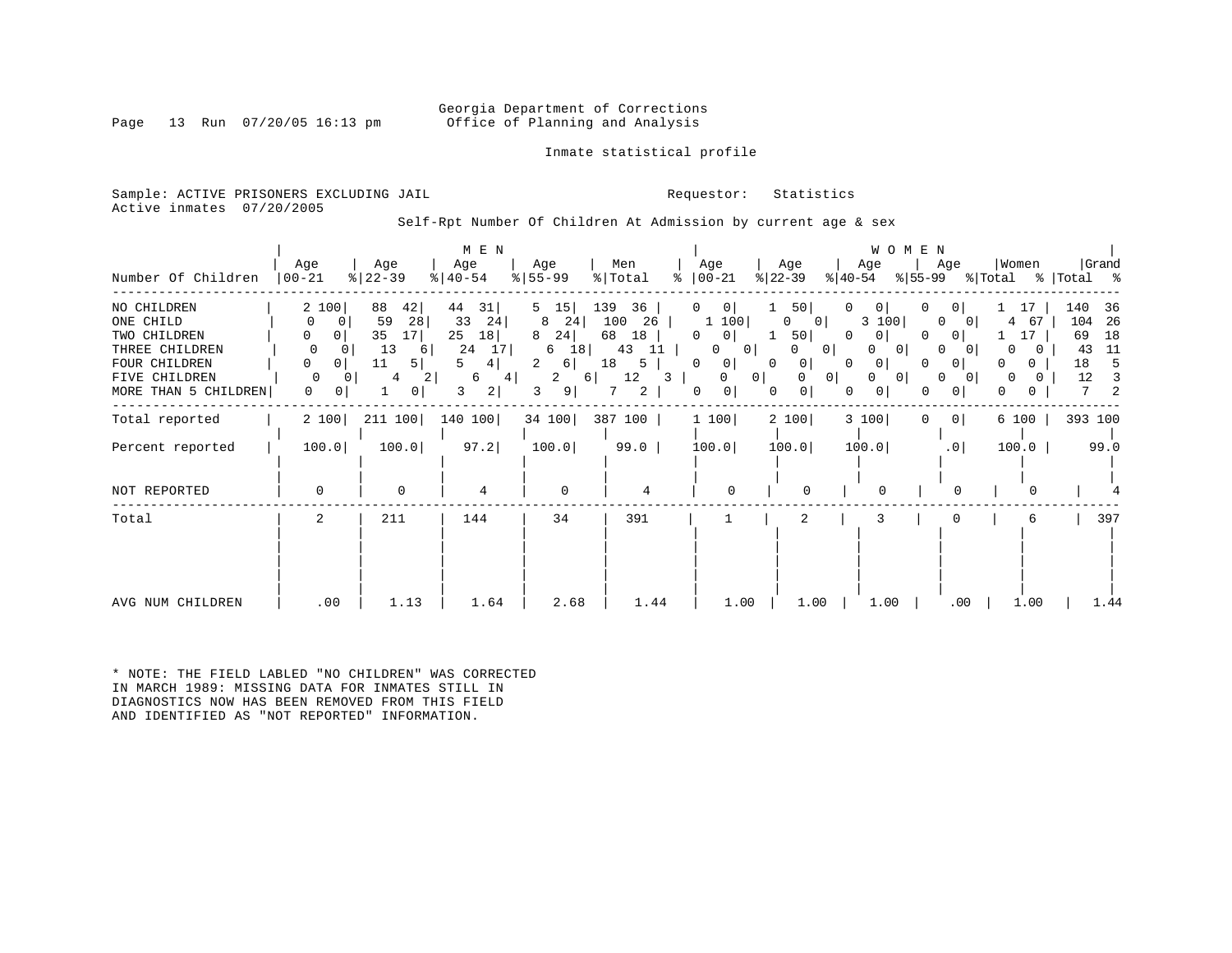### Georgia Department of Corrections<br>Page 14 Run 07/20/05 16:13 pm office of Planning and Analysis Office of Planning and Analysis

Inmate statistical profile

Sample: ACTIVE PRISONERS EXCLUDING JAIL **Requestor:** Statistics Active inmates 07/20/2005

Self-Rpt Religious Affiliation by current age & sex

|                  |                   |                      |              | M E N                |                  |          |                  |          |                 |                     |                 |              |                  | WOMEN        |                 |                 |                  |       |                      |      |
|------------------|-------------------|----------------------|--------------|----------------------|------------------|----------|------------------|----------|-----------------|---------------------|-----------------|--------------|------------------|--------------|-----------------|-----------------|------------------|-------|----------------------|------|
| Religion         | Age<br>$ 00 - 21$ | Age<br>$8   22 - 39$ |              | Age<br>$8   40 - 54$ | Age<br>$8 55-99$ |          | Men<br>%   Total | နွ       | Age<br>$ 00-21$ |                     | Age<br>$ 22-39$ |              | Age<br>$ 40-54 $ |              | Age<br>$ 55-99$ |                 | Women<br>% Total |       | Grand<br>%   Total % |      |
|                  |                   |                      |              |                      |                  |          |                  |          |                 |                     |                 |              |                  |              |                 |                 |                  |       |                      |      |
| <b>ISLAM</b>     | 0                 | 0                    | 10<br>21     |                      | 5                | 2<br>6   | 30               | 8        |                 | U                   |                 |              |                  | 0            | 0               |                 | 0                | 0     | 30                   | 8    |
| CATHOLIC         | 50                | 6                    | 3            | 2<br>ı.              | 0                | 0        | 9                | 2        | 0               | 0                   |                 | 0            | 0                | 0            | 0               | 0               | Ω                | 0     |                      |      |
| <b>BAPTIST</b>   | 1                 | 50                   | 65<br>32     | 74<br>53             | 15               | 44       | 155              | 41       | 0               | 0                   |                 | 50           | 2                | 67           | 0               | $\Omega$        | 3                | 50    | 158                  | 41   |
| METHODIST        | 0<br>O            | 2                    |              |                      |                  | 6        | 5                |          | O               | 0                   | 0               | 0            | 0                | 0            | 0               | 0               | 0                | 0     |                      |      |
| EPISCOPLN        | 0                 | 0                    | 0<br>0       | 0<br>0               | 0                | 0        | O                | O        | <sup>0</sup>    | O                   |                 | O            | $\Omega$         | O            |                 | U               |                  | O     |                      |      |
| PRESBYTRN        | 0<br>0            | 0                    | 0            | 0                    |                  | 0        | 0                | 0        |                 | U                   |                 | 0            | $\Omega$         | 0            | O               |                 | O                | 0     |                      |      |
| CHC OF GOD       | 0                 | $\Omega$<br>$\Omega$ | O            | 2                    | $\Omega$         | 0        |                  |          |                 |                     |                 | <sup>n</sup> | $\Omega$         |              | C               |                 |                  | O     |                      |      |
| HOLINESS         | 0                 | 2                    |              | 31                   |                  | 9        | q                | 2        | n               |                     | -1              | 50           | $\Omega$         | $\Omega$     | U               | <sup>n</sup>    |                  | 17    | 1 O                  |      |
| JEWISH           |                   | O                    | 0            | 0                    | O                | C        |                  | O        |                 | U                   | $\Omega$        | $\Omega$     | O                | <sup>0</sup> | $\Omega$        | $\Omega$        | C                | 0     |                      |      |
| ANGLICAN         |                   |                      | 0            | U                    |                  | $\Omega$ | 0                | O        | $\Omega$        |                     | O               | $\Omega$     | 0                | U            |                 |                 |                  | U     |                      |      |
| GRK ORTHDX       | $\Omega$          | 0                    | 0            | 0                    |                  | 0        | 0                | 0        | $\Omega$        |                     | 0               | 0            | 0                | $\Omega$     | 0               | O               | 0                | 0     |                      |      |
| <b>HINDU</b>     | C                 |                      | 0            | $\Omega$             | <sup>0</sup>     | 0        | C                | O        | $\Omega$        | 0                   | 0               | 0            | 0                | $\Omega$     | 0               | $\Omega$        |                  |       |                      |      |
| <b>BUDDHIST</b>  | O                 | 0                    | 0            | 0                    |                  | 0        | 0                | 0        | O               | 0                   | 0               | 0            | 0                | 0            | 0               | 0               | 0                | N     |                      |      |
| TAOIST           | <sup>0</sup>      | $\Omega$             | <sup>0</sup> | $\Omega$<br>$\Omega$ | $\Omega$         | $\Omega$ | O                | U        | O               | $\Omega$            | <sup>0</sup>    | 0            | O                | 0            | $\Omega$        |                 | O                |       |                      |      |
| SHINTOIST        | 0<br>O            | 0                    | 0            | $\cap$<br>$\Omega$   |                  | 0        |                  | Ω        | U               | $\Omega$            |                 | 0            | U                | O            | O               | 0               | U                |       |                      |      |
| SEVEN D AD       | $\Omega$          | U<br>1               |              | 2                    |                  | 3        |                  |          |                 | $\Omega$            | O               | $\Omega$     |                  | $\Omega$     |                 |                 | U                |       |                      |      |
| JEHOVAH WT       | 0<br>0            |                      | 2            |                      |                  | 3        |                  | 2        | O               | 0                   |                 | 0            |                  | 0            | U               | 0               |                  |       |                      |      |
| LATR DAY S       | 0                 |                      | 0<br>O       | ∩<br>0               |                  | 0<br>0   |                  |          |                 | 0                   |                 | 0<br>n       | n                | 0            |                 |                 | O                |       |                      |      |
| QUAKER           | $\Omega$<br>0     | O                    | 0            | 0<br>O               | U                | 0        | U                | 0        | <sup>0</sup>    | 0 <sup>1</sup>      |                 | 0            | U                | 0            |                 | 0               |                  | 0     |                      |      |
| OTHER PROD       | $\Omega$          | 0                    | 32<br>16     | 13                   | 9                | 2<br>6   | 47               | 12       |                 | 100<br>1            |                 | 0<br>0       | 1                | 33           | 0               |                 | 2                | 33    | 49                   | 13   |
| <b>NONE</b>      | 0<br>0            | 47                   | 23           | 20<br>14             | 8                | 24       | 75               | 20       | 0               | 0                   | 0               | 0            |                  | 0            |                 | 0               | 0                | 0     | 75                   | 19   |
| OTHER            | 0                 | 0                    | 24<br>12     | 13                   | 9                | 0        | 0 <sup>1</sup>   | 37<br>10 |                 | 0<br>$\overline{0}$ |                 | 0<br>0       | 0                | 0            | 0               |                 |                  | U     | 37                   | 10   |
| Total reported   | 2 100             |                      | 205 100      | 139 100              |                  | 34 100   |                  | 380 100  |                 | 1 100               |                 | 2 100        |                  | 3 100        | 0               | 0 <sup>1</sup>  |                  | 6 100 | 386 100              |      |
| Percent reported | 100.0             |                      | 97.2         | 96.5                 |                  | 100.0    |                  | 97.2     |                 | 100.0               |                 | 100.0        |                  | 100.0        |                 | .0 <sub>1</sub> |                  | 100.0 |                      | 97.2 |
| NOT RPTD         | O                 | 6                    |              | 5                    |                  | O        | 11               |          | 0               |                     |                 | 0            | $\Omega$         |              |                 |                 |                  |       |                      | 11   |
| Total            | 2                 | 211                  |              | 144                  | 34               |          | 391              |          |                 |                     |                 | 2            | 3                |              |                 |                 |                  | 6     |                      | 397  |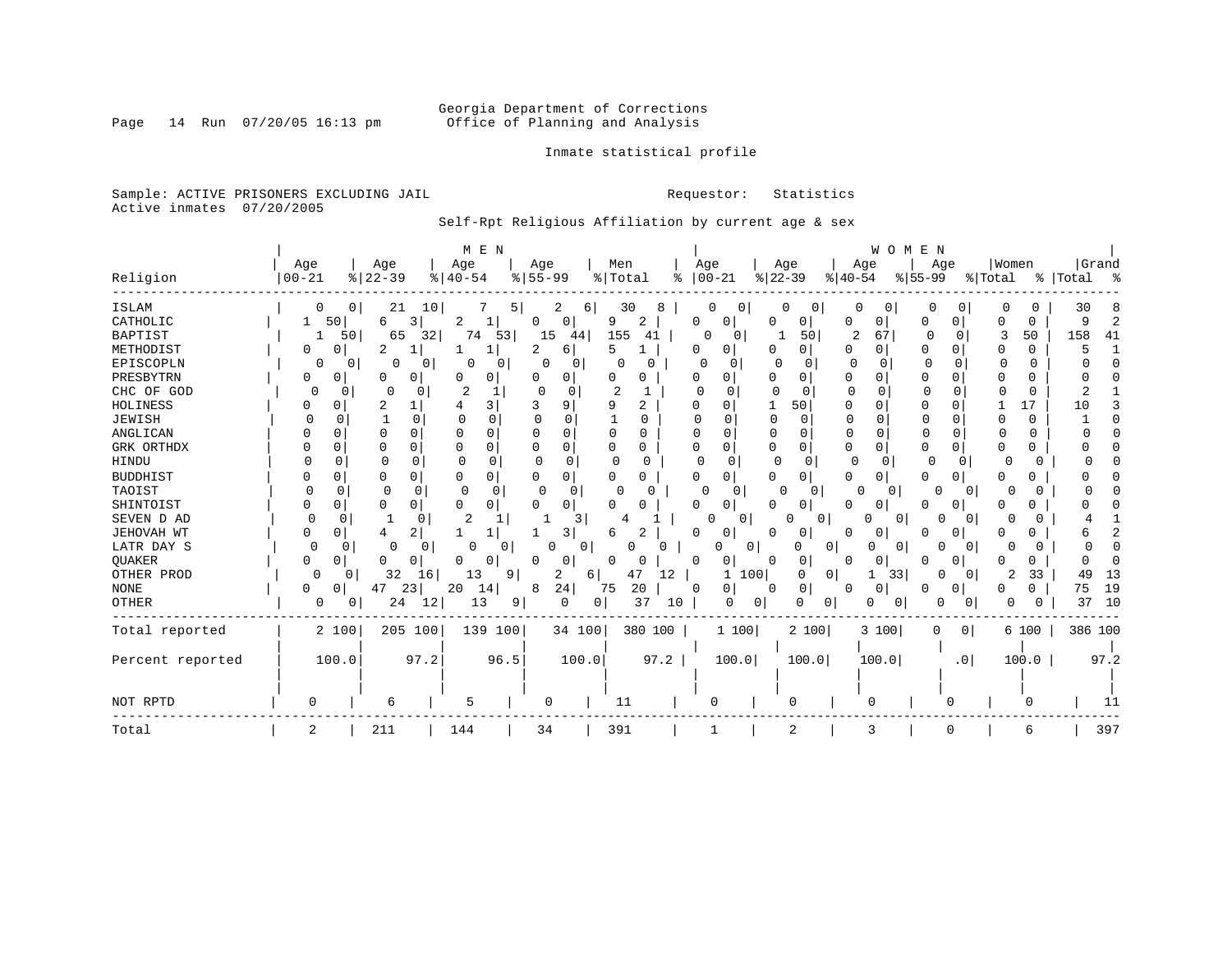#### Georgia Department of Corrections<br>Page 15 Run 07/20/05 16:13 pm office of Planning and Analysis Office of Planning and Analysis

#### Inmate statistical profile

Sample: ACTIVE PRISONERS EXCLUDING JAIL **Requestor:** Statistics Active inmates 07/20/2005

Self-Rpt Family Behavior Patterns \* by current age & sex

|                                                                                                                               |                                                                      |                                                                                                              | M E N                                                                                                                                       |                                                                                                                        |                                                                                                   |                                                                                                        |                                                                                                               | W O M E N                                                                                                                                       |                                                                                                           |                                                                        |
|-------------------------------------------------------------------------------------------------------------------------------|----------------------------------------------------------------------|--------------------------------------------------------------------------------------------------------------|---------------------------------------------------------------------------------------------------------------------------------------------|------------------------------------------------------------------------------------------------------------------------|---------------------------------------------------------------------------------------------------|--------------------------------------------------------------------------------------------------------|---------------------------------------------------------------------------------------------------------------|-------------------------------------------------------------------------------------------------------------------------------------------------|-----------------------------------------------------------------------------------------------------------|------------------------------------------------------------------------|
| Family Behavior                                                                                                               | Age<br>  00-21                                                       | Age<br>$8   22 - 39$                                                                                         | Age<br>$ 40-54 $                                                                                                                            | Age<br>$8 55-99$                                                                                                       | Men<br>% Total                                                                                    | Age<br>$ 00-21 $                                                                                       | Age<br>$ 22 - 39 $                                                                                            | Age<br>Age<br>$ 40-54 $<br>$8155 - 99$                                                                                                          | Women<br>% Total                                                                                          | Grand<br>%   Total %                                                   |
| CRIMINLTY<br>ALCOHOLISM<br>DRUG ABUSE<br>DOMINERING<br>MIGRANT<br>INFL BTGS<br>PERMISSIVE<br>FATH ABSNT<br>MOTH ABSNT<br>NONE | 25<br>25 <br>25<br>0<br>$\Omega$<br>0<br>0<br>0<br>25<br>0<br>0<br>0 | 65<br>21<br>46<br>15<br>31<br>10<br>0<br>3<br>┸<br>14<br>41<br>$^{\circ}$<br>L15<br>36<br>34<br>11<br>2<br>6 | 48<br>23<br>28<br>14 <br>18<br>9<br>$\Omega$<br>0<br>3<br>┸<br>8<br>4<br>0<br>0 <sup>1</sup><br>75<br>37<br>20<br>10 <sup>1</sup><br>2<br>5 | 8<br>24<br>6<br>18<br>2<br>6<br>$\circ$<br>$\Omega$<br>0<br>$\overline{0}$<br>9<br>$\Omega$<br>33<br>11<br>3<br>0<br>0 | 122<br>22<br>81<br>15<br>52<br>$\Omega$<br>6<br>25<br>0<br>202<br>36<br>57<br>9 <br>10<br>11<br>2 | 0<br>0<br>$\Omega$<br>0<br>20<br>0<br><sup>0</sup><br>20<br>20 <sub>1</sub><br>0<br>20<br>20<br>0<br>0 | 17<br>17 <br>17<br>0 <sup>1</sup><br>0 <sup>1</sup><br>$\Omega$<br>0<br>17  <br>0<br>$\Omega$<br>0<br>0<br>17 | 2<br>50<br>$\Omega$<br>0<br>$\Omega$<br>$\Omega$<br>$\Omega$<br>25<br>$\Omega$<br>$\Omega$<br>0<br>U<br>0<br>$\Omega$<br>25<br>0<br>0<br>0<br>0 | 3<br>20<br>$\overline{0}$<br>$\Omega$<br>13<br>2<br>$\Omega$<br>13<br>$\Omega$<br>0<br>2<br>13<br>13<br>0 | 125<br>22<br>82<br>14<br>54<br>б<br>26<br>204<br>-36<br>58<br>10<br>12 |
| Total reported<br>Percent reported                                                                                            | 4 100<br>100.0                                                       | 316 100<br>90.5                                                                                              | 205 100<br>84.7                                                                                                                             | 33 100<br>79.4                                                                                                         | 558 100  <br>87.5                                                                                 | 5 100<br>100.0                                                                                         | 6 100<br>100.0                                                                                                | 4 100<br>$\Omega$<br>66.7                                                                                                                       | 0 <br>15 100<br>.0 <sub>1</sub><br>83.3                                                                   | 573 100<br>87.4                                                        |
| OTHER                                                                                                                         | $\Omega$                                                             | 20                                                                                                           | 22                                                                                                                                          |                                                                                                                        | 49                                                                                                |                                                                                                        | $\cap$                                                                                                        |                                                                                                                                                 |                                                                                                           | 50                                                                     |
| Total                                                                                                                         | 2                                                                    | 211                                                                                                          | 144                                                                                                                                         | 34                                                                                                                     | 391                                                                                               |                                                                                                        | 2                                                                                                             | 3                                                                                                                                               | 0<br>6                                                                                                    | 397                                                                    |

\* NOTE: SINCE THERE CAN BE UP TO FIVE BEHAVIOR CODES PER INMATE, THE NUMBER OF CASES REPORTED IN THE DETAIL LINES AND THE TOTAL REPORTED LINE MAY EXCEED THE TOTAL NUMBER OF CASES. IN SHORT, THIS TABLE COUNTS THE NUMBER OF BEHAVIOR PROBLEMS, NOT INMATES.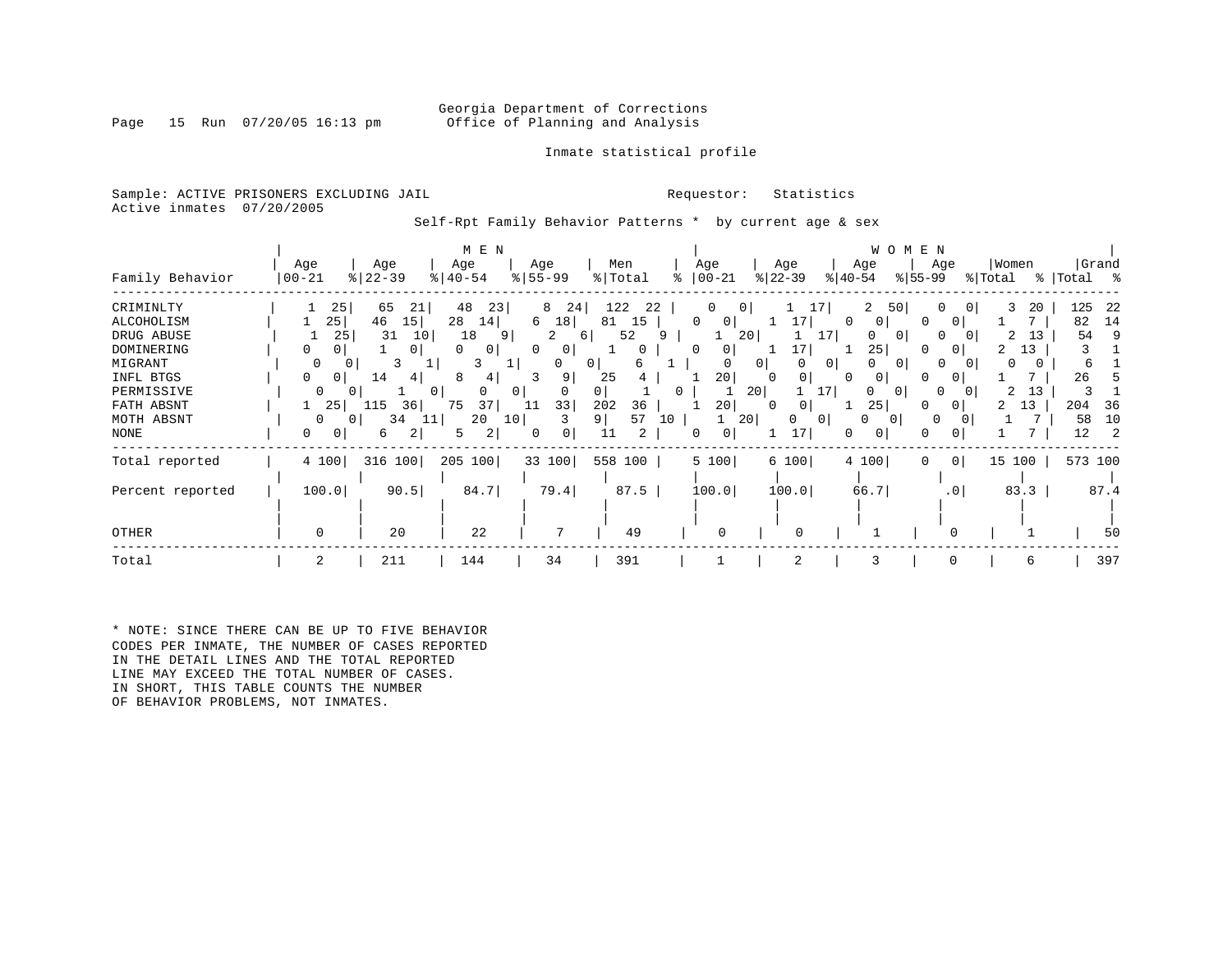#### Georgia Department of Corrections<br>Page 16 Run 07/20/05 16:13 pm office of Planning and Analysis Office of Planning and Analysis

#### Inmate statistical profile

Sample: ACTIVE PRISONERS EXCLUDING JAIL **Requestor:** Statistics Active inmates 07/20/2005

Inmate Diagnostic Behavior Problem \* by current age & sex

|                    |            |                |           |               | M E N |                     |     |             |    |               |                |           |       |                |          | WOMEN        |                 |         |              |             |       |
|--------------------|------------|----------------|-----------|---------------|-------|---------------------|-----|-------------|----|---------------|----------------|-----------|-------|----------------|----------|--------------|-----------------|---------|--------------|-------------|-------|
|                    | Age        |                | Age       | Age           |       | Age                 |     | Men         |    |               | Age            |           | Age   |                | Age      |              | Age             |         | Women        |             | Grand |
| Diagnostic Problem | $ 00 - 21$ | $ 22-39 $      |           | $8   40 - 54$ |       | $ 55 - 99 $         |     | % Total     |    | $8   00 - 21$ |                | $ 22-39 $ |       | $ 40-54 $      |          | % 55−99      |                 | % Total |              | %   Total % |       |
| <b>ALCOHOLIC</b>   | 20<br>1    | 10             | 2         | 8             | 2     | 5                   | 24  | 3           |    |               | 0 <sup>1</sup> |           | 25    |                |          |              |                 |         |              | 25          |       |
| ALCOH ABSE         | $\Omega$   | $\overline{0}$ | 10<br>51  | 38            | 11    | 5                   | 7   | 94          | 10 |               | 33             |           | 0     | $\overline{0}$ | $\Omega$ | $\Omega$     | <sup>0</sup>    |         |              | 95          | 10    |
| DRUG EXP           |            | 68             | 13        | 42            | 13    | 14<br>10            | 120 | 13          |    |               | 0 I            |           | 0     |                | 13       |              |                 |         |              | 121         | 13    |
| DRUG ABSE          | 2          | 40             | 81<br>16  | 51            | 15    | 4                   | 6   | 138         | 15 |               | 33             |           | 25    |                | 0<br>0   |              |                 | 2       | 13           | 140         | 15    |
| NARC ADDCT         | 0          | 6<br>0         |           |               |       | 1                   | 11  |             |    |               | 01             |           | 0     |                |          |              | U               |         | <sup>n</sup> | 11          |       |
| EPILEPTIC          |            | 0              | 4         |               |       |                     | 0   |             |    |               | 0              |           |       |                |          | <sup>0</sup> |                 |         | 0            |             |       |
| MANIPULTVE         | 0          | 48             | 9         | 30            | 9     | 5                   | 83  | 9           |    |               |                |           | 0     |                | 13       |              |                 |         |              | 84          |       |
| ASSAULTIVE         | 2          | 40             | 176<br>35 | 107           | 32    | 28                  | 39  | 313         | 34 |               | 33             | 2         | 50    |                | 38       |              |                 |         | 40           | 319         | 34    |
| ESCPE TEND         | 0          | 23<br>0        | 5.        | 16            | 5     | 8<br>11             | 47  | 5.          |    |               | 0              |           | O.    |                |          |              |                 |         |              | 47          |       |
| SUICIDAL           |            |                | 19        | 6             | 2     |                     |     | 27          |    |               |                |           |       |                | 25       |              |                 |         | 13           | 29          |       |
| WITHDRAWN          | 0          |                |           |               |       |                     |     | 3           |    |               |                |           |       |                | 13       |              |                 |         |              |             |       |
| PR RLTY CT         | 0          | 8<br>O         |           |               |       |                     |     | 12          |    |               |                |           |       | U              |          |              |                 |         | 0            | 12          |       |
| HOMOSEXUAL         |            |                |           |               |       |                     |     |             |    |               |                |           |       |                |          |              |                 |         |              |             |       |
| <b>NONE</b>        |            |                |           |               |       |                     |     | 5           |    |               |                |           |       |                |          |              |                 |         | 0            |             |       |
| <b>OTHER</b>       |            | 6              |           | 11            | 3     |                     | 18  |             |    |               |                |           |       | $\Omega$       |          |              |                 |         | 0            | 18          |       |
| NOT RPTD           | 0          | 6              |           |               | 2     | $\mathfrak{D}$<br>3 | 13  |             |    |               | $\Omega$       |           | O     | $\Omega$       |          |              |                 |         |              | 13          |       |
| Total reported     | 5 100      |                | 510 100   | 331 100       |       | 72 100              |     | 918 100     |    | 3 100         |                |           | 4 100 |                | 8 100    | 0            | 0 <sup>1</sup>  | 15      | 100          | 933 100     |       |
| Percent reported   | 100.0      |                | 100.0     | 99.3          |       | 100.0               |     | $99.7 \mid$ |    | 100.0         |                |           | 100.0 |                | 100.0    |              | .0 <sub>1</sub> |         | 100.0        |             | 99.7  |
|                    |            |                |           |               |       |                     |     |             |    |               |                |           |       |                |          |              |                 |         |              |             |       |
| UNKNOWN            | U          |                |           |               |       | n                   |     |             |    |               |                |           |       |                |          |              |                 |         |              |             |       |
| Total              | 2          | 211            |           | 144           |       | 34                  |     | 391         |    |               |                |           |       |                |          |              |                 |         | 6            |             | 397   |

\* NOTE: SINCE THERE CAN BE UP TO FIVE BEHAVIOR CODES PER INMATE, THE NUMBER OF CASES REPORTED IN THE DETAIL LINES AND THE TOTAL REPORTED LINE MAY EXCEED THE TOTAL NUMBER OF CASES. IN SHORT, THIS TABLE COUNTS THE NUMBER OF BEHAVIOR PROBLEMS, NOT INMATES.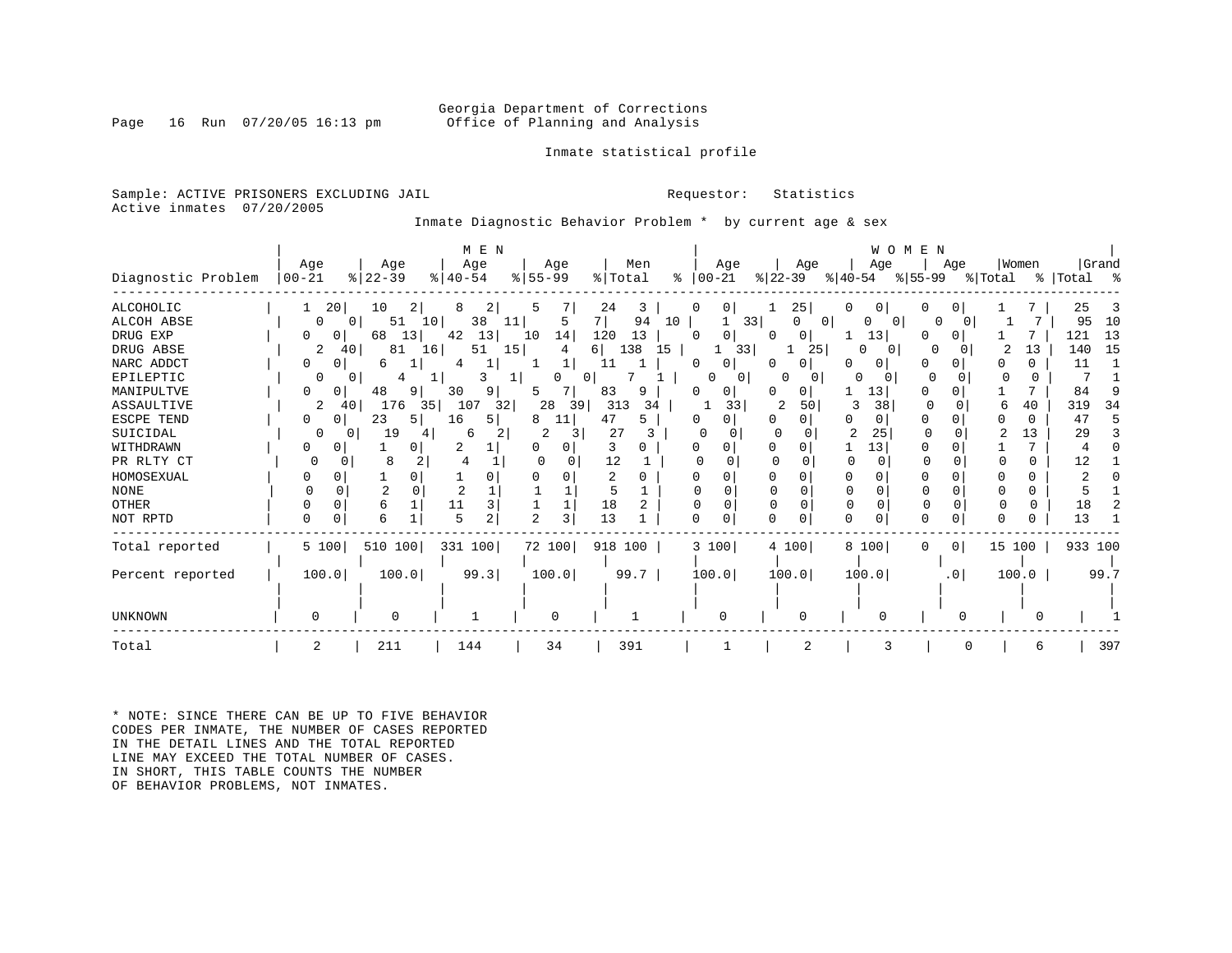### Georgia Department of Corrections<br>Page 17 Run 07/20/05 16:13 pm office of Planning and Analysis Office of Planning and Analysis

#### Inmate statistical profile

Sample: ACTIVE PRISONERS EXCLUDING JAIL **Requestor:** Statistics Active inmates 07/20/2005

Physical Profile (General Condition) by current age & sex

|                      |                     |                  | M E N      |             |           |                          |                      |                      | W O M E N                      |                      |           |
|----------------------|---------------------|------------------|------------|-------------|-----------|--------------------------|----------------------|----------------------|--------------------------------|----------------------|-----------|
|                      | Age                 | Age              | Age        | Age         | Men       | Age                      | Age                  | Age                  | Age                            | Women                | Grand     |
| Physical Profile     | $00 - 21$           | $8   22 - 39$    | $8 40-54$  | $8155 - 99$ | % Total   | $ 00-21$                 | $ 22-39 $            | $ 40-54 $            | $8155 - 99$                    | % Total              | % Total % |
| NO LIMITATION        | 2 100               | 168<br>80        | 84<br>59   | 38<br>13    | 267<br>69 | $\Omega$<br>$\mathbf{0}$ | 2 100                | 33                   | 0<br>0                         | 50                   | 270<br>68 |
| DEFECT NO MAJOR LIMT | $\circ$<br>0        | 26<br>$12 \,$    | 36<br>25   | 9<br>26     | 71<br>18  | 1 100                    | $\Omega$<br>$\Omega$ | 67<br>2              | $\Omega$<br>0                  | 3<br>50              | 19<br>74  |
| DEFECT MAJOR LIMIT   |                     | 16<br>8          | 22<br>15   | 35<br>12    | 50<br>13  | $\mathbf{0}$<br>$\Omega$ | $\Omega$<br>0        | $\Omega$<br>$\Omega$ | $\Omega$<br>$\Omega$           | $\Omega$<br>$\Omega$ | 50<br>13  |
| VERY MAJOR DEFECT    | $\overline{0}$<br>0 | $\mathbf 0$<br>0 |            | 0           | 0         | 0<br>$\mathbf{0}$        | 0<br>$\mathbf{0}$    | 0<br>0               | $\mathbf 0$<br>0 <sup>1</sup>  | 0<br>0               | $\Omega$  |
| Total reported       | 2 100               | 210 100          | 143<br>100 | 34 100      | 389 100   | 1 100                    | 2 100                | 3 100                | 0 <sup>1</sup><br>$\mathbf{0}$ | 6 100                | 395 100   |
|                      |                     |                  |            |             |           |                          |                      |                      |                                |                      |           |
| Percent reported     | 100.0               | 99.5             | 99.3       | 100.0       | 99.5      | 100.0                    | 100.0                | 100.0                | $\cdot$ 0                      | 100.0                | 99.5      |
|                      |                     |                  |            |             |           |                          |                      |                      |                                |                      |           |
| NOT REPORTED         | $\Omega$            |                  |            | 0           | 2         | 0                        | 0                    | $\Omega$             |                                | 0                    |           |
| Total                | 2                   | 211              | 144        | 34          | 391       |                          | $\overline{2}$       | 3                    |                                | 6                    | 397       |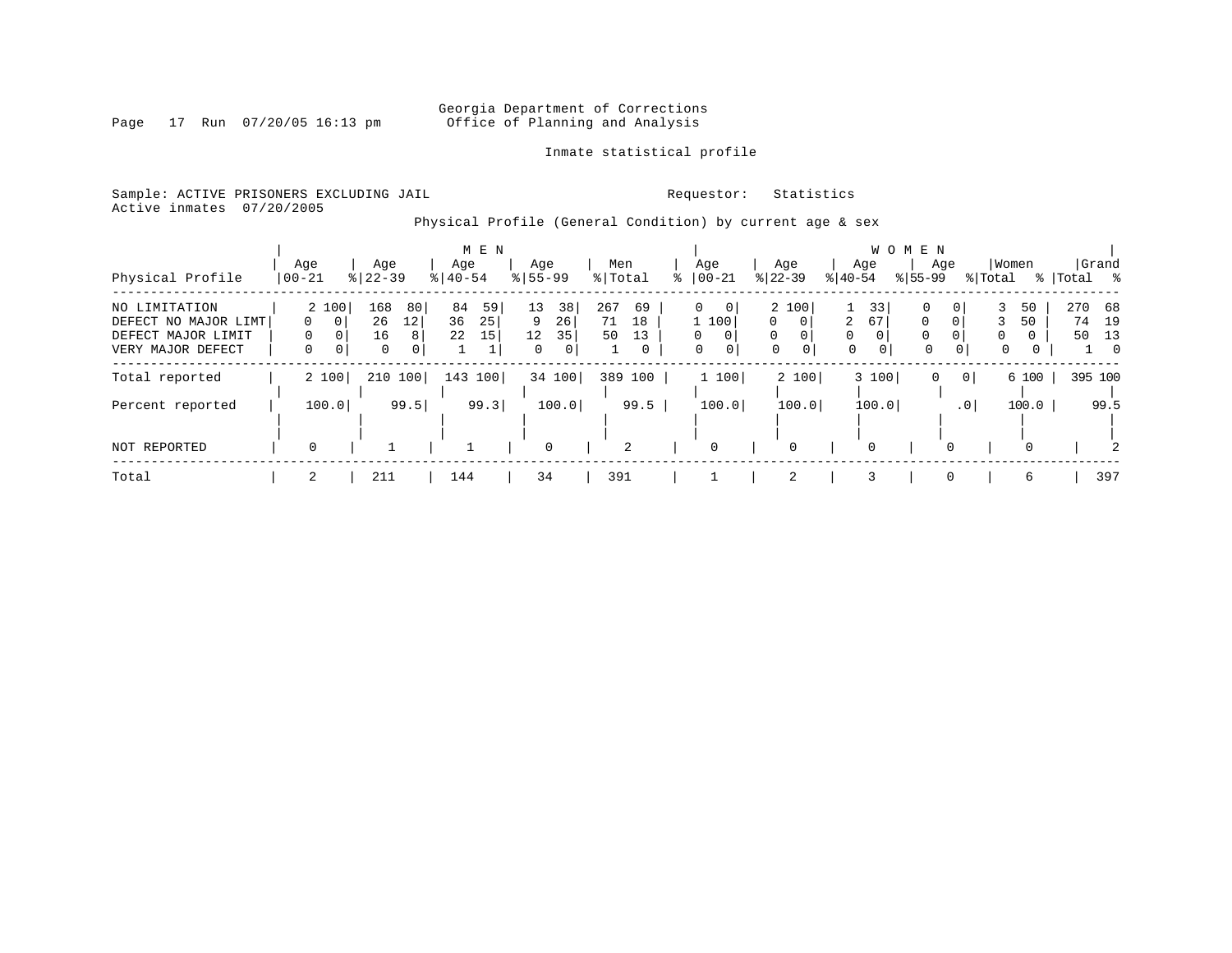Page 18 Run 07/20/05 16:13 pm

#### Inmate statistical profile

Sample: ACTIVE PRISONERS EXCLUDING JAIL **Requestor:** Statistics Active inmates 07/20/2005

Security Status by current age & sex

|                  |                                |                          | M E N                    |                     |           |               |               |                     | W O M E N           |              |            |
|------------------|--------------------------------|--------------------------|--------------------------|---------------------|-----------|---------------|---------------|---------------------|---------------------|--------------|------------|
|                  | Age                            | Age                      | Age                      | Age                 | Men       | Age           | Age           | Age                 | Age                 | Women        | Grand      |
| Security         | $ 00 - 21$                     | $ 22-39 $                | $ 40-54 $                | $8 55-99$           | % Total   | $ 00-21$<br>⊱ | $ 22-39 $     | $ 40-54 $           | $ 55-99 $           | % Total<br>ະ | Total<br>ႜ |
| DIAG INCOM       | $\mathbf{0}$<br>0 <sup>1</sup> | 0 <sub>1</sub><br>0      | 0 <sup>1</sup><br>0      | 0<br>0              | 0<br>0    | $\circ$<br>0  | 0<br>0        | 0<br>0 <sup>1</sup> | 0<br>0              |              |            |
| WRK RELEAS       | 0                              | 0<br>$\overline{0}$<br>0 | $\circ$<br>$\circ$       | 0<br>0 <sup>1</sup> | $\Omega$  | 0             | 0             | 0                   | 0                   | 0            |            |
| TRUSTY           | $\Omega$<br>0                  | 0 I<br>0                 | $\Omega$<br>$\mathbf{0}$ | 0<br>0              | $\Omega$  |               | 0<br>$\Omega$ | $\Omega$            |                     |              |            |
| MINIMUM          | 0                              | 0<br>0                   | 0                        | 0                   |           |               | 0             | 0                   | 0                   |              |            |
| MEDIUM           | 0<br>0                         | 8                        | 13<br>9                  | 5<br>15             | 35<br>9   | 0             | $\Omega$<br>0 | 0<br>$\Omega$       | $\Omega$            |              | 35         |
| CLOSE            | 50                             | 175<br>83                | 121<br>84                | 27<br>79            | 324<br>83 | 100           | 2 100         | 100<br>3            | 0                   | 6 100        | 330<br>83  |
| MAXIMUM          | 0<br>0                         | 13<br>6                  |                          | 6                   | 22<br>6   | 0             | $\Omega$<br>0 | 0<br>$\Omega$       |                     |              | 22<br>6    |
| DIAGNOSTIC       | 50                             | 5<br>2                   | 2<br>3                   | $\mathbf 0$<br>0    | 9<br>2    | 0<br>0        | 0             | 0<br>0              | $\mathbf 0$<br>0    | 0<br>0       | 9          |
| Total reported   | 2 100                          | 211 100                  | 144 100                  | 34 100              | 391 100   | 1 100         | 2 100         | 3 100               | 0 <sup>1</sup><br>0 | 6 100        | 397 100    |
| Percent reported | 100.0                          | 100.0                    | 100.0                    | 100.0               | 100.0     | 100.0         | 100.0         | 100.0               | .0 <sub>1</sub>     | 100.0        | 100.0      |
|                  |                                |                          |                          |                     |           |               |               |                     |                     |              |            |
| HI-MAXIMUM       |                                | 0                        | 0                        | $\mathbf 0$         | 0         | 0             |               |                     |                     |              |            |
| Total            | 2                              | 211                      | 144                      | 34                  | 391       |               | 2             |                     | $\Omega$            | 6            | 397        |
|                  |                                |                          |                          |                     |           |               |               |                     |                     |              |            |

\* NOTE: BEGINNING IN JULY 1987, THE FACILITIES DIVISION NO LONGER CODED INMATES AS BEING WORK RELEASE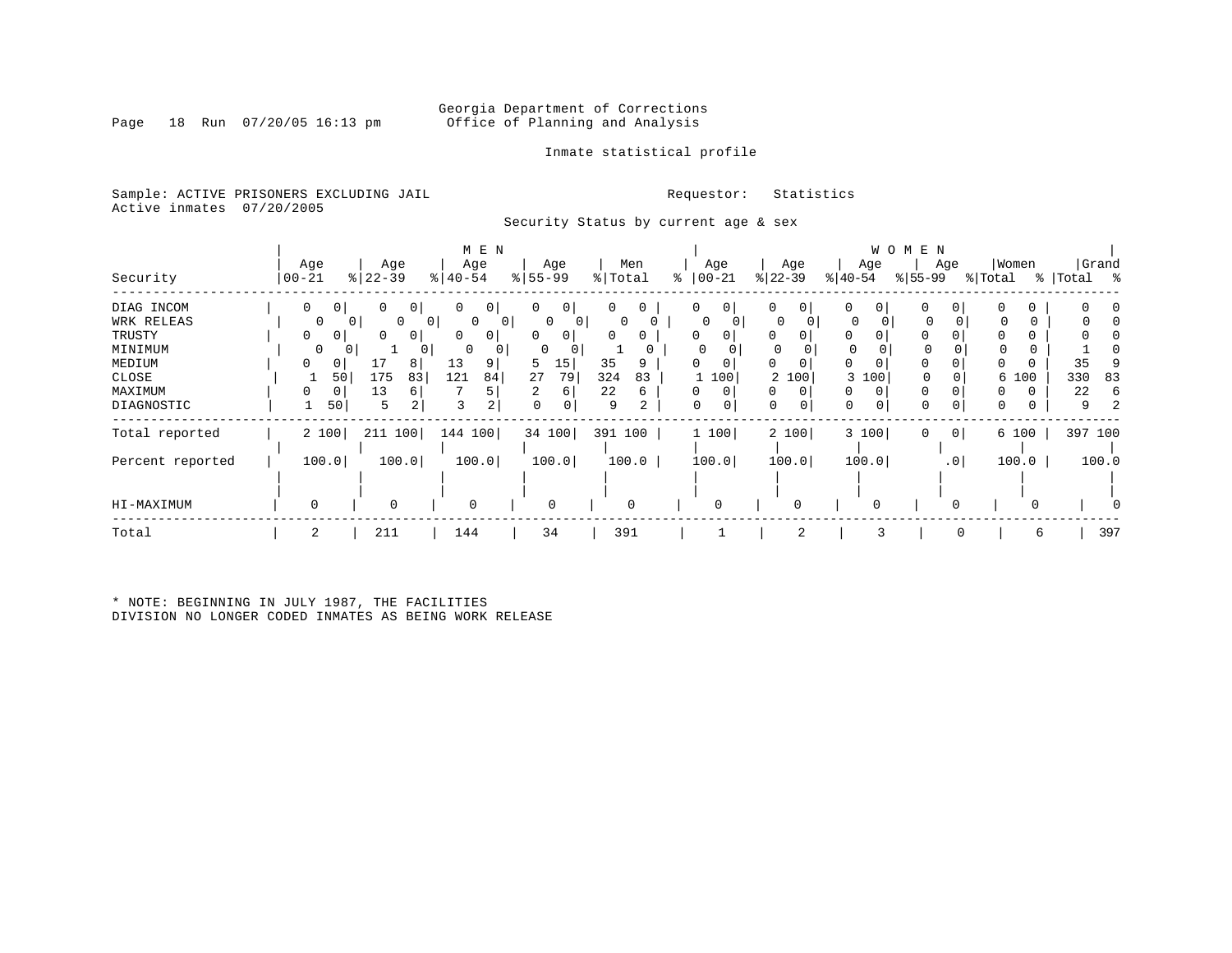Page 19 Run 07/20/05 16:13 pm

#### Inmate statistical profile

Sample: ACTIVE PRISONERS EXCLUDING JAIL **Requestor:** Statistics Active inmates 07/20/2005

Number Of Sentences by current age & sex

| Number Of Sentences                                          | Age<br>$ 00 - 21 $                                                                                                                             | Age<br>$ 22-39 $                                                     | M E N<br>Age<br>$8   40 - 54$                                         | Age<br>$8 55-99$                                                | Men<br>% Total                                                      | Age<br>$\approx$ 00-21                                                                                    | Age<br>$ 22-39 $                                                                       | W O M E N<br>Age<br>$ 40-54 $                           | Age<br>% 55-99 % Total                                                                         | Women                                      | Grand                                                                  |
|--------------------------------------------------------------|------------------------------------------------------------------------------------------------------------------------------------------------|----------------------------------------------------------------------|-----------------------------------------------------------------------|-----------------------------------------------------------------|---------------------------------------------------------------------|-----------------------------------------------------------------------------------------------------------|----------------------------------------------------------------------------------------|---------------------------------------------------------|------------------------------------------------------------------------------------------------|--------------------------------------------|------------------------------------------------------------------------|
| ONE<br>TWO<br>THREE<br><b>FOUR</b><br>FIVE<br>MORE THAN FIVE | 0<br>0 <sup>1</sup><br>$\overline{0}$<br>0 I<br>2 100<br>0 <sup>1</sup><br>$\overline{0}$<br>0<br>$\Omega$<br>$\overline{0}$<br>0 <sup>1</sup> | 23<br>11<br>37<br>18<br>57<br>27<br>30<br>14<br>22<br>10<br>42<br>20 | 29<br>20<br>33<br>23<br>27<br>19 <br>24<br>17 <br>9<br>6 <br>15<br>22 | 6<br>18<br>24<br>8<br>24<br>8<br>15<br>5<br>12 <br>4<br>9 <br>3 | 58<br>15<br>78<br>20<br>94<br>24<br>59<br>15<br>35<br>9<br>67<br>17 | 0<br>$\mathbf{0}$<br>0<br>$\overline{0}$<br>1 100<br>0<br>$\overline{0}$<br>0<br> 0 <br>0<br>$\mathbf{0}$ | 0<br>0<br>50<br>0<br>0 <sub>1</sub><br>0<br>0<br>50 <br>$\mathbf{0}$<br>0 <sup>1</sup> | 33<br>0<br>$\mathbf{0}$<br>33<br>33<br>0<br>0<br>0<br>0 | $\circ$<br>0<br>$\circ$<br>0<br>0<br>$\overline{0}$<br>0<br>0 <sup>1</sup><br>$\mathbf 0$<br>0 | 17<br>17<br>33<br>17<br>17<br>$\mathbf{0}$ | 59<br>15<br>20<br>79<br>-24<br>96<br>15<br>60<br>36<br>- 9<br>67<br>17 |
| Total reported                                               | 2 100                                                                                                                                          | 211 100                                                              | 144 100                                                               | 34 100                                                          | 391 100                                                             | 1 100                                                                                                     | 2 100                                                                                  | 3 100                                                   | 0 <sup>1</sup><br>$\Omega$                                                                     | 6 100                                      | 397 100                                                                |
| Percent reported                                             | 100.0                                                                                                                                          | 100.0                                                                | 100.0                                                                 | 100.0                                                           | 100.0                                                               | 100.0                                                                                                     | 100.0                                                                                  | 100.0                                                   | .0                                                                                             | 100.0                                      | 100.0                                                                  |
| NOT REPORTED                                                 | $\Omega$                                                                                                                                       | $\Omega$                                                             | $\Omega$                                                              | 0                                                               | U                                                                   | $\mathbf 0$                                                                                               | $\Omega$                                                                               | 0                                                       |                                                                                                |                                            |                                                                        |
| Total                                                        | 2                                                                                                                                              | 211                                                                  | 144                                                                   | 34                                                              | 391                                                                 |                                                                                                           | $\overline{c}$                                                                         |                                                         |                                                                                                | 6                                          | 397                                                                    |
| AVG NUM SENTENCES                                            | 3.00                                                                                                                                           | 3.81                                                                 | 3.28                                                                  | 3.12                                                            | 3.55                                                                | 3.00                                                                                                      | 3.50                                                                                   | 2.67                                                    | .00                                                                                            | 3.00                                       | 3.54                                                                   |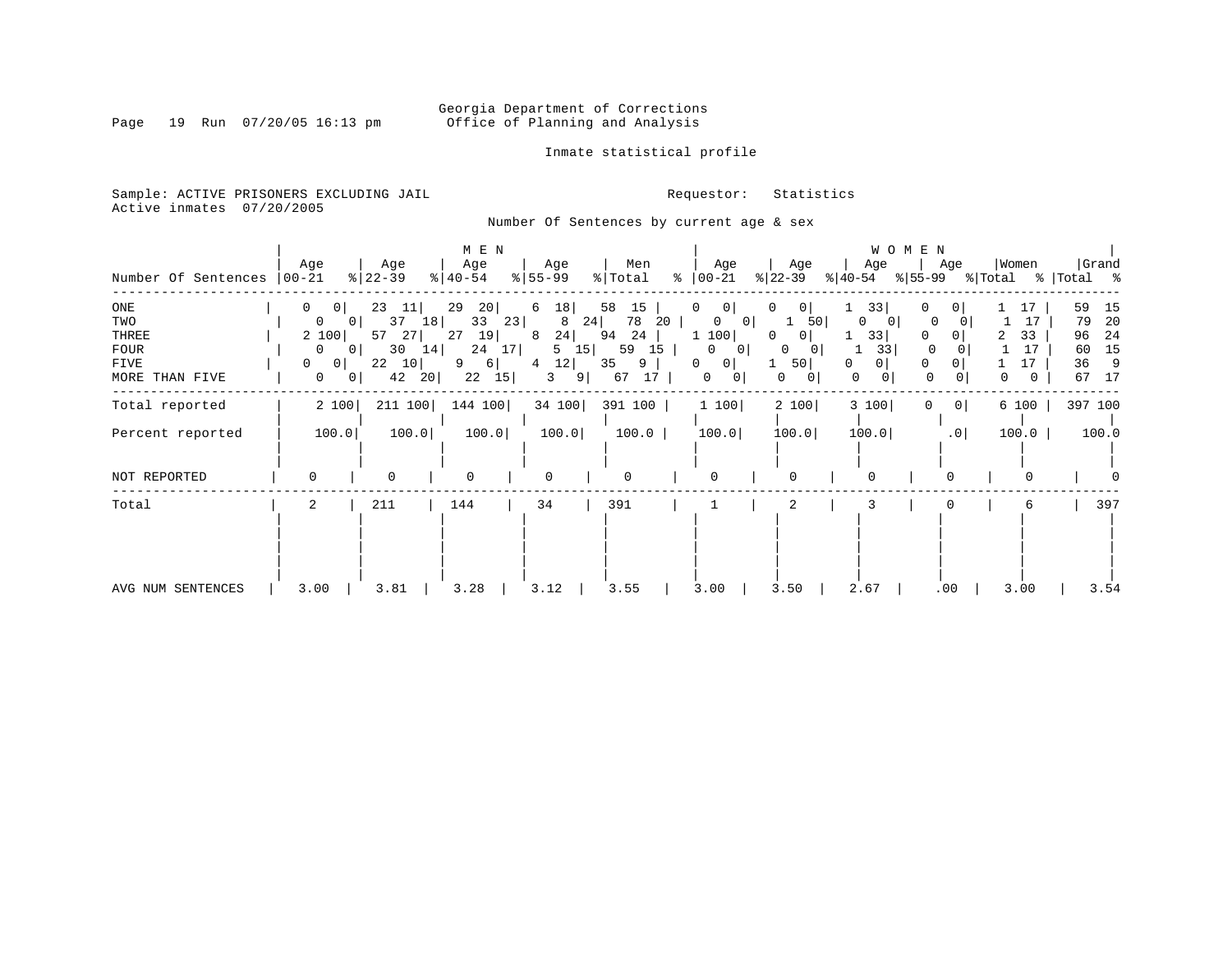### Georgia Department of Corrections<br>Page 20 Run 07/20/05 16:13 pm office of Planning and Analysis Office of Planning and Analysis

#### Inmate statistical profile

Sample: ACTIVE PRISONERS EXCLUDING JAIL **Requestor:** Statistics Active inmates 07/20/2005

Number Of Disciplinaries by current age & sex

|                  |                     |           | M E N                 |           |                          |                                  |                                        | W O M E N                           |          |             |
|------------------|---------------------|-----------|-----------------------|-----------|--------------------------|----------------------------------|----------------------------------------|-------------------------------------|----------|-------------|
|                  | Age                 | Age       | Age                   | Age       | Men                      | Age                              | Age                                    | Age<br>Age                          | Women    | Grand       |
| Disciplinaries   | $00 - 21$           | $ 22-39 $ | $\frac{1}{6}$   40-54 | $8 55-99$ | $\frac{1}{2}$ Total<br>ႜ | $ 00-21$                         | $ 22-39 $<br>$ 40-54 $                 | $ 55-99 $                           | % Total  | %   Total % |
| ZERO             | 50                  | 43<br>20  | 45<br>31              | 10<br>29  | 99<br>25                 | 0                                | 0<br>0 <sup>1</sup>                    | 3 100                               | 3<br>50  | 102<br>26   |
| ONE              | 0 <sup>1</sup><br>0 | 17<br>8   | 16<br>11              | 21<br>7   | 10<br>40                 | $\mathbf{0}$<br>$\mathbf 0$<br>0 | 0<br>$\Omega$                          | 0<br>0                              | 0<br>0   | 10<br>40    |
| TWO              | 50                  | 16<br>8   | 14<br>10 <sup>°</sup> | 21        | 38<br>10                 | 0 <sup>1</sup>                   | 0                                      | $\mathbf{0}$<br>O                   | $\Omega$ | 10<br>38    |
| THREE            | 0 <sup>1</sup><br>0 | 13<br>6   | 11<br>16              | 9<br>3    | 32<br>8                  | 100                              | 0 <sub>1</sub><br>$\Omega$<br>$\Omega$ | $\overline{0}$<br>0 <sup>1</sup>    | 17       | 33<br>8     |
| <b>FOUR</b>      | 0<br>$\mathbf{0}$   | 15        | 8 <br>11              | 9         | 29                       | 0 <sup>1</sup><br>0              | 0 I<br>0                               | 0<br>$\circ$                        | 0        | 29<br>7     |
| FIVE             | 0 <sup>1</sup><br>0 | 7<br>14   | 5                     | 3         | 22<br>6                  | 0 <sup>1</sup><br>0              | $\Omega$<br>0 <sup>1</sup><br>0        | 0<br>0<br><sup>o</sup>              | 0<br>0   | 22<br>6     |
| MORE THAN FIVE   | 0                   | 93<br>44  | 35<br>24              | 3<br>9    | 131<br>34                | 0<br> 0                          | 2 100                                  | 0<br>0<br>0<br>0 <sub>1</sub>       | 2<br>33  | 133<br>-34  |
| Total reported   | 2 100               | 211 100   | 144 100               | 34 100    | 391 100                  | 1 100                            | 2 100                                  | 3 100<br>$\overline{0}$<br>$\Omega$ | 6 100    | 397 100     |
| Percent reported | 100.0               | 100.0     | 100.0                 | 100.0     | 100.0                    | 100.0                            | 100.0                                  | 100.0<br>.0 <sub>1</sub>            | 100.0    | 100.0       |
| NOT REPORTED     | $\Omega$            | 0         | $\Omega$              |           | 0                        | $\Omega$                         | $\Omega$                               |                                     |          |             |
| Total            | 2                   | 211       | 144                   | 34        | 391                      |                                  | 2                                      |                                     | 6        | 397         |
|                  |                     |           |                       |           |                          |                                  |                                        |                                     |          |             |
| AVG NUM DISCIP   | 1.00                | 8.45      | 4.46                  | 2.03      | 6.39                     | 3.00                             | 19.50                                  | .00<br>.00.                         | 7.00     | 6.40        |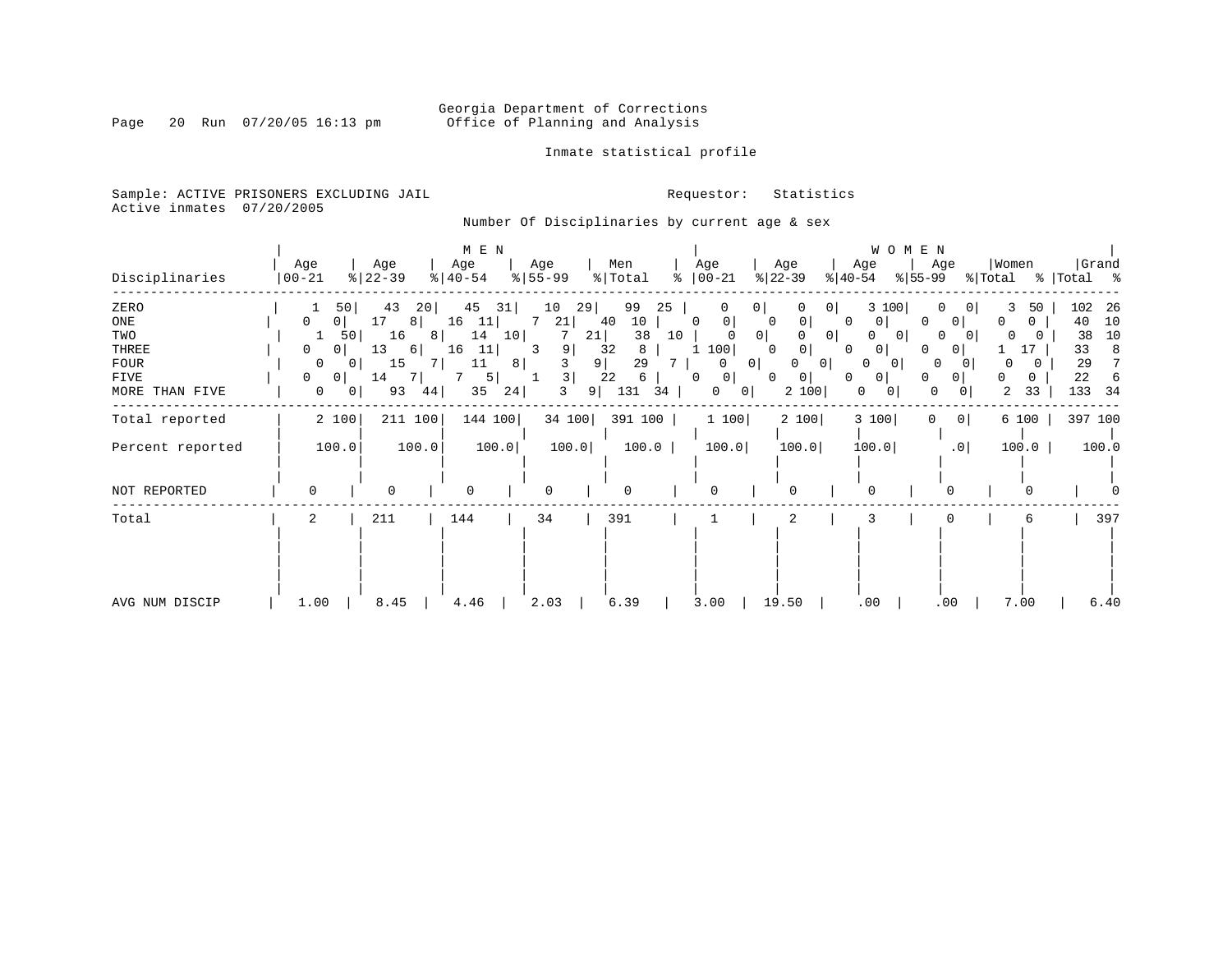Page 21 Run 07/20/05 16:13 pm

#### Inmate statistical profile

Sample: ACTIVE PRISONERS EXCLUDING JAIL **Requestor:** Statistics Active inmates 07/20/2005

Number Of Escapes by current age & sex

|                  |                  |                  |                 | M E N            |                |                  |              |                |         |                          |                |                  |                | W O M E N      |                  |                 |                  |              |             |         |
|------------------|------------------|------------------|-----------------|------------------|----------------|------------------|--------------|----------------|---------|--------------------------|----------------|------------------|----------------|----------------|------------------|-----------------|------------------|--------------|-------------|---------|
| Escapes          | Age<br>$00 - 21$ | Age<br>$ 22-39 $ |                 | Age<br>$ 40-54 $ |                | Age<br>$8 55-99$ |              | Men<br>% Total | နွ      | Age<br>$ 00-21 $         |                | Age<br>$ 22-39 $ | $ 40-54 $      | Age            | Age<br>$ 55-99 $ |                 | Women<br>% Total |              | %   Total % | Grand   |
| ZERO             | 2 100            |                  | 210 100         | 144 100          |                | 34 100           |              | 390 100        |         | 1 100                    |                | 2 100            |                | 3 100          | 0                | - O I           |                  | 6 100        |             | 396 100 |
| ONE              | 0<br>0           |                  | $\Omega$        | 0                | 0 I            | $\Omega$         | $\circ$      | 0              |         | $\Omega$<br>$\mathbf{0}$ | 0              | U                | $\Omega$       | 0              | $\Omega$         | 0 <sup>1</sup>  | 0                | $\mathbf{0}$ |             | 0       |
| TWO              | 0                | 0                | $\mathbf 0$     | 0                | 0 I            | 0                | 0            | O              |         | 0                        | 0 <sup>1</sup> |                  | 0 <sup>1</sup> | 0 <sup>1</sup> | 0                | $\Omega$        | 0                |              |             |         |
| THREE            | 0<br>0           | $\Omega$         | 0               | 0                | 0 <sup>1</sup> | 0                | $\circ$      | 0<br>0         |         | 0<br>0                   | 0              |                  | 0              | 0              |                  | 0               |                  |              |             |         |
| FOUR             | $\mathbf 0$      | $\mathbf{0}$     | 0 <sub>1</sub>  | $\circ$          | 0              | $\Omega$         | $\mathbf{0}$ |                | 0.      | $\Omega$                 | $\overline{0}$ |                  | 0              | 0 <sup>1</sup> | O                | $\Omega$        | n                |              |             |         |
| FIVE             | 0<br>0           | $\Omega$         | 0               | 0 <br>0          |                | $\Omega$         | 0            | 0<br>$\Omega$  |         | 0<br>$\Omega$            | 0              | 0                | 0              | 0              |                  | $\overline{0}$  |                  | 0            |             |         |
| MORE THAN FIVE   | 0                | 0                | 0<br>$^{\circ}$ | 0                | 0              | 0                | $\mathbf{0}$ | 0              | 0       | 0                        | $\circ$        |                  | $\Omega$       | 0              | 0                | 0               | 0                |              |             |         |
| Total reported   | 2 100            |                  | 211 100         |                  | 144 100        |                  | 34 100       |                | 391 100 |                          | 1 100          | 2 100            |                | 3 100          | 0                | 0               |                  | 6 100        |             | 397 100 |
| Percent reported | 100.0            |                  | 100.0           |                  | 100.0          |                  | 100.0        |                | 100.0   |                          | 100.0          | 100.0            |                | 100.0          |                  | .0 <sub>1</sub> |                  | 100.0        |             | 100.0   |
| NOT REPORTED     | 0                |                  | 0               | $\Omega$         |                | O                |              |                |         | $\Omega$                 |                | $\Omega$         |                |                |                  | $\Omega$        |                  | O            |             |         |
| Total            | 2                | 211              |                 | 144              |                | 34               |              | 391            |         |                          |                | 2                |                |                |                  |                 |                  | 6            |             | 397     |
|                  |                  |                  |                 |                  |                |                  |              |                |         |                          |                |                  |                |                |                  |                 |                  |              |             |         |
| AVG NUM ESCAPES  | .00              |                  | .00             | .00              |                | .00              |              | .00            |         | .00                      |                | .00              |                | .00            |                  | .00             |                  | .00          |             | .00     |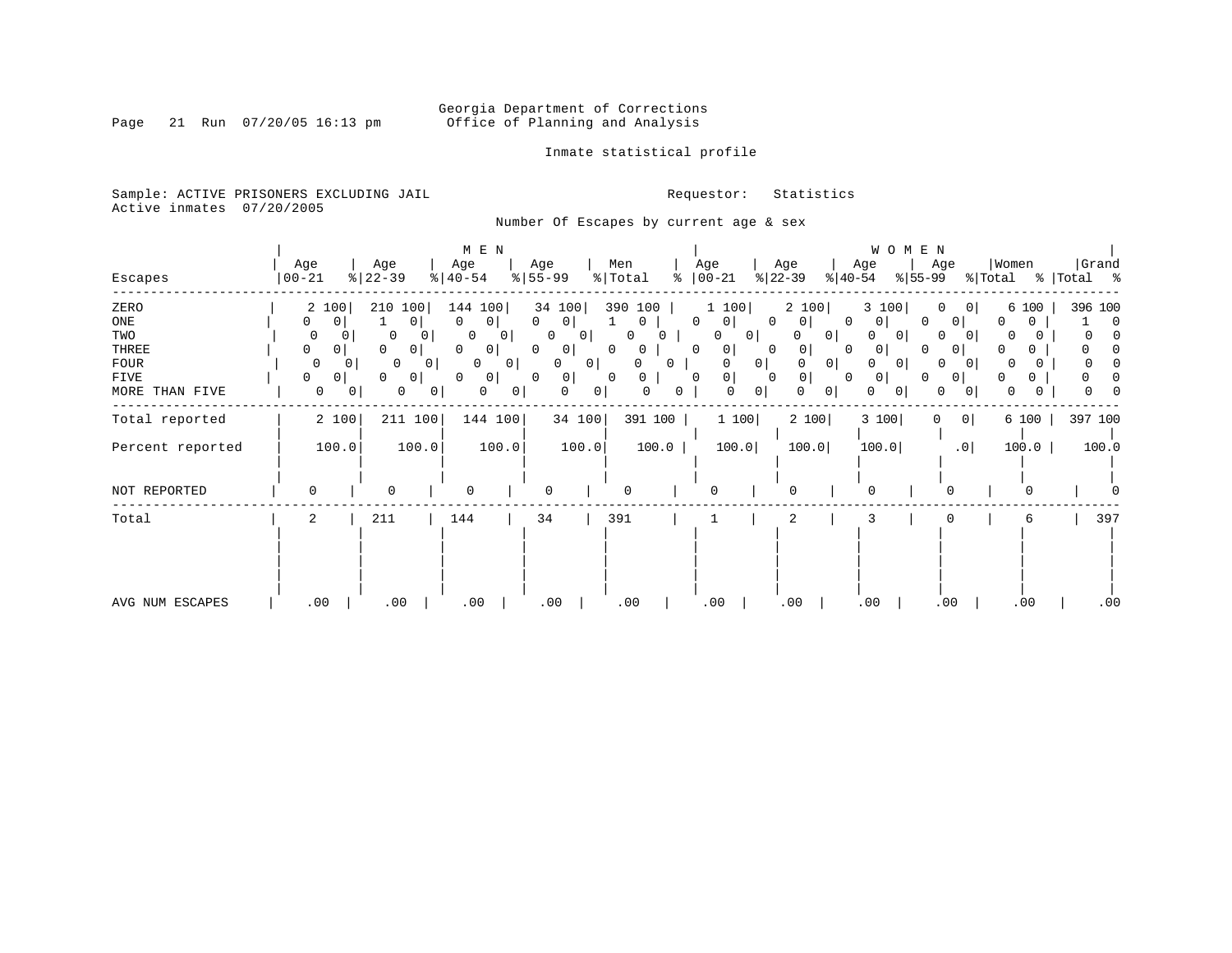#### Georgia Department of Corrections Page 22 Run 07/20/05 16:13 pm Office of Planning and Analysis

Inmate statistical profile

Sample: ACTIVE PRISONERS EXCLUDING JAIL **Requestor:** Statistics Active inmates 07/20/2005

Number Of Prior Georgia Incarcerations \* by current age & sex

| Prior Incarcerations   00-21                                         | Age                                                                                           | Age<br>$8   22 - 39$                                        | M E N<br>Age<br>$\frac{1}{6}$   40-54                                         | Age<br>$8 55-99$                                                                    | Men<br>% Total<br>ႜ                                                          | Age<br>$ 00-21$                                                                                                          | Age<br>$ 22-39 $<br>$ 40-54 $                                                                                                                                     | WOMEN<br>Age<br>Age<br>$ 55-99 $                                                                                                                                                       | Women<br>Grand<br>% Total<br>% Total %                                          |                                     |
|----------------------------------------------------------------------|-----------------------------------------------------------------------------------------------|-------------------------------------------------------------|-------------------------------------------------------------------------------|-------------------------------------------------------------------------------------|------------------------------------------------------------------------------|--------------------------------------------------------------------------------------------------------------------------|-------------------------------------------------------------------------------------------------------------------------------------------------------------------|----------------------------------------------------------------------------------------------------------------------------------------------------------------------------------------|---------------------------------------------------------------------------------|-------------------------------------|
| ZERO<br>ONE<br>TWO<br>THREE<br><b>FOUR</b><br>FIVE<br>MORE THAN FIVE | 2 100<br>$\mathbf 0$<br>0<br>0<br>$\overline{0}$<br>0<br>$\Omega$<br>0 <sup>1</sup><br>0<br>0 | 121<br>57<br>43<br>20 <br>20<br>18<br>9<br>5<br>2<br>2<br>2 | 49<br>34<br>29<br>20 <br>23<br>16<br>12<br>17<br>15<br>10<br>6<br>4<br>5<br>3 | 15<br>44 <br>9<br>26<br>2<br>6<br>3<br>9<br>9<br>3.<br>3<br>$\overline{\mathbf{3}}$ | 187<br>48<br>81<br>21<br>45<br>12<br>38<br>10<br>23<br>6<br>9<br>2<br>8<br>2 | 1 100<br>0 <sup>1</sup><br>0<br>$\Omega$<br>0<br>0<br>0 <sup>1</sup><br>0<br>$\Omega$<br> 0 <br>0<br>0 <sup>1</sup><br>0 | 2 100<br>$\Omega$<br>0 <sup>1</sup><br>$\Omega$<br>0 <sup>1</sup><br>0 <sup>1</sup><br>0<br>0<br>O<br>0<br>0 <sup>1</sup><br>0<br>0<br>$\Omega$<br>$\overline{0}$ | 3 100<br>$\Omega$<br>$\overline{0}$<br>$\mathbf{0}$<br>0<br>0 <sup>1</sup><br>O<br>$\Omega$<br>0<br>0<br>$\overline{0}$<br>O<br>$\circ$<br> 0 <br>0 <sup>1</sup><br>$\Omega$<br>0<br>0 | 193<br>6 100<br>81<br>0<br>0<br>45<br>38<br>0<br>23<br>9<br>O.<br>8<br>$\Omega$ | 49<br>20<br>11<br>10<br>6<br>2<br>2 |
| Total reported                                                       | 2 100                                                                                         | 211 100                                                     | 144 100                                                                       | 34 100                                                                              | 391 100                                                                      | 1100                                                                                                                     | 2 100                                                                                                                                                             | 3 100<br>0 <sup>1</sup><br>0                                                                                                                                                           | 397 100<br>6 100                                                                |                                     |
| Percent reported                                                     | 100.0                                                                                         | 100.0                                                       | 100.0                                                                         | 100.0                                                                               | 100.0                                                                        | 100.0                                                                                                                    | 100.0                                                                                                                                                             | 100.0<br>.0 <sub>1</sub>                                                                                                                                                               | 100.0<br>100.0                                                                  |                                     |
| NOT REPORTED                                                         | $\Omega$                                                                                      | $\mathbf 0$                                                 | $\Omega$                                                                      | $\Omega$                                                                            |                                                                              |                                                                                                                          | O                                                                                                                                                                 |                                                                                                                                                                                        |                                                                                 |                                     |
| Total                                                                | 2                                                                                             | 211                                                         | 144                                                                           | 34                                                                                  | 391                                                                          |                                                                                                                          | 2                                                                                                                                                                 |                                                                                                                                                                                        | 6                                                                               | 397                                 |
| AVG # INCARCERATIONS                                                 | .00                                                                                           | .85                                                         | 1.75                                                                          | 1.32                                                                                | 1.22                                                                         | .00                                                                                                                      | .00                                                                                                                                                               | .00<br>.00                                                                                                                                                                             | .00<br>1.20                                                                     |                                     |

\* This data counts a parole revocation on an existing sentenCE AS A prior incarceration. Also, this data counts, for any cohort of inmates, the total number of Georgia incarcerations the inmate has had during his entire criminal career. For example, if an inmate was admitted to prison first in FY72, and then re-admitted in FY79 and FY85, he had two prior incarcerations before the FY85 admission. This inmate's records show two prior incarcerations in all three of his records since he has had two prior incarcerations in his criminal career. If the cohort of FY72 admissions is selected for analysis, two prior incarcerations will be listed for this inmate even though in FY72, he had no prior incarcerations.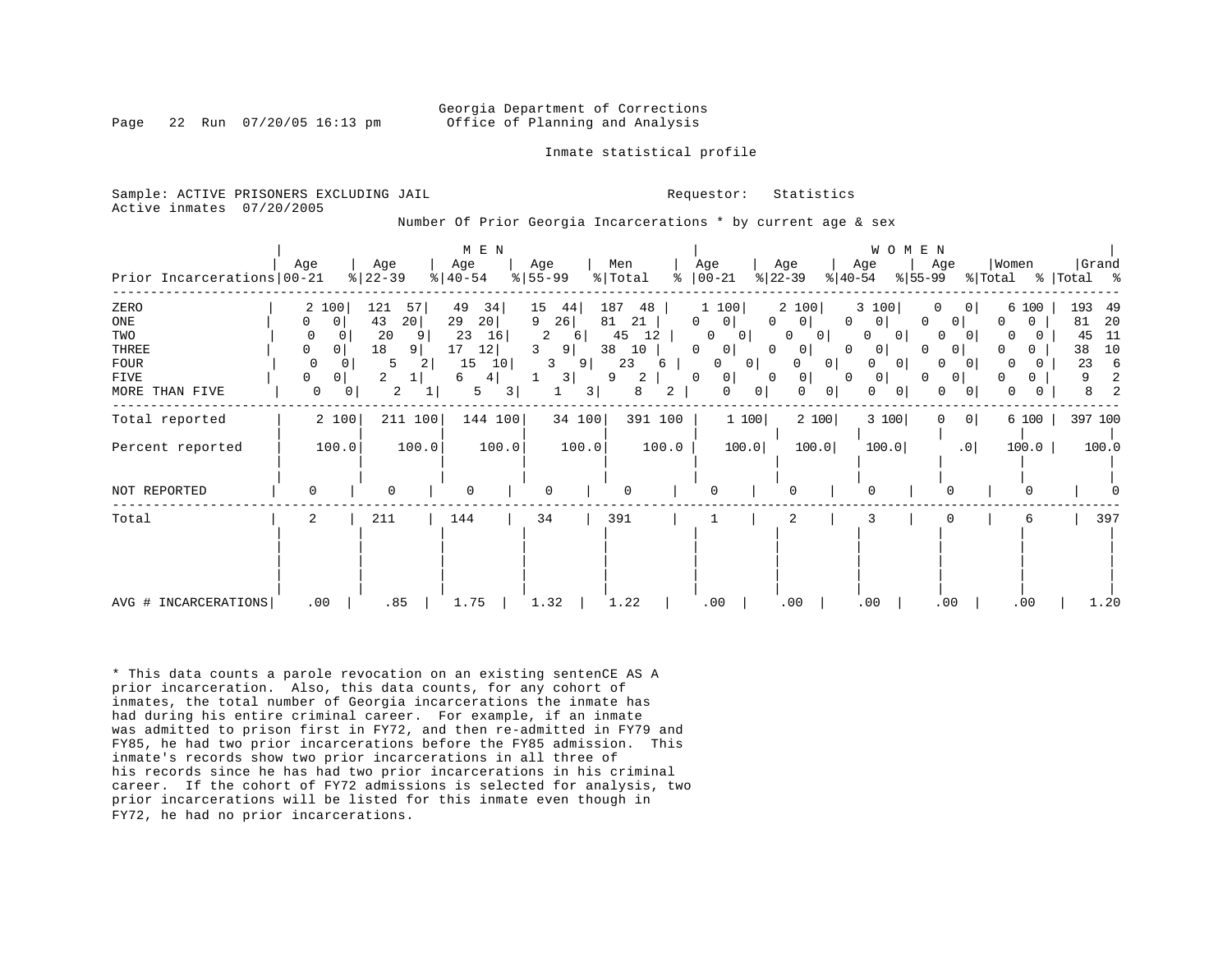Inmate statistical profile

Sample: ACTIVE PRISONERS EXCLUDING JAIL **Requestor:** Statistics Active inmates 07/20/2005

Page 23 Run 07/20/05 16:13 pm

Number Of Transfers by current age & sex

| Transfers         | Age<br>  00-21 | Age<br>$ 22-39 $  | M E N<br>Age<br>$8   40 - 54$ | Age<br>$\frac{8}{55}$ 55 - 99 | Men<br>% Total | ႜ | Age<br>$ 00-21$      | Age<br>$ 22-39 $ | Age<br>$ 40-54 $ | WOMEN<br>Age<br>$ 55-99 $ | Women<br>% Total | Grand<br>%   Total % |
|-------------------|----------------|-------------------|-------------------------------|-------------------------------|----------------|---|----------------------|------------------|------------------|---------------------------|------------------|----------------------|
| ZERO              |                | 50<br>6           | 3<br>3<br>2                   | 0                             | 10<br>3        |   | $\circ$              | 50               | 0<br>0           | 0                         | 17               | 11                   |
| $_{\rm ONE}$      |                | 73<br>50          | 49<br>34<br>35                | 13<br>38                      | 35<br>136      |   | 1 100                | 50               | 33               | 0<br>0                    | 50               | 139<br>35            |
| TWO               |                | 51                | 42<br>29<br>24                | 21                            | 100<br>26      |   | 0<br>0               |                  | 67<br>2          |                           | 33<br>2          | 26<br>102            |
| THREE             | 0              | 41                | 23<br>19<br>16                | 21                            | 18<br>71       |   |                      |                  |                  |                           |                  | 18<br>71             |
| FOUR              | $\Omega$       | 13                | 11<br>8<br>6                  | 15<br>5                       | 29             |   | $\Omega$<br>$\Omega$ |                  | $\Omega$         |                           |                  | 29                   |
| FIVE              |                | 8                 | 4<br>8                        | $\mathbf{3}$                  | 17<br>4        |   |                      |                  | 0<br>0           | $\Omega$                  | O                | 17                   |
| MORE THAN FIVE    | $\mathbf 0$    | 19<br>$\mathbf 0$ | 9<br>8<br>6                   | 3                             | 28             |   | 0<br>$\overline{0}$  | 0<br>0           | $\mathbf 0$      | 0<br>0                    | 0                | 28                   |
| Total reported    | 2 100          | 211 100           | 144 100                       | 34 100                        | 391 100        |   | 1 100                | 2 100            | 3 100            | 0                         | 0 <br>6 100      | 397 100              |
| Percent reported  | 100.0          | 100.0             | 100.0                         | 100.0                         | 100.0          |   | 100.0                | 100.0            | 100.0            |                           | .0<br>100.0      | 100.0                |
| NOT REPORTED      | $\Omega$       | 0                 | $\Omega$                      | 0                             | 0              |   | $\Omega$             |                  | 0                |                           |                  |                      |
| Total             | $\overline{2}$ | 211               | 144                           | 34                            | 391            |   |                      | 2                |                  |                           | 6                | 397                  |
|                   |                |                   |                               |                               |                |   |                      |                  |                  |                           |                  |                      |
| AVG NUM TRANSFERS | .50            | 2.50              | 2.38                          | 2.41                          | 2.44           |   | 1.00                 | .50              | 1.67             | .00                       | 1.17             | 2.42                 |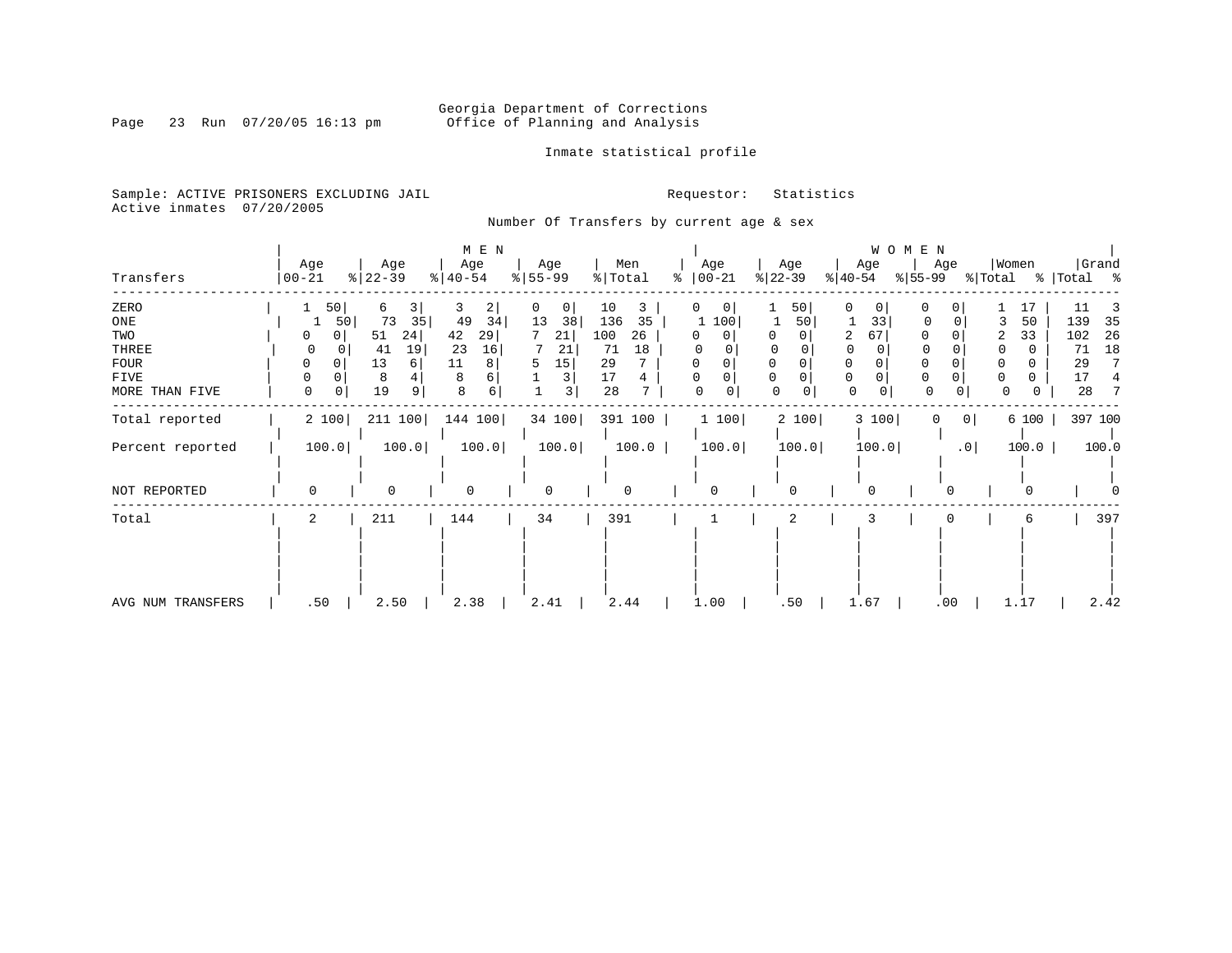### Georgia Department of Corrections<br>Page 24 Run 07/20/05 16:13 pm office of Planning and Analysis Office of Planning and Analysis

Inmate statistical profile

Sample: ACTIVE PRISONERS EXCLUDING JAIL **Requestor:** Statistics Active inmates 07/20/2005

County Of Conviction by current age & sex

|              |                              |             |             |                              |                       | M E N             |              |             |                               |              |               |                         |                |                   |              | WOMEN          |             |                |              |             |                |              |
|--------------|------------------------------|-------------|-------------|------------------------------|-----------------------|-------------------|--------------|-------------|-------------------------------|--------------|---------------|-------------------------|----------------|-------------------|--------------|----------------|-------------|----------------|--------------|-------------|----------------|--------------|
|              |                              | Age         |             | Age                          |                       | Age               |              | Age         |                               | Men          |               | Age                     |                | Age               | Age          |                |             | Age            | Women        |             | Grand          |              |
|              | County Of Conviction   00-21 |             |             | $ 22-39$                     | $\frac{1}{6}$   40-54 |                   | $8 55-99$    |             | % Total                       |              | $ 00-21$<br>ႜ |                         | $ 22-39$       |                   | $8 40-54$    |                | $8155 - 99$ |                | % Total      |             | %   Total      | ್ಠಿ          |
| Appling      |                              | 0           | 0           | 0<br>ı                       | 0                     | 0                 | 1            | 3           | 2                             | 1            | 0             | 0                       | 0              | 0                 | 0            | 0              | 0           | 0              | 0            | 0           | 2              |              |
| Atkinson     |                              | 0           | 0           | 0                            | $\overline{0}$        | $\mathbf 0$<br>0  | $\mathbf{1}$ | 3           | 1                             | 0            | $\Omega$      | $\mathbf 0$             | $\mathbf 0$    | $\mathbf 0$       | 0            | $\mathbf 0$    | 0           | $\mathbf 0$    | $\Omega$     | $\mathbf 0$ |                | $\Omega$     |
| Bacon        |                              | 0           | 0           | $\mathbf 0$<br>0             | -1                    | $\mathbf{1}$      | $\Omega$     | $\mathbf 0$ | 1                             | $\Omega$     | 0             | 0 <sup>1</sup>          | 0              | 0                 | 0            | $\overline{0}$ | $\Omega$    | 0              | $\Omega$     | 0           |                | $\cap$       |
| Baldwin      |                              | 0           | 0           | $\overline{c}$               |                       | 3<br>2            | 0            | 0           | 5                             | 1            | $\Omega$      | 0                       | $\Omega$       | 0                 | 0            | 0              | $\Omega$    | 0              | $\Omega$     | 0           | 5              |              |
| Banks        |                              | 0           | 0           | $\Omega$<br>$\Omega$         | O                     | 0                 |              | 3           | 1                             | $\Omega$     | $\Omega$      | 0                       | <sup>0</sup>   | $\Omega$          | 0            | 0              | $\Omega$    | 0              | $\Omega$     | 0           |                | $\cap$       |
| Barrow       |                              | 0           | 0           | $\overline{2}$<br>-1         | $\Omega$              | 0                 | -1           | 3           | 3                             | -1           | 0             | $\Omega$                | $\Omega$       | $\Omega$          | $\mathbf 0$  | 0              | 0           | 0              | 0            | 0           | 3              |              |
| Bartow       |                              | 0           | 0           | $\mathbf 0$<br>0             | 2                     | 1                 | $\Omega$     | $\mathbf 0$ | 2                             | 1            | 0             | 0                       | 0              | 0                 | 0            | $\Omega$       | $\Omega$    | $\Omega$       | $\mathbf 0$  | 0           | 2              |              |
| Ben Hill     |                              | 0           | 0           | $\overline{2}$<br>1          | 0                     | $\mathbf 0$       | $\Omega$     | $\mathbf 0$ | $\overline{c}$                | $\mathbf{1}$ | $\Omega$      | 0                       | 0              | $\mathbf 0$       | $\mathbf 0$  | 0              | $\mathbf 0$ | $\Omega$       | $\Omega$     | 0           | 2              | $\mathbf{1}$ |
| Berrien      |                              | 0           | 0           | $\mathbf 0$<br>1             | $\Omega$              | 0                 | $\Omega$     | 0           | 1                             | 0            | $\Omega$      | 0                       | 0              | $\mathbf 0$       | 0            | $\mathbf 0$    | $\Omega$    | 0              | 0            | 0           |                | $\cap$       |
| Bibb         |                              | 0           | 0           | 10<br>5                      | $\overline{2}$        | $\mathbf{1}$      | 3            | 9           | 15                            | 4            | $\mathbf 0$   | 0                       | 0              | $\mathbf 0$       | $\mathbf 0$  | 0              | 0           | 0              | $\mathbf{0}$ | 0           | 15             |              |
| Bleckley     |                              | $\Omega$    | $\mathbf 0$ | $\mathbf{1}$<br>0            | $\mathbf 0$           | $\mathbf 0$       | $\Omega$     | 0           | 1                             | 0            | 0             | $\mathbf 0$             | $\Omega$       | 0                 | $\mathbf 0$  | 0              | 0           | $\mathbf{0}$   | 0            | 0           | -1             |              |
| Brantley     |                              | 0           | 0           | $\mathbf 0$<br>0             | 1                     | 1                 | 0            | $\mathbf 0$ | 1                             | 0            | 0             | 0                       | 0              | $\mathbf{0}$      | 0            | 0              | 0           | 0              | 0            | 0           |                |              |
| Brooks       |                              | 0           | 0           | $\mathbf 0$<br>$\Omega$      | 1                     | $\mathbf{1}$      | 0            | 0           | $\mathbf{1}$                  | $\Omega$     | 0             | $\mathbf 0$             | 0              | 0                 | $\Omega$     | 0              | 0           | 0              | 0            | 0           |                |              |
| Bulloch      |                              | 0           | 0           | 0<br>0                       | $\mathbf{1}$          | $\mathbf{1}$      | $\mathbf 0$  | $\mathbf 0$ | 1                             | $\Omega$     | $\Omega$      | 0                       | <sup>0</sup>   | 0                 | 0            | 0              | 0           | 0              | $\Omega$     | 0           |                |              |
| Burke        |                              | $\mathbf 0$ | 0           | 3<br>1                       | 2                     | 1                 | $\Omega$     | 0           | 5                             |              | 0             | 0                       | 0              | 0                 | <sup>0</sup> | 0              | $\Omega$    | 0              | 0            | 0           | 5              |              |
| <b>Butts</b> |                              | 0           | 0           | 0<br>1                       | $\mathbf{1}$          | 1                 | 1            | 3           | 3                             |              | 0             | 0                       | O              | 0                 | 0            | 0              | $\Omega$    | 0              | $\Omega$     | 0           | 3              |              |
| Camden       |                              | 0           | 0           | $\mathbf 1$                  | $\mathbf{1}$<br>0     | 1                 | 0            | $\Omega$    | $\mathcal{L}$                 |              |               | $\mathbf 0$<br>0        |                | 0<br>0            | $\Omega$     | 0              | U           | $\Omega$       | 0            | 0           | 2              |              |
| Carroll      |                              | 0           | 0           | 2                            | 0                     | 0                 | 0            | 0           | 2                             |              | 0             | 0                       | 0              | 0                 | 0            | 0              | 0           | 0              | $\Omega$     | 0           | 2              |              |
| Catoosa      |                              | 0           | 0           | $\Omega$                     | 0                     | $\mathbf{1}$<br>1 |              | 3<br>1      |                               | 2<br>1       |               | 0                       | 0 <sup>1</sup> | $\mathbf{0}$<br>0 | 0            | 0              | 0           | $\overline{0}$ | 0            | 0           | $\overline{2}$ |              |
| Charlton     |                              | 0           | 0           | 0<br>0                       | -1                    | 1                 | $\Omega$     | 0           | $\mathbf{1}$                  | 0            | 0             | 0                       | 0              | 0                 | 0            | 0              | $\Omega$    | 0              | $\Omega$     | 0           | 1              | $\cap$       |
| Chatham      |                              | 0           | 0           | 10                           | 5                     | 4                 | 3            | 1           | 3                             | 15           | 4             | 0                       | $\overline{0}$ | 0<br>0            | $\Omega$     | $\overline{0}$ | $\Omega$    | 0              | 0            | 0           | 15             |              |
| Cherokee     |                              | 0           | 0           | $\mathbf{0}$<br>$\mathbf{1}$ | $\mathbf{1}$          | $\mathbf{1}$      | $\Omega$     | $\mathbf 0$ | $\overline{a}$                | $\mathbf{1}$ | $\Omega$      | $\overline{0}$          | $\Omega$       | $\mathbf 0$       | 0            | $\mathbf 0$    | $\Omega$    | 0              | $\Omega$     | 0           | 2              |              |
| Clarke       |                              | 0           | 0           | 5                            | 2                     | 5                 | 3            | 0           | 0                             | 10<br>3      |               | $\Omega$<br>$\mathbf 0$ |                | 0<br>0            | $\Omega$     | $\Omega$       | $\Omega$    | $\Omega$       | $\Omega$     | $\Omega$    | 10             |              |
| Clayton      |                              | 0           | 0           | 9<br>4                       | $\overline{2}$        | $1\,$             |              | 3           | 12                            | 3            | 0             | 0                       | $\Omega$       | 0                 | 0            | 0              | 0           | 0              | $\Omega$     | 0           | 12             | 3            |
| Cobb         |                              | 0           | 0           | 7                            | 3                     | 5                 | 3            | 1           | $\overline{\mathbf{3}}$<br>13 | 3            |               | 0<br>0                  | 0              | 0                 | $\Omega$     | 0              | 0           | 0              | $\Omega$     | 0           | 13             | 3            |
| Coffee       |                              | 0           | 0           | 0<br>-1                      | $\mathbf{1}$          | $1\,$             | $\Omega$     | $\mathsf 0$ | 2                             | -1           | 0             | 0                       | 0              | 0                 | 0            | 0              | 0           | 0              | 0            | 0           | $\overline{2}$ | $\mathbf{1}$ |
| Colquit      |                              | 0           | 0           |                              | 0                     | 2<br>1            |              | 0<br>0      | 3                             |              | $\Omega$      | 0                       | 0              | 0                 | $\Omega$     | 0              | 0           | 0              | 0            | 0           | 3              | $\mathbf{1}$ |
| Columbia     |                              | 0           | 0           | 2                            | 1                     | $\mathbf 1$       | 1            | 3           | 4                             | $\mathbf{1}$ | 0             | 0                       | 0              | 0                 | 0            | 0              | 0           | 0              | 0            | 0           |                | $\mathbf{1}$ |
| Cook         |                              | 0           | 0           |                              | 0                     | 0<br>$\Omega$     | $\cap$       | 0           |                               | 0            | $\Omega$      | $\mathbf 0$             | $\cap$         | $\mathbf 0$       | $\Omega$     | 0              | $\Omega$    | 0              | $\mathbf 0$  | $\Omega$    |                | $\cap$       |
| Coweta       |                              | 0           | 0           | 2                            | 0                     | 0                 | 0            | 0           | 2                             | 1            | 0             | 0                       | 0              | 0                 | 0            | 0              | 0           | $\Omega$       | 0            | 0           | 2              | 1            |
| Crisp        |                              | 0           | 0           | 0                            | $\mathbf 0$           | 1                 | 0            | 0           | 1                             | 0            | 0             | 0                       | 0              | 0                 | $\mathbf 0$  | 0              | 0           | 0              | $\Omega$     | 0           |                | $\Omega$     |
| Dade         |                              | 0           | 0           | $\mathbf 0$<br>1             | $\Omega$              | 0                 | $\Omega$     | $\mathbf 0$ | 1                             | $\Omega$     | $\Omega$      | $\mathbf 0$             | $\mathbf 0$    | $\mathbf 0$       | 0            | $\mathbf 0$    | $\Omega$    | $\Omega$       | $\Omega$     | $\Omega$    |                | $\cap$       |
| Decatur      |                              | $\Omega$    | 0           | $\Omega$<br>0                | 1                     | 1                 | $\mathbf 0$  | 0           | $\mathbf{1}$                  | $\Omega$     | $\mathbf 0$   | $\Omega$                | $\Omega$       | $\Omega$          | $\Omega$     | $\mathbf 0$    | $\mathbf 0$ | $\mathbf 0$    | $\Omega$     | 0           |                | $\Omega$     |
| DeKalb       |                              | 0           | $\mathbf 0$ | 15<br>7                      | 14                    | 10                | 2            | 6           | 31                            | 8            | $\mathbf{1}$  | .00                     | $\Omega$       | $\mathbf 0$       | $\Omega$     | $\Omega$       | $\Omega$    | $\Omega$       | $\mathbf{1}$ | 17          | 32             |              |
| Dodge        |                              | $\Omega$    | 0           | $\mathbf{1}$<br>0            | 0                     | 0                 | $\mathbf 0$  | 0           | $\mathbf{1}$                  | 0            | 0             | 0                       | 0              | $\mathbf 0$       | 0            | $\Omega$       | $\mathbf 0$ | 0              | 0            | 0           |                | $\cap$       |
| Dougherty    |                              | $\mathbf 0$ | $\mathbf 0$ | 7<br>3                       | 4                     | 3                 | $\mathbf{1}$ | 3           | 12                            | 3            | $\Omega$      | 0                       | $\mathbf 0$    | $\mathbf 0$       | $\Omega$     | 0              | $\Omega$    | 0              | O            | 0           | 12             | ٦            |
|              |                              |             |             |                              |                       |                   |              |             |                               |              |               |                         |                |                   |              |                |             |                |              |             |                |              |

(continued)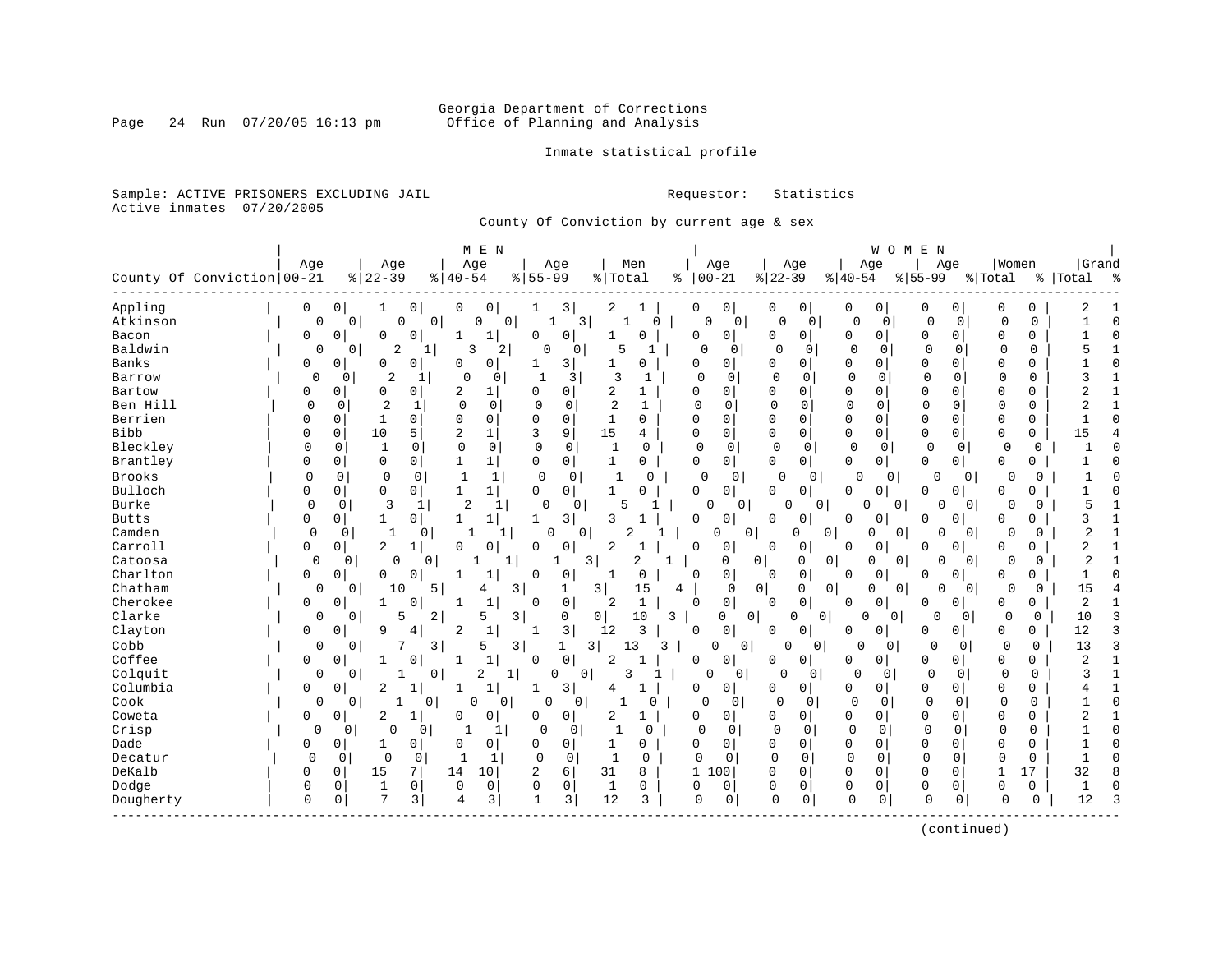Page 25 Run  $07/20/05$  16:13 pm

#### Inmate statistical profile

Sample: ACTIVE PRISONERS EXCLUDING JAIL **Requestor:** Statistics Active inmates 07/20/2005

County Of Conviction by current age & sex (continued)

| Women<br>Grand<br>Age<br>Age<br>Age<br>Men<br>Age<br>Age<br>Age<br>Age<br>Age<br>$ 22-39$<br>County Of Conviction 00-21<br>$ 22-39$<br>$8   40 - 54$<br>$8 55-99$<br>$ 00-21$<br>% Total<br>$ 40-54$<br>$8 55-99$<br>% Total<br>%   Total<br>ႜ<br>0<br>5<br>$\overline{a}$<br>3 <br>0<br>$\mathbf 0$<br>0<br>33<br>17<br>14<br>0<br>7<br>5 <br>1<br>13<br>3<br>1<br>0<br>0<br><sup>0</sup><br>1<br>Early<br>$\circ$<br>0<br>0<br>$\Omega$<br>$\mathbf 0$<br>$\Omega$<br>$\mathbf 1$<br>$\Omega$<br>$\mathbf 0$<br>0 <sup>1</sup><br>$\mathbf 0$<br>0<br>$\Omega$<br>0<br>O<br>0<br>$\Omega$<br>0<br>1<br>Effingham<br>0<br>$\overline{0}$<br>0 <sup>1</sup><br>0<br>0<br>0<br>0<br>$\Omega$<br>0<br>0<br>$\Omega$<br>0<br>$\Omega$<br>$\Omega$<br>0<br>1<br>0<br>$\Omega$<br>0<br>1<br>1<br>Elbert<br>0<br>2<br>0<br>$\Omega$<br>$\mathbf 0$<br>2<br>0<br>$\mathbf 0$<br>0<br>3 <sup>1</sup><br>1<br>$\overline{0}$<br>0<br>0<br>$\Omega$<br>0<br>0<br>0<br>0<br>Emanuel<br>0<br>$\Omega$<br>$\mathbf 0$<br>$\mathbf 0$<br>$\Omega$<br>$\mathbf 0$<br>$\Omega$<br>1<br>$\cap$<br>$\mathbf{1}$<br>$\Omega$<br>0<br>$\cap$<br>0<br>0<br>$\Omega$<br>1<br>0<br>0<br>0<br>O<br>Fayette<br>0<br>$\Omega$<br>$\overline{3}$<br>2<br>0<br>0<br>$\Omega$<br>0<br>0<br>$\mathbf 0$<br>2<br>0<br>0<br>1<br>0<br>$\Omega$<br>0<br>$\Omega$<br>Floyd<br>$\Omega$<br>$\Omega$<br>$\overline{0}$<br>3<br>$\Omega$<br>0<br>$\Omega$<br>$\Omega$<br>$\Omega$<br>$\Omega$<br>1<br>4<br>$\Omega$<br>$\Omega$<br>$\Omega$<br>$\Omega$<br>O<br>Forsyth<br>$\Omega$<br>$\Omega$<br>$\Omega$<br>$\Omega$<br>0<br>$\Omega$<br>$\Omega$<br>1<br>$\Omega$<br>$\Omega$<br>O<br>0<br>0<br>$\Omega$<br>$\Omega$<br>$\Omega$<br>$\Omega$<br>0<br>1<br>Franklin<br>$\mathbf 0$<br>$\Omega$<br>$\mathbf{1}$<br>$\mathbf 0$<br>$\Omega$<br>$\Omega$<br>$\mathbf{1}$<br>$\Omega$<br>$\Omega$<br>$\Omega$<br>$\Omega$<br>$\Omega$<br>$\mathbf 0$<br>$\Omega$<br>$\Omega$<br>$\Omega$<br>$\Omega$<br>$\Omega$<br>0<br>0<br>9<br>15<br>36<br>0<br>Fulton<br>18<br>10<br>9<br>$\Omega$<br>$\Omega$<br>0<br>0<br>36<br>0<br>3<br>9<br>$\Omega$<br>$\Omega$<br>$\Omega$<br>$\Omega$<br>$\mathbf{0}$<br>0<br>0<br>$\Omega$<br>0<br>$\overline{0}$<br>$\mathbf{1}$<br>$\Omega$<br>0<br>$\mathbf 0$<br>0<br>0<br>$\Omega$<br>1<br>O<br>$\Omega$<br>0<br>0<br>0<br>0<br>O<br>0<br>1<br>Glynn<br>5<br>2<br>3<br>$\mathbf 0$<br>$\Omega$<br>$\mathbf 0$<br>3<br>10<br>3<br>$\mathbf 0$<br>0<br>$\mathbf 0$<br>0<br>$\mathbf 0$<br>0<br>$\mathbf 0$<br>10<br>4<br>1<br>$\Omega$<br>$\Omega$<br>$\mathbf 0$<br>0<br>0<br>3 <br>$\mathbf{1}$<br>$\circ$<br>0<br>$\Omega$<br>$\Omega$<br>$\mathbf{1}$<br>0<br>0<br>0<br>$\Omega$<br>0<br>0<br>0 <sup>1</sup><br>0<br>0<br>0<br>$\Omega$<br>$\Omega$<br>0<br>0<br>0<br>1<br>$\Omega$<br>$\Omega$<br>0<br>0<br>0<br>0<br>$\Omega$<br>$\Omega$<br>0 <sup>1</sup><br>0<br>-1<br>$\Omega$<br>0 <sup>1</sup><br>$\Omega$<br>$\overline{4}$<br>2<br>$\circ$<br>0<br>5<br>0<br>0<br>1<br>0<br>5<br>0<br>0<br>0<br>0<br>$\Omega$<br>0<br>0<br>0<br>O<br>Habersham<br>$\Omega$<br>$\mathbf 0$<br>$\overline{0}$<br>$\mathbf 0$<br>0<br>0<br>$\mathbf{1}$<br>$\Omega$<br>0<br>U<br>0<br>$\Omega$<br>0<br>U<br>0<br>$\cap$<br>$\Omega$<br>Hall<br>$\overline{2}$<br>0<br>0<br>0<br>4<br>1<br>$\Omega$<br>$\Omega$<br>0<br>0<br>$\Omega$<br>$\Omega$<br>U<br>5<br>$\mathbf{1}$<br>5<br>0<br>$\Omega$<br>0<br>$\Omega$<br>Harris<br>0<br>0<br>$\Omega$<br>$\Omega$<br>0<br>2<br>$\Omega$<br>0<br>0<br>0<br>$\Omega$<br>$\overline{0}$<br>0<br>2<br>1<br>1<br>0<br>0<br>$\Omega$<br>2<br>0<br>0<br>3<br>$\Omega$<br>0<br>$\mathbf 0$<br>$\overline{0}$<br>Hart<br>0<br>0 <sup>1</sup><br>0<br>$\Omega$<br>0<br>0<br>0<br>0<br>4<br>1<br>0<br>8<br>$\mathbf{1}$<br>50<br>6<br>0<br>0<br>2<br>$\mathbf 0$<br> 0 <br>0<br>0<br>$\mathbf 0$<br>8<br>Henry<br>3<br>1<br>0<br>0<br>$\Omega$<br>$\overline{0}$<br>$\Omega$<br>3<br>$\overline{2}$<br>$\overline{2}$<br>0<br>$\mathbf 0$<br>0<br>0<br>$\Omega$<br>0<br>0<br>0<br>$\Omega$<br>0<br>б<br>1<br>6<br>$\Omega$<br>$\Omega$<br>0<br>4<br>$\Omega$<br>3<br>2<br>50<br>3<br>6<br>$\mathbf 0$<br>0<br>0<br>0<br>$\Omega$<br>$\Omega$<br>1<br>1<br>1<br>0 <sup>1</sup><br>O<br>$\Omega$<br>0<br>б<br>1<br>1<br>$\mathbf 0$<br>$\mathbf 0$<br>0<br>0<br>$\mathbf 0$<br>0<br>Jasper<br>0<br>0<br>$\Omega$<br>$\Omega$<br>$\Omega$<br>$\Omega$<br>0<br>0<br>$\Omega$<br>0<br>O<br>-1<br>0<br>Jeff Davis<br>0<br>0<br>$\Omega$<br>$\circ$<br>$\Omega$<br>$\Omega$<br>0<br>$\Omega$<br>0<br>$\mathbf{1}$<br>$\Omega$<br>0<br>$\Omega$<br>$\Omega$<br>0<br>$\Omega$<br>1<br>0<br>0<br>0<br>$\mathbf{0}$<br>0<br>$\Omega$<br>0<br>$\mathbf 0$<br>0<br><sup>0</sup><br>$\Omega$<br>$\Omega$<br>0<br>0<br>0<br>0<br>0<br>0<br>0<br>-1<br>-1<br>0<br>0<br>Jones<br>0<br>$\mathbf{0}$<br>0<br>$\overline{0}$<br>0<br>$\mathbf 0$<br>$\mathbf 0$<br>$\mathbf 0$<br>0<br>0<br>0<br>1<br>0<br>0<br>0<br>$\Omega$<br>0<br>$\Omega$<br>1<br>$\mathbf{1}$<br>$\circ$<br>0 <sup>1</sup><br>2<br>0<br>0<br>2<br>0<br>0<br>0<br>0<br>Laurens<br>0<br>0<br>0<br>0<br>0<br>0<br><sup>0</sup><br>$\circ$<br>$\mathbf 0$<br>0<br>$\mathbf{1}$<br>0<br>$\Omega$<br>0<br>$\Omega$<br>$\Omega$<br>$\Omega$<br>$\Omega$<br>$\Omega$<br>$\Omega$<br>0<br>0<br>O<br>0<br>$\Omega$<br>0<br>2<br>0<br>5<br>0<br>$\circ$<br>$\Omega$<br>0<br>0<br>0<br>0<br>5<br>1<br>0<br>$\Omega$<br>0<br>0<br>0<br>$\overline{0}$<br>5<br>O<br>O<br>2<br>0<br>2<br>$\Omega$<br>$\mathbf 0$<br>$\mathbf 0$<br>$\mathbf 0$<br>$\overline{2}$<br>Long<br>0<br>O<br>0<br>U<br>0<br>1<br>$\Omega$<br>0<br>0<br>0<br>0<br>0<br>1<br>0<br>2<br>1<br>0 <sup>1</sup><br>3<br>0<br>$\Omega$<br>0<br>0<br>$\Omega$<br>0<br>0<br>0<br>3<br>$\Omega$<br>$\Omega$<br>$\mathbf{1}$<br>0<br>$\Omega$<br>$\Omega$<br>$\Omega$<br>$\Omega$<br>$\Omega$<br>$\mathbf{1}$<br>0<br>0<br>$\Omega$<br>$\Omega$<br>$\Omega$<br>$\Omega$<br>$\Omega$<br>$\Omega$<br>0<br><sup>0</sup><br>$\Omega$<br>$\Omega$<br>$\Omega$<br>0<br>0<br>$\overline{0}$<br>0<br>$\mathbf 0$<br>$\mathbf 0$<br>0<br>0<br>$\mathbf 0$<br>$\Omega$<br>0<br>$\mathbf 0$<br>0<br>0<br>0<br>1<br>0<br>0<br>0<br>0<br>$\mathbf 0$<br>$\mathbf 0$<br>0<br>$\mathbf{1}$<br>$\mathbf 0$<br>0<br>$\mathbf 0$<br>0<br>0<br>$\mathbf 0$<br>0<br>$\mathbf 0$<br>0<br>1<br>1<br>0<br>0<br>0<br>$\Omega$<br>$\Omega$<br>0<br>0<br>$\Omega$<br>$\mathbf 0$<br>$\mathbf{1}$<br>0<br>$\mathbf 0$<br>0<br>$\Omega$<br>0<br>$\Omega$<br>1<br>$\Omega$<br>0<br>U<br>$\Omega$<br>0<br>0<br>0 |           |  |  | M E N |  |  |  |  |  | WOMEN |  |  |  |
|-----------------------------------------------------------------------------------------------------------------------------------------------------------------------------------------------------------------------------------------------------------------------------------------------------------------------------------------------------------------------------------------------------------------------------------------------------------------------------------------------------------------------------------------------------------------------------------------------------------------------------------------------------------------------------------------------------------------------------------------------------------------------------------------------------------------------------------------------------------------------------------------------------------------------------------------------------------------------------------------------------------------------------------------------------------------------------------------------------------------------------------------------------------------------------------------------------------------------------------------------------------------------------------------------------------------------------------------------------------------------------------------------------------------------------------------------------------------------------------------------------------------------------------------------------------------------------------------------------------------------------------------------------------------------------------------------------------------------------------------------------------------------------------------------------------------------------------------------------------------------------------------------------------------------------------------------------------------------------------------------------------------------------------------------------------------------------------------------------------------------------------------------------------------------------------------------------------------------------------------------------------------------------------------------------------------------------------------------------------------------------------------------------------------------------------------------------------------------------------------------------------------------------------------------------------------------------------------------------------------------------------------------------------------------------------------------------------------------------------------------------------------------------------------------------------------------------------------------------------------------------------------------------------------------------------------------------------------------------------------------------------------------------------------------------------------------------------------------------------------------------------------------------------------------------------------------------------------------------------------------------------------------------------------------------------------------------------------------------------------------------------------------------------------------------------------------------------------------------------------------------------------------------------------------------------------------------------------------------------------------------------------------------------------------------------------------------------------------------------------------------------------------------------------------------------------------------------------------------------------------------------------------------------------------------------------------------------------------------------------------------------------------------------------------------------------------------------------------------------------------------------------------------------------------------------------------------------------------------------------------------------------------------------------------------------------------------------------------------------------------------------------------------------------------------------------------------------------------------------------------------------------------------------------------------------------------------------------------------------------------------------------------------------------------------------------------------------------------------------------------------------------------------------------------------------------------------------------------------------------------------------------------------------------------------------------------------------------------------------------------------------------------------------------------------------------------------------------------------------------------------------------------------------------------------------------------------------------------------------------------------------------------------------------------------------------------------------------------------------------------------------------------------------------------------------------------------------------------------------------------------------------------------------------------------------------------------------------------------------------------------------------------------------------------------------------------------------------------------------------------------------------------------------------------------------------------------------------------------------------------------------------------------------------------------------------------------------------------------------------------------------------------------------------------------------------------------------------------------------------------------------------------------------------------------------------------------------------------------------------------------------------------------------------------------------------------------------------------------------------------------------------------------------------------------------------------------------------------------------------------------------|-----------|--|--|-------|--|--|--|--|--|-------|--|--|--|
|                                                                                                                                                                                                                                                                                                                                                                                                                                                                                                                                                                                                                                                                                                                                                                                                                                                                                                                                                                                                                                                                                                                                                                                                                                                                                                                                                                                                                                                                                                                                                                                                                                                                                                                                                                                                                                                                                                                                                                                                                                                                                                                                                                                                                                                                                                                                                                                                                                                                                                                                                                                                                                                                                                                                                                                                                                                                                                                                                                                                                                                                                                                                                                                                                                                                                                                                                                                                                                                                                                                                                                                                                                                                                                                                                                                                                                                                                                                                                                                                                                                                                                                                                                                                                                                                                                                                                                                                                                                                                                                                                                                                                                                                                                                                                                                                                                                                                                                                                                                                                                                                                                                                                                                                                                                                                                                                                                                                                                                                                                                                                                                                                                                                                                                                                                                                                                                                                                                                                                                                                                                                                                                                                                                                                                                                                                                                                                                                                                                                                                           |           |  |  |       |  |  |  |  |  |       |  |  |  |
|                                                                                                                                                                                                                                                                                                                                                                                                                                                                                                                                                                                                                                                                                                                                                                                                                                                                                                                                                                                                                                                                                                                                                                                                                                                                                                                                                                                                                                                                                                                                                                                                                                                                                                                                                                                                                                                                                                                                                                                                                                                                                                                                                                                                                                                                                                                                                                                                                                                                                                                                                                                                                                                                                                                                                                                                                                                                                                                                                                                                                                                                                                                                                                                                                                                                                                                                                                                                                                                                                                                                                                                                                                                                                                                                                                                                                                                                                                                                                                                                                                                                                                                                                                                                                                                                                                                                                                                                                                                                                                                                                                                                                                                                                                                                                                                                                                                                                                                                                                                                                                                                                                                                                                                                                                                                                                                                                                                                                                                                                                                                                                                                                                                                                                                                                                                                                                                                                                                                                                                                                                                                                                                                                                                                                                                                                                                                                                                                                                                                                                           |           |  |  |       |  |  |  |  |  |       |  |  |  |
|                                                                                                                                                                                                                                                                                                                                                                                                                                                                                                                                                                                                                                                                                                                                                                                                                                                                                                                                                                                                                                                                                                                                                                                                                                                                                                                                                                                                                                                                                                                                                                                                                                                                                                                                                                                                                                                                                                                                                                                                                                                                                                                                                                                                                                                                                                                                                                                                                                                                                                                                                                                                                                                                                                                                                                                                                                                                                                                                                                                                                                                                                                                                                                                                                                                                                                                                                                                                                                                                                                                                                                                                                                                                                                                                                                                                                                                                                                                                                                                                                                                                                                                                                                                                                                                                                                                                                                                                                                                                                                                                                                                                                                                                                                                                                                                                                                                                                                                                                                                                                                                                                                                                                                                                                                                                                                                                                                                                                                                                                                                                                                                                                                                                                                                                                                                                                                                                                                                                                                                                                                                                                                                                                                                                                                                                                                                                                                                                                                                                                                           | Douglas   |  |  |       |  |  |  |  |  |       |  |  |  |
|                                                                                                                                                                                                                                                                                                                                                                                                                                                                                                                                                                                                                                                                                                                                                                                                                                                                                                                                                                                                                                                                                                                                                                                                                                                                                                                                                                                                                                                                                                                                                                                                                                                                                                                                                                                                                                                                                                                                                                                                                                                                                                                                                                                                                                                                                                                                                                                                                                                                                                                                                                                                                                                                                                                                                                                                                                                                                                                                                                                                                                                                                                                                                                                                                                                                                                                                                                                                                                                                                                                                                                                                                                                                                                                                                                                                                                                                                                                                                                                                                                                                                                                                                                                                                                                                                                                                                                                                                                                                                                                                                                                                                                                                                                                                                                                                                                                                                                                                                                                                                                                                                                                                                                                                                                                                                                                                                                                                                                                                                                                                                                                                                                                                                                                                                                                                                                                                                                                                                                                                                                                                                                                                                                                                                                                                                                                                                                                                                                                                                                           |           |  |  |       |  |  |  |  |  |       |  |  |  |
|                                                                                                                                                                                                                                                                                                                                                                                                                                                                                                                                                                                                                                                                                                                                                                                                                                                                                                                                                                                                                                                                                                                                                                                                                                                                                                                                                                                                                                                                                                                                                                                                                                                                                                                                                                                                                                                                                                                                                                                                                                                                                                                                                                                                                                                                                                                                                                                                                                                                                                                                                                                                                                                                                                                                                                                                                                                                                                                                                                                                                                                                                                                                                                                                                                                                                                                                                                                                                                                                                                                                                                                                                                                                                                                                                                                                                                                                                                                                                                                                                                                                                                                                                                                                                                                                                                                                                                                                                                                                                                                                                                                                                                                                                                                                                                                                                                                                                                                                                                                                                                                                                                                                                                                                                                                                                                                                                                                                                                                                                                                                                                                                                                                                                                                                                                                                                                                                                                                                                                                                                                                                                                                                                                                                                                                                                                                                                                                                                                                                                                           |           |  |  |       |  |  |  |  |  |       |  |  |  |
|                                                                                                                                                                                                                                                                                                                                                                                                                                                                                                                                                                                                                                                                                                                                                                                                                                                                                                                                                                                                                                                                                                                                                                                                                                                                                                                                                                                                                                                                                                                                                                                                                                                                                                                                                                                                                                                                                                                                                                                                                                                                                                                                                                                                                                                                                                                                                                                                                                                                                                                                                                                                                                                                                                                                                                                                                                                                                                                                                                                                                                                                                                                                                                                                                                                                                                                                                                                                                                                                                                                                                                                                                                                                                                                                                                                                                                                                                                                                                                                                                                                                                                                                                                                                                                                                                                                                                                                                                                                                                                                                                                                                                                                                                                                                                                                                                                                                                                                                                                                                                                                                                                                                                                                                                                                                                                                                                                                                                                                                                                                                                                                                                                                                                                                                                                                                                                                                                                                                                                                                                                                                                                                                                                                                                                                                                                                                                                                                                                                                                                           |           |  |  |       |  |  |  |  |  |       |  |  |  |
|                                                                                                                                                                                                                                                                                                                                                                                                                                                                                                                                                                                                                                                                                                                                                                                                                                                                                                                                                                                                                                                                                                                                                                                                                                                                                                                                                                                                                                                                                                                                                                                                                                                                                                                                                                                                                                                                                                                                                                                                                                                                                                                                                                                                                                                                                                                                                                                                                                                                                                                                                                                                                                                                                                                                                                                                                                                                                                                                                                                                                                                                                                                                                                                                                                                                                                                                                                                                                                                                                                                                                                                                                                                                                                                                                                                                                                                                                                                                                                                                                                                                                                                                                                                                                                                                                                                                                                                                                                                                                                                                                                                                                                                                                                                                                                                                                                                                                                                                                                                                                                                                                                                                                                                                                                                                                                                                                                                                                                                                                                                                                                                                                                                                                                                                                                                                                                                                                                                                                                                                                                                                                                                                                                                                                                                                                                                                                                                                                                                                                                           |           |  |  |       |  |  |  |  |  |       |  |  |  |
|                                                                                                                                                                                                                                                                                                                                                                                                                                                                                                                                                                                                                                                                                                                                                                                                                                                                                                                                                                                                                                                                                                                                                                                                                                                                                                                                                                                                                                                                                                                                                                                                                                                                                                                                                                                                                                                                                                                                                                                                                                                                                                                                                                                                                                                                                                                                                                                                                                                                                                                                                                                                                                                                                                                                                                                                                                                                                                                                                                                                                                                                                                                                                                                                                                                                                                                                                                                                                                                                                                                                                                                                                                                                                                                                                                                                                                                                                                                                                                                                                                                                                                                                                                                                                                                                                                                                                                                                                                                                                                                                                                                                                                                                                                                                                                                                                                                                                                                                                                                                                                                                                                                                                                                                                                                                                                                                                                                                                                                                                                                                                                                                                                                                                                                                                                                                                                                                                                                                                                                                                                                                                                                                                                                                                                                                                                                                                                                                                                                                                                           |           |  |  |       |  |  |  |  |  |       |  |  |  |
|                                                                                                                                                                                                                                                                                                                                                                                                                                                                                                                                                                                                                                                                                                                                                                                                                                                                                                                                                                                                                                                                                                                                                                                                                                                                                                                                                                                                                                                                                                                                                                                                                                                                                                                                                                                                                                                                                                                                                                                                                                                                                                                                                                                                                                                                                                                                                                                                                                                                                                                                                                                                                                                                                                                                                                                                                                                                                                                                                                                                                                                                                                                                                                                                                                                                                                                                                                                                                                                                                                                                                                                                                                                                                                                                                                                                                                                                                                                                                                                                                                                                                                                                                                                                                                                                                                                                                                                                                                                                                                                                                                                                                                                                                                                                                                                                                                                                                                                                                                                                                                                                                                                                                                                                                                                                                                                                                                                                                                                                                                                                                                                                                                                                                                                                                                                                                                                                                                                                                                                                                                                                                                                                                                                                                                                                                                                                                                                                                                                                                                           |           |  |  |       |  |  |  |  |  |       |  |  |  |
|                                                                                                                                                                                                                                                                                                                                                                                                                                                                                                                                                                                                                                                                                                                                                                                                                                                                                                                                                                                                                                                                                                                                                                                                                                                                                                                                                                                                                                                                                                                                                                                                                                                                                                                                                                                                                                                                                                                                                                                                                                                                                                                                                                                                                                                                                                                                                                                                                                                                                                                                                                                                                                                                                                                                                                                                                                                                                                                                                                                                                                                                                                                                                                                                                                                                                                                                                                                                                                                                                                                                                                                                                                                                                                                                                                                                                                                                                                                                                                                                                                                                                                                                                                                                                                                                                                                                                                                                                                                                                                                                                                                                                                                                                                                                                                                                                                                                                                                                                                                                                                                                                                                                                                                                                                                                                                                                                                                                                                                                                                                                                                                                                                                                                                                                                                                                                                                                                                                                                                                                                                                                                                                                                                                                                                                                                                                                                                                                                                                                                                           |           |  |  |       |  |  |  |  |  |       |  |  |  |
|                                                                                                                                                                                                                                                                                                                                                                                                                                                                                                                                                                                                                                                                                                                                                                                                                                                                                                                                                                                                                                                                                                                                                                                                                                                                                                                                                                                                                                                                                                                                                                                                                                                                                                                                                                                                                                                                                                                                                                                                                                                                                                                                                                                                                                                                                                                                                                                                                                                                                                                                                                                                                                                                                                                                                                                                                                                                                                                                                                                                                                                                                                                                                                                                                                                                                                                                                                                                                                                                                                                                                                                                                                                                                                                                                                                                                                                                                                                                                                                                                                                                                                                                                                                                                                                                                                                                                                                                                                                                                                                                                                                                                                                                                                                                                                                                                                                                                                                                                                                                                                                                                                                                                                                                                                                                                                                                                                                                                                                                                                                                                                                                                                                                                                                                                                                                                                                                                                                                                                                                                                                                                                                                                                                                                                                                                                                                                                                                                                                                                                           |           |  |  |       |  |  |  |  |  |       |  |  |  |
|                                                                                                                                                                                                                                                                                                                                                                                                                                                                                                                                                                                                                                                                                                                                                                                                                                                                                                                                                                                                                                                                                                                                                                                                                                                                                                                                                                                                                                                                                                                                                                                                                                                                                                                                                                                                                                                                                                                                                                                                                                                                                                                                                                                                                                                                                                                                                                                                                                                                                                                                                                                                                                                                                                                                                                                                                                                                                                                                                                                                                                                                                                                                                                                                                                                                                                                                                                                                                                                                                                                                                                                                                                                                                                                                                                                                                                                                                                                                                                                                                                                                                                                                                                                                                                                                                                                                                                                                                                                                                                                                                                                                                                                                                                                                                                                                                                                                                                                                                                                                                                                                                                                                                                                                                                                                                                                                                                                                                                                                                                                                                                                                                                                                                                                                                                                                                                                                                                                                                                                                                                                                                                                                                                                                                                                                                                                                                                                                                                                                                                           |           |  |  |       |  |  |  |  |  |       |  |  |  |
|                                                                                                                                                                                                                                                                                                                                                                                                                                                                                                                                                                                                                                                                                                                                                                                                                                                                                                                                                                                                                                                                                                                                                                                                                                                                                                                                                                                                                                                                                                                                                                                                                                                                                                                                                                                                                                                                                                                                                                                                                                                                                                                                                                                                                                                                                                                                                                                                                                                                                                                                                                                                                                                                                                                                                                                                                                                                                                                                                                                                                                                                                                                                                                                                                                                                                                                                                                                                                                                                                                                                                                                                                                                                                                                                                                                                                                                                                                                                                                                                                                                                                                                                                                                                                                                                                                                                                                                                                                                                                                                                                                                                                                                                                                                                                                                                                                                                                                                                                                                                                                                                                                                                                                                                                                                                                                                                                                                                                                                                                                                                                                                                                                                                                                                                                                                                                                                                                                                                                                                                                                                                                                                                                                                                                                                                                                                                                                                                                                                                                                           | Gilmer    |  |  |       |  |  |  |  |  |       |  |  |  |
|                                                                                                                                                                                                                                                                                                                                                                                                                                                                                                                                                                                                                                                                                                                                                                                                                                                                                                                                                                                                                                                                                                                                                                                                                                                                                                                                                                                                                                                                                                                                                                                                                                                                                                                                                                                                                                                                                                                                                                                                                                                                                                                                                                                                                                                                                                                                                                                                                                                                                                                                                                                                                                                                                                                                                                                                                                                                                                                                                                                                                                                                                                                                                                                                                                                                                                                                                                                                                                                                                                                                                                                                                                                                                                                                                                                                                                                                                                                                                                                                                                                                                                                                                                                                                                                                                                                                                                                                                                                                                                                                                                                                                                                                                                                                                                                                                                                                                                                                                                                                                                                                                                                                                                                                                                                                                                                                                                                                                                                                                                                                                                                                                                                                                                                                                                                                                                                                                                                                                                                                                                                                                                                                                                                                                                                                                                                                                                                                                                                                                                           |           |  |  |       |  |  |  |  |  |       |  |  |  |
|                                                                                                                                                                                                                                                                                                                                                                                                                                                                                                                                                                                                                                                                                                                                                                                                                                                                                                                                                                                                                                                                                                                                                                                                                                                                                                                                                                                                                                                                                                                                                                                                                                                                                                                                                                                                                                                                                                                                                                                                                                                                                                                                                                                                                                                                                                                                                                                                                                                                                                                                                                                                                                                                                                                                                                                                                                                                                                                                                                                                                                                                                                                                                                                                                                                                                                                                                                                                                                                                                                                                                                                                                                                                                                                                                                                                                                                                                                                                                                                                                                                                                                                                                                                                                                                                                                                                                                                                                                                                                                                                                                                                                                                                                                                                                                                                                                                                                                                                                                                                                                                                                                                                                                                                                                                                                                                                                                                                                                                                                                                                                                                                                                                                                                                                                                                                                                                                                                                                                                                                                                                                                                                                                                                                                                                                                                                                                                                                                                                                                                           | Gordon    |  |  |       |  |  |  |  |  |       |  |  |  |
|                                                                                                                                                                                                                                                                                                                                                                                                                                                                                                                                                                                                                                                                                                                                                                                                                                                                                                                                                                                                                                                                                                                                                                                                                                                                                                                                                                                                                                                                                                                                                                                                                                                                                                                                                                                                                                                                                                                                                                                                                                                                                                                                                                                                                                                                                                                                                                                                                                                                                                                                                                                                                                                                                                                                                                                                                                                                                                                                                                                                                                                                                                                                                                                                                                                                                                                                                                                                                                                                                                                                                                                                                                                                                                                                                                                                                                                                                                                                                                                                                                                                                                                                                                                                                                                                                                                                                                                                                                                                                                                                                                                                                                                                                                                                                                                                                                                                                                                                                                                                                                                                                                                                                                                                                                                                                                                                                                                                                                                                                                                                                                                                                                                                                                                                                                                                                                                                                                                                                                                                                                                                                                                                                                                                                                                                                                                                                                                                                                                                                                           | Greene    |  |  |       |  |  |  |  |  |       |  |  |  |
|                                                                                                                                                                                                                                                                                                                                                                                                                                                                                                                                                                                                                                                                                                                                                                                                                                                                                                                                                                                                                                                                                                                                                                                                                                                                                                                                                                                                                                                                                                                                                                                                                                                                                                                                                                                                                                                                                                                                                                                                                                                                                                                                                                                                                                                                                                                                                                                                                                                                                                                                                                                                                                                                                                                                                                                                                                                                                                                                                                                                                                                                                                                                                                                                                                                                                                                                                                                                                                                                                                                                                                                                                                                                                                                                                                                                                                                                                                                                                                                                                                                                                                                                                                                                                                                                                                                                                                                                                                                                                                                                                                                                                                                                                                                                                                                                                                                                                                                                                                                                                                                                                                                                                                                                                                                                                                                                                                                                                                                                                                                                                                                                                                                                                                                                                                                                                                                                                                                                                                                                                                                                                                                                                                                                                                                                                                                                                                                                                                                                                                           | Gwinnett  |  |  |       |  |  |  |  |  |       |  |  |  |
|                                                                                                                                                                                                                                                                                                                                                                                                                                                                                                                                                                                                                                                                                                                                                                                                                                                                                                                                                                                                                                                                                                                                                                                                                                                                                                                                                                                                                                                                                                                                                                                                                                                                                                                                                                                                                                                                                                                                                                                                                                                                                                                                                                                                                                                                                                                                                                                                                                                                                                                                                                                                                                                                                                                                                                                                                                                                                                                                                                                                                                                                                                                                                                                                                                                                                                                                                                                                                                                                                                                                                                                                                                                                                                                                                                                                                                                                                                                                                                                                                                                                                                                                                                                                                                                                                                                                                                                                                                                                                                                                                                                                                                                                                                                                                                                                                                                                                                                                                                                                                                                                                                                                                                                                                                                                                                                                                                                                                                                                                                                                                                                                                                                                                                                                                                                                                                                                                                                                                                                                                                                                                                                                                                                                                                                                                                                                                                                                                                                                                                           |           |  |  |       |  |  |  |  |  |       |  |  |  |
|                                                                                                                                                                                                                                                                                                                                                                                                                                                                                                                                                                                                                                                                                                                                                                                                                                                                                                                                                                                                                                                                                                                                                                                                                                                                                                                                                                                                                                                                                                                                                                                                                                                                                                                                                                                                                                                                                                                                                                                                                                                                                                                                                                                                                                                                                                                                                                                                                                                                                                                                                                                                                                                                                                                                                                                                                                                                                                                                                                                                                                                                                                                                                                                                                                                                                                                                                                                                                                                                                                                                                                                                                                                                                                                                                                                                                                                                                                                                                                                                                                                                                                                                                                                                                                                                                                                                                                                                                                                                                                                                                                                                                                                                                                                                                                                                                                                                                                                                                                                                                                                                                                                                                                                                                                                                                                                                                                                                                                                                                                                                                                                                                                                                                                                                                                                                                                                                                                                                                                                                                                                                                                                                                                                                                                                                                                                                                                                                                                                                                                           |           |  |  |       |  |  |  |  |  |       |  |  |  |
|                                                                                                                                                                                                                                                                                                                                                                                                                                                                                                                                                                                                                                                                                                                                                                                                                                                                                                                                                                                                                                                                                                                                                                                                                                                                                                                                                                                                                                                                                                                                                                                                                                                                                                                                                                                                                                                                                                                                                                                                                                                                                                                                                                                                                                                                                                                                                                                                                                                                                                                                                                                                                                                                                                                                                                                                                                                                                                                                                                                                                                                                                                                                                                                                                                                                                                                                                                                                                                                                                                                                                                                                                                                                                                                                                                                                                                                                                                                                                                                                                                                                                                                                                                                                                                                                                                                                                                                                                                                                                                                                                                                                                                                                                                                                                                                                                                                                                                                                                                                                                                                                                                                                                                                                                                                                                                                                                                                                                                                                                                                                                                                                                                                                                                                                                                                                                                                                                                                                                                                                                                                                                                                                                                                                                                                                                                                                                                                                                                                                                                           |           |  |  |       |  |  |  |  |  |       |  |  |  |
|                                                                                                                                                                                                                                                                                                                                                                                                                                                                                                                                                                                                                                                                                                                                                                                                                                                                                                                                                                                                                                                                                                                                                                                                                                                                                                                                                                                                                                                                                                                                                                                                                                                                                                                                                                                                                                                                                                                                                                                                                                                                                                                                                                                                                                                                                                                                                                                                                                                                                                                                                                                                                                                                                                                                                                                                                                                                                                                                                                                                                                                                                                                                                                                                                                                                                                                                                                                                                                                                                                                                                                                                                                                                                                                                                                                                                                                                                                                                                                                                                                                                                                                                                                                                                                                                                                                                                                                                                                                                                                                                                                                                                                                                                                                                                                                                                                                                                                                                                                                                                                                                                                                                                                                                                                                                                                                                                                                                                                                                                                                                                                                                                                                                                                                                                                                                                                                                                                                                                                                                                                                                                                                                                                                                                                                                                                                                                                                                                                                                                                           |           |  |  |       |  |  |  |  |  |       |  |  |  |
|                                                                                                                                                                                                                                                                                                                                                                                                                                                                                                                                                                                                                                                                                                                                                                                                                                                                                                                                                                                                                                                                                                                                                                                                                                                                                                                                                                                                                                                                                                                                                                                                                                                                                                                                                                                                                                                                                                                                                                                                                                                                                                                                                                                                                                                                                                                                                                                                                                                                                                                                                                                                                                                                                                                                                                                                                                                                                                                                                                                                                                                                                                                                                                                                                                                                                                                                                                                                                                                                                                                                                                                                                                                                                                                                                                                                                                                                                                                                                                                                                                                                                                                                                                                                                                                                                                                                                                                                                                                                                                                                                                                                                                                                                                                                                                                                                                                                                                                                                                                                                                                                                                                                                                                                                                                                                                                                                                                                                                                                                                                                                                                                                                                                                                                                                                                                                                                                                                                                                                                                                                                                                                                                                                                                                                                                                                                                                                                                                                                                                                           |           |  |  |       |  |  |  |  |  |       |  |  |  |
|                                                                                                                                                                                                                                                                                                                                                                                                                                                                                                                                                                                                                                                                                                                                                                                                                                                                                                                                                                                                                                                                                                                                                                                                                                                                                                                                                                                                                                                                                                                                                                                                                                                                                                                                                                                                                                                                                                                                                                                                                                                                                                                                                                                                                                                                                                                                                                                                                                                                                                                                                                                                                                                                                                                                                                                                                                                                                                                                                                                                                                                                                                                                                                                                                                                                                                                                                                                                                                                                                                                                                                                                                                                                                                                                                                                                                                                                                                                                                                                                                                                                                                                                                                                                                                                                                                                                                                                                                                                                                                                                                                                                                                                                                                                                                                                                                                                                                                                                                                                                                                                                                                                                                                                                                                                                                                                                                                                                                                                                                                                                                                                                                                                                                                                                                                                                                                                                                                                                                                                                                                                                                                                                                                                                                                                                                                                                                                                                                                                                                                           | Houston   |  |  |       |  |  |  |  |  |       |  |  |  |
|                                                                                                                                                                                                                                                                                                                                                                                                                                                                                                                                                                                                                                                                                                                                                                                                                                                                                                                                                                                                                                                                                                                                                                                                                                                                                                                                                                                                                                                                                                                                                                                                                                                                                                                                                                                                                                                                                                                                                                                                                                                                                                                                                                                                                                                                                                                                                                                                                                                                                                                                                                                                                                                                                                                                                                                                                                                                                                                                                                                                                                                                                                                                                                                                                                                                                                                                                                                                                                                                                                                                                                                                                                                                                                                                                                                                                                                                                                                                                                                                                                                                                                                                                                                                                                                                                                                                                                                                                                                                                                                                                                                                                                                                                                                                                                                                                                                                                                                                                                                                                                                                                                                                                                                                                                                                                                                                                                                                                                                                                                                                                                                                                                                                                                                                                                                                                                                                                                                                                                                                                                                                                                                                                                                                                                                                                                                                                                                                                                                                                                           | Jackson   |  |  |       |  |  |  |  |  |       |  |  |  |
|                                                                                                                                                                                                                                                                                                                                                                                                                                                                                                                                                                                                                                                                                                                                                                                                                                                                                                                                                                                                                                                                                                                                                                                                                                                                                                                                                                                                                                                                                                                                                                                                                                                                                                                                                                                                                                                                                                                                                                                                                                                                                                                                                                                                                                                                                                                                                                                                                                                                                                                                                                                                                                                                                                                                                                                                                                                                                                                                                                                                                                                                                                                                                                                                                                                                                                                                                                                                                                                                                                                                                                                                                                                                                                                                                                                                                                                                                                                                                                                                                                                                                                                                                                                                                                                                                                                                                                                                                                                                                                                                                                                                                                                                                                                                                                                                                                                                                                                                                                                                                                                                                                                                                                                                                                                                                                                                                                                                                                                                                                                                                                                                                                                                                                                                                                                                                                                                                                                                                                                                                                                                                                                                                                                                                                                                                                                                                                                                                                                                                                           |           |  |  |       |  |  |  |  |  |       |  |  |  |
|                                                                                                                                                                                                                                                                                                                                                                                                                                                                                                                                                                                                                                                                                                                                                                                                                                                                                                                                                                                                                                                                                                                                                                                                                                                                                                                                                                                                                                                                                                                                                                                                                                                                                                                                                                                                                                                                                                                                                                                                                                                                                                                                                                                                                                                                                                                                                                                                                                                                                                                                                                                                                                                                                                                                                                                                                                                                                                                                                                                                                                                                                                                                                                                                                                                                                                                                                                                                                                                                                                                                                                                                                                                                                                                                                                                                                                                                                                                                                                                                                                                                                                                                                                                                                                                                                                                                                                                                                                                                                                                                                                                                                                                                                                                                                                                                                                                                                                                                                                                                                                                                                                                                                                                                                                                                                                                                                                                                                                                                                                                                                                                                                                                                                                                                                                                                                                                                                                                                                                                                                                                                                                                                                                                                                                                                                                                                                                                                                                                                                                           |           |  |  |       |  |  |  |  |  |       |  |  |  |
|                                                                                                                                                                                                                                                                                                                                                                                                                                                                                                                                                                                                                                                                                                                                                                                                                                                                                                                                                                                                                                                                                                                                                                                                                                                                                                                                                                                                                                                                                                                                                                                                                                                                                                                                                                                                                                                                                                                                                                                                                                                                                                                                                                                                                                                                                                                                                                                                                                                                                                                                                                                                                                                                                                                                                                                                                                                                                                                                                                                                                                                                                                                                                                                                                                                                                                                                                                                                                                                                                                                                                                                                                                                                                                                                                                                                                                                                                                                                                                                                                                                                                                                                                                                                                                                                                                                                                                                                                                                                                                                                                                                                                                                                                                                                                                                                                                                                                                                                                                                                                                                                                                                                                                                                                                                                                                                                                                                                                                                                                                                                                                                                                                                                                                                                                                                                                                                                                                                                                                                                                                                                                                                                                                                                                                                                                                                                                                                                                                                                                                           | Jefferson |  |  |       |  |  |  |  |  |       |  |  |  |
|                                                                                                                                                                                                                                                                                                                                                                                                                                                                                                                                                                                                                                                                                                                                                                                                                                                                                                                                                                                                                                                                                                                                                                                                                                                                                                                                                                                                                                                                                                                                                                                                                                                                                                                                                                                                                                                                                                                                                                                                                                                                                                                                                                                                                                                                                                                                                                                                                                                                                                                                                                                                                                                                                                                                                                                                                                                                                                                                                                                                                                                                                                                                                                                                                                                                                                                                                                                                                                                                                                                                                                                                                                                                                                                                                                                                                                                                                                                                                                                                                                                                                                                                                                                                                                                                                                                                                                                                                                                                                                                                                                                                                                                                                                                                                                                                                                                                                                                                                                                                                                                                                                                                                                                                                                                                                                                                                                                                                                                                                                                                                                                                                                                                                                                                                                                                                                                                                                                                                                                                                                                                                                                                                                                                                                                                                                                                                                                                                                                                                                           |           |  |  |       |  |  |  |  |  |       |  |  |  |
|                                                                                                                                                                                                                                                                                                                                                                                                                                                                                                                                                                                                                                                                                                                                                                                                                                                                                                                                                                                                                                                                                                                                                                                                                                                                                                                                                                                                                                                                                                                                                                                                                                                                                                                                                                                                                                                                                                                                                                                                                                                                                                                                                                                                                                                                                                                                                                                                                                                                                                                                                                                                                                                                                                                                                                                                                                                                                                                                                                                                                                                                                                                                                                                                                                                                                                                                                                                                                                                                                                                                                                                                                                                                                                                                                                                                                                                                                                                                                                                                                                                                                                                                                                                                                                                                                                                                                                                                                                                                                                                                                                                                                                                                                                                                                                                                                                                                                                                                                                                                                                                                                                                                                                                                                                                                                                                                                                                                                                                                                                                                                                                                                                                                                                                                                                                                                                                                                                                                                                                                                                                                                                                                                                                                                                                                                                                                                                                                                                                                                                           |           |  |  |       |  |  |  |  |  |       |  |  |  |
|                                                                                                                                                                                                                                                                                                                                                                                                                                                                                                                                                                                                                                                                                                                                                                                                                                                                                                                                                                                                                                                                                                                                                                                                                                                                                                                                                                                                                                                                                                                                                                                                                                                                                                                                                                                                                                                                                                                                                                                                                                                                                                                                                                                                                                                                                                                                                                                                                                                                                                                                                                                                                                                                                                                                                                                                                                                                                                                                                                                                                                                                                                                                                                                                                                                                                                                                                                                                                                                                                                                                                                                                                                                                                                                                                                                                                                                                                                                                                                                                                                                                                                                                                                                                                                                                                                                                                                                                                                                                                                                                                                                                                                                                                                                                                                                                                                                                                                                                                                                                                                                                                                                                                                                                                                                                                                                                                                                                                                                                                                                                                                                                                                                                                                                                                                                                                                                                                                                                                                                                                                                                                                                                                                                                                                                                                                                                                                                                                                                                                                           | Lee       |  |  |       |  |  |  |  |  |       |  |  |  |
|                                                                                                                                                                                                                                                                                                                                                                                                                                                                                                                                                                                                                                                                                                                                                                                                                                                                                                                                                                                                                                                                                                                                                                                                                                                                                                                                                                                                                                                                                                                                                                                                                                                                                                                                                                                                                                                                                                                                                                                                                                                                                                                                                                                                                                                                                                                                                                                                                                                                                                                                                                                                                                                                                                                                                                                                                                                                                                                                                                                                                                                                                                                                                                                                                                                                                                                                                                                                                                                                                                                                                                                                                                                                                                                                                                                                                                                                                                                                                                                                                                                                                                                                                                                                                                                                                                                                                                                                                                                                                                                                                                                                                                                                                                                                                                                                                                                                                                                                                                                                                                                                                                                                                                                                                                                                                                                                                                                                                                                                                                                                                                                                                                                                                                                                                                                                                                                                                                                                                                                                                                                                                                                                                                                                                                                                                                                                                                                                                                                                                                           | Liberty   |  |  |       |  |  |  |  |  |       |  |  |  |
|                                                                                                                                                                                                                                                                                                                                                                                                                                                                                                                                                                                                                                                                                                                                                                                                                                                                                                                                                                                                                                                                                                                                                                                                                                                                                                                                                                                                                                                                                                                                                                                                                                                                                                                                                                                                                                                                                                                                                                                                                                                                                                                                                                                                                                                                                                                                                                                                                                                                                                                                                                                                                                                                                                                                                                                                                                                                                                                                                                                                                                                                                                                                                                                                                                                                                                                                                                                                                                                                                                                                                                                                                                                                                                                                                                                                                                                                                                                                                                                                                                                                                                                                                                                                                                                                                                                                                                                                                                                                                                                                                                                                                                                                                                                                                                                                                                                                                                                                                                                                                                                                                                                                                                                                                                                                                                                                                                                                                                                                                                                                                                                                                                                                                                                                                                                                                                                                                                                                                                                                                                                                                                                                                                                                                                                                                                                                                                                                                                                                                                           |           |  |  |       |  |  |  |  |  |       |  |  |  |
|                                                                                                                                                                                                                                                                                                                                                                                                                                                                                                                                                                                                                                                                                                                                                                                                                                                                                                                                                                                                                                                                                                                                                                                                                                                                                                                                                                                                                                                                                                                                                                                                                                                                                                                                                                                                                                                                                                                                                                                                                                                                                                                                                                                                                                                                                                                                                                                                                                                                                                                                                                                                                                                                                                                                                                                                                                                                                                                                                                                                                                                                                                                                                                                                                                                                                                                                                                                                                                                                                                                                                                                                                                                                                                                                                                                                                                                                                                                                                                                                                                                                                                                                                                                                                                                                                                                                                                                                                                                                                                                                                                                                                                                                                                                                                                                                                                                                                                                                                                                                                                                                                                                                                                                                                                                                                                                                                                                                                                                                                                                                                                                                                                                                                                                                                                                                                                                                                                                                                                                                                                                                                                                                                                                                                                                                                                                                                                                                                                                                                                           | Lowndes   |  |  |       |  |  |  |  |  |       |  |  |  |
|                                                                                                                                                                                                                                                                                                                                                                                                                                                                                                                                                                                                                                                                                                                                                                                                                                                                                                                                                                                                                                                                                                                                                                                                                                                                                                                                                                                                                                                                                                                                                                                                                                                                                                                                                                                                                                                                                                                                                                                                                                                                                                                                                                                                                                                                                                                                                                                                                                                                                                                                                                                                                                                                                                                                                                                                                                                                                                                                                                                                                                                                                                                                                                                                                                                                                                                                                                                                                                                                                                                                                                                                                                                                                                                                                                                                                                                                                                                                                                                                                                                                                                                                                                                                                                                                                                                                                                                                                                                                                                                                                                                                                                                                                                                                                                                                                                                                                                                                                                                                                                                                                                                                                                                                                                                                                                                                                                                                                                                                                                                                                                                                                                                                                                                                                                                                                                                                                                                                                                                                                                                                                                                                                                                                                                                                                                                                                                                                                                                                                                           | Madison   |  |  |       |  |  |  |  |  |       |  |  |  |
|                                                                                                                                                                                                                                                                                                                                                                                                                                                                                                                                                                                                                                                                                                                                                                                                                                                                                                                                                                                                                                                                                                                                                                                                                                                                                                                                                                                                                                                                                                                                                                                                                                                                                                                                                                                                                                                                                                                                                                                                                                                                                                                                                                                                                                                                                                                                                                                                                                                                                                                                                                                                                                                                                                                                                                                                                                                                                                                                                                                                                                                                                                                                                                                                                                                                                                                                                                                                                                                                                                                                                                                                                                                                                                                                                                                                                                                                                                                                                                                                                                                                                                                                                                                                                                                                                                                                                                                                                                                                                                                                                                                                                                                                                                                                                                                                                                                                                                                                                                                                                                                                                                                                                                                                                                                                                                                                                                                                                                                                                                                                                                                                                                                                                                                                                                                                                                                                                                                                                                                                                                                                                                                                                                                                                                                                                                                                                                                                                                                                                                           | Marion    |  |  |       |  |  |  |  |  |       |  |  |  |
|                                                                                                                                                                                                                                                                                                                                                                                                                                                                                                                                                                                                                                                                                                                                                                                                                                                                                                                                                                                                                                                                                                                                                                                                                                                                                                                                                                                                                                                                                                                                                                                                                                                                                                                                                                                                                                                                                                                                                                                                                                                                                                                                                                                                                                                                                                                                                                                                                                                                                                                                                                                                                                                                                                                                                                                                                                                                                                                                                                                                                                                                                                                                                                                                                                                                                                                                                                                                                                                                                                                                                                                                                                                                                                                                                                                                                                                                                                                                                                                                                                                                                                                                                                                                                                                                                                                                                                                                                                                                                                                                                                                                                                                                                                                                                                                                                                                                                                                                                                                                                                                                                                                                                                                                                                                                                                                                                                                                                                                                                                                                                                                                                                                                                                                                                                                                                                                                                                                                                                                                                                                                                                                                                                                                                                                                                                                                                                                                                                                                                                           | McIntosh  |  |  |       |  |  |  |  |  |       |  |  |  |
|                                                                                                                                                                                                                                                                                                                                                                                                                                                                                                                                                                                                                                                                                                                                                                                                                                                                                                                                                                                                                                                                                                                                                                                                                                                                                                                                                                                                                                                                                                                                                                                                                                                                                                                                                                                                                                                                                                                                                                                                                                                                                                                                                                                                                                                                                                                                                                                                                                                                                                                                                                                                                                                                                                                                                                                                                                                                                                                                                                                                                                                                                                                                                                                                                                                                                                                                                                                                                                                                                                                                                                                                                                                                                                                                                                                                                                                                                                                                                                                                                                                                                                                                                                                                                                                                                                                                                                                                                                                                                                                                                                                                                                                                                                                                                                                                                                                                                                                                                                                                                                                                                                                                                                                                                                                                                                                                                                                                                                                                                                                                                                                                                                                                                                                                                                                                                                                                                                                                                                                                                                                                                                                                                                                                                                                                                                                                                                                                                                                                                                           | Miller    |  |  |       |  |  |  |  |  |       |  |  |  |

(continued)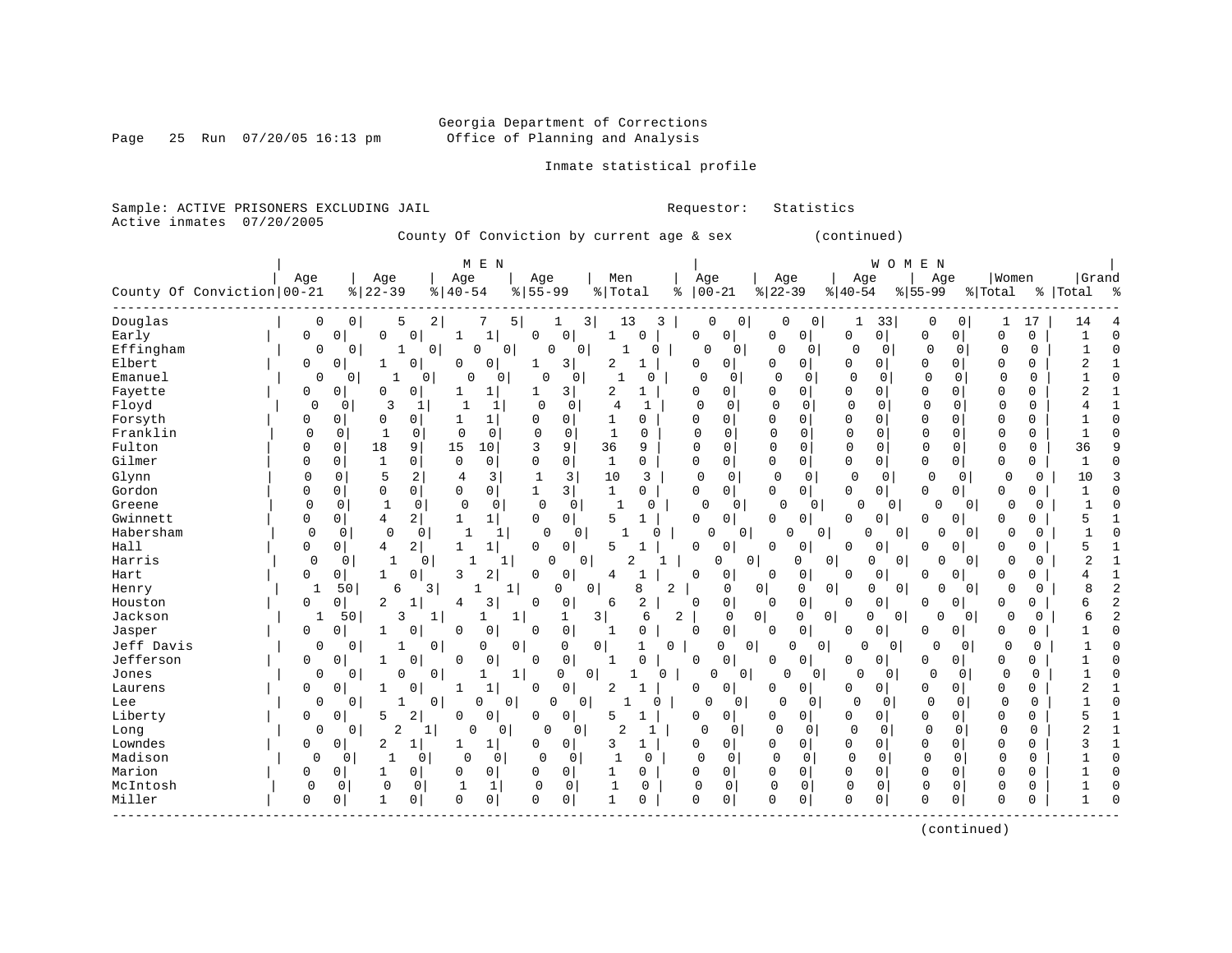### Georgia Department of Corrections<br>Page 26 Run 07/20/05 16:13 pm office of Planning and Analysis Office of Planning and Analysis Inmate statistical profile

Sample: ACTIVE PRISONERS EXCLUDING JAIL **Requestor:** Statistics Active inmates 07/20/2005

County Of Conviction by current age & sex (continued)

| Women<br>Age<br>Age<br>Men<br>Age<br>Age<br>Age<br>Age<br>Age<br>Age                                                                                                                                                           | Grand               |
|--------------------------------------------------------------------------------------------------------------------------------------------------------------------------------------------------------------------------------|---------------------|
|                                                                                                                                                                                                                                |                     |
| County Of Conviction   00-21<br>$8   22 - 39$<br>$8155 - 99$<br>$ 00-21$<br>$ 22-39$<br>$8140 - 54$<br>%   Total<br>နွ<br>$ 40-54$<br>$8155 - 99$<br>% Total                                                                   | %   Total<br>န္     |
| 2<br>0<br>0<br>0<br>0<br>0<br>3<br>0<br>0<br>0<br>0<br>0<br>O<br>0<br>0<br>0<br>0<br>Monroe<br>3<br>0                                                                                                                          | 3                   |
| 0<br>0<br>$\mathbf 0$<br>$\Omega$<br>0<br>0<br>$\Omega$<br>0<br>0<br>0<br>0<br>0<br>$\Omega$<br>Murray<br>0<br>$\Omega$<br>1<br>0<br>0<br>0<br>1                                                                               | $\mathbf 1$         |
| 0<br>3<br>3  <br>0<br>$\circ$<br>$\mathbf 0$<br>$\mathbf 0$<br>$\mathbf 0$<br>$\mathbf 0$<br>$\Omega$<br>0<br>$\mathbf 0$<br>7<br>5<br>4<br>$\Omega$<br>0<br>Muscogee<br>1<br>15                                               | 15                  |
| $\overline{2}$<br>1<br>$\mathbf 0$<br>3<br>0<br>33<br>$\mathbf 0$<br>$\overline{0}$<br>17<br>Newton<br>0<br>0<br>0<br>0<br>0<br>$\mathbf{1}$<br>0<br>1                                                                         | 4                   |
| Oglethorpe<br>$\Omega$<br>$\Omega$<br>$\mathbf 0$<br>0<br>$\mathbf 0$<br>0<br>$\mathbf 0$<br>0<br>0<br>$1\vert$<br>0<br>0<br>O<br>0<br>$\Omega$<br>0<br>0<br>$\Omega$                                                          | 1                   |
| Paulding<br>0<br>0<br>0<br>0<br>0<br>0<br>$\Omega$<br>0<br>1<br>0<br>0<br>0<br>0<br>$\circ$<br>$\overline{0}$<br>0<br>0<br>1<br>O                                                                                              |                     |
| 2<br>Pierce<br>0<br>0<br>3<br>$\Omega$<br>0<br>0<br>$\Omega$<br>0<br>$\Omega$<br>0<br>0<br>$\cap$<br>0<br>0<br>0<br>-1<br>0<br>1<br>1                                                                                          | κ                   |
| $\mathbf 0$<br>17<br>Pike<br>0<br>0<br>1<br>3<br>3<br>0<br>0<br>$\Omega$<br>$\Omega$<br>1<br>33<br>0<br>$\mathbf{1}$<br>0<br>1<br>1<br>1<br>1                                                                                  |                     |
| Polk<br>$\mathbf{0}$<br>$\mathbf 0$<br>0<br>0<br>1<br>0<br>$\Omega$<br>0<br>$\Omega$<br>0<br>$\mathbf{1}$<br>0<br>0<br>0<br>0<br>$\Omega$<br>0<br>0<br>0<br>0                                                                  |                     |
| Pulaski<br>$\Omega$<br>$\mathbf 0$<br>$\Omega$<br>0<br>0<br>$\mathbf{1}$<br>0<br>0<br>1<br>O<br>0<br>0<br>$\Omega$<br>0<br>0<br>0<br>0<br>1<br>0<br>0                                                                          |                     |
| $\Omega$<br>3<br>$\mathbf{1}$<br>$\Omega$<br>$\Omega$<br>$\Omega$<br>$\Omega$<br>Putnam<br>0<br>1<br>$\mathbf{1}$<br>$\Omega$<br>1<br>$\Omega$<br>0<br>$\Omega$<br>$\Omega$<br>0<br>0<br>$\cap$<br>4                           |                     |
| 0<br>Rabun<br>$\Omega$<br>$\Omega$<br>$\Omega$<br>0<br>$\Omega$<br>$\mathbf{0}$<br>$\Omega$<br>U<br>0<br>1<br>0<br>1<br>0<br>U<br>0<br>0<br>0<br>$\Omega$<br>$\Omega$                                                          |                     |
| Randolph<br>$\mathbf 0$<br>1<br>0<br>0<br>$\mathbf 0$<br>0<br>1<br>$\Omega$<br>0<br>$\mathbf{0}$<br>0<br>0<br>0<br>0<br>0<br>0<br>$\Omega$<br>0<br>0<br>0                                                                      |                     |
| 8<br>3<br>$\overline{2}$<br>$\mathbf 0$<br>50<br>$\mathbf 0$<br>17<br>Richmond<br>$\Omega$<br>5<br>6<br>15<br>$\mathbf 0$<br>$\mathbf 0$<br>$\mathbf{1}$<br>0<br>4<br>1<br>0<br>0<br>4                                         | 16                  |
| Rockdale<br>3<br>$\mathbf 1$<br>$\circ$<br>0<br>$\mathbf 1$<br>1<br>0<br>0 <sup>1</sup><br>4<br>1<br>0<br>0<br><sup>0</sup><br>0<br>0 <sup>1</sup><br>0<br>$\overline{0}$<br>$\Omega$<br>0<br>0                                | 4                   |
| 3<br>Spalding<br>$\overline{2}$<br>$\mathbf{1}$<br>$\mathbf 0$<br>0<br>$\mathbf{1}$<br>$\mathbf 0$<br>$\mathsf{O}$<br>5<br>$\mathbf 0$<br>$\circ$<br>$\mathbf{1}$<br>0<br>$\Omega$<br>0<br>0<br>$\Omega$<br>0<br>$\Omega$<br>∩ | 5                   |
| Sumter<br>$\mathbf 0$<br>$\overline{0}$<br>$1\vert$<br>$\mathbf 0$<br>$\circ$<br>0<br>$\overline{0}$<br>0<br>0<br>1<br>1<br>0<br><sup>0</sup><br>0<br>0<br>0<br>$\Omega$<br>O<br>0<br>O                                        |                     |
| Terrell<br>$\mathbf 0$<br>$\Omega$<br>$\mathbf{1}$<br>3<br>0<br>0<br>0<br>0<br>0<br>$\Omega$<br>0<br>በ<br>$\Omega$<br>O<br>$\overline{0}$<br>0<br>$\Omega$<br>U                                                                | $\mathbf{1}$        |
| 0<br>$\circ$<br>$\mathbf{1}$<br>$\mathbf 0$<br>2<br>0<br>$\overline{0}$<br>Thomas<br>0<br>1<br>1<br>0<br>1<br>0<br>0<br>0<br>0<br>0<br>0<br>0<br>0                                                                             | 2                   |
| Tift<br>0<br>$\mathbf 0$<br>2<br>$\mathbf 0$<br>0<br>1<br>3<br>0<br>0<br>0<br>0<br>$\cap$<br>$\overline{0}$<br>0<br>$\Omega$<br>0<br>0<br>1                                                                                    | 2                   |
| 2<br>3<br>Toombs<br>0<br>1<br>$\Omega$<br>0<br>1<br>0<br>0<br>$\Omega$<br>0<br>0<br>0<br>0<br>0<br>$\Omega$<br>0<br>1<br>-1<br>$\Omega$                                                                                        | 3                   |
| Towns<br>0<br>1<br>0<br>0<br>0<br>0 <sup>1</sup><br>0<br> 0 <br> 0 <br>0<br>0<br>0<br>0<br>0<br>0<br>0<br>0<br>0                                                                                                               |                     |
| 0<br>0<br>Union<br>0<br>0<br>$\Omega$<br>0<br>0<br>0<br>0<br>0<br>$\Omega$<br>1<br>-1<br>O<br>0<br>$\Omega$<br>0<br>O<br>O                                                                                                     | 1                   |
| 0<br>0<br>0<br>0<br>0<br>1<br>0<br>0<br>0<br>0<br>0<br>0<br>$\Omega$<br>Upson<br>0<br>1<br>1<br><sup>0</sup><br>0<br>U<br>0                                                                                                    | $\mathbf{1}$        |
| 0<br>Walker<br>0<br>0<br>2<br>50<br>0<br>0<br>2<br>$\Omega$<br>1<br>0<br>0<br>$\overline{0}$<br>17<br>0<br>O<br>1<br>-1                                                                                                        | 3                   |
| $\overline{a}$<br>2<br>$\mathbf 0$<br>0<br>Walton<br>0<br>0<br>0<br>1<br>0  <br>1<br>$\Omega$<br>0<br>0<br>0<br>$\Omega$<br>0<br>0<br>0<br>0<br>$\Omega$                                                                       | $\overline{2}$      |
| 2<br>2<br>0<br>7<br>2<br>0<br>0<br>4<br>3<br>0<br>0<br>0<br>0<br>0<br>$\Omega$<br>0<br>$\overline{0}$<br>O<br>0<br>Ware<br>O                                                                                                   | 7                   |
| Washington<br>2<br>0<br>0<br>2<br>$\mathbf 0$<br>0<br>$\mathbf 0$<br>1<br>0<br>0<br>$\Omega$<br>$\overline{0}$<br>0<br>0<br>O<br>0<br>0<br>$\Omega$<br>1<br>0                                                                  | $\overline{2}$<br>1 |
| $\overline{2}$<br>0<br>$\mathbf 0$<br>2<br>$\mathbf{1}$<br>0<br>$\mathbf 0$<br>$\overline{0}$<br>0<br>0<br>0<br>0<br>$\Omega$<br>0 <sup>1</sup><br>0<br>0<br>Wayne<br>0<br>U<br>0                                              | 2                   |
| Whitfield<br>0<br>3<br>9<br>5<br>$\mathbf 0$<br>$\mathbf 0$<br>0<br>1<br>0<br>0 <sup>1</sup><br>$\Omega$<br>0<br>0<br>0<br>$\Omega$<br>0<br>1<br>1<br>0                                                                        | 5<br>-1             |
| Wilkes<br>0<br>0<br>$\mathbf 0$<br>0<br>$\mathbf 0$<br>0<br>0<br>0<br>0<br>0<br>0<br>1<br>0<br>0<br>0<br>$\overline{0}$<br>0<br>1<br>0                                                                                         |                     |
| 2 100<br>211 100<br>144 100<br>391 100<br>3 100<br>$\mathsf{O}$<br>0 <sup>1</sup><br>Total reported<br>34 100<br>1 100<br>2 100<br>6 100                                                                                       | 397 100             |
|                                                                                                                                                                                                                                |                     |
| 100.0<br>100.0<br>100.0<br>100.0<br>100.0<br>100.0<br>100.0<br>100.0<br>100.0<br>Percent reported<br>. 0                                                                                                                       | 100.0               |
|                                                                                                                                                                                                                                |                     |
|                                                                                                                                                                                                                                |                     |
| 0<br>0<br>0<br>0<br>0<br>0<br>0<br>0<br>0<br>Not reported<br>$\Omega$                                                                                                                                                          |                     |
| 2<br>211<br>144<br>34<br>391<br>2<br>3<br>0<br>Total<br>6<br>1                                                                                                                                                                 | 397                 |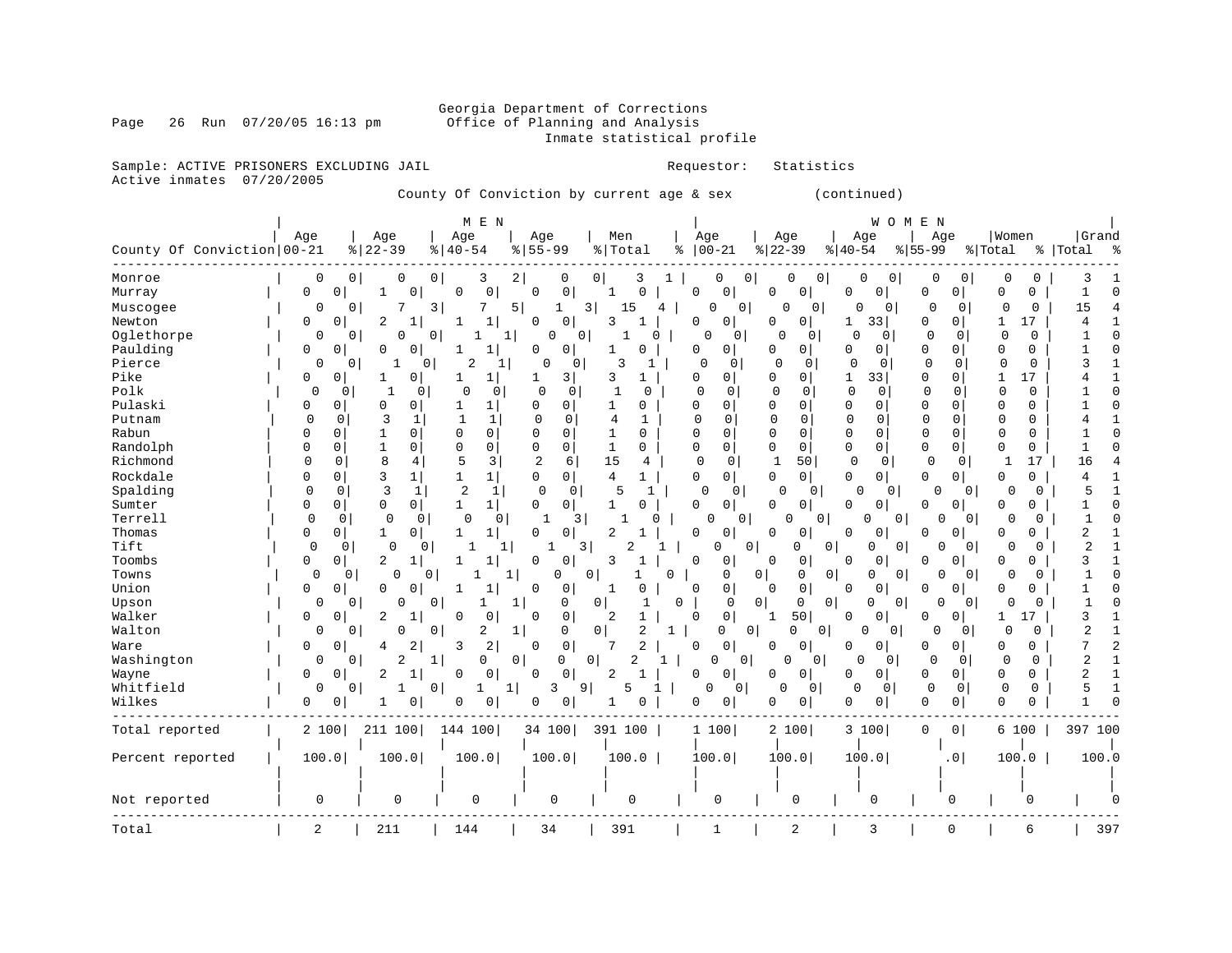### Georgia Department of Corrections<br>Page 27 Run 07/20/05 16:13 pm office of Planning and Analysis Office of Planning and Analysis

Inmate statistical profile

Sample: ACTIVE PRISONERS EXCLUDING JAIL **Requestor:** Statistics Active inmates 07/20/2005

Circ Of Conviction by current age & sex

|                    |              |                     |                               | M E N                          |                |                     |                |                                |              |                               |                |                      |             | WOMEN                      |              |                |              |             |                |                |
|--------------------|--------------|---------------------|-------------------------------|--------------------------------|----------------|---------------------|----------------|--------------------------------|--------------|-------------------------------|----------------|----------------------|-------------|----------------------------|--------------|----------------|--------------|-------------|----------------|----------------|
|                    | Age          |                     | Age                           | Age                            |                | Age                 |                | Men                            |              | Age                           |                | Age                  |             | Age                        |              | Age            |              | Women       | Grand          |                |
| Circ Of Conviction | $ 00 - 21$   | $\frac{8}{22} - 39$ |                               | $8   40 - 54$                  | $8155 - 99$    |                     | %   Total      |                                | %            | $00 - 21$                     | $ 22-39 $      |                      | $ 40-54$    |                            | $8 55-99$    |                | % Total      |             | %   Total      | ్య             |
| Alapaha            | 0            | 0                   | 2                             | 0<br>0                         |                | 3                   | 3              | 1                              | 0            | 0                             | 0              | 0                    | 0           | 0                          | 0            | 0              | 0            | 0           | 3              |                |
| Alcovy             | 0            | $\mathbf 0$         | $\overline{2}$<br>1           | 3                              | 2              | $\mathbf 0$         | 0              | 5                              | $\mathbf{1}$ | $\mathbf 0$                   | 0 <sup>1</sup> | 0<br>0               | 1           | 33                         | 0            | 0 <sup>1</sup> |              | 17          | 6              | $\overline{2}$ |
| Atlanta            | $\Omega$     | $\Omega$<br>18      | 9                             | 10<br>15                       | 3              | 9                   | 36             | 9                              | $\Omega$     | $\mathbf{0}$                  | $\Omega$       | $\mathbf 0$          | 0           | $\mathbf 0$                | $\Omega$     | 0              | $\Omega$     | $\mathbf 0$ | 36             | 9              |
| Atlantic           | $\Omega$     | 0                   | 3<br>7                        | 1                              | 1              | $\Omega$            | 0              | 8                              | 2            | $\Omega$                      | $\circ$<br>0   | 0                    | $\Omega$    | 0                          | $\Omega$     | $\Omega$       | O            | $\Omega$    | 8              | $\overline{2}$ |
| Augusta            | 0            | 13<br>0             | 6                             | 8<br>6                         | 3              | 9                   | 24             | 6                              | $\Omega$     | 0                             | 1              | 50                   | U           | $\Omega$                   | 0            | 0              | 1            | 17          | 25             |                |
| Blue Ridge         | $\Omega$     | 0                   | $\mathbf 0$<br>-1             | 1                              | 1              | $\Omega$            | $\overline{0}$ | $\overline{2}$<br>$\mathbf{1}$ |              | 0<br>$\Omega$                 | $\Omega$       | $\Omega$             | ∩           | 0                          | $\Omega$     | $\Omega$       | $\Omega$     | $\Omega$    | 2              |                |
| Brunswick          | 0            | 10<br>0             | 5                             | 3<br>5                         | 2              | 6                   | 17             | 4                              | 0            | 0                             | O              | $\circ$              | 0           | 0                          | 0            | 0              | 0            | 0           | 17             |                |
| Chattahoochee      | 0            | $\Omega$            | 9<br>4                        | 8                              | 6              | $\mathbf{1}$        | 3 <br>18       | 5                              |              | $\Omega$<br>0                 | $\Omega$       | $\Omega$             | $\Omega$    | $\Omega$                   | 0            | $\Omega$       | $\Omega$     | $\Omega$    | 18             | 5              |
| Cherokee           | 0            | 0<br>0              | 0                             | 2<br>$\mathbf{1}$              | -1             | $\overline{3}$      | 3              | -1                             | 0            | 0                             | O              | 0                    | 0           | $\mathbf{0}$               | $\Omega$     | 0              | 0            | 0           | 3              | 1              |
| Clayton            | $\Omega$     | 0                   | 9<br>4                        | $\overline{c}$                 | 1              | 3                   | 12             | 3                              |              | $\Omega$<br>0                 | $\cap$         | 0                    | $\Omega$    | 0                          | $\Omega$     | $\mathbf 0$    | $\Omega$     | $\Omega$    | 12             | 3              |
| Cobb               | 0            | 0                   | 7<br>3                        | 3<br>5                         |                | 3 <sup>1</sup>      | 13             | 3                              | 0            | 0                             | O              | $\Omega$             | 0           | 0                          | U            | $\Omega$       | 0            | 0           | 13             | 3              |
| Conasauga          | $\Omega$     | 0                   | $\overline{2}$<br>1           | 1                              | 3              | 9                   | 6              | 2                              |              | $\Omega$<br>$\Omega$          | 0              | $\Omega$             | $\mathbf 0$ | 0                          | $\Omega$     | 0              | $\mathbf 0$  | 0           | 6              | $\overline{2}$ |
| Cordele            | 0            | 0                   | 2<br>1                        | 1                              | 0              | $\Omega$            | 3              | 1                              | 0            | $\Omega$                      | 0              | $\Omega$             | 0           | $\Omega$                   | $\Omega$     | $\Omega$       | $\mathbf 0$  | $\Omega$    | 3              |                |
| Coweta             | $\Omega$     | $\mathbf 0$         | 4<br>2                        | $\Omega$<br>$\mathbf 0$        | $\mathbf 0$    | $\mathbf 0$         | $\overline{4}$ | $\mathbf{1}$                   |              | $\Omega$<br>$\Omega$          | $\Omega$       | $\Omega$             | $\Omega$    | $\Omega$                   | $\Omega$     | $\Omega$       | $\Omega$     | 0           | $\overline{4}$ |                |
| Dougherty          | $\Omega$     | 7<br>$\Omega$       | 3                             | 3<br>4                         | 1              | $\overline{3}$      | 12             | 3                              | $\Omega$     | $\Omega$                      | $\Omega$       | $\Omega$             | $\Omega$    | $\Omega$                   | $\Omega$     | $\Omega$       | $\mathbf 0$  | $\Omega$    | 12             | 3              |
| Dublin             | $\Omega$     | $\Omega$<br>1       | $\Omega$                      | $\mathbf 1$                    | $\mathbf 0$    | $\mathbf 0$         | $\overline{2}$ | $\mathbf{1}$                   | $\Omega$     | 0                             | $\Omega$       | $\Omega$             | 0           | $\mathbf 0$                | $\Omega$     | $\Omega$       | $\mathbf 0$  | 0           | $\overline{2}$ |                |
| Eastern            | $\cap$       | 10<br>$\Omega$      | 5                             | 3<br>$\overline{4}$            | $\mathbf{1}$   | 3                   | 15             | 4                              |              | $\Omega$<br>$\Omega$          | $\Omega$       | $\Omega$             | $\Omega$    | $\Omega$                   | $\Omega$     | $\Omega$       | $\Omega$     | $\Omega$    | 15             | $\overline{4}$ |
| Flint              | $\mathbf{1}$ | 50                  | 3<br>6                        | 1 <sup>1</sup><br>$\mathbf{1}$ | $\Omega$       | $\circ$             | 8              | 2                              |              | 0<br>0                        | 0              | 0                    | 0           | $\overline{0}$             | $\Omega$     | $\overline{0}$ | $\Omega$     | 0           | 8              | $\overline{c}$ |
| Griffin            | $\mathbf 0$  | 0                   | 2<br>$\overline{4}$           | 5<br>$\overline{3}$            | $\overline{c}$ | 6                   | 11             | 3                              |              | $\mathbf 0$<br>0              | Ω              | $\mathbf 0$          |             | 33                         | $\Omega$     | 0 <sup>1</sup> | 1            | 17          | 12             | 3              |
| Gwinnett           | $\Omega$     | 0                   | $\overline{2}$<br>4           | $\mathbf 1$<br>1 <sup>1</sup>  | $\Omega$       | 0 <sup>1</sup>      | 5              | $\mathbf{1}$                   | $\Omega$     | $\overline{0}$                | <sup>0</sup>   | 0                    | $\Omega$    | 0                          | $\Omega$     | $\Omega$       | $\Omega$     | $\Omega$    | $\overline{5}$ | $\mathbf{1}$   |
| Houston            | $\Omega$     | 0                   | $\overline{2}$<br>1           | 4                              | 3 <br>$\Omega$ | $\overline{0}$      | 6              | $\overline{2}$                 |              | $\Omega$<br>0                 | O              | $\mathbf{0}$         | $\Omega$    | 0                          | O            | $\Omega$       | O            | 0           | 6              | $\overline{2}$ |
| Lookout Mountain   | $\Omega$     | $\mathbf 0$         | 3<br>$\mathbf{1}$             | $\mathbf{1}$<br>$\mathbf{1}$   | $\mathbf 1$    | $\overline{3}$      | 5              | 1                              | O            | 0                             | 1              | 50                   | O           | 0                          | <sup>0</sup> | 0              | -1           | 17          | 6              | $\overline{c}$ |
| Macon              | $\Omega$     | $\Omega$            | 10<br>5                       | $\overline{2}$                 | 1              | 3<br>9              | 1.5            | 4                              |              | $\cap$                        | 0              | 0<br>0               |             | $\Omega$<br>O              |              | $\Omega$       | U            | 0           | 15             |                |
| Middle             | 0            | 0                   | 6<br>3                        | $\mathbf{1}$<br>$\mathbf{1}$   | 0              | $\circ$             | 7              | 2                              | 0            | 0                             | <sup>0</sup>   | 0                    | 0           | 0                          | 0            | 0              | 0            | 0           | 7              | $\overline{c}$ |
| Mountain           | 0            | 0                   | 0                             |                                |                | $\Omega$            | 0              | 2                              |              | 0                             | 0              | 0<br>0               |             | $\overline{0}$<br>$\Omega$ | 0            | $\Omega$       | $\Omega$     | 0           | $\overline{c}$ |                |
| Northeastern       | 0            | $\Omega$            | 2<br>4                        | 1                              | $\mathbf 0$    | $\mathbf 0$         | 5              | $\mathbf{1}$                   | $\Omega$     | 0                             | $\Omega$       | $\mathbf 0$          | 0           | $\mathbf 0$                | <sup>0</sup> | $\mathbf 0$    | $\mathbf 0$  | 0           | 5              |                |
| Northern           | 0            | $\Omega$            | 2<br>4                        | 4                              | 3              | 1                   | 3              | 9                              | 2            | $\mathbf 0$                   | $\overline{0}$ | 0<br>$\mathbf 0$     | $\mathbf 0$ | 0 <sup>1</sup>             | $\Omega$     | $\Omega$       | $\Omega$     | 0           | 9              | 2              |
| Ocmulgee           | $\Omega$     | 0                   | 7<br>3                        | 3<br>5                         | $\Omega$       | $\mathbf 0$         | 12             | 3                              | $\Omega$     | 0                             | $\Omega$       | $\mathbf 0$          | 0           | $\Omega$                   | 0            | 0              | $\Omega$     | 0           | 12             | 3              |
| Oconee             | $\Omega$     | $\Omega$            | $\overline{a}$<br>$\mathbf 1$ | 1                              | $\mathbf{1}$   | $\Omega$            | 0              | 3                              | $\mathbf{1}$ | $\Omega$                      | $\Omega$       | $\Omega$<br>$\Omega$ | U           | $\Omega$                   | $\Omega$     | $\Omega$       | $\Omega$     | $\Omega$    | 3              | $\mathbf{1}$   |
| Ogeechee           | 0            | $\Omega$            | $\Omega$                      | $\mathbf{1}$                   | $\Omega$       | 0                   | $\overline{2}$ | $\mathbf{1}$                   | 0            | 0                             | $\Omega$       | 0                    | 0           | 0                          | 0            | $\Omega$       | $\Omega$     | 0           | $\overline{2}$ |                |
| Pataula            | 0            | 0                   | $\overline{2}$<br>1           |                                | 1              | 1                   | 3              | 4<br>1                         |              | $\overline{0}$<br>$\mathbf 0$ | $\Omega$       | $\mathbf 0$          | $\Omega$    | 0                          | 0            | $\mathbf{0}$   | $\Omega$     | 0           | 4              |                |
| Piedmont           | 1            | 50<br>5             | $\overline{a}$                | $\mathbf{1}$<br>-1             | 3              | 9 <sup>1</sup>      | 10             | 3                              | U            | 0                             | O              | 0                    | 0           | 0                          | $\Omega$     | 0              | $\mathbf{0}$ | 0           | 10             | 3              |
| Rome               | 0            | 0                   | 3<br>1                        |                                | 1              | U                   | $\mathbf 0$    |                                |              | 0                             | 0              | $\Omega$             | $\Omega$    | $\Omega$                   | $\Omega$     | 0              | 0            | $\Omega$    | 4              |                |
| South Georgia      | $\Omega$     | <sup>0</sup>        | O<br>$\Omega$                 | $\mathbf{1}$<br>1              | 0              | $\Omega$            | 1              | <sup>0</sup>                   | U            | 0                             | $\Omega$       | $\Omega$             | 0           | $\Omega$                   | <sup>0</sup> | $\Omega$       | $\Omega$     | $\Omega$    |                | $\Omega$       |
| Southern           | 0            | $\mathbf{0}$        | 2 <br>4                       | 5                              | 3              | 0<br>$\overline{0}$ | 9              | $\overline{2}$                 |              | $\Omega$<br>$\Omega$          | $\mathbf 0$    | $\mathbf 0$          | $\mathbf 0$ | $\Omega$                   | $\mathbf 0$  | 0              | $\Omega$     | $\Omega$    | 9              | $\overline{c}$ |
| Southwestern       | 0            | 0                   | 0                             | 1                              | 0              | $\mathbf 0$         | $\overline{2}$ | 1                              |              | 0<br>0                        | O              | 0                    | 0           | 0                          | $\Omega$     | $\mathbf 0$    | $\Omega$     | U           | $\overline{a}$ | $\mathbf{1}$   |
|                    |              |                     |                               |                                |                |                     |                |                                |              |                               |                |                      |             |                            |              |                |              |             |                |                |

(continued)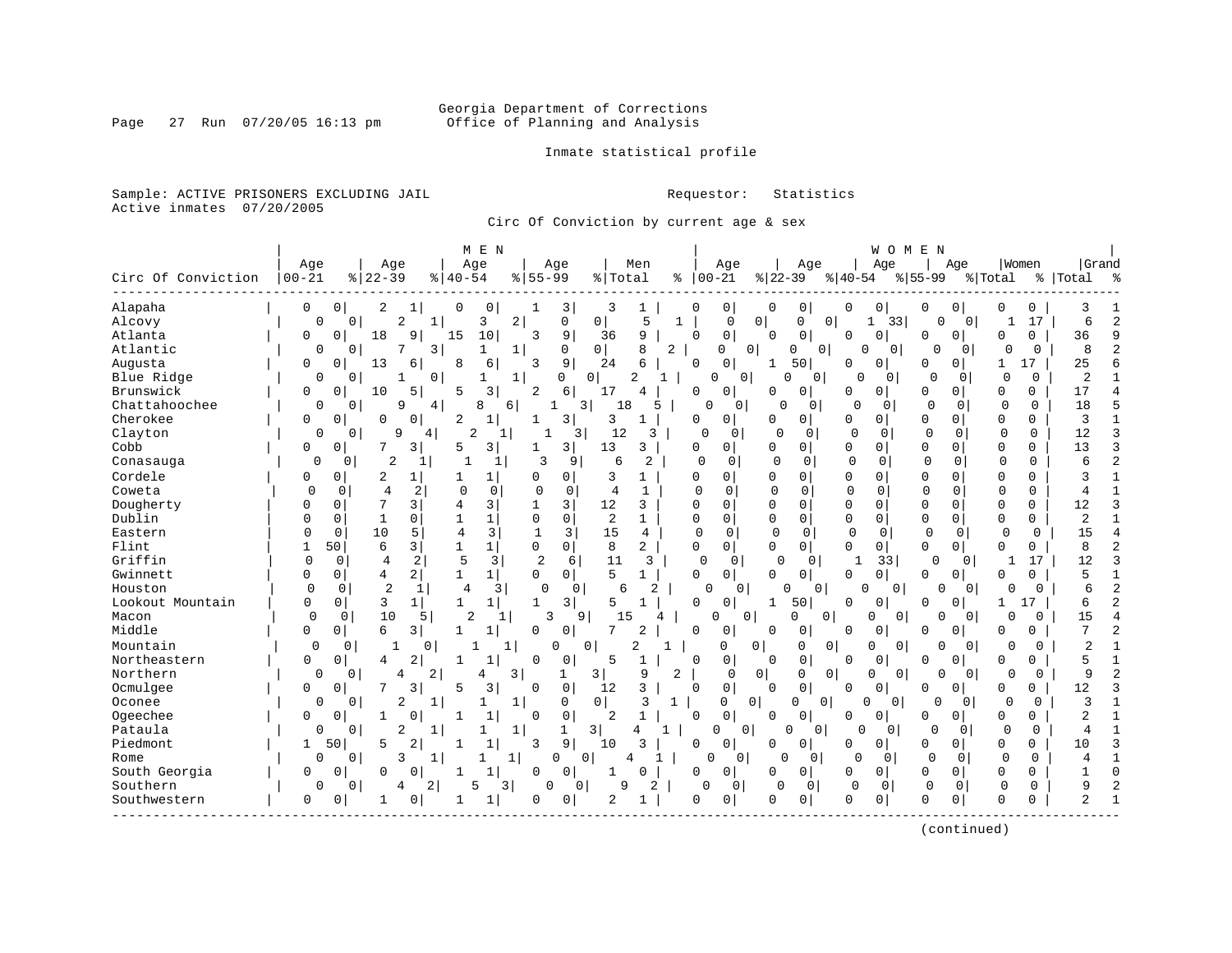Page 28 Run  $07/20/05$  16:13 pm

#### Inmate statistical profile

Sample: ACTIVE PRISONERS EXCLUDING JAIL Requestor: Statistics Active inmates 07/20/2005

Circ Of Conviction by current age & sex (continued)

|                    |               |                          | M E N                 |                          |           |                   |                |                                        | WOMEN                              |          |           |
|--------------------|---------------|--------------------------|-----------------------|--------------------------|-----------|-------------------|----------------|----------------------------------------|------------------------------------|----------|-----------|
|                    | Age           | Age                      | Age                   | Age                      | Men       | Age               | Age            | Age                                    | Age                                | Women    | Grand     |
| Circ Of Conviction | $00 - 21$     | $ 22-39$                 | $\frac{1}{6}$   40-54 | $8 55-99$                | %   Total | $8   00 - 21$     | $ 22-39 $      | $ 40-54 $                              | $ 55-99 $                          | % Total  | % Total % |
| Stone Mountain     |               | 15<br>0                  | 14<br>10              | 2                        | 31<br>6   | 8<br>1 100        | 0              | $\overline{0}$<br>$\Omega$<br>$\Omega$ | 0 <sup>1</sup>                     | 17       | 32        |
| Tallapoosa         | 0<br>$\Omega$ | $\overline{0}$           | 0<br>0                | 0 <sup>1</sup>           | 0         | 0<br><sup>0</sup> | 0              | 0 <sup>1</sup><br>0                    | $\overline{0}$<br>$\left( \right)$ |          |           |
| Tifton             | $\Omega$      |                          | 01                    |                          | 3         |                   | 0 <sup>1</sup> | $\overline{0}$<br>0<br>$\Omega$        | 0 <sup>1</sup>                     |          |           |
| Toombs             | 0<br>0        | 0                        | 0<br>$\Omega$         | $\Omega$                 |           | 0                 | 0              | 0<br>$\Omega$                          |                                    |          |           |
| Waycross           | O             | 6                        | 3<br>Q                | 6                        | 0<br>15   | 4                 | 0              |                                        |                                    |          |           |
| Western            | 0<br>0        | 2<br>5                   | 3                     | $\Omega$<br><sup>n</sup> | 10        | 0<br>n            | $\Omega$       | 0                                      |                                    |          | 10        |
| Rockdale           | $\Omega$      | $\Omega$                 |                       |                          | 0 I       |                   | U<br>- 0       | 0                                      | $\cap$                             |          |           |
| Douglas            | 0<br>0        | $\overline{2}$<br>5      | 5                     | 3                        | 13        | 0                 | $\Omega$       | 33                                     |                                    | 17       | 14        |
| Appalachian        | 0             | $\Omega$                 | 0 <sup>1</sup>        | 01                       | $\Omega$  |                   | $\Omega$       | $\Omega$                               |                                    | $\Omega$ |           |
| Enotah             | 0<br>0        |                          |                       | 0                        |           | 0                 | $\Omega$<br>0  | 0                                      |                                    |          |           |
| Bell-Forsyth       | 0             | <sup>n</sup><br>$\Omega$ | 01                    | 0                        |           |                   |                |                                        |                                    |          |           |
| Towaliga           | 0<br>0        | 0                        | 3                     | 3                        | 2<br>6    | 0                 | 0              | 0                                      | 0                                  |          |           |
| Paulding           | 0             | 0<br>0                   |                       | 0<br>$\Omega$            |           | $\Omega$          | $\cap$         | $\Omega$                               | $\Omega$                           |          |           |
| Total reported     | 2 100         | 211 100                  | 144 100               | 34 100                   | 391 100   | 1 100             | 2 100          | 3 100                                  | 0 <sup>1</sup><br>$\Omega$         | 6 100    | 397 100   |
| Percent reported   | 100.0         | 100.0                    | 100.0                 | 100.0                    | 100.0     | 100.0             | 100.0          | 100.0                                  | .0                                 | 100.0    | 100.0     |
|                    |               |                          |                       |                          |           |                   |                |                                        |                                    |          |           |
| Not reported       |               | $\Omega$                 | 0                     | $\Omega$                 | $\Omega$  | $\Omega$          | $\cap$         | $\Omega$                               |                                    |          |           |
| Total              |               | 211                      | 144                   | 34                       | 391       |                   | $\overline{c}$ | 3                                      |                                    |          | 397       |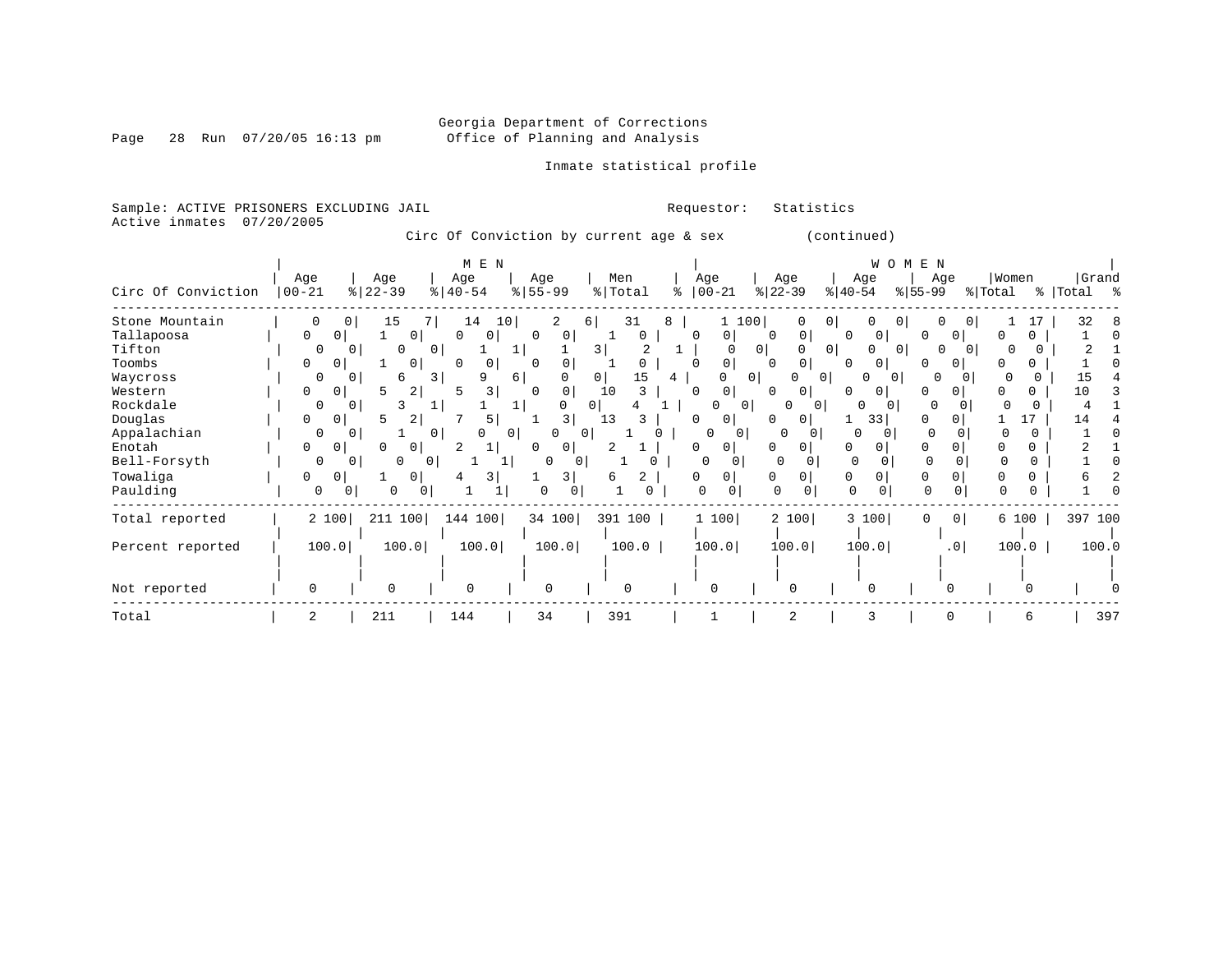#### Georgia Department of Corrections<br>Page 29 Run 07/20/05 16:13 pm office of Planning and Analysis Office of Planning and Analysis

Inmate statistical profile

Sample: ACTIVE PRISONERS EXCLUDING JAIL **Requestor:** Statistics Active inmates 07/20/2005

Home County by current age & sex

|               |             |                         |                                   | M E N                                   |                                  |               |                            |                            | WOMEN                                     |                                        |                          |
|---------------|-------------|-------------------------|-----------------------------------|-----------------------------------------|----------------------------------|---------------|----------------------------|----------------------------|-------------------------------------------|----------------------------------------|--------------------------|
|               | Age         | Age                     | Age                               | Age                                     | Men                              | Age           | Age                        | Age                        | Age                                       | Women                                  | Grand                    |
| Home County   | $ 00 - 21$  | $8   22 - 39$           | $8   40 - 54$                     | $8 55-99$                               | %   Total                        | $ 00-21$<br>ႜ | $ 22-39$                   | $ 40-54$                   | $ 55-99$                                  | % Total                                | %   Total<br>း           |
| Appling       |             | 0<br>0                  | 1                                 | 0<br>0                                  | 4  <br>2                         |               | 0<br>0<br>0                | 0                          | 0<br>0                                    | 0<br>0<br>0                            | 2                        |
| Atkinson      | 0           | $\Omega$<br>$\Omega$    | $\Omega$<br>$\Omega$              | 0<br>$\overline{4}$<br>-1               | 0<br>1                           | $\Omega$      | 0<br>$\Omega$              | $\mathbf 0$<br>0           | $\mathbf 0$<br>0<br>0                     | $\mathbf 0$<br>0                       | $\Omega$                 |
| Baldwin       |             | 0<br>$\overline{0}$     | 1                                 | 2<br>2<br>0                             | 0<br>3                           | 0<br>1        | 0<br>0                     | $\Omega$<br>0              | 0<br>0                                    | 0<br>$\Omega$<br>0                     | 3                        |
| Barrow        | 0           | $\Omega$<br>2           | $\Omega$                          | 0<br>$\overline{4}$<br>1                | 3<br>$\mathbf{1}$                | $\Omega$      | 0<br>$\Omega$              | 0<br>0                     | $\mathbf 0$<br>$\Omega$<br>0              | $\mathbf 0$<br>$\Omega$                | ζ<br>$\mathbf{1}$        |
| Bartow        |             | 0<br>0                  | O<br>0                            | 3<br>2 <br>0                            | 0<br>२                           | O             | 0<br>C                     | $\Omega$<br>0              | $\Omega$<br>0<br>0                        | $\Omega$<br>0                          | 3                        |
| Ben Hill      | 0           | 2<br>$\Omega$           | O                                 | 0<br>$\Omega$<br>$\mathbf 0$            | 2                                | $\Omega$      | $\mathbf 0$<br>0           | 0<br>0                     | 0<br>0<br>0                               | $\Omega$<br>$\Omega$                   | 2                        |
| Bibb          |             | 0<br>$\Omega$           | 5<br>3 <br>2                      | $\overline{2}$<br>2                     | 9<br>8                           | $\Omega$<br>3 | $\Omega$<br>$\Omega$       | $\Omega$<br>$\Omega$       | $\Omega$<br>$\Omega$<br>$\Omega$          | $\Omega$<br>$\Omega$                   | 9<br>3                   |
| Bleckley      | 0           | 0<br>2                  | 1                                 | 1<br>0<br>0                             | 3<br>1                           | 0             | 0<br>$\mathbf 0$           | $\mathbf 0$<br>0           | $\mathbf 0$<br>0<br>0                     | $\mathbf 0$<br>0                       | 3<br>1                   |
| <b>Brooks</b> |             | 0<br>$\mathbf 0$<br>1   | 0<br>1                            | $\mathbf 0$<br>0                        | 0<br>$\mathbf{1}$<br>$\mathbf 0$ | $\mathbf 0$   | $\mathbf 0$<br>$\Omega$    | $\mathbf 0$<br>$\mathbf 0$ | $\mathbf 0$<br>$\mathbf 0$<br>$\mathbf 0$ | $\mathbf 0$<br>0                       | $\Omega$                 |
| Bulloch       | 0           | 0<br>0                  | 0<br>1                            | 0<br>0<br>$\mathbf{1}$                  | $\mathbf{1}$<br>0                | $\mathbf 0$   | $\mathbf{0}$<br>0          | 0<br>0                     | 0<br>$\Omega$<br>0                        | 0<br>0                                 | $\Omega$                 |
| Burke         | 0           | 0<br>1                  | $\mathbf{1}$<br>1                 | 1<br>$\mathcal{C}$<br>0                 | $\overline{2}$<br>1              | 0             | 0<br>$\Omega$              | $\mathbf 0$<br>0           | $\mathbf 0$<br>$\mathbf 0$<br>0           | 0<br>0                                 | 2                        |
| <b>Butts</b>  | O           | $\Omega$<br>$\Omega$    | 0<br>$\Omega$                     | 0<br>4                                  | 1<br>0                           | $\Omega$      | $\Omega$<br>$\Omega$       | 0<br>0                     | 0<br>$\Omega$<br>0                        | $\mathbf 0$<br>$\Omega$                | $\Omega$                 |
| Camden        | $\mathbf 0$ | $\Omega$<br>1           | $\mathbf 1$<br>1                  | $\mathbf 1$<br>$\mathbf 0$<br>$\Omega$  | $\overline{2}$<br>1              | $\Omega$      | $\Omega$<br>$\mathbf 0$    | $\mathbf 0$<br>0           | $\mathbf 0$<br>$\Omega$<br>$\Omega$       | $\mathbf 0$<br>0                       | $\overline{a}$<br>1      |
| Carroll       | 0           | 0<br>$\mathbf{1}$       | $\mathbf{1}$<br>$\mathbf{1}$      | $\mathbf{1}$<br>$\Omega$<br>$\mathbf 0$ | $\overline{2}$<br>$\mathbf 1$    | 0             | 0<br>$\mathbf 0$           | $\mathbf 0$<br>$\mathbf 0$ | $\mathbf 0$<br>$\mathbf 0$<br>0           | $\Omega$<br>$\mathbf 0$                | $\overline{2}$           |
| Catoosa       | 0           | $\mathbf 0$<br>0        | 0<br>$\mathbf{1}$                 | $\mathbf{1}$<br>$\mathbf 0$<br>$\Omega$ | $\mathbf{1}$<br>0                | $\mathbf 0$   | $\mathbf 0$<br>$\mathbf 0$ | $\mathbf 0$<br>0           | $\mathbf 0$<br>0<br>0                     | $\mathbf 0$<br>0                       | $\cap$                   |
| Chatham       | $\Omega$    | 10<br>0                 | 7<br>6                            | 6<br>1<br>4                             | 18<br>5                          | $\Omega$      | 0<br>$\Omega$              | $\mathbf 0$<br>0           | 0<br>$\Omega$                             | 0<br>0<br>0                            | 18                       |
| Cherokee      | 0           | $\mathbf{1}$<br>0       | 1                                 | $\mathbf 0$<br>0<br>$\mathbf{1}$        | $\overline{2}$<br>1              | $\Omega$      | 0<br>$\mathbf 0$           | 0<br>0                     | 0<br>0<br>0                               | $\mathbf 0$<br>0                       | $\overline{2}$           |
| Clarke        | $\Omega$    | 5<br>0                  | 3<br>$\overline{4}$               | 3<br>$\mathbf 0$                        | 9<br>0                           | 3<br>$\Omega$ | 0<br>$\Omega$              | 0<br>U                     | $\Omega$<br>$\Omega$                      | $\Omega$<br>0<br>0                     | 9                        |
| Clayton       | 1           | 50<br>7                 | 4<br>1                            | $\mathbf{1}$<br>4 <sup>1</sup><br>1     | 10<br>3                          | 1 100         | 0                          | 0<br>0                     | 0<br>0<br>0                               | 17<br>1                                | 3<br>11                  |
| Cobb          | $\Omega$    | 5<br>0                  | 6<br>3                            | 5<br>-1                                 | 12<br>4                          | O<br>4        | 0<br>0                     | 0<br>0                     | 0 <sup>1</sup><br>0                       | $\overline{0}$<br>0<br>0               | 12<br>$\overline{4}$     |
| Coffee        | 0           | $\mathbf 0$<br>0        | 0<br>$\mathbf{1}$                 | $\mathbf 0$<br>1<br>$\Omega$            | $\mathbf{1}$<br>O                | 0             | 0<br>$\Omega$              | 0<br>0                     | 0<br>0<br>$\Omega$                        | 0<br>$\Omega$                          | $\Omega$<br>$\mathbf{1}$ |
| Colquit       | $\mathbf 0$ | $\mathbf 0$<br>0        | $\overline{2}$<br>0               | $\overline{2}$<br>$\Omega$              | 2<br>0                           | 0             | 0                          | 0<br>0<br>$\Omega$         | 0 <sup>1</sup><br>0                       | $\Omega$<br>O<br>0                     | $\overline{c}$           |
| Columbia      | 0           | 0<br>$\Omega$           | $\Omega$<br>$\Omega$              | 0<br>1<br>4                             | 1<br>O                           | $\mathbf 0$   | $\Omega$<br>0              | $\mathbf 0$<br>0           | $\mathbf 0$<br>$\Omega$<br><sup>0</sup>   | $\Omega$<br><sup>0</sup>               | $\Omega$                 |
| Coweta        |             | $\Omega$<br>$\mathbf 0$ | $\mathbf{1}$<br>$\Omega$          | $\mathbf 0$<br>$\Omega$                 | 0                                | 0             | $\Omega$<br>$\mathbf{0}$   | 0<br>0<br>0                | 0                                         | $\mathbf 0$<br>$\Omega$<br>0           | $\mathbf{1}$<br>$\cap$   |
| Crisp         | 0           | 0<br>0                  | 0                                 | 1<br>$\Omega$<br>0                      | 0                                | 0             | 0<br>$\mathbf 0$           | 0<br>0                     | 0<br>0<br>0                               | 0<br>0                                 |                          |
| Decatur       |             | 0<br>0                  | 0<br>0                            | $\overline{2}$<br>2<br>0                | 0<br>2                           | 1             | 0<br>$\overline{0}$<br>0   | $\Omega$<br>0              | 0<br>$\Omega$                             | $\mathbf 0$<br>0<br>$\Omega$           | $\overline{2}$           |
| DeKalb        | 0           | 21<br>0                 | 12<br>6                           | 5<br>$\mathsf 0$<br>$\Omega$            | 27<br>8                          | $\Omega$      | $\mathsf{O}$<br>$\Omega$   | 0<br>0                     | $\mathbf 0$<br>0<br>0                     | $\mathbf 0$<br>0                       | 27<br>8                  |
| Dougherty     |             | 0<br>$\Omega$           | 5<br>3                            | 3<br>4<br>1                             | 4 <sup>1</sup><br>10             | 3<br>0        | 0<br>$\Omega$              | $\Omega$<br>0              | 0<br>$\Omega$                             | $\mathbf 0$<br>$\mathbf 0$<br>$\Omega$ | 3<br>10                  |
| Douglas       | 0           | 2<br>0                  | 3                                 | 2<br>$\mathbf 0$<br>$\Omega$            | 2<br>5                           | $\Omega$      | 0<br>$\Omega$              | 0<br>1                     | 33<br>0<br>0                              | 17<br>1                                | $\overline{2}$<br>6      |
| Effingham     |             | 0<br>$\mathbf 0$        | 1                                 | $\mathbf 0$<br>0<br>0                   | $\overline{0}$<br>1              | 0<br>0        | $\mathbf 0$<br>0           | $\mathbf 0$<br>$\Omega$    | $\mathbf 0$<br>0                          | 0<br>$\mathbf 0$<br>$\mathbf 0$        | $\Omega$<br>$\mathbf{1}$ |
| Elbert        | 0           | 0                       | 0                                 | 0<br>4                                  | 2<br>$\mathbf{1}$                | 0             | 0<br>0                     | 0<br>0                     | $\overline{0}$<br>0<br>0                  | 0<br>0                                 | 2                        |
| Fayette       |             | 0<br>$\overline{0}$     | 0<br>$\mathbf{0}$<br>$\mathbf{1}$ | 1<br>1 <sup>1</sup>                     | $\overline{2}$<br>$\frac{4}{ }$  | 0<br>1        | 0<br>0                     | $\mathbf 0$<br>$\mathbf 0$ | $\mathbf 0$<br>0<br>$\mathbf 0$           | $\mathbf 0$<br>0                       | 2<br>$\mathbf{1}$        |
| Floyd         | 0           | 3<br>0                  | 2<br>$\Omega$                     | 0<br>0<br>$\Omega$                      | 3<br>1                           | 0             | 0<br>0                     | 0<br>0                     | 0<br>0<br>0                               | 0<br>0                                 | 3                        |
| Franklin      |             | 0<br>0                  | $\overline{2}$<br>1<br>$\Omega$   | $\Omega$<br>0                           | $\overline{2}$<br>1<br>$\Omega$  | $\Omega$      | $\mathbf 0$<br>$\Omega$    | $\mathbf 0$<br>0           | $\mathbf 0$<br>0<br>0                     | $\mathbf 0$<br>0                       | 2<br>$\mathbf{1}$        |
| Fulton        | 0           | 23<br>0                 | 13<br>19                          | 15<br>13<br>3                           | 45<br>14                         | 0             | 0<br>0                     | 0<br>0                     | 0<br>0<br>0                               | 0<br>0                                 | 13<br>45                 |
| Gilmer        |             | $\mathbf 0$<br>1<br>0   | O<br>1                            | 0<br>$\Omega$                           | 0<br>$\mathbf{1}$<br>0           | 0             | $\Omega$<br>0              | $\mathbf 0$<br>$\mathbf 0$ | $\mathbf 0$<br>$\mathbf 0$<br>0           | $\mathbf 0$<br>0                       | $\Omega$<br>$\mathbf{1}$ |
|               |             |                         |                                   |                                         |                                  |               |                            |                            |                                           |                                        |                          |

(continued)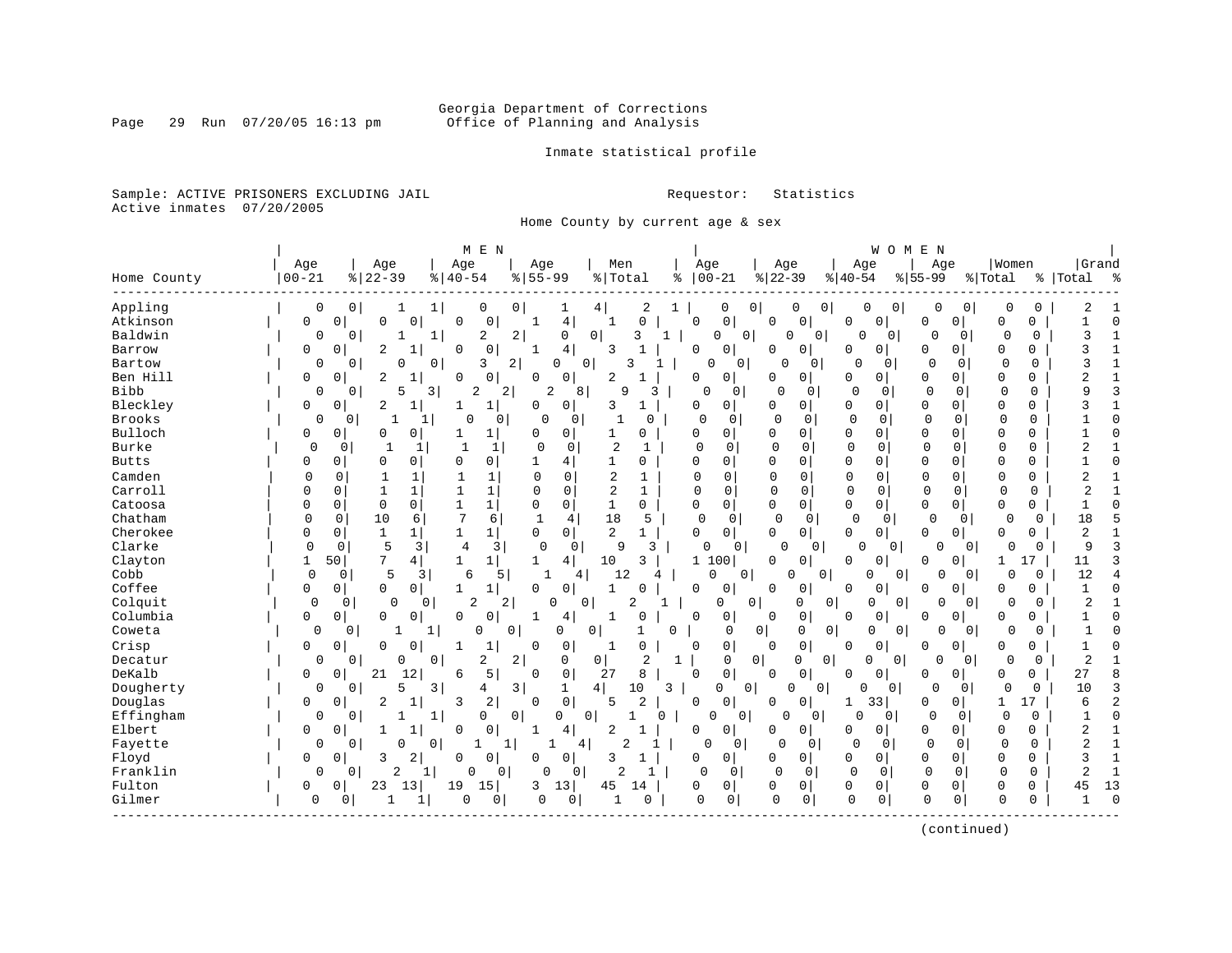#### Georgia Department of Corrections<br>Page 30 Run 07/20/05 16:13 pm office of Planning and Analysis Office of Planning and Analysis

#### Inmate statistical profile

Sample: ACTIVE PRISONERS EXCLUDING JAIL **Requestor:** Statistics Active inmates 07/20/2005

Home County by current age & sex (continued)

|             |                   |                         | M E N                         |                               |                                |             |                            |                             | WOMEN                |                             |                      |             |              |
|-------------|-------------------|-------------------------|-------------------------------|-------------------------------|--------------------------------|-------------|----------------------------|-----------------------------|----------------------|-----------------------------|----------------------|-------------|--------------|
|             | Age               | Age                     | Age                           | Age                           | Men                            |             | Age                        | Age                         | Age                  | Age                         | Women                |             | Grand        |
| Home County | $00 - 21$         | $ 22-39$                | $\frac{1}{6}$   40-54         | $55 - 99$<br>%                | % Total                        | ိ           | $00 - 21$                  | $ 22-39 $                   | $8 40-54$            | $8 55-99$                   | % Total              | %   Total   | ్య           |
| Glynn       | 0<br>0            | 4                       | 2<br>2<br>2                   | 4                             | 2                              | 0           | 0                          | 0<br>0                      | 0<br>0               | 0<br>0                      | 0<br>0               |             |              |
| Gordon      | 0                 | $\Omega$                | 1                             | $\mathbf{1}$<br>1             | 4<br>3                         | 1           | $\Omega$                   | 0 <br>0<br>0                | 0<br>0               | $\Omega$                    | 0                    | $\Omega$    | 3            |
| Greene      | 0<br>O            |                         | 0<br>U                        | $\mathbf 0$<br>U              | 0<br>-1                        | $\Omega$    | 0                          | $\mathbf 0$<br><sup>0</sup> | 0<br>0               | $\Omega$<br>$\Omega$        | 0<br>0               |             | 1<br>C       |
| Gwinnett    | 0                 | 2<br>0                  | 3<br>1                        | 2<br>0                        | 0<br>5                         | 2           | 0<br>0                     | 0<br>0                      | $\Omega$<br>O        | 0<br>0                      | $\Omega$             | 0           | 5            |
| Habersham   | 0<br>0            | $\Omega$                | U<br>1                        | 0<br>$\Omega$                 | O<br>1                         | $\Omega$    | 0                          | 0<br><sup>0</sup>           | 0<br>0               | 0<br>$\Omega$               | 0<br>0               |             |              |
| Hall        | 0                 | 3<br>0                  | 2<br>1                        | 1<br>1                        | 5<br>4<br>2                    |             | $\Omega$<br>$\Omega$       | 0<br>0                      | U<br>0               | $\Omega$<br>0               | $\Omega$             | $\Omega$    | 5            |
| Hancock     | 0<br>0            | $\Omega$                | $\overline{2}$<br>0<br>2      | $\mathbf{0}$<br>$\Omega$      | $\overline{2}$                 | 0           | 0                          | 0<br><sup>0</sup>           | 0<br>0               | 0<br>0                      | 0<br>0               |             | 2            |
| Hart        | 0                 | 0<br>$\Omega$           | 0<br>2                        | 2<br>O                        | 0<br>2                         |             | 0<br>0                     | $\Omega$<br>0               | $\Omega$<br>$\Omega$ | $\mathbf{0}$<br>0           | $\mathbf 0$          | $\Omega$    | 2            |
| Henry       | 0<br>0            | 2                       | $\mathbf{1}$                  | 0<br>0                        | 3                              | 0           | 0                          | 0<br><sup>0</sup>           | 0<br><sup>0</sup>    | $\Omega$<br>0               | 0<br>0               |             |              |
| Houston     | 0                 | 2<br>$\Omega$           | $\mathbf{1}$<br>4             | 3<br>$\Omega$                 | $\overline{2}$<br>0<br>6       |             | $\Omega$<br>$\Omega$       | $\Omega$<br>$\Omega$        | $\Omega$<br>$\Omega$ | $\Omega$<br>$\Omega$        | $\Omega$             | $\Omega$    | 6            |
| Jackson     | 50<br>1           | 0                       | 0<br>1                        | 4                             | 3<br>1                         | 0           | 0                          | 0<br>0                      | 0<br>0               | 0<br>0                      | 0<br>0               |             | 3            |
| Jeff Davis  | 0                 | 0<br>1                  | $\mathbf 0$<br>1              | 0 <br>$\Omega$<br>$\mathbf 0$ | 1<br>$\Omega$                  | $\mathbf 0$ | $\mathbf 0$                | $\Omega$<br>$\mathbf 0$     | 0<br>0               | $\mathbf{0}$<br>0           | $\Omega$<br>$\Omega$ |             | C            |
| Jenkins     | 0<br>0            | 2                       | 0<br>1<br>0                   | $\overline{0}$<br>0           | 2<br>1                         | 0           | 0                          | 0<br>0                      | 0<br>0               | 0<br>0                      | 0<br>0               |             | 2            |
| Laurens     | $\Omega$          | 2<br>0                  | 1<br>$\mathbf 0$<br>$\Omega$  | $\mathbf 0$<br>0              | $\overline{2}$<br>$\mathbf{1}$ | $\Omega$    | $\mathbf 0$                | $\mathbf 0$<br>$\Omega$     | $\mathbf 0$<br>0     | $\Omega$<br>$\Omega$        | $\mathbf 0$          | $\Omega$    | 2            |
| Liberty     | 0<br>O            | 3                       | 2<br>$\mathbf{1}$<br>1        | $\Omega$<br>0                 | 4<br>1                         | Ω           | 0                          | 0<br>0                      | 0<br>0               | $\Omega$<br>$\Omega$        | 0<br>0               |             | $\mathbf{1}$ |
| Lincoln     | 0<br>0            |                         | $\mathbf 0$<br>1<br>$\Omega$  | $\Omega$<br>0                 | 0                              | 0           | 0                          | 0<br>$\Omega$               | 0<br>0               | $\Omega$<br>0               | 0<br>0               |             | $\bigcap$    |
| Lowndes     | <sup>0</sup><br>0 | $\overline{2}$          | $\mathbf{1}$<br>$\mathbf 1$   | 0<br>0                        | 3                              | $\mathbf 0$ | $\mathbf 0$                | $\mathbf 0$<br>$\Omega$     | $\mathbf 0$<br>0     | $\Omega$<br>0               | $\mathbf 0$          | $\mathbf 0$ |              |
| Marion      | 0<br>O            | 1                       | 0<br>1<br>0                   | $\overline{0}$<br>0           | $\mathbf{1}$<br>0              | 0           | 0                          | $\Omega$<br>$\Omega$        | 0<br>$\Omega$        | 0<br>$\Omega$               | 0<br>0               |             |              |
| McDuffie    | 0                 | $\mathbf 0$<br>$\Omega$ | $\Omega$<br>1<br>$\mathbf{1}$ | $\mathbf 0$<br>0              | $\Omega$<br>$\mathbf{1}$       |             | $\mathbf 0$<br>0           | U<br>$\Omega$               | $\Omega$<br>0        | $\Omega$<br>$\Omega$        | 0                    | $\Omega$    |              |
| McIntosh    | 0<br>0            | 1                       | 1 <br>1<br>1                  | $\Omega$<br>$\circ$           | 2<br>$\mathbf{1}$              | 0           | 0                          | 0<br>0                      | 0<br>0               | 0<br>0                      | 0<br>0               |             | 2            |
| Miller      | $\Omega$          | $\mathbf{1}$<br>0       | $\mathbf 0$<br>1              | $\mathbf 0$<br>0<br>0         | $\mathbf{1}$<br>$\Omega$       |             | $\Omega$<br>0              | <sup>0</sup><br>0           | $\Omega$<br>0        | $\Omega$<br>0               | 0                    | $\Omega$    |              |
| Mitchell    | 0<br>0            | 1                       | 0<br>0                        | 0<br>$\overline{0}$           | U                              | $\Omega$    | 0                          | $\mathbf 0$<br>n            | $\Omega$<br>0        | $\mathbf 0$<br><sup>0</sup> | O<br>0               |             |              |
| Monroe      | $\Omega$          | $\mathbf 0$<br>0        | $\mathbf 0$<br>1              | O<br>1                        | 0<br>O                         |             | $\Omega$<br>0              | O<br>$\Omega$               | $\Omega$<br>0        | $\Omega$                    | U                    | $\Omega$    |              |
| Morgan      | 0<br>0            | 1.                      | $\Omega$<br>0                 | $\Omega$<br>0                 |                                | $\Omega$    | 0                          | 0<br><sup>0</sup>           | 0<br>0               | 0<br>$\Omega$               | 0<br>0               |             |              |
| Muscogee    | $\Omega$          | 0<br>6                  | 3<br>5                        | $\Omega$<br>4                 | 0<br>11                        | 3           | 0<br>0                     | 0<br>0                      | 0<br>0               | $\Omega$<br>U               | $\Omega$             | $\Omega$    | 11           |
| Newton      | 0<br>0            | 2                       | $\Omega$<br>0                 | $\Omega$<br>0                 | $\overline{2}$                 | $\Omega$    | 0                          | $\mathbf 0$<br>$\Omega$     | 33<br>1              | 0<br>$\Omega$               | 1<br>17              |             | 3            |
| Oglethorpe  | $\Omega$          | 0                       | 0<br>1                        | 0                             | 4<br>2                         | ı           | 0                          | 0 <br>0<br>0                | 0<br>0               | $\Omega$<br>0               | U                    | $\Omega$    | 2            |
| Paulding    | 0<br>0            | 0                       | $\mathbf{1}$<br>0             | $\mathbf 0$<br>$\Omega$       | 0<br>1                         | 0           | 0                          | $\mathsf 0$<br>0            | 0<br>0               | 0<br>0                      | 0<br>0               |             |              |
| Pierce      | 0                 | 0<br>0                  | 0                             | 1<br>0                        | 0<br>1                         | 0           | 0<br>0                     | 0<br>0                      | 0<br>0               | $\Omega$<br>0               | $\Omega$             | 0           |              |
| Pike        | 0<br>0            |                         | 1<br>1<br>-1                  | $\mathsf{O}$<br>$\Omega$      | 2<br>1                         | $\Omega$    | 0                          | $\Omega$<br>0               | 33<br>1              | 0<br>$\Omega$               | 17<br>1              |             | 3            |
| Polk        | 0                 | 0                       | 0<br>1                        | 0<br>0                        | 0 <sup>1</sup>                 | 0           | $\overline{0}$<br>$\Omega$ | $\Omega$<br>0               | 0<br>0               | $\Omega$<br>0               | $\Omega$             | 0           | ſ            |
| Putnam      | 0<br>0            |                         | $\mathbf{1}$<br>1             | 0<br>0                        | $\overline{2}$                 | $\Omega$    | 0                          | 0<br><sup>0</sup>           | 0<br>0               | $\Omega$<br>0               | 0<br>0               |             | 2            |
| Rabun       | O                 | $\Omega$                | 1<br>0                        | 0<br>O                        | 0<br>0                         |             | 0                          | O<br>0                      | $\Omega$<br>$\Omega$ | $\Omega$<br>$\Omega$        | $\Omega$             | 0           | 1<br>r       |
| Randolph    | 0                 |                         | 0<br>0                        |                               | 2                              | 0           | 0                          | 0<br>0                      | $\Omega$<br>0        | 0<br>0                      | 0<br>0               |             | 2            |
| Richmond    | 0                 | 8<br>0                  | 5<br>4                        | 4                             | 4<br>14<br>4                   |             | U<br>0                     | 50<br>1                     | 0<br>0               | 0<br>0                      | 17                   |             | 15           |

(continued)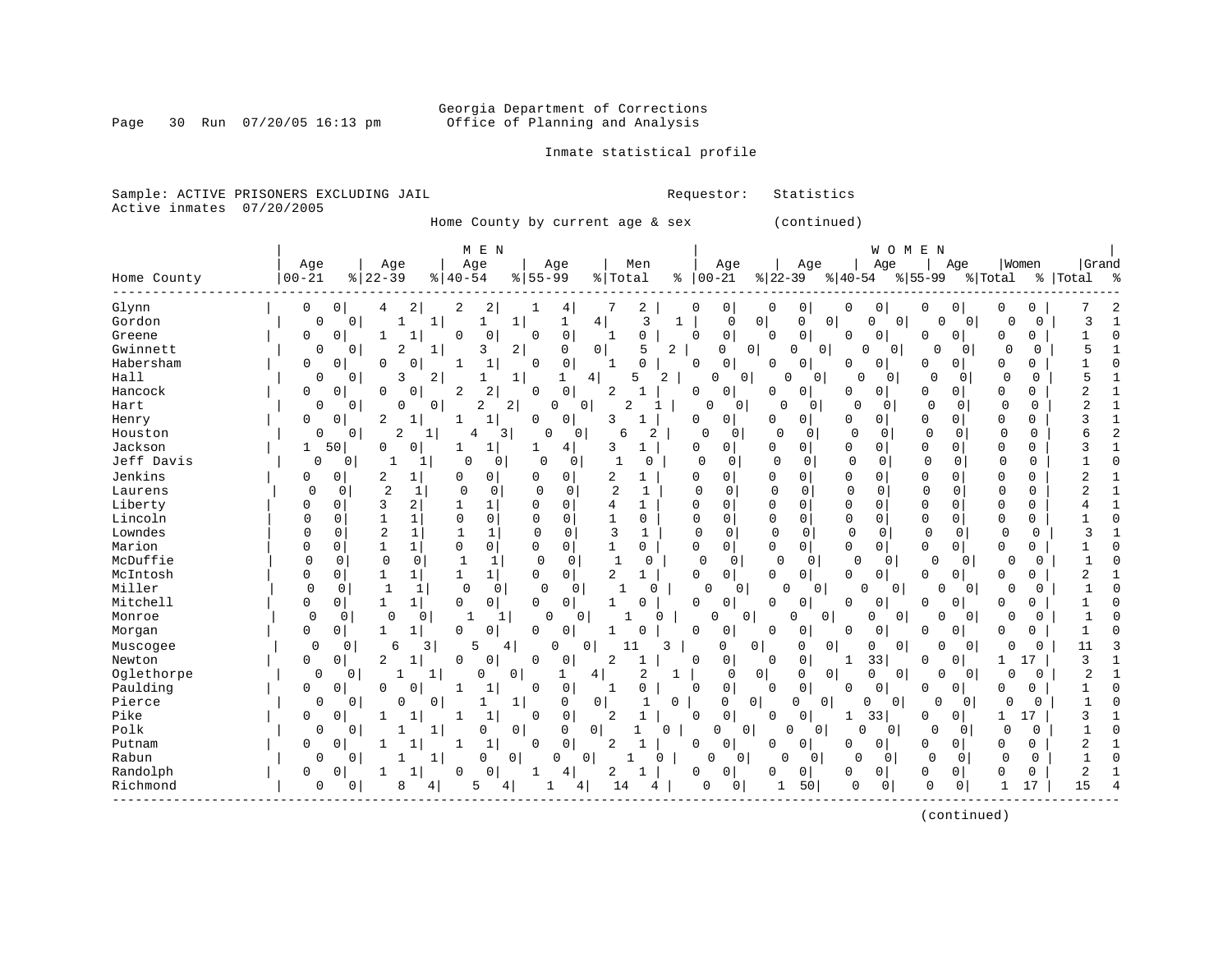Page 31 Run 07/20/05 16:13 pm

Inmate statistical profile

Sample: ACTIVE PRISONERS EXCLUDING JAIL **Requestor:** Statistics Active inmates 07/20/2005

Home County by current age & sex (continued)

|                  |            |                  | M E N               |                                |                |                          |                                 | WOMEN                                 |                               |                     |           |
|------------------|------------|------------------|---------------------|--------------------------------|----------------|--------------------------|---------------------------------|---------------------------------------|-------------------------------|---------------------|-----------|
|                  | Age        | Age              | Age                 | Age                            | Men            | Age                      | Age                             | Age                                   | Age                           | Women               | Grand     |
| Home County      | $ 00 - 21$ | $ 22-39 $        | $8   40 - 54$       | $\frac{8}{55}$ 55 - 99         | % Total        | $8   00 - 21$            | $ 22-39 $                       | $ 40-54 $                             | $ 55-99 $                     | $\frac{1}{2}$ Total | % Total % |
| Rockdale         | 0          | 0                | 0<br>ı.             | 0<br>0                         |                | 0<br>0                   | 0<br>0                          | 0<br>0                                | 0<br>0                        | Ω                   |           |
| Seminole         | $\Omega$   | 0                |                     | 0<br>0                         | 0<br>0         | 0                        | 0<br>0                          | 0 <sup>1</sup><br>0<br>0              | 0<br>0                        |                     |           |
| Spalding         | 0          | $\Omega$<br>3    | 2<br>2<br>2         | $\Omega$<br>0                  | 2<br>5         | 0<br>$\Omega$            | 0<br>$\Omega$                   | $\overline{0}$<br>0                   | 0<br>0                        | 0<br>0              |           |
| Stephens         | $\Omega$   | 0<br>0           | 0 <sup>1</sup>      | $\Omega$<br>1                  | $\overline{0}$ | 0<br>$\Omega$            | 0 <br>0                         | 0 <sup>1</sup><br>$\overline{0}$<br>O | $\Omega$<br>$\overline{0}$    | O                   |           |
| Sumter           | 0          | 0<br>$\Omega$    | 0                   | $\Omega$<br>0                  |                | 0<br>0                   | 0<br>0                          | 0<br>0 <sup>1</sup>                   | 0<br>O                        | U                   |           |
| Tattnall         | 0          | 0                | 0                   | $\overline{0}$<br>O            | 0              | 0<br>O                   | 0 <sup>1</sup><br>0<br>$\Omega$ | $\overline{0}$<br>O                   | $\Omega$<br>$\Omega$          |                     |           |
| Thomas           | 0          | 0                |                     | 0<br>n                         | 2              | 0<br>$\Omega$            | 0<br>0                          | 0<br>0                                | 0<br>∩                        | 0                   |           |
| Tift             | 0          | 0<br>0           |                     | $\mathbf{1}$                   | 2<br>4         | 0                        | 0<br>0                          | $\Omega$<br>0                         | $\Omega$<br>0                 | 0<br>O              |           |
| Toombs           | 0          | 0<br>2           |                     | $\Omega$<br>0                  | 3              | 0<br>$\Omega$            | 0<br>$\Omega$                   | 0<br>0                                | 0<br>O                        | 0<br>U              |           |
| Troup            | 0          | 0                | U                   | 0 <sup>1</sup><br><sup>0</sup> | 0              | 0<br>0                   | $\Omega$<br>0                   | $\Omega$<br><sup>0</sup>              | $\Omega$                      | 0<br>$\Omega$       |           |
| Union            | 0          | 0<br>$\Omega$    | 0<br>1              | 0<br>0                         | 0              | 0<br>0                   | 0<br>O                          | 0<br>0                                | 0<br>0                        | 0                   |           |
| Upson            | 0          | 0<br>0           | 01                  | 0                              | $\Omega$       | 0<br>$\Omega$            | 0<br>$\Omega$                   | 0<br>$\Omega$                         | $\Omega$<br>0                 | O                   |           |
| Walker           | 0          | 0                |                     | 0                              |                | 0<br>0                   | 50                              | 0<br>O                                | $\Omega$<br>0                 | 17                  |           |
| Walton           | 0          | 0<br>$\Omega$    | 0<br>2              | 2<br>0                         | 2              | $\Omega$<br>U            | O<br>0                          | $\Omega$<br>$\Omega$                  | <sup>0</sup>                  | 0                   |           |
| Ware             | 0          | 0<br>4           | $\overline{a}$      | $\Omega$<br>O                  | 2<br>5         | 0<br>0                   | 0<br>0                          | 0<br>O                                | $\Omega$<br>$\Omega$          | 0<br>O              |           |
| Washington       | $\Omega$   | 3<br>0           | 2<br>0              | $\mathbf 0$<br>0               |                | O                        | <sup>0</sup><br>$\Omega$        | $\mathbf 0$                           | $\Omega$                      | 0<br>$\Omega$       |           |
| Wayne            | 0          | 0                | $\overline{a}$<br>0 | $\Omega$<br>$\Omega$           |                | $\Omega$<br>$\Omega$     | 0<br>0                          | 0<br>$\Omega$                         | $\Omega$<br>0                 | 0<br>$\Omega$       |           |
| Whitfield        | $\Omega$   | $\Omega$         | 1                   | $\Omega$<br>$\Omega$           | $\overline{c}$ | $\Omega$<br><sup>0</sup> | $\Omega$<br>$\Omega$            | $\Omega$<br>$\Omega$                  | 0                             | 0                   |           |
| Wilkinson        | 0          |                  | 0<br>$\Omega$       | $\Omega$<br>$\Omega$           | U              | 0<br>$\cap$              | $\Omega$                        | $\Omega$                              | $\Omega$                      | ∩<br>0              |           |
| Total reported   |            | 180 100<br>2 100 | 123 100             | 24 100                         | 329 100        | 1 100                    | 2 100                           | 3 100                                 | 0 <sup>1</sup><br>$\mathbf 0$ | 6 100               | 335 100   |
|                  |            |                  |                     |                                |                |                          |                                 |                                       |                               |                     |           |
| Percent reported |            | 100.0            | 85.3<br>85.4        | 70.6                           | 84.1           | 100.0                    | 100.0                           | 100.0                                 | .0 <sub>1</sub>               | 100.0               | 84.4      |
|                  |            |                  |                     |                                |                |                          |                                 |                                       |                               |                     |           |
|                  |            |                  |                     |                                |                |                          |                                 |                                       |                               |                     |           |
| Not reported     | 0          | 31               | 21                  | 10                             | 62             | 0                        | 0                               |                                       |                               |                     | 62        |
| Total            | 2          | 211              | 144                 | 34                             | 391            |                          | 2                               | 3                                     | O                             | 6                   | 397       |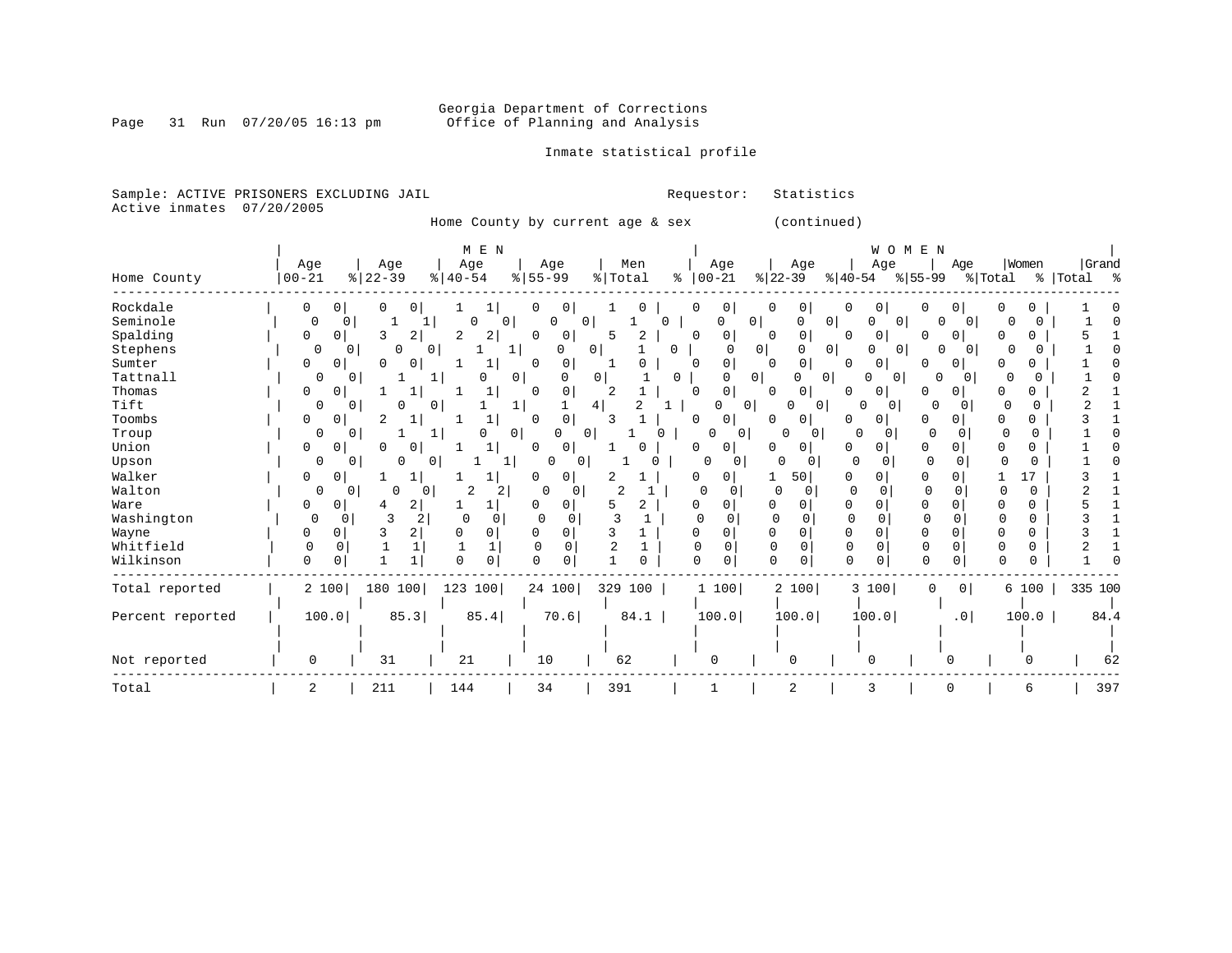Inmate statistical profile<br>Requestor: Statistics

Sample: ACTIVE PRISONERS EXCLUDING JAIL Active inmates 07/20/2005

Page 32 Run 07/20/05 16:13 pm

### Prison Sentence In Years by current age & sex

|                                                                                                                                                                                                                                                              |                                                                                                                                                                                                                                                                             |                                                                                                                                                                                                                                                                                                | M E N                                                                                                                                                                                                                                                                                                                                           |                                                                                                                                                                                                                                                                                                                                                      |                                                                                                                                                                                                                                    |                                                                                                                                                                                                                                                                                                                                                  |                                                                                                                                                                                                                                                                                                                                                 | WOMEN                                                                                                                                                                                                                                          |                                                                                                                                                                                                                                                                                                                                                                                   |                                                                                                                                                                                                                                                                                                                         |                                                                                                                                                                                                                                                                                                                                                                      |
|--------------------------------------------------------------------------------------------------------------------------------------------------------------------------------------------------------------------------------------------------------------|-----------------------------------------------------------------------------------------------------------------------------------------------------------------------------------------------------------------------------------------------------------------------------|------------------------------------------------------------------------------------------------------------------------------------------------------------------------------------------------------------------------------------------------------------------------------------------------|-------------------------------------------------------------------------------------------------------------------------------------------------------------------------------------------------------------------------------------------------------------------------------------------------------------------------------------------------|------------------------------------------------------------------------------------------------------------------------------------------------------------------------------------------------------------------------------------------------------------------------------------------------------------------------------------------------------|------------------------------------------------------------------------------------------------------------------------------------------------------------------------------------------------------------------------------------|--------------------------------------------------------------------------------------------------------------------------------------------------------------------------------------------------------------------------------------------------------------------------------------------------------------------------------------------------|-------------------------------------------------------------------------------------------------------------------------------------------------------------------------------------------------------------------------------------------------------------------------------------------------------------------------------------------------|------------------------------------------------------------------------------------------------------------------------------------------------------------------------------------------------------------------------------------------------|-----------------------------------------------------------------------------------------------------------------------------------------------------------------------------------------------------------------------------------------------------------------------------------------------------------------------------------------------------------------------------------|-------------------------------------------------------------------------------------------------------------------------------------------------------------------------------------------------------------------------------------------------------------------------------------------------------------------------|----------------------------------------------------------------------------------------------------------------------------------------------------------------------------------------------------------------------------------------------------------------------------------------------------------------------------------------------------------------------|
| Sentence In Years                                                                                                                                                                                                                                            | Age<br>$00 - 21$                                                                                                                                                                                                                                                            | Age<br>$8122 - 39$                                                                                                                                                                                                                                                                             | Age<br>$8140 - 54$                                                                                                                                                                                                                                                                                                                              | Age<br>$8 55-99$                                                                                                                                                                                                                                                                                                                                     | Men<br>% Total                                                                                                                                                                                                                     | Age<br>$8   00 - 21$                                                                                                                                                                                                                                                                                                                             | Age<br>$ 22-39 $                                                                                                                                                                                                                                                                                                                                | Age<br>$ 40-54 $                                                                                                                                                                                                                               | Age<br>$ 55-99 $ $ Total$                                                                                                                                                                                                                                                                                                                                                         | Women                                                                                                                                                                                                                                                                                                                   | Grand<br>%   Total<br>ಿ                                                                                                                                                                                                                                                                                                                                              |
| $0 - 1$<br>$1.1 - 2$<br>$2.1 - 3$<br>$3.1 - 4$<br>$4.1 - 5$<br>$5.1 - 6$<br>$6.1 - 7$<br>$7.1 - 8$<br>$8.1 - 9$<br>$9.1 - 10$<br>$10.1 - 12$<br>$12.1 - 15$<br>$15.1 - 20$<br>$20.1 - OVER$<br>LIFE<br><b>DEATH</b><br>LIFE W/O PAROLE<br>YOUTHFUL OFFENDERS | 0<br>$\circ$<br>0<br>0<br>0<br>0<br>0<br>0<br>$\Omega$<br>0<br>$\Omega$<br>0<br><sup>0</sup><br>0<br>0<br>$\Omega$<br>$\Omega$<br>0<br>0<br>0<br>$\Omega$<br>0<br>$\mathbf 0$<br>$\Omega$<br>$\mathbf 0$<br>0<br>0<br>$\Omega$<br>0 <sup>1</sup><br>0<br>2<br>100<br>0<br>0 | 0<br>0 <sup>1</sup><br>0 <sup>1</sup><br>0 <sup>1</sup><br>0<br>0<br>0<br>$\Omega$<br>0<br>$\circ$<br>0<br>0<br>0<br>0<br>0<br>0<br>$\Omega$<br>0<br>$\Omega$<br>0<br>0<br>0<br>0<br>0<br>0<br>0<br>0<br>0<br>0<br>$\overline{0}$<br>0<br>$\mathbf{0}$<br>0<br>$\circ$<br>211<br>100<br>0<br>0 | 0<br>0<br>0 <sup>1</sup><br>0<br>0 <sup>1</sup><br>0<br>0<br>0<br>0<br>$\overline{0}$<br>$\mathbf 0$<br>$\circ$<br>0<br>0<br>$\Omega$<br>0<br>$\mathbf 0$<br>$\mathbf 0$<br>0<br>0<br>$\mathbf 0$<br>0<br>$\mathbf{0}$<br>0<br>0<br>0<br>$\Omega$<br>$\overline{0}$<br>$\mathbf 0$<br>$\overline{0}$<br>0<br>$\circ$<br>144 100<br>0<br>$\circ$ | 0 <sup>1</sup><br>0<br>0 <sup>1</sup><br>0<br>0<br>0 <sup>1</sup><br>0<br>0<br>0<br>$\circ$<br>0<br>0<br>0<br>O<br>$\mathbf 0$<br>0<br>$\Omega$<br>0<br>0<br>0<br>$\mathbf 0$<br>0<br>0<br>0 <sup>1</sup><br>$\mathbf 0$<br>$\mathbf 0$<br>$\Omega$<br>0 <sup>1</sup><br>$\mathbf{0}$<br>$\overline{0}$<br>0 <sup>1</sup><br>0<br>34 100<br> 0 <br>0 | 0<br>0<br>0<br>0<br>0<br>0<br>0<br>$\Omega$<br>0<br>0<br>$\Omega$<br>0<br>U<br>0<br>0<br>0<br>0<br>$\Omega$<br>$\Omega$<br>0<br>0<br>0<br>0<br>0<br>0<br>0<br>0<br>0<br>0<br>$\mathbf 0$<br>0<br>0<br>391 100<br>0<br>$\mathbf{0}$ | 0<br>0<br>0<br>0<br>0<br>$\overline{0}$<br>$\Omega$<br>$\Omega$<br>0<br>$\overline{0}$<br>$\Omega$<br>0<br>$\overline{0}$<br>0<br>$\Omega$<br>$\Omega$<br>$\mathbf 0$<br>$\Omega$<br>0<br>0 <sup>1</sup><br>$\mathbf 0$<br>0<br>0<br>0 <sup>1</sup><br>0<br>0<br>0 <sup>1</sup><br>0<br>0<br> 0 <br>0<br>0 <sup>1</sup><br>1 100<br>$\circ$<br>0 | 0<br>$\overline{0}$<br>0<br>$\Omega$<br>$\mathbf 0$<br> 0 <br>$\Omega$<br>$\Omega$<br>$\mathbf 0$<br>0<br>$\mathbf 0$<br>0<br>$\mathbf 0$<br>0<br>$\mathbf 0$<br>0<br>0<br>0<br>$\mathbf 0$<br>0<br>0<br>0<br>0<br>$\overline{0}$<br>O<br>$\Omega$<br>$\Omega$<br>$\mathbf{0}$<br>0 <sup>1</sup><br><sup>0</sup><br>0<br>0<br>2 100<br> 0 <br>0 | 0<br>0<br>0<br>0<br>0<br>0<br>$\Omega$<br>0<br>0<br>0<br>0<br>0<br>0<br>0<br>$\mathbf 0$<br>0<br>0<br>0<br>0<br>0<br>0<br>0<br>0<br>0<br>$\Omega$<br>$\Omega$<br>0<br>0 <sup>1</sup><br>0<br>$\circ$<br>0<br>0<br>3 100<br>0<br>0 <sup>1</sup> | 0 <sup>1</sup><br>0<br>$\mathbf 0$<br>$\overline{0}$<br>$\mathbf 0$<br>0 <sup>1</sup><br>$\Omega$<br>0<br>$\Omega$<br>$\Omega$<br>0<br>$\mathbf 0$<br>$\Omega$<br>$\Omega$<br>$\mathbf 0$<br>$\Omega$<br>$\Omega$<br>0<br>$\mathbf 0$<br>0<br>$\mathbf 0$<br>$\Omega$<br>$\Omega$<br>0 <sup>1</sup><br>0<br>0<br>0<br>0 <sup>1</sup><br>0<br> 0 <br>0<br>0<br>0<br> 0 <br>$\circ$ | 0<br>0<br>$\mathbf 0$<br>$\Omega$<br>0<br>$\Omega$<br>$\Omega$<br>0<br>0<br>$\mathbf 0$<br>$\mathbf 0$<br>$\mathbf 0$<br>$\Omega$<br>0<br>0<br>0<br>0<br>$\Omega$<br>$\mathbf 0$<br>$\Omega$<br>0<br>$\mathbf 0$<br>0<br>$\Omega$<br>0<br>0<br>0<br>$\mathbf{0}$<br>0<br>0<br>0<br>0<br>100<br>6<br>0<br>$\overline{0}$ | $\mathbf 0$<br>0<br>$\Omega$<br>$\Omega$<br>$\Omega$<br>$\Omega$<br>$\Omega$<br>$\Omega$<br>n<br>$\mathbf 0$<br>$\mathbf 0$<br>n<br>$\mathbf 0$<br><sup>0</sup><br>$\Omega$<br>U<br>$\Omega$<br>n<br>$\mathbf 0$<br>$\Omega$<br>$\Omega$<br>0<br>$\Omega$<br><sup>0</sup><br>$\Omega$<br>0<br>$\Omega$<br>$\Omega$<br>$\Omega$<br>$\Omega$<br>397<br>100<br>0<br>- 0 |
| Total reported                                                                                                                                                                                                                                               | 2 100                                                                                                                                                                                                                                                                       | 211 100                                                                                                                                                                                                                                                                                        | 144 100                                                                                                                                                                                                                                                                                                                                         | 34 100                                                                                                                                                                                                                                                                                                                                               | 391 100                                                                                                                                                                                                                            | 1 100                                                                                                                                                                                                                                                                                                                                            | 2 100                                                                                                                                                                                                                                                                                                                                           | 3 100                                                                                                                                                                                                                                          | 0 <br>0                                                                                                                                                                                                                                                                                                                                                                           | 6 100                                                                                                                                                                                                                                                                                                                   | 397 100                                                                                                                                                                                                                                                                                                                                                              |
| Percent reported                                                                                                                                                                                                                                             | 100.0                                                                                                                                                                                                                                                                       | 100.0                                                                                                                                                                                                                                                                                          | 100.0                                                                                                                                                                                                                                                                                                                                           | 100.0                                                                                                                                                                                                                                                                                                                                                | 100.0                                                                                                                                                                                                                              | 100.0                                                                                                                                                                                                                                                                                                                                            | 100.0                                                                                                                                                                                                                                                                                                                                           | 100.0                                                                                                                                                                                                                                          | .0                                                                                                                                                                                                                                                                                                                                                                                | 100.0                                                                                                                                                                                                                                                                                                                   | 100.0                                                                                                                                                                                                                                                                                                                                                                |
| NOT REPORTED                                                                                                                                                                                                                                                 | 0                                                                                                                                                                                                                                                                           | $\mathbf 0$                                                                                                                                                                                                                                                                                    | 0                                                                                                                                                                                                                                                                                                                                               | 0                                                                                                                                                                                                                                                                                                                                                    | 0                                                                                                                                                                                                                                  | 0                                                                                                                                                                                                                                                                                                                                                | 0                                                                                                                                                                                                                                                                                                                                               |                                                                                                                                                                                                                                                | 0                                                                                                                                                                                                                                                                                                                                                                                 |                                                                                                                                                                                                                                                                                                                         |                                                                                                                                                                                                                                                                                                                                                                      |
| Total                                                                                                                                                                                                                                                        | 2                                                                                                                                                                                                                                                                           | 211                                                                                                                                                                                                                                                                                            | 144                                                                                                                                                                                                                                                                                                                                             | 34                                                                                                                                                                                                                                                                                                                                                   | 391                                                                                                                                                                                                                                | $\mathbf{1}$                                                                                                                                                                                                                                                                                                                                     | 2                                                                                                                                                                                                                                                                                                                                               | 3                                                                                                                                                                                                                                              | 0                                                                                                                                                                                                                                                                                                                                                                                 | 6                                                                                                                                                                                                                                                                                                                       | 397                                                                                                                                                                                                                                                                                                                                                                  |
| AVG EXCLUDING<br>LIFE, DEATH, YO                                                                                                                                                                                                                             | .00                                                                                                                                                                                                                                                                         | .00                                                                                                                                                                                                                                                                                            | .00                                                                                                                                                                                                                                                                                                                                             | .00                                                                                                                                                                                                                                                                                                                                                  | .00                                                                                                                                                                                                                                | .00                                                                                                                                                                                                                                                                                                                                              | .00                                                                                                                                                                                                                                                                                                                                             | .00                                                                                                                                                                                                                                            | .00                                                                                                                                                                                                                                                                                                                                                                               | .00                                                                                                                                                                                                                                                                                                                     | .00                                                                                                                                                                                                                                                                                                                                                                  |
| AVG INCLUDING<br>LIFE=21, YO=3 YRS                                                                                                                                                                                                                           | 3.00                                                                                                                                                                                                                                                                        | 3.00                                                                                                                                                                                                                                                                                           | 3.00                                                                                                                                                                                                                                                                                                                                            | 3.00                                                                                                                                                                                                                                                                                                                                                 | 3.00                                                                                                                                                                                                                               | 3.00                                                                                                                                                                                                                                                                                                                                             | 3.00                                                                                                                                                                                                                                                                                                                                            | 3.00                                                                                                                                                                                                                                           | $.00 \,$                                                                                                                                                                                                                                                                                                                                                                          | 3.00                                                                                                                                                                                                                                                                                                                    | 3.00                                                                                                                                                                                                                                                                                                                                                                 |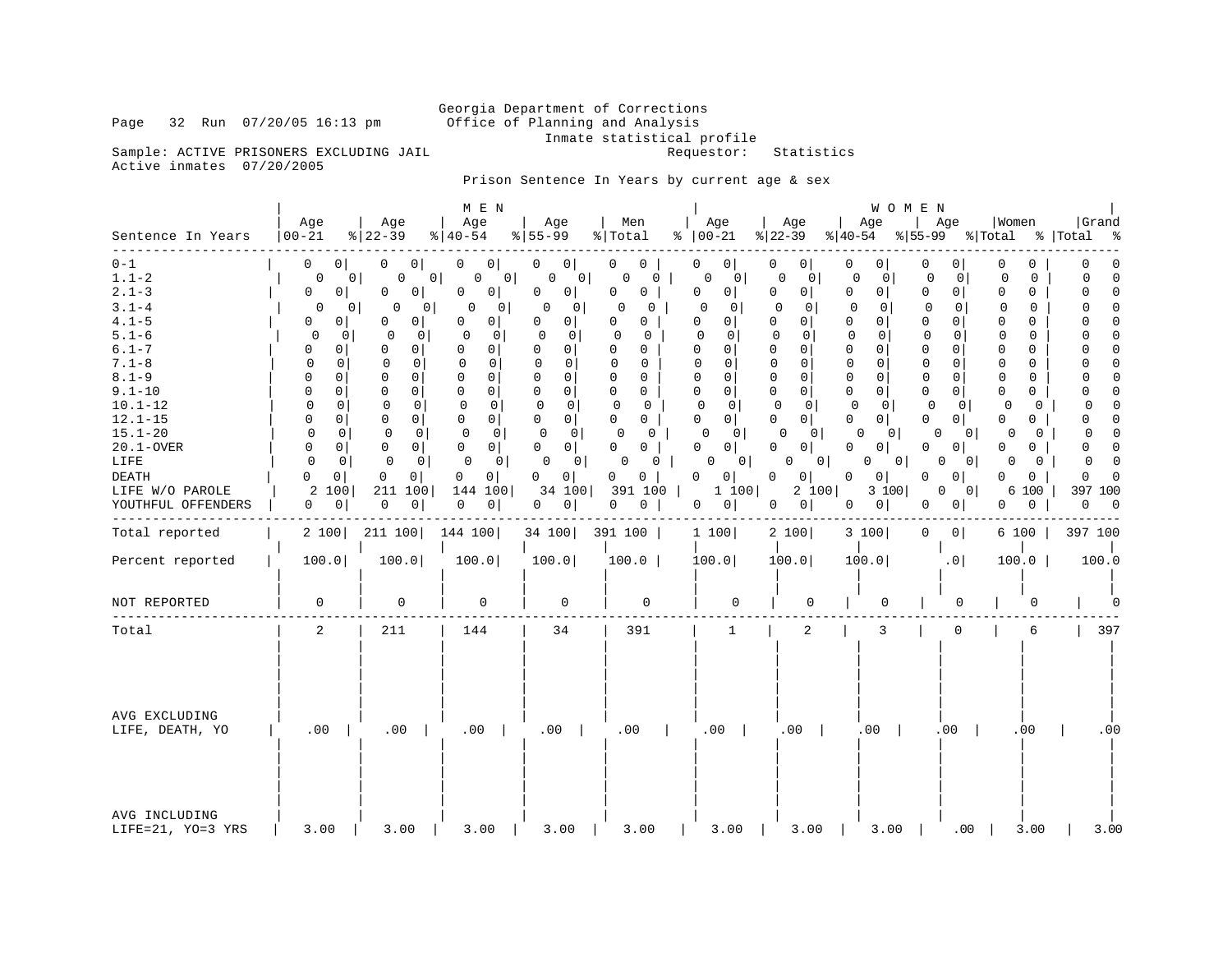### Georgia Department of Corrections<br>Page 33 Run 07/20/05 16:13 pm office of Planning and Analysis Office of Planning and Analysis

Inmate statistical profile

Sample: ACTIVE PRISONERS EXCLUDING JAIL **Requestor:** Statistics Active inmates 07/20/2005

Probation To Follow Prison by current age & sex

|                                     |           |                                     |                  |       | M E N                |                            |           |                |    |                              |                        |             |            | W O M E N |                     |                  |                   |              |                |
|-------------------------------------|-----------|-------------------------------------|------------------|-------|----------------------|----------------------------|-----------|----------------|----|------------------------------|------------------------|-------------|------------|-----------|---------------------|------------------|-------------------|--------------|----------------|
| Prob After Prison                   | $00 - 21$ | Age                                 | Age<br>$ 22-39 $ |       | Age<br>$8   40 - 54$ | Age<br>$8155 - 99$         |           | Men<br>% Total | ిన | Age<br>$ 00 - 21$            | Age<br>$ 22-39 $       | $ 40-54 $   | Age        | $ 55-99 $ | Age                 | Women<br>% Total |                   | % Total %    | Grand          |
| PROBATION TO FOLLOW<br>NO PROBATION |           | $\overline{0}$<br>$\Omega$<br>2 100 | 204              | 97    | 8<br>6<br>136<br>94  | 3 <sup>1</sup><br>33<br>97 | 16<br>375 | 4<br>96        |    | 0<br>$\overline{0}$<br>1 100 | $\Omega$<br>0<br>2 100 | $\mathbf 0$ | 0<br>3 100 | 0<br>0    | 0<br>0 <sup>1</sup> | $\Omega$         | $\Omega$<br>6 100 | 16<br>381 96 | $\overline{4}$ |
| Total reported                      |           | 2 100                               | 211 100          |       | 144 100              | 34 100                     |           | 391 100        |    | 1 100                        | 2 100                  |             | 3 100      | 0         | 0 <sup>1</sup>      |                  | 6 100             | 397 100      |                |
| Percent reported                    |           | 100.0                               |                  | 100.0 | 100.0                | 100.0                      |           | 100.0          |    | 100.0                        | 100.0                  |             | 100.0      |           | .0 <sub>1</sub>     |                  | 100.0             |              | 100.0          |
| <b>NOT REPORTED</b>                 |           |                                     | $\Omega$         |       | 0                    | 0                          |           | $\Omega$       |    | 0                            | $\Omega$               |             | $\Omega$   |           | $\Omega$            |                  | 0                 |              | $\Omega$       |
| Total                               |           |                                     | 211              |       | 144                  | 34                         |           | 391            |    |                              | 2                      |             |            |           |                     |                  | 6                 |              | 397            |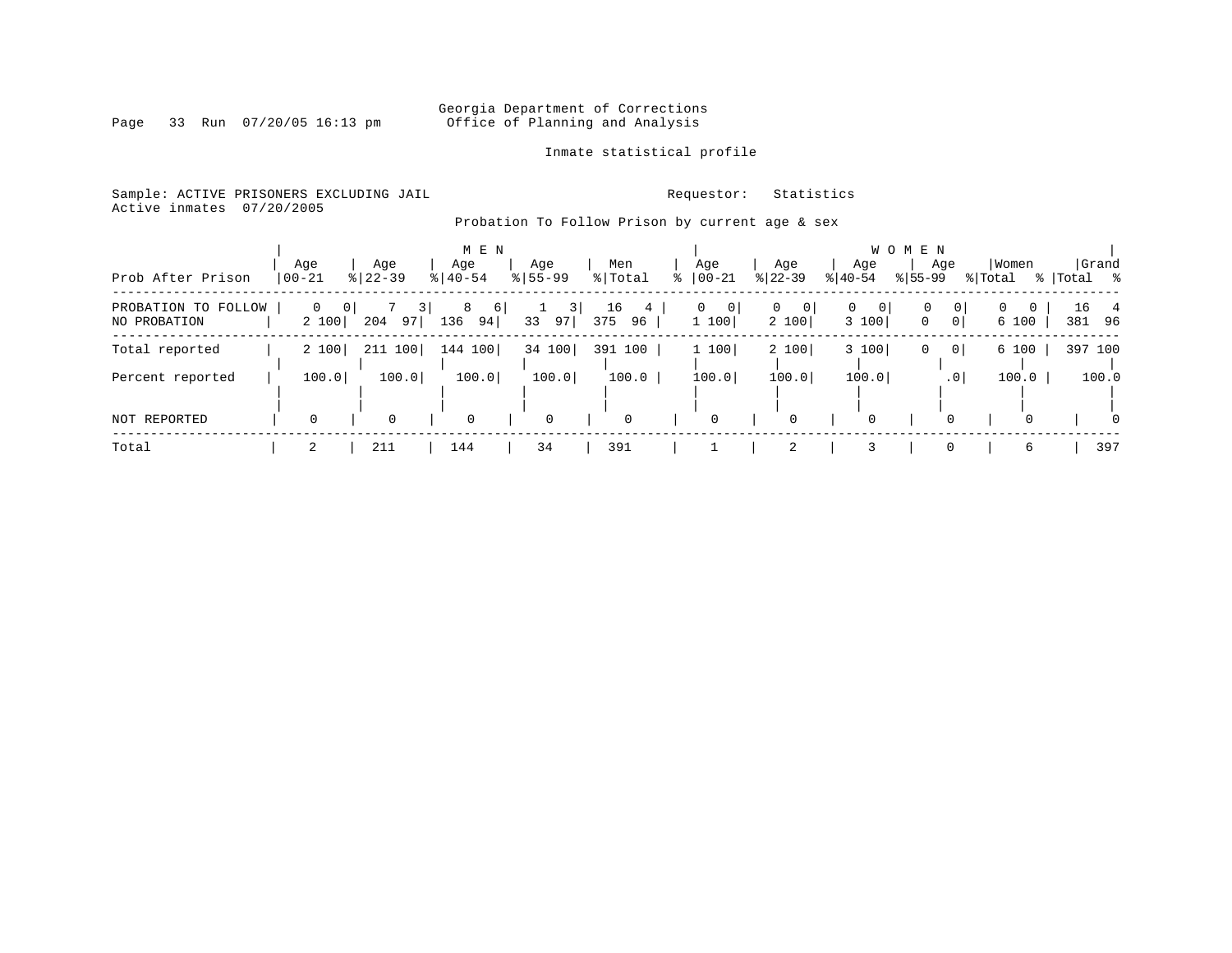Inmate statistical profile

Sample: ACTIVE PRISONERS EXCLUDING JAIL **Requestor:** Statistics Active inmates 07/20/2005

Admission Type by current age & sex

|                      |                      |                            | M E N                |                   |                          |                              |                   | WOMEN         |                   |                   |             |
|----------------------|----------------------|----------------------------|----------------------|-------------------|--------------------------|------------------------------|-------------------|---------------|-------------------|-------------------|-------------|
|                      | Age                  | Age                        | Age                  | Age               | Men                      | Age                          | Age               | Age           | Aqe               | Women             | Grand       |
| Admission Type       | $00 - 21$            | $8$   22-39                | $8140 - 54$          | $8 55-99$         | % Total<br>ႜ             | $ 00-21$                     | $ 22-39 $         | $ 40-54 $     | % 55-99 % Total   |                   | %   Total % |
| COMMITTED FROM COURT | $\Omega$<br>$\Omega$ | 59<br>28                   | 37<br>26             | 32<br>11          | 107<br>27                | 0 <sup>1</sup><br>$\Omega$   | 2 100             | 33            |                   | 50                | -28<br>110  |
| RETURN APPEAL/BOND   | 0                    | $\overline{0}$<br>$\Omega$ | 0                    | O<br>0            | O<br>$\Omega$            | $\overline{0}$<br>0          | Λ<br>$\Omega$     | 0             | $\Omega$          | $\Omega$          | U           |
| PAROLE REV/NEW SENT  | 0<br>O               | 12<br>6                    | 18<br>13             | 3<br>91           | 33                       | 0<br>$^{(1)}$                | O                 | 0             | $\Omega$          | 0                 | 33          |
| PAR REV/NO NEW SENT  |                      | 2<br>0                     |                      | $\Omega$<br>O     |                          | 0                            |                   | U             | <sup>0</sup>      | U                 |             |
| PROB VIOL/TOTAL REV  | 0<br>0               | O                          | 0                    |                   | Ω                        | 0<br>Ω                       | 0                 | O<br>O        | $\Omega$          |                   |             |
| PROB VIOL/PARTIAL    | O                    | 2<br>0                     |                      | U<br>O            |                          | 0<br>$\Omega$                | $\Omega$          | O             | $\cap$            |                   |             |
| ADMIT FM OTHER CUST  | 0<br>$\Omega$        | U                          | 0                    | <sup>0</sup><br>0 |                          | O<br>0                       | 0                 | O<br>U        | <sup>0</sup>      | N                 |             |
| SHOCK INCARCERATION  | n                    | Ω                          | 0                    | O                 | O                        | <sup>0</sup><br><sup>0</sup> | <sup>0</sup>      | $\Omega$<br>U | ∩<br>0            | 0                 |             |
| PROB REV/REMAINDER   | 0<br>O               | 3                          | 3                    | 0                 | 11<br>3                  | 0                            | 0                 | U<br>n        | ∩                 | O                 |             |
| NEW SENT/PAR REV PND | 0<br>0               | $\Omega$                   | $\mathbf{1}$         | ∩<br><sup>0</sup> | -1<br><sup>0</sup>       | ∩                            | $\Omega$          | U<br>∩        | ∩<br><sup>n</sup> | 0                 |             |
| LIFE W/O PAROLE      | 100                  | 127<br>60                  | 56<br>81             | 20<br>59          | 230<br>59                | 1 100                        | $\Omega$          | 2<br>67       | $\Omega$          | 50                | 233<br>59   |
| PAROLE REV BOOT CAMP | O                    | $\Omega$                   | $\Omega$<br>$\Omega$ | $\Omega$          | <sup>0</sup><br>$\Omega$ | 0<br>Ω                       | $\Omega$          | 0<br>$\Omega$ |                   | $\Omega$          |             |
| PAR REV/RSN UNKNOWN  |                      | <sup>n</sup>               |                      | <sup>n</sup><br>U | 0                        | $\Omega$                     | <sup>n</sup><br>U | $\cap$<br>U   |                   | <sup>n</sup><br>U |             |
| PROBATION/PAROLE REV | 0<br>0               | $\cap$<br>O                | 0<br>U               | 0<br>U            | <sup>0</sup><br>0        | 0<br>O                       | <sup>0</sup>      | U<br>O        | 0<br>$\Omega$     | U                 |             |
| PB PAROLE RESCINDED  | $\Omega$<br>U        |                            | $\cap$               | $\Omega$<br>C     | U<br>n                   | $\Omega$<br>$\Omega$         | ∩                 |               |                   |                   |             |
| PROB REVOC/SPEC COND | U<br>O               | $\Omega$<br><sup>0</sup>   | 0                    | 0 I               | O                        | 0<br><sup>0</sup>            | <sup>0</sup>      | U             |                   |                   |             |
| PAR REV/REVOC CENTER | $\Omega$<br>O        | 0                          | $\Omega$             | O<br>$\Omega$     | n                        | U                            |                   |               |                   |                   |             |
| INFORMATION ONLY     | 0<br>O               | U<br>0                     | 0                    | 0                 |                          |                              |                   |               |                   |                   |             |
| INCOMPLETE SENT PKG  | $\cap$               | 0<br>U                     | 0                    |                   |                          |                              | O                 | $\Omega$      |                   |                   |             |
| HANCOCK REVOC CENTER | 0<br>O               | 0                          | 0                    | O                 |                          | 0                            | U<br>0            | Ω<br>0        |                   |                   |             |
| WHITWORTH DETENTION  | $\Omega$<br>$\Omega$ | O<br>0                     | $\Omega$             | 0                 | 0                        | 0                            | 0<br>O            | $\Omega$      |                   |                   |             |
| DCYS AT RISK         | 0<br>U               | 0<br>U                     | 0                    | 0<br>O            | 0<br>O                   | 0 I                          | 0<br>0            | $\Omega$      | 0                 | O                 |             |
| OTHER                | O                    | O<br>U<br>U                | O<br>Ü               | U                 |                          |                              | U<br>0            | n<br>$\sigma$ |                   |                   |             |
| Total reported       | 2 100                | 211 100                    | 144 100              | 34 100            | 391 100                  | 1 100                        | 2 100             | 3 100         | 0 <sup>1</sup>    | 6 100             | 397 100     |
|                      |                      |                            |                      |                   |                          |                              |                   |               |                   |                   |             |
| Percent reported     | 100.0                | 100.0                      | 100.0                | 100.0             | 100.0                    | 100.0                        | 100.0             | 100.0         | .0 <sub>1</sub>   | 100.0             | 100.0       |
|                      |                      |                            |                      |                   |                          |                              |                   |               |                   |                   |             |
| <b>UNKNOWN</b>       |                      | 0                          |                      |                   |                          | O                            |                   |               |                   |                   |             |
| Total                |                      | 211                        | 144                  | 34                | 391                      |                              | 2                 | 3             |                   | 6                 | 397         |

Page 34 Run 07/20/05 16:13 pm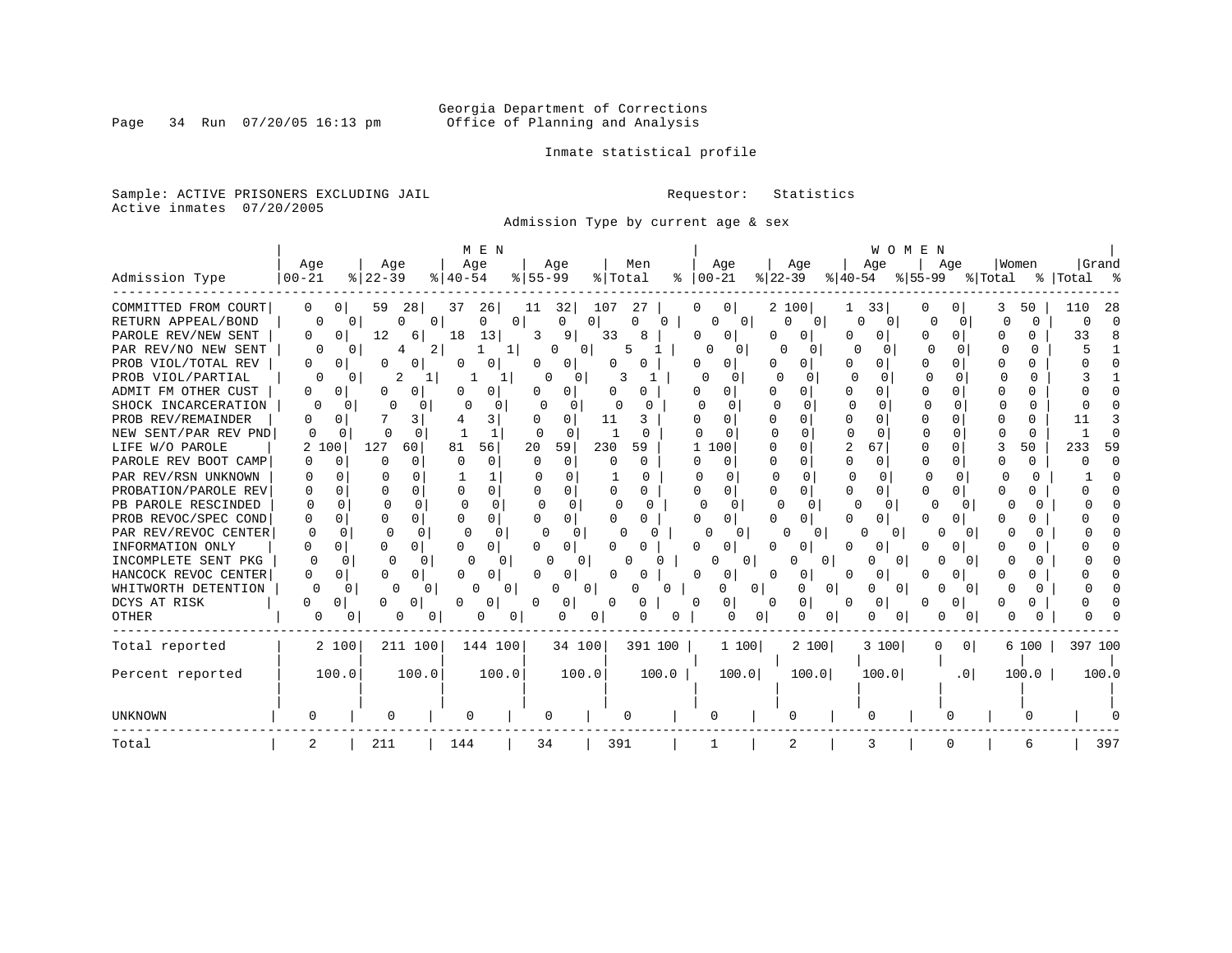Inmate statistical profile

Page 35 Run 07/20/05 16:13 pm

Sample: ACTIVE PRISONERS EXCLUDING JAIL **Requestor:** Statistics Active inmates 07/20/2005

Release Type by current age & sex

|              |                  |                                                                                              | M E N          |                              |     |                                                                        |     |     | W O M E N |                                            |       |
|--------------|------------------|----------------------------------------------------------------------------------------------|----------------|------------------------------|-----|------------------------------------------------------------------------|-----|-----|-----------|--------------------------------------------|-------|
| Release Type | Age<br>$00 - 21$ | Age<br>$8122 - 39$                                                                           | Age<br>%│40-54 | Age<br>$\frac{1}{6}$   55-99 | Men | Age<br>$\frac{1}{2}$ Total $\frac{1}{8}$   00-21 $\frac{1}{8}$   22-39 | Age | Age | Age       | Women<br>% 40-54 % 55-99 % Total % Total % | Grand |
| Active       |                  | 2 100   211 100   144 100   34 100   391 100   1 100   2 100   3 100   0 0   6 100   397 100 |                |                              |     |                                                                        |     |     |           |                                            |       |
| Total        |                  | 2   211   144   34   391   1   2   3   0   6   397                                           |                |                              |     |                                                                        |     |     |           |                                            |       |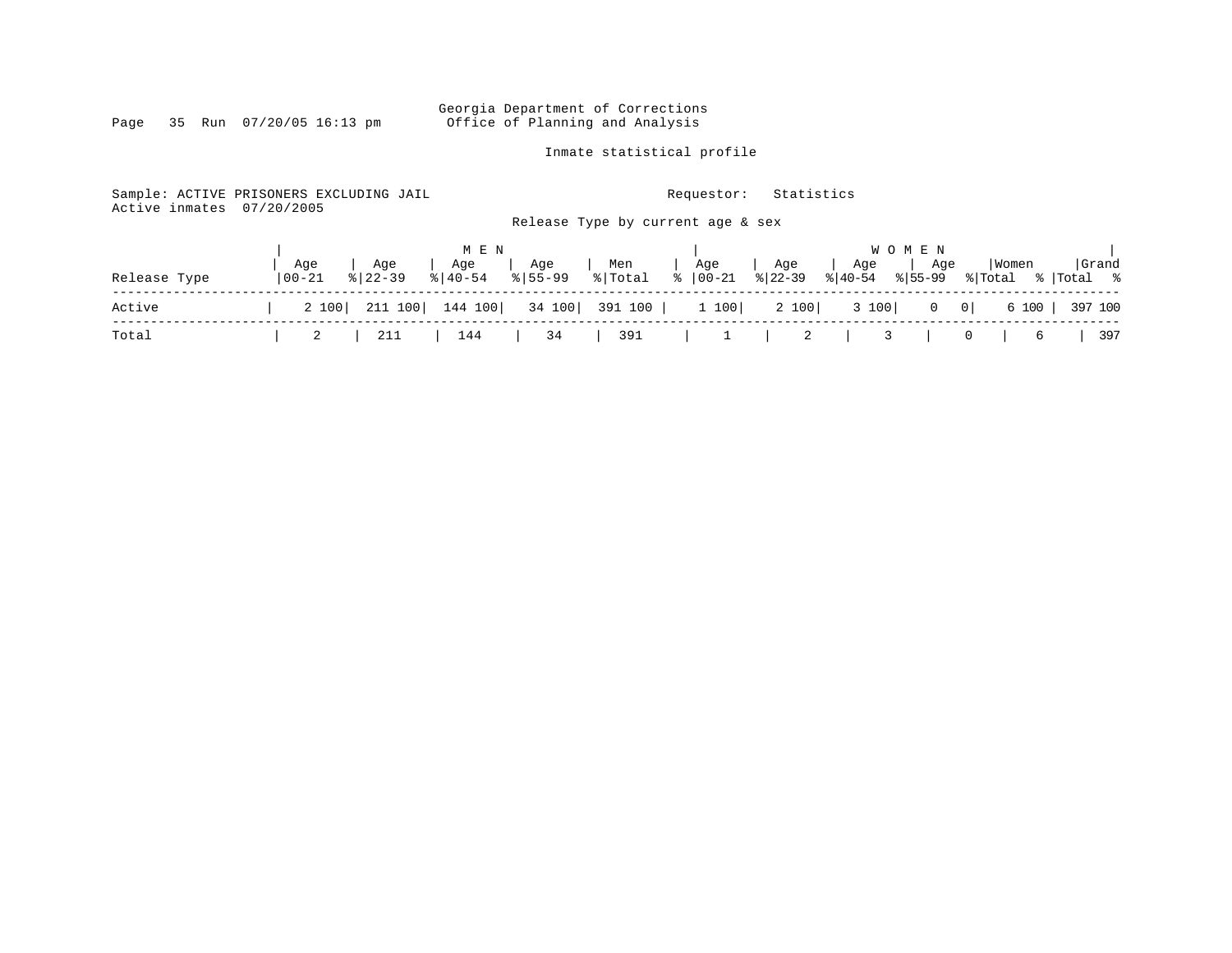Inmate statistical profile

| Sample: ACTIVE PRISONERS EXCLUDING JAIL<br>Active inmates | 07/20/2005  |             |                       |            |         | Requestor:                         | Statistics |                      |                                              |         |                |
|-----------------------------------------------------------|-------------|-------------|-----------------------|------------|---------|------------------------------------|------------|----------------------|----------------------------------------------|---------|----------------|
|                                                           |             |             |                       |            |         | Inst By Group by current age & sex |            |                      |                                              |         |                |
|                                                           |             |             | M E N                 |            |         |                                    |            |                      | W O M E N                                    |         |                |
|                                                           | Age         | Age         | Age                   | Age        | Men     | Age                                | Age        | Age                  | Age                                          | Women   | Grand          |
| Inst By Group                                             | $ 00 - 21 $ | $8122 - 39$ | $\frac{1}{6}$   40-54 | $ 8155-99$ | % Total | $\frac{1}{8}$   00-21              | $ 8 22-39$ | $\frac{2}{6}$  40-54 | $8155 - 99$                                  | % Total | %  Total     % |
| State prison                                              | 2 100       | 211 100     | 144 100               | 34 100     | 391 100 | 1 100                              | 2 100      | 3 100                | $\overline{\phantom{0}}$ 0  <br>$\mathbf{0}$ | 6 100   | 397 100        |

Page 36 Run 07/20/05 16:13 pm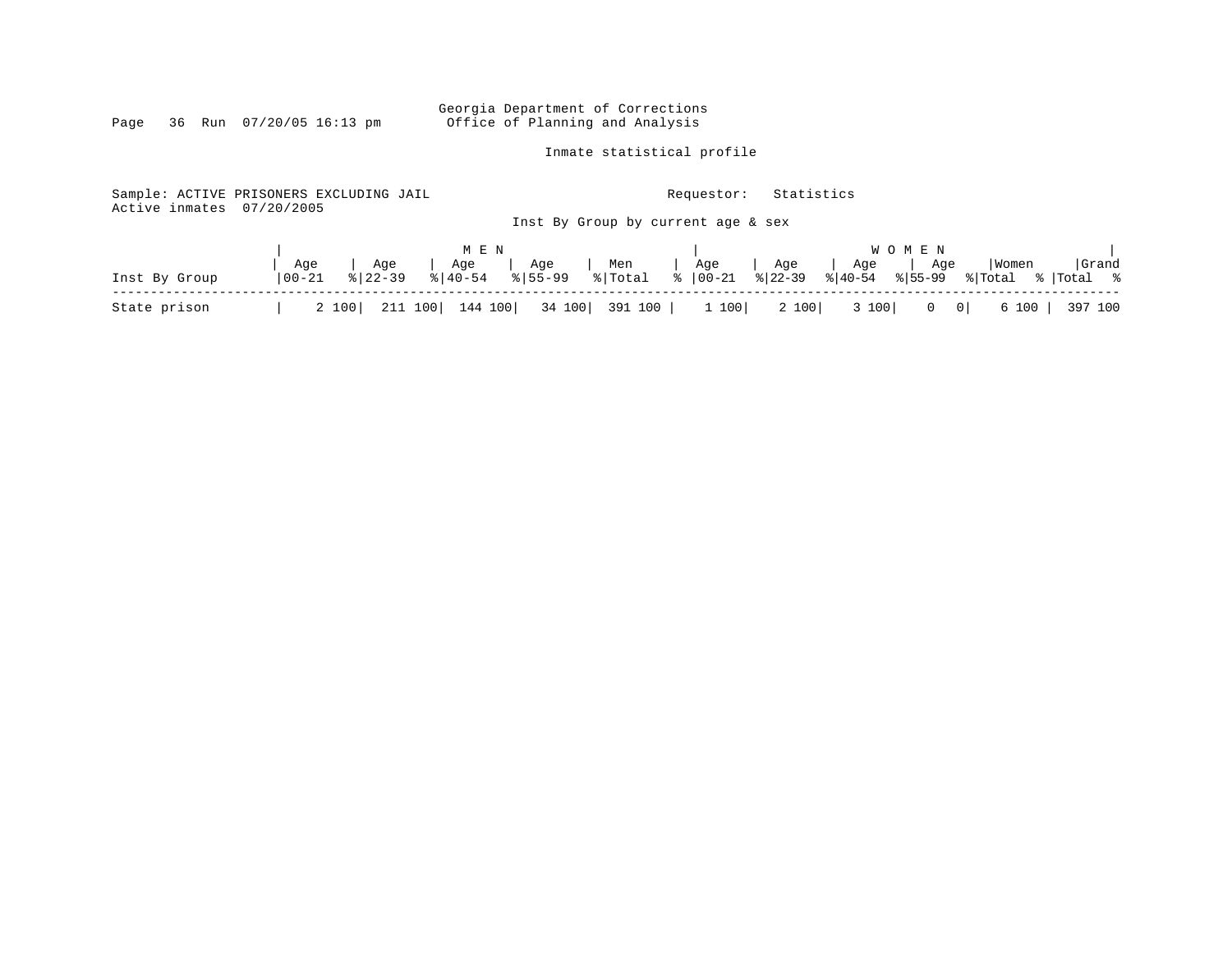Inmate statistical profile

Sample: ACTIVE PRISONERS EXCLUDING JAIL **Requestor:** Statistics Active inmates 07/20/2005

Institution by current age & sex

|                      |                      |                                   | M E N                    |                      |                          |                      |                                       | WOMEN             |                            |              |             |
|----------------------|----------------------|-----------------------------------|--------------------------|----------------------|--------------------------|----------------------|---------------------------------------|-------------------|----------------------------|--------------|-------------|
|                      | Age                  | Age                               | Age                      | Age                  | Men                      | Age                  | Age                                   | Age               | Age                        | Women        | Grand       |
| Institution          | $ 00 - 21$           | $8$   22 – 39                     | $ 40-54 $                | $8 55-99$            | % Total                  | $8   00 - 21$        | $ 22-39 $                             | $ 40-54 $         | % 55−99                    | % Total      | %   Total % |
| Ware Prison          | 0<br>0 <sup>1</sup>  | 14                                | 13<br>9                  | 9  <br>3             | 30<br>8                  | 0<br>0               | 0                                     | 0                 | O                          | 0            | 30          |
| Phillips Prison      | 0<br>0               | 10<br>5                           | 12<br>8                  | 3                    | 23<br>6                  | $\Omega$<br>O        | $\Omega$<br>0                         | $\Omega$          | $\Omega$                   |              | 23          |
| Arrendale Prison     | 0<br>$\mathbf{0}$    | 0<br>0                            | 0<br>0                   | 0<br>0               | 0<br>0                   | 0<br>0               | 0<br>0                                | 67 <br>2          | $\Omega$<br>n              | 33<br>2      | 2           |
| Georgia State Prison | 0                    | 32<br>15<br>$\Omega$              | 21<br>15                 | 8                    | 24<br>61<br>16           | $\Omega$             | 0 <sup>1</sup><br>0 <sup>1</sup><br>0 | U<br>$\Omega$     | $\Omega$<br>$\Omega$       |              | 15<br>61    |
| Mens Prison          | $\Omega$             | U<br><sup>n</sup>                 | $\cap$<br>0              | 3                    | $\Omega$                 | 0<br>$\cap$          | $\Omega$<br>$\cap$                    | $\Omega$<br>0     | 0<br><sup>o</sup>          |              |             |
| Jackson Prison-Diag  | 50                   | 2                                 | 2                        | O<br>ı.              | $\overline{0}$<br>5<br>1 | 0 <sup>1</sup><br>U  | O<br>$\Omega$                         | $\Omega$          | <sup>0</sup>               |              |             |
| Jackson Prison-Perm  | $\Omega$<br>$\Omega$ | 0<br>0                            |                          | $\Omega$<br>0        |                          | $\Omega$<br>$\circ$  | 01<br>0                               | n<br>$\Omega$     | 0                          | 0            |             |
| Coastal Prison       |                      | 6                                 | 3<br>0                   | 0 I                  | 2<br>6                   | 0                    | 0<br>0                                | O<br>$\Omega$     | 0                          | <sup>0</sup> |             |
| Augusta Med Prison   | 0<br>0               | 4                                 | 3                        | 15 <sub>1</sub><br>5 | 18<br>5                  | 0<br>O               | 0<br><sup>n</sup>                     | 0<br>0            | $\Omega$                   | <sup>n</sup> | 18          |
| Valdosta Prison      | 0                    | 22<br>10 <sub>1</sub><br>$\Omega$ | 14<br>10 <sup>1</sup>    | O                    | 36<br>01<br>9            | 0                    | 0                                     | O<br>0            | $\Omega$                   | 0            | 36          |
| Hays Prison          | U<br>0               | 12<br>6                           | 12<br>8                  | 12 <br>4             | 28                       | 0<br>0               | 0                                     | U<br>O            | <sup>n</sup><br>O          | 0            | 28          |
| Hancock Prison       | 0                    | 19<br>9<br>0                      | 5                        | 2<br>6               | 28                       | O<br>0               | U<br>$\Omega$                         | <sup>0</sup><br>∩ | $\Omega$                   | $\Omega$     | 28          |
| Telfair Prison       | 501                  | 30<br>14                          | 21<br>15                 | 2.<br>6              | 54<br>14                 | 0                    | 0                                     | O                 | 0                          |              | 54<br>14    |
| Calhoun Prison       | 0                    | $\mathbf{0}$<br>0                 | $\Omega$<br>$\Omega$     | <sup>0</sup>         |                          | $\Omega$<br>$\Omega$ | 0                                     | $\Omega$          |                            | <sup>0</sup> | $\sqrt{ }$  |
| Macon Prison         | 0 <sup>1</sup>       | 13<br>28                          | 25<br>17 <sup>1</sup>    | 18<br>6              | 59<br>15                 | $\Omega$             | 0                                     | U<br>O            | <sup>0</sup>               | 0            | 15<br>59    |
| Smith Prison         | 0<br><sup>0</sup>    | 21<br>10                          | 10                       | 6                    | 33<br>8                  | O                    | $\cap$                                | $\cap$            |                            | 0            | 33<br>Я     |
| Washingtn Women Pris | 0<br>0               |                                   |                          |                      |                          | 0<br>$\Omega$        | $\Omega$                              |                   | U                          | U            |             |
| Baldwin Prison       | $\Omega$<br>$\cap$   |                                   |                          | U                    |                          |                      | $\Omega$                              | U                 | $\cap$                     | U            |             |
| Metro Womens Prison  | $\Omega$<br>0        | $\Omega$<br>$\Omega$              | $\Omega$                 | $\Omega$             | $\Omega$                 | 0                    | 50                                    | U<br>$\Omega$     | $\Omega$                   | 17           |             |
| Pulaski Womens Pris  | $\Omega$             | $\cap$<br>$\cap$                  | $\Omega$<br><sup>n</sup> | $\Omega$<br>U        |                          | 1 100                | 50                                    | 33                | $\Omega$                   | 50           |             |
| Total reported       | 4 100                | 422 100                           | 288 100                  | 68 100               | 782 100                  | 2 100                | 4 100                                 | 6 100             | 0 <sup>1</sup><br>$\Omega$ | 12 100       | 794 100     |
| Percent reported     | 100.0                | 100.0                             | 100.0                    | 100.0                | 100.0                    | 100.0                | 100.0                                 | 100.0             | .0 <sub>1</sub>            | 100.0        | 100.0       |
|                      |                      |                                   |                          |                      |                          |                      |                                       |                   |                            |              |             |
| Not Reported         |                      |                                   |                          | $\Omega$             | $\Omega$                 |                      |                                       |                   |                            |              |             |
| Total                | 2                    | 211                               | 144                      | 34                   | 391                      |                      | 2                                     | 3                 |                            | 6            | 397         |

Page 37 Run 07/20/05 16:13 pm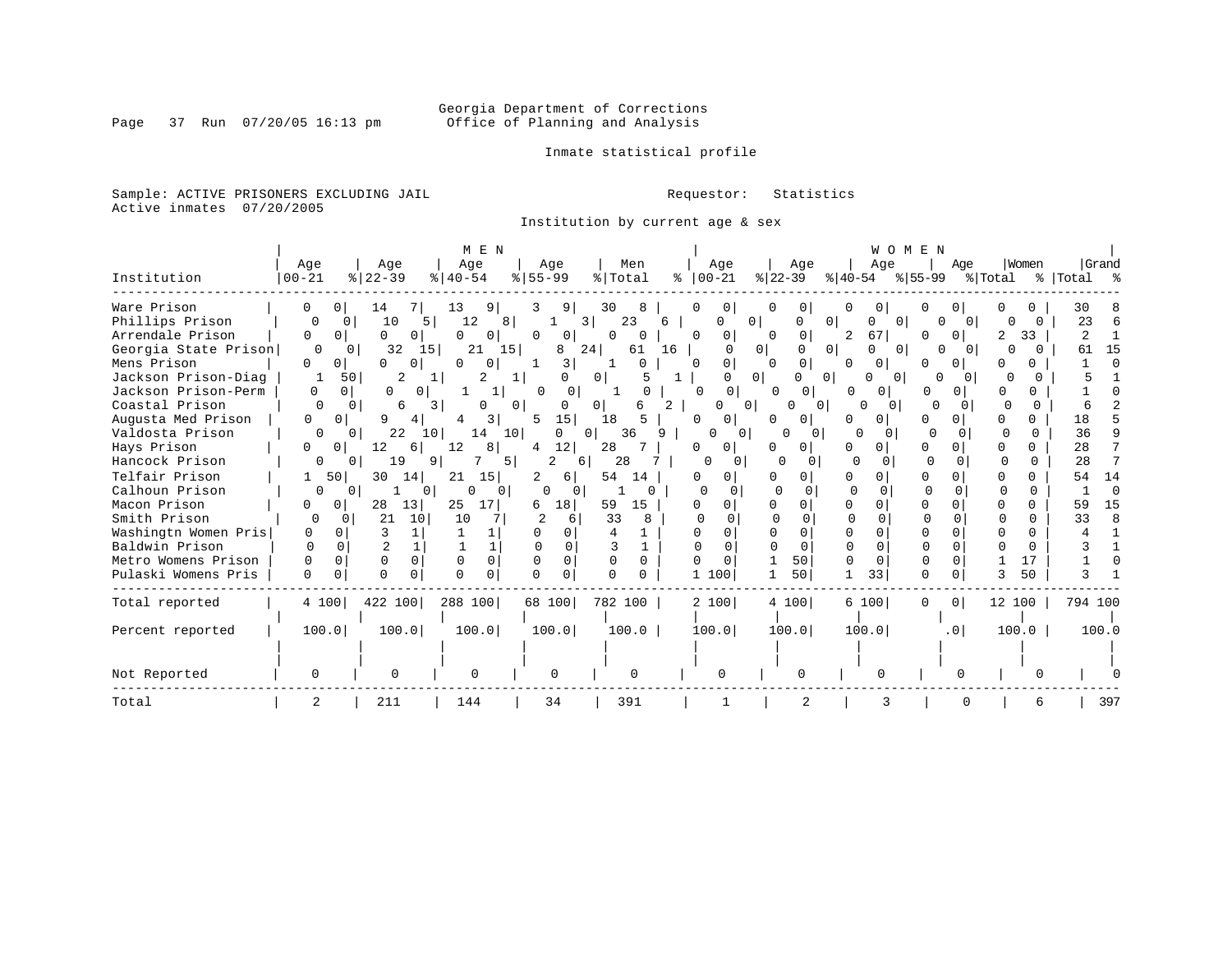### Georgia Department of Corrections<br>Page 38 Run 07/20/05 16:13 pm office of Planning and Analysis Office of Planning and Analysis

Inmate statistical profile

### Sample: ACTIVE PRISONERS EXCLUDING JAIL **Requestor:** Statistics

Active inmates 07/20/2005

### Misdemeanors And Felonies by current age & sex

| Crime Type            | Aqe<br>$ 00 - 21$ |       | Age<br>$8   22 - 39$      |                   | M E N<br>Age<br>$8   40 - 54$ |         | Age<br>$8155 - 99$     |                | Men<br>% Total                            | Age<br>$ 00 - 21$           | Age<br>$ 22 - 39 $    |   | Age<br>$ 40-54 $                   | W O M E N<br>$8155 - 99$ | Age             | Women<br>% Total      |          | Total %             | Grand          |
|-----------------------|-------------------|-------|---------------------------|-------------------|-------------------------------|---------|------------------------|----------------|-------------------------------------------|-----------------------------|-----------------------|---|------------------------------------|--------------------------|-----------------|-----------------------|----------|---------------------|----------------|
| MISDEMEANOR<br>FELONY |                   | 2 100 | 0 <sup>1</sup><br>211 100 | $\mathbf{0}$<br>0 | $\overline{0}$<br>144 100     | $\circ$ | $\mathbf{0}$<br>34 100 | 0 <sup>1</sup> | $\mathbf{0}$<br>$\overline{0}$<br>391 100 | 0 <br>$\mathbf{0}$<br>1 100 | $\mathbf{0}$<br>2 100 | 0 | $\overline{0}$<br>$\circ$<br>3 100 | 0<br>0                   | 0 <sup>1</sup>  | $\mathbf{0}$<br>6 100 |          | $\Omega$<br>397 100 | $\overline{0}$ |
| Total reported        |                   | 2 100 | 211 100                   |                   | 144 100                       |         | 34 100                 |                | 391 100                                   | 1 100                       | 2 100                 |   | 3 100                              | 0                        | 0 <sup>1</sup>  | 6 100                 |          | 397 100             |                |
| Percent reported      |                   | 100.0 |                           | 100.0             | 100.0                         |         | 100.0                  |                | 100.0                                     | 100.0                       | 100.0                 |   | 100.0                              |                          | .0 <sup>1</sup> | 100.0                 |          |                     | 100.0          |
| NOT REPORTED          |                   | 0     |                           |                   | 0                             |         | 0                      |                | $\mathbf 0$                               | 0                           | 0                     |   |                                    |                          |                 |                       | $\Omega$ |                     | $\Omega$       |
| Total                 |                   |       | 211                       |                   | 144                           |         | 34                     |                | 391                                       |                             | $\overline{2}$        |   |                                    |                          |                 |                       | 6        |                     | 397            |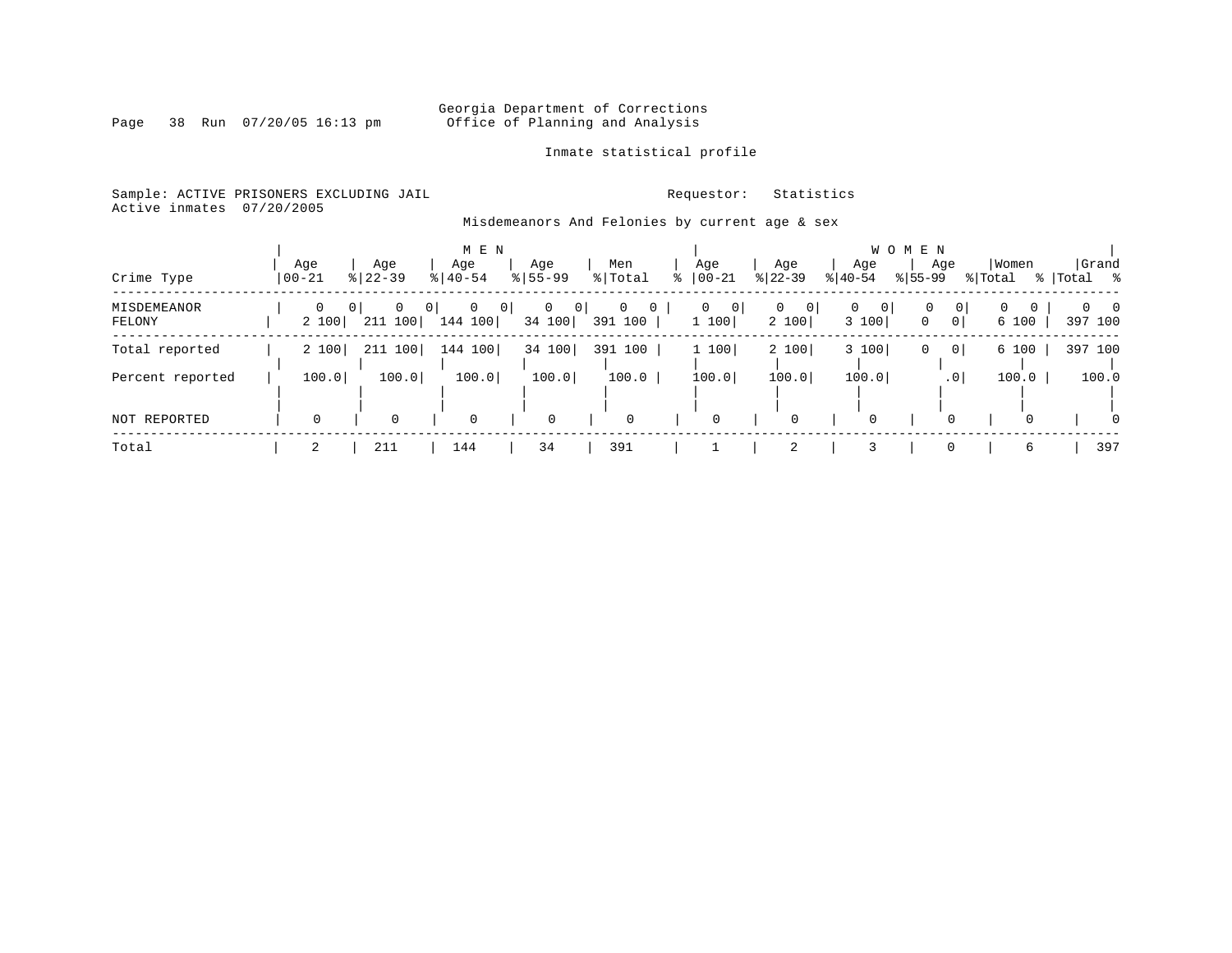Inmate statistical profile

Sample: ACTIVE PRISONERS EXCLUDING JAIL **Requestor:** Statistics Active inmates 07/20/2005

Crimes By Group by current age & sex

|                      |                   |                                      | M E N         |                      |                          |                    | WOMEN                                 |                      |                      |                      |                      |  |  |  |
|----------------------|-------------------|--------------------------------------|---------------|----------------------|--------------------------|--------------------|---------------------------------------|----------------------|----------------------|----------------------|----------------------|--|--|--|
|                      | Age               | Age                                  | Age           | Age                  | Men                      | Age                | Age                                   | Age                  | Aqe                  | Women                | Grand                |  |  |  |
| Crimes By Group      | $00 - 21$         | $8122 - 39$                          | % 40-54       | $8155 - 99$          | % Total                  | $ 00-21 $          | $ 22-39 $                             | $ 40-54 $            | $8 55-99$            | % Total<br>ႜ         | Total                |  |  |  |
| HOMICIDE             | 2 100             | 143<br>68                            | 64<br>44      | 19<br>56             | 228<br>58                | 1 100              | 2 100                                 | 3 100                | 0<br>0               | 6 100                | 234<br>59            |  |  |  |
| ABORTION             | 0                 | 0<br>0<br>O                          | 0<br>$\Omega$ | 0                    | $\overline{0}$<br>0<br>O | 0                  | $\overline{0}$<br>0<br>0 <sup>1</sup> | 0<br>$\circ$         | 0<br>$\Omega$        | $\Omega$<br>$\Omega$ | $\Omega$<br>$\Omega$ |  |  |  |
| BODILY INJRY&REL OFF | 0<br>$\Omega$     | 17<br>8                              | 23<br>16      | 2<br>6               | 42<br>11                 | 0<br>0             | O<br>0                                | 0<br>$\Omega$        | 0<br>$\Omega$        | 0<br>0               | 42<br>11             |  |  |  |
| ARSON & REL OFF      | 0                 | O<br>0<br>0                          | 0<br>0        | $\overline{0}$<br>0  | 0<br>0                   | 0<br>0             | 0<br>$\Omega$                         | O<br>0               | 0<br>$\Omega$        | $\cap$<br>$\Omega$   | $\Omega$<br>$\cap$   |  |  |  |
| DAMAGE OF PROPERTY   | 0<br>0            | 0<br>0                               | 0<br>0        | $\Omega$<br>0        | 0                        | 0<br>0             | 0<br>O                                | 0<br>0               | 0                    | N<br>Ω               |                      |  |  |  |
| BURGLARY & REL OFF   | 0                 | $\Omega$<br>0                        | 1             | 0<br>O               | 2                        | $\Omega$<br>0      | U                                     | n<br><sup>0</sup>    | $\Omega$<br>U        | O<br>O               |                      |  |  |  |
| FORGERY & REL OFF    | 0<br>0            | 0<br>0                               | 0<br>O        | 0<br>0               | 0<br>0                   | 0<br>0             | 0                                     | 0<br>0               | 0<br>$\Omega$        | O<br>0               |                      |  |  |  |
| THEFT                | 0                 | 0<br>0<br>0                          | 0<br>0        | 0<br>0               | $\Omega$<br>0            | O<br>$\Omega$      | U<br>$\Omega$                         | $\Omega$<br>$\Omega$ | $\Omega$<br>$\Omega$ | $\Omega$<br>$\Omega$ |                      |  |  |  |
| <b>ROBBERY</b>       | <sup>0</sup><br>0 | 12 <br>26                            | 24<br>17      | 26<br>9              | 59<br>15                 | U<br>0             | O<br>$\Omega$                         | 0<br>$\Omega$        | $\Omega$<br>$\Omega$ | O<br>0               | 59<br>15             |  |  |  |
| SEXUAL OFFENSES      | U                 | 20<br>9<br>0                         | 28<br>19      | 12<br>4              | 52<br>13                 | ∩                  | $\Omega$<br>ſ                         | $\Omega$<br>0        | $\Omega$<br>0        | <sup>0</sup><br>O    | 13<br>52             |  |  |  |
| OBSCENITY CRIMES     | O<br>$\Omega$     | O<br>0                               | U<br>0        | 0                    | O<br>U                   | U<br>0             | 0                                     | O<br>O               | $\Omega$             | O<br>U               | $\cap$               |  |  |  |
| TREASON & REL OFF    |                   | $\Omega$<br><sup>0</sup><br>$\Omega$ | O<br>0        | $\cap$<br>U          | C<br>0                   | n<br>U             | 0<br>O                                | O                    | O<br>U               | $\Omega$<br>O        | C                    |  |  |  |
| CRIMES INVOLVNG GOVT | O                 | O<br>$\Omega$                        | $\Omega$      | <sup>0</sup><br>O    | U<br>O                   | 0<br>O             | $\Omega$                              | O<br>O               | 0<br>O               | O<br>0               |                      |  |  |  |
| FALSIFICATIONS       | O                 | $\Omega$<br>n                        | $\Omega$      | 0                    | 0<br>O                   | 0<br>U             | $\Omega$                              | 0<br>O               | 0<br>$\Omega$        | U                    |                      |  |  |  |
| OBSTRUCT LAW ENFORCE | O                 | O<br>0                               | $\Omega$      | U<br><sup>0</sup>    | n<br><sup>o</sup>        | $\cap$<br>$\Omega$ | U<br><sup>0</sup>                     | $\Omega$<br>O        | $\Omega$<br>$\Omega$ | U<br>O               |                      |  |  |  |
| DISORDERLY CONDUCT   | Ω<br>O            | O                                    | 0<br>O        | 0                    | U<br>0                   | 0<br>U             | $\Omega$                              | 0<br>O               | <sup>0</sup>         | U                    |                      |  |  |  |
| GAMBLING & REL OFF   | n                 | U                                    | 0<br>U        | $\Gamma$<br>$\Omega$ | n                        | $\cap$<br>$\Omega$ | $\Omega$                              | $\Omega$             | $\cap$<br>U          | U                    |                      |  |  |  |
| CRUELTY TO CHILDREN  | U<br>$^{(1)}$     | <sup>0</sup><br>$\Omega$             | 0<br>O        | $\Omega$<br>O        | U<br>0                   | 0<br>U             | 0<br><sup>0</sup>                     | 0<br>O               | 0<br><sup>0</sup>    | O<br>0               |                      |  |  |  |
| CRIMES WITH GUNS     | 0                 | $\Omega$<br>0<br>$\Omega$            | 0<br>$\Omega$ | 0<br>$\Omega$        | 0<br>0                   | 0<br>0             | 0<br>0                                | 0<br>0               | 0<br>$\Omega$        | 0<br>0               |                      |  |  |  |
| INVASION PRIVACY     | U<br>O            | $\Omega$<br>$\Omega$                 | 0<br>0        | $\Omega$<br>0        | O                        | 0<br><sup>0</sup>  | 0                                     | 0<br>0               | $\Omega$<br>$\Omega$ | 0                    |                      |  |  |  |
| RACKETEERING         | U                 | $\Omega$<br>$\Omega$<br>$\Omega$     | O<br>$\Omega$ | O<br>0               | n                        | U<br>0             | $\Omega$                              | 0<br>$\Omega$        | O<br>$\Omega$        | O<br>O               |                      |  |  |  |
| DRUG ABUSE OFFENSES  | 0<br>Ω            | κ                                    | 3<br>4        | ∩<br>O               | 7                        | O<br>0             | 0                                     | 0<br>O               | n                    | n<br>O               |                      |  |  |  |
| DRUG TRAFFICKING     | 0                 | $\Omega$<br>0                        | $\Omega$<br>O | O<br>0               |                          | 0                  | 0<br>0<br>0                           | $\Omega$<br>O        | $\Omega$             | O<br>O               |                      |  |  |  |
| AUTO CRIMES          | 0                 | 0<br>0                               | O<br>0        | $\Omega$<br>0        | 0<br>0                   | 0<br>0             | 0<br>$\Omega$                         | 0<br>0               | $\Omega$<br>0        | 0<br>0               |                      |  |  |  |
| REVENUE & CONTRABAND | O                 | 0<br>0<br>$\Omega$                   | 0<br>0        | 0<br>0               | U<br>0                   | 0                  | $\overline{0}$<br>0<br>O              | $\Omega$<br>$\Omega$ | O<br>$\Omega$        | O<br>O               |                      |  |  |  |
| CRIMES OF OTH STATES | 0<br>0            | <sup>0</sup><br>0                    | 0<br>O        | <sup>0</sup><br>0    | 0<br>O                   | 0<br>$\Omega$      | $\mathbf 0$<br>0                      | 0<br>O               | n<br>$\Omega$        | 0<br>n               |                      |  |  |  |
| MISC. FELONIES       | 0                 | O<br>$\Omega$<br>0                   | $\Omega$<br>0 | $\Omega$             | $\overline{0}$<br>0<br>O | 0                  | 0<br>0<br>0                           | N<br>0               | U<br>O               | O                    |                      |  |  |  |
| MISDEMEANORS         | U<br>0            | 0<br>0                               | 0<br>C        | 0<br>0               | 0<br>0                   | 0<br>0             | 0                                     | 0<br>0               | 0                    |                      |                      |  |  |  |
| Total reported       | 2 100             | 211 100                              | 144 100       | 34 100               | 391 100                  | 1 100              | 2 100                                 | 3 100                | 0<br>0               | 6 100                | 397 100              |  |  |  |
| Percent reported     | 100.0             | 100.0                                | 100.0         | 100.0                | 100.0                    | 100.0              | 100.0                                 | 100.0                | .0 <sub>1</sub>      | 100.0                | 100.0                |  |  |  |
|                      |                   |                                      |               |                      |                          |                    |                                       |                      |                      |                      |                      |  |  |  |
| NOT REPORTED         | $\mathbf 0$       | $\Omega$                             | 0             | $\Omega$             | 0                        | 0                  | 0                                     | 0                    | 0                    | 0                    |                      |  |  |  |
| Total                | 2                 | 211                                  | 144           | 34                   | 391                      | 1                  | 2                                     | 3                    | $\Omega$             | 6                    | 397                  |  |  |  |

Page 39 Run 07/20/05 16:13 pm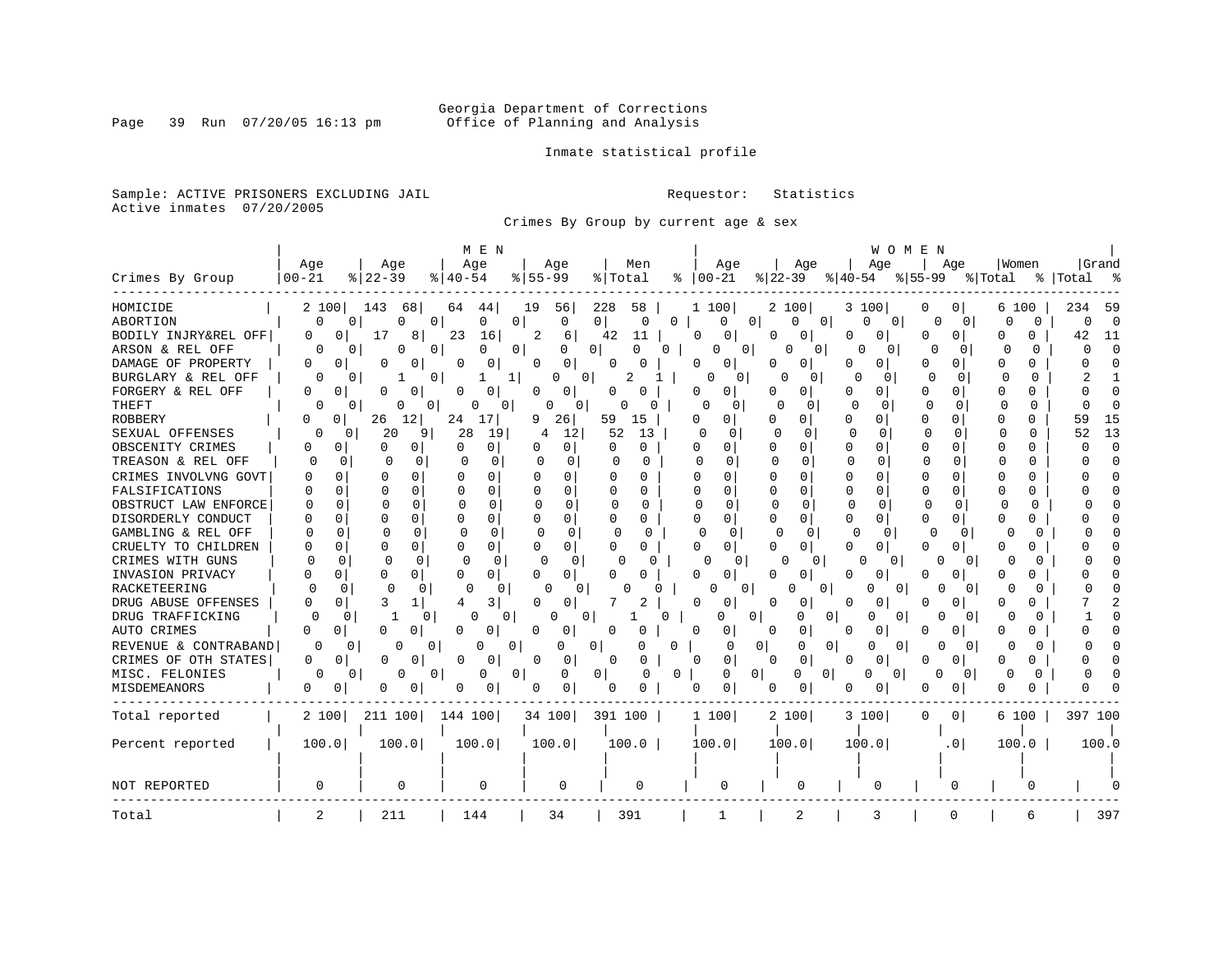Inmate statistical profile

Page 40 Run 07/20/05 16:13 pm

### Sample: ACTIVE PRISONERS EXCLUDING JAIL **Requestor:** Statistics

Active inmates 07/20/2005

### Most Serious Offense by current age & sex

| Most Serious Offense 00-21                                                                                                            | Aqe               | Aqe<br>$ 22-39 $ |          | M E N<br>Age<br>$8   40 - 54$ |                 | Aqe<br>$8 55-99$ |          | Men<br>% Total |    | Age<br>$8   00 - 21$ |          | Age<br>$ 22 - 39 $ | $ 40-54 $        | Age      | WOMEN | Aqe            | % 55-99 % Total | Women | %  Total % | Grand |
|---------------------------------------------------------------------------------------------------------------------------------------|-------------------|------------------|----------|-------------------------------|-----------------|------------------|----------|----------------|----|----------------------|----------|--------------------|------------------|----------|-------|----------------|-----------------|-------|------------|-------|
| In the table below, misdemeanors come first, and are in lower-case letters. AFTER THAT COME FELONIES, IN UPPER-CASE LETTERS.<br>NOTE: |                   |                  |          |                               |                 |                  |          |                |    |                      |          |                    |                  |          |       |                |                 |       |            |       |
| <b>MURDER</b>                                                                                                                         | 2 100             | 143              | 681      | 64<br>44                      | 19              | 56               | 228      | 58             |    | 1 100                |          | 2 100              |                  | 3 100    | 0     | 0 <sup>1</sup> |                 | 6 100 | 234        | - 59  |
| KIDNAPPING                                                                                                                            | 0                 | 0                | 17<br>8  | 23                            | 16              |                  | 61       | 42             |    | $\Omega$             | 01       |                    | 0                |          | 0 I   |                |                 |       | 42         | -11   |
| <b>BURGLARY</b>                                                                                                                       | $\mathbf{0}$<br>0 |                  |          | 1                             | 0               | 0 <sup>1</sup>   | 2        |                |    | 0                    | $\Omega$ | 0                  | $\Omega$         | O        |       |                |                 |       |            |       |
| ARMED ROBBERY                                                                                                                         | $\Omega$          | $\Omega$         | 26<br>12 | 23                            | 16 <sup>1</sup> | 9                | 26       | 58             | 15 |                      |          |                    | 0                |          | () I  |                |                 |       | 58         | 15    |
| HIJACKING MOTOR VEHI                                                                                                                  | 0                 |                  | $\circ$  | 1                             | $\Omega$        | $\overline{0}$   |          | $\mathbf{0}$   |    | 0                    |          | 0                  | $\left( \right)$ | $\Omega$ |       |                |                 |       |            |       |
| RAPE                                                                                                                                  |                   |                  | 16<br>81 | 22                            | 15              | 4                | 12       | 42             | 11 |                      |          |                    |                  |          |       |                |                 |       |            |       |
| AGGRAV SODOMY                                                                                                                         | $\mathbf{0}$<br>0 |                  | $\circ$  | 0                             |                 | 0                |          | $\Omega$       |    | 0                    |          |                    |                  |          |       | $\Omega$       |                 |       |            |       |
| AGGRAV SEXUAL BATTER                                                                                                                  | $\Omega$          |                  | $\Omega$ |                               |                 | 0                | $\Omega$ |                |    | $\Omega$             |          |                    |                  |          |       |                |                 |       |            |       |
| CHILD MOLESTATION                                                                                                                     | 0.                | $\Omega$         | $\circ$  |                               |                 |                  |          |                |    | $\Omega$             |          | 0                  |                  |          |       |                |                 |       |            |       |
| AGGRAV CHILD MOLESTA                                                                                                                  |                   |                  |          |                               |                 |                  |          |                |    |                      |          |                    |                  |          |       |                |                 |       |            |       |
| VIOL GA CNTRL SBST A                                                                                                                  | $\Omega$          | $\Omega$         | $\circ$  |                               |                 |                  |          |                |    | 0                    |          |                    |                  |          |       |                |                 |       |            |       |
| S/D CONT SUB SCHOOL                                                                                                                   |                   |                  |          |                               |                 |                  |          |                |    |                      |          |                    |                  |          |       |                |                 |       |            |       |
| S/D COCAINE                                                                                                                           | 0<br>0            | 2                |          |                               |                 | $\Omega$         |          |                |    |                      |          |                    |                  |          |       |                |                 |       |            |       |
| POSS OF COCAINE                                                                                                                       |                   |                  |          |                               |                 |                  |          |                |    |                      |          |                    |                  |          |       |                |                 |       |            |       |
| ATT/CONSPRCY COMMT C                                                                                                                  |                   | 0                |          |                               |                 |                  |          |                |    | 0                    |          |                    |                  |          |       |                |                 |       |            |       |
| CONCEAL CONTRABAND                                                                                                                    |                   |                  |          |                               |                 |                  | 16       |                |    |                      |          |                    |                  |          |       |                |                 |       | 16         |       |
| CONVYNCE HANDLE CONT                                                                                                                  | 2 100             | 204              | 97       | 136<br>94                     | 33              | 97               | 375      | 96             |    | 1 100                |          | 2 100              | 3                | 100      | 0     |                |                 | 6 100 | 381        | 96    |
| Total                                                                                                                                 |                   | 211              |          | 144                           |                 | 34               | 391      |                |    |                      |          |                    |                  |          |       |                |                 |       |            | 397   |